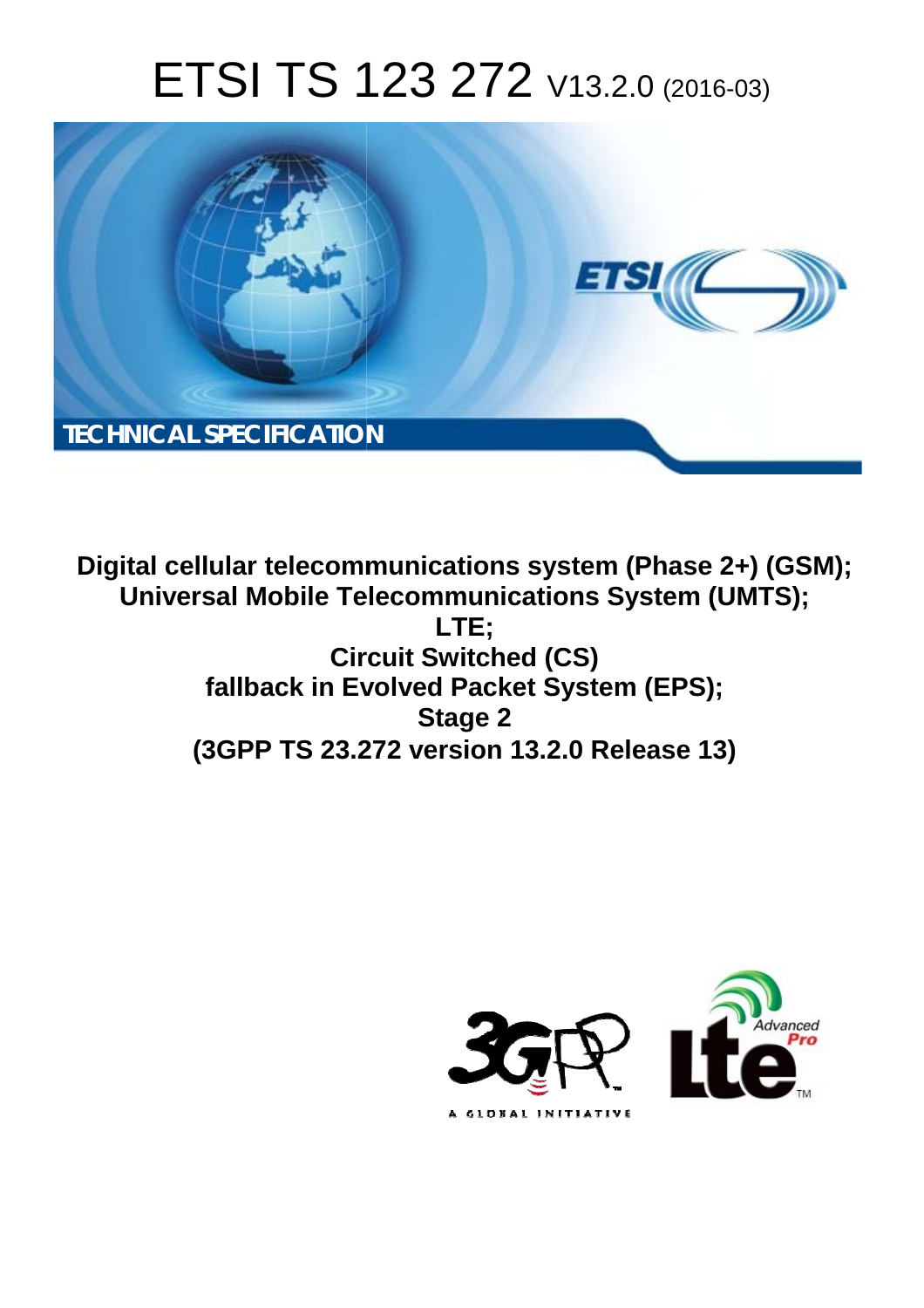Reference RTS/TSGS-0223272vd20

> Keywords LTE, GSM, UMTS

#### *ETSI*

#### 650 Route des Lucioles F-06921 Sophia Antipolis Cedex - FRANCE

Tel.: +33 4 92 94 42 00 Fax: +33 4 93 65 47 16

Siret N° 348 623 562 00017 - NAF 742 C Association à but non lucratif enregistrée à la Sous-Préfecture de Grasse (06) N° 7803/88

#### *Important notice*

The present document can be downloaded from: <http://www.etsi.org/standards-search>

The present document may be made available in electronic versions and/or in print. The content of any electronic and/or print versions of the present document shall not be modified without the prior written authorization of ETSI. In case of any existing or perceived difference in contents between such versions and/or in print, the only prevailing document is the print of the Portable Document Format (PDF) version kept on a specific network drive within ETSI Secretariat.

Users of the present document should be aware that the document may be subject to revision or change of status. Information on the current status of this and other ETSI documents is available at <http://portal.etsi.org/tb/status/status.asp>

If you find errors in the present document, please send your comment to one of the following services: <https://portal.etsi.org/People/CommiteeSupportStaff.aspx>

#### *Copyright Notification*

No part may be reproduced or utilized in any form or by any means, electronic or mechanical, including photocopying and microfilm except as authorized by written permission of ETSI.

The content of the PDF version shall not be modified without the written authorization of ETSI. The copyright and the foregoing restriction extend to reproduction in all media.

> © European Telecommunications Standards Institute 2016. All rights reserved.

**DECT**TM, **PLUGTESTS**TM, **UMTS**TM and the ETSI logo are Trade Marks of ETSI registered for the benefit of its Members. **3GPP**TM and **LTE**™ are Trade Marks of ETSI registered for the benefit of its Members and of the 3GPP Organizational Partners.

**GSM**® and the GSM logo are Trade Marks registered and owned by the GSM Association.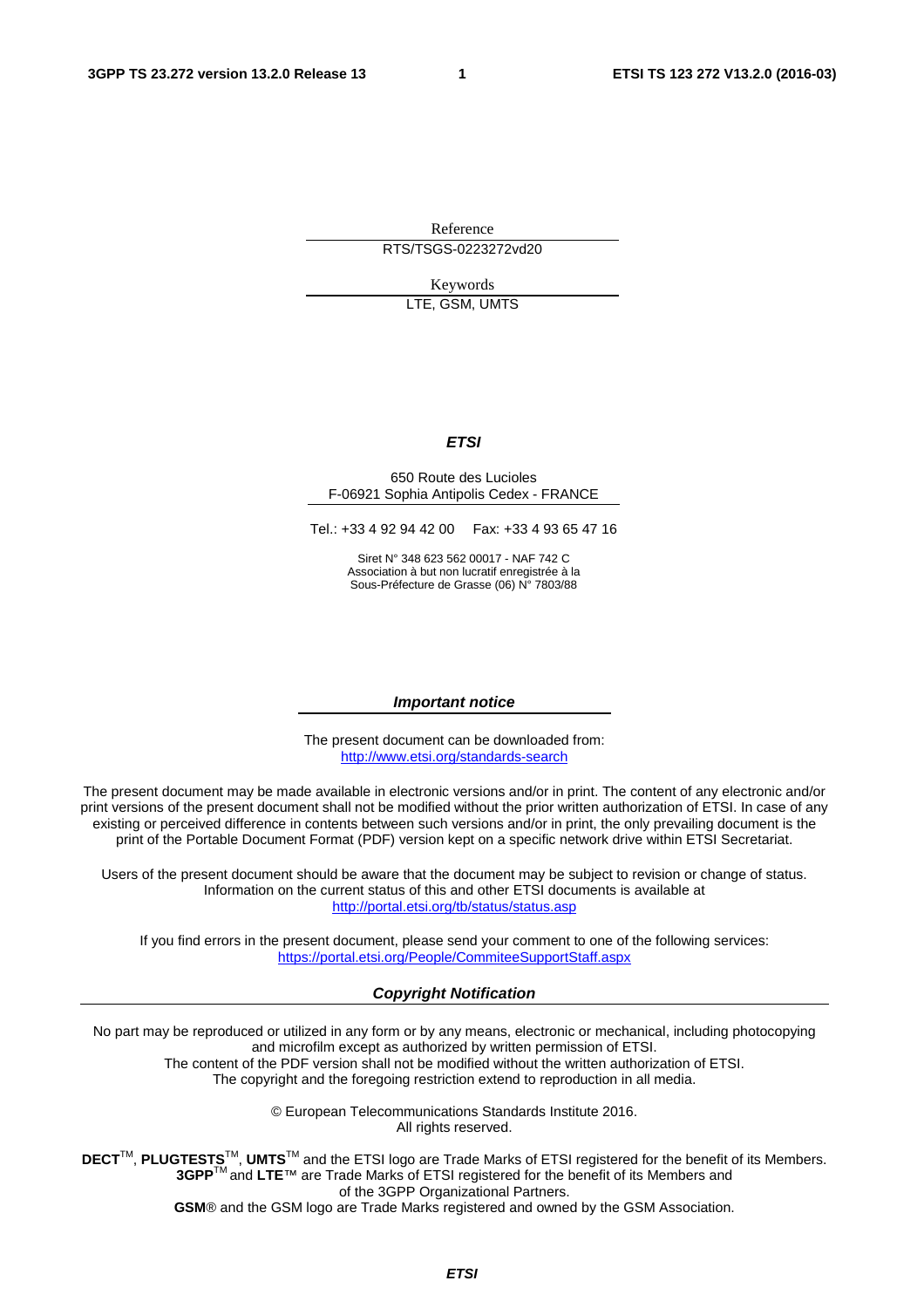# Intellectual Property Rights

IPRs essential or potentially essential to the present document may have been declared to ETSI. The information pertaining to these essential IPRs, if any, is publicly available for **ETSI members and non-members**, and can be found in ETSI SR 000 314: *"Intellectual Property Rights (IPRs); Essential, or potentially Essential, IPRs notified to ETSI in respect of ETSI standards"*, which is available from the ETSI Secretariat. Latest updates are available on the ETSI Web server ([https://ipr.etsi.org/\)](https://ipr.etsi.org/).

Pursuant to the ETSI IPR Policy, no investigation, including IPR searches, has been carried out by ETSI. No guarantee can be given as to the existence of other IPRs not referenced in ETSI SR 000 314 (or the updates on the ETSI Web server) which are, or may be, or may become, essential to the present document.

## Foreword

This Technical Specification (TS) has been produced by ETSI 3rd Generation Partnership Project (3GPP).

The present document may refer to technical specifications or reports using their 3GPP identities, UMTS identities or GSM identities. These should be interpreted as being references to the corresponding ETSI deliverables.

The cross reference between GSM, UMTS, 3GPP and ETSI identities can be found under [http://webapp.etsi.org/key/queryform.asp.](http://webapp.etsi.org/key/queryform.asp)

# Modal verbs terminology

In the present document "**shall**", "**shall not**", "**should**", "**should not**", "**may**", "**need not**", "**will**", "**will not**", "**can**" and "**cannot**" are to be interpreted as described in clause 3.2 of the [ETSI Drafting Rules](http://portal.etsi.org/Help/editHelp!/Howtostart/ETSIDraftingRules.aspx) (Verbal forms for the expression of provisions).

"**must**" and "**must not**" are **NOT** allowed in ETSI deliverables except when used in direct citation.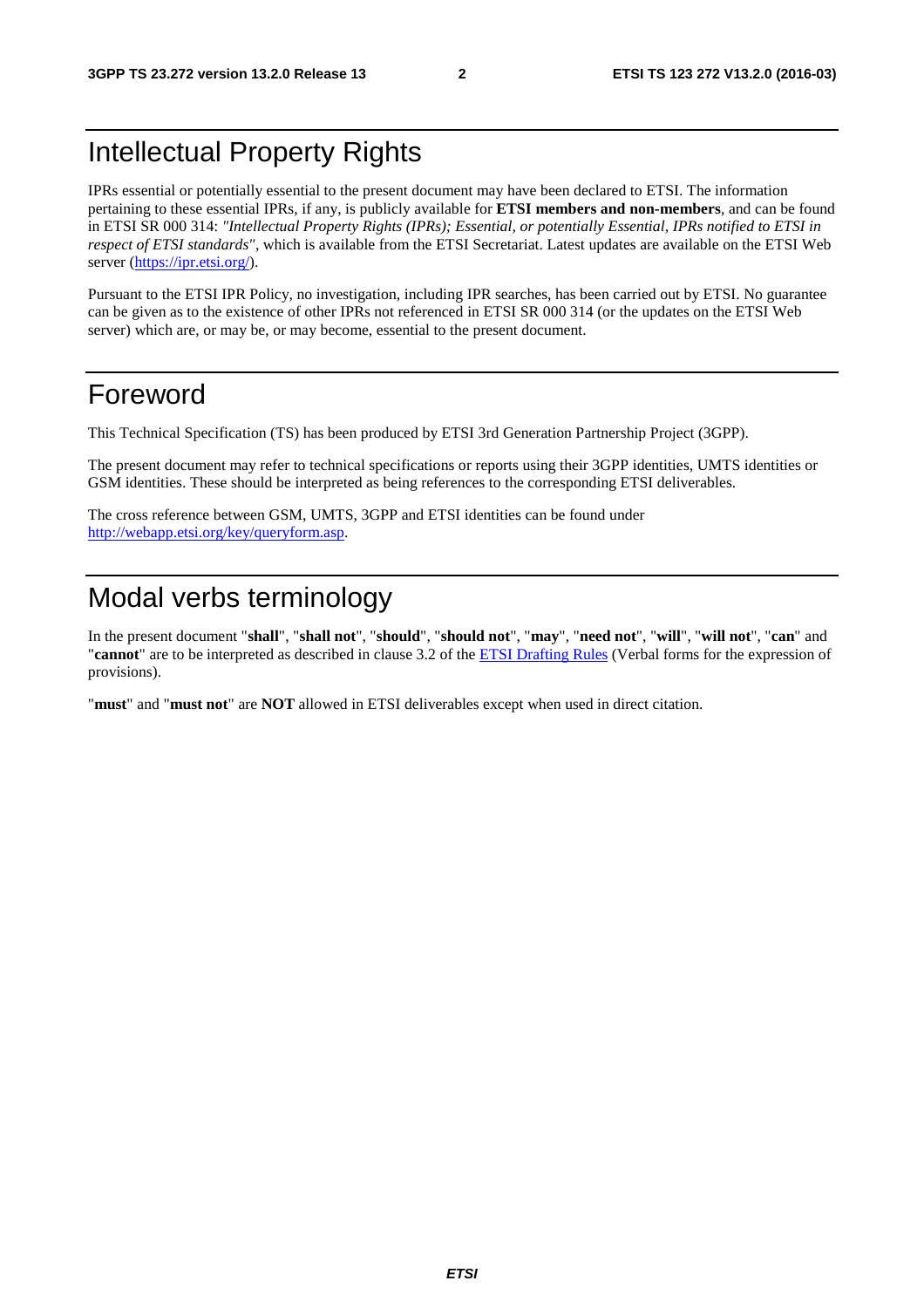$\mathbf{3}$ 

# Contents

| 1              |                                                                                                                                                                                                                                                                                                                                          |           |  |
|----------------|------------------------------------------------------------------------------------------------------------------------------------------------------------------------------------------------------------------------------------------------------------------------------------------------------------------------------------------|-----------|--|
| 2              |                                                                                                                                                                                                                                                                                                                                          |           |  |
| 3              |                                                                                                                                                                                                                                                                                                                                          |           |  |
| 3.1<br>3.2     |                                                                                                                                                                                                                                                                                                                                          |           |  |
|                |                                                                                                                                                                                                                                                                                                                                          |           |  |
| 4<br>4.1       |                                                                                                                                                                                                                                                                                                                                          |           |  |
| 4.2            |                                                                                                                                                                                                                                                                                                                                          |           |  |
| 4.2.1          |                                                                                                                                                                                                                                                                                                                                          |           |  |
| 4.3            |                                                                                                                                                                                                                                                                                                                                          |           |  |
| 4.3.1          |                                                                                                                                                                                                                                                                                                                                          |           |  |
| 4.3.2          |                                                                                                                                                                                                                                                                                                                                          |           |  |
| 4.3.3          |                                                                                                                                                                                                                                                                                                                                          |           |  |
| 4.3.4          |                                                                                                                                                                                                                                                                                                                                          |           |  |
| 4.3.5          |                                                                                                                                                                                                                                                                                                                                          |           |  |
| 4.3.6          |                                                                                                                                                                                                                                                                                                                                          |           |  |
| 4.3.7          |                                                                                                                                                                                                                                                                                                                                          |           |  |
| 4.4            |                                                                                                                                                                                                                                                                                                                                          |           |  |
| 4.4.1          |                                                                                                                                                                                                                                                                                                                                          |           |  |
| 4.5            |                                                                                                                                                                                                                                                                                                                                          |           |  |
| 4.6            |                                                                                                                                                                                                                                                                                                                                          |           |  |
| 4.6.1          |                                                                                                                                                                                                                                                                                                                                          |           |  |
| 4.6.2          |                                                                                                                                                                                                                                                                                                                                          |           |  |
| 4.6a           |                                                                                                                                                                                                                                                                                                                                          |           |  |
| 4.7            |                                                                                                                                                                                                                                                                                                                                          |           |  |
| 4.8            |                                                                                                                                                                                                                                                                                                                                          |           |  |
| 4.8.1<br>4.8.2 |                                                                                                                                                                                                                                                                                                                                          |           |  |
|                |                                                                                                                                                                                                                                                                                                                                          |           |  |
| 5              |                                                                                                                                                                                                                                                                                                                                          |           |  |
| 5.1            | General $\ldots$ $\ldots$ $\ldots$ $\ldots$ $\ldots$ $\ldots$ $\ldots$ $\ldots$ $\ldots$ $\ldots$ $\ldots$ $\ldots$ $\ldots$ $\ldots$ $\ldots$ $\ldots$ $\ldots$ $\ldots$ $\ldots$ $\ldots$ $\ldots$ $\ldots$ $\ldots$ $\ldots$ $\ldots$ $\ldots$ $\ldots$ $\ldots$ $\ldots$ $\ldots$ $\ldots$ $\ldots$ $\ldots$ $\ldots$ $\ldots$ $\ld$ | $\sim 18$ |  |
| 5.1A<br>5.2    |                                                                                                                                                                                                                                                                                                                                          |           |  |
| 5.3            |                                                                                                                                                                                                                                                                                                                                          |           |  |
| 5.3.1          |                                                                                                                                                                                                                                                                                                                                          |           |  |
| 5.3.1A         |                                                                                                                                                                                                                                                                                                                                          |           |  |
| 5.3.2          |                                                                                                                                                                                                                                                                                                                                          |           |  |
| 5.3.2A         |                                                                                                                                                                                                                                                                                                                                          |           |  |
| 5.3.3          |                                                                                                                                                                                                                                                                                                                                          |           |  |
| 5.3.4          |                                                                                                                                                                                                                                                                                                                                          |           |  |
| 5.4            |                                                                                                                                                                                                                                                                                                                                          |           |  |
| 5.4.0          |                                                                                                                                                                                                                                                                                                                                          |           |  |
| 5.4.1          |                                                                                                                                                                                                                                                                                                                                          |           |  |
| 5.4.2          |                                                                                                                                                                                                                                                                                                                                          |           |  |
| 5.4.3          |                                                                                                                                                                                                                                                                                                                                          |           |  |
| 5.4.4          |                                                                                                                                                                                                                                                                                                                                          |           |  |
| 5.5            |                                                                                                                                                                                                                                                                                                                                          |           |  |
| 5.6            |                                                                                                                                                                                                                                                                                                                                          |           |  |
| 5.7            |                                                                                                                                                                                                                                                                                                                                          |           |  |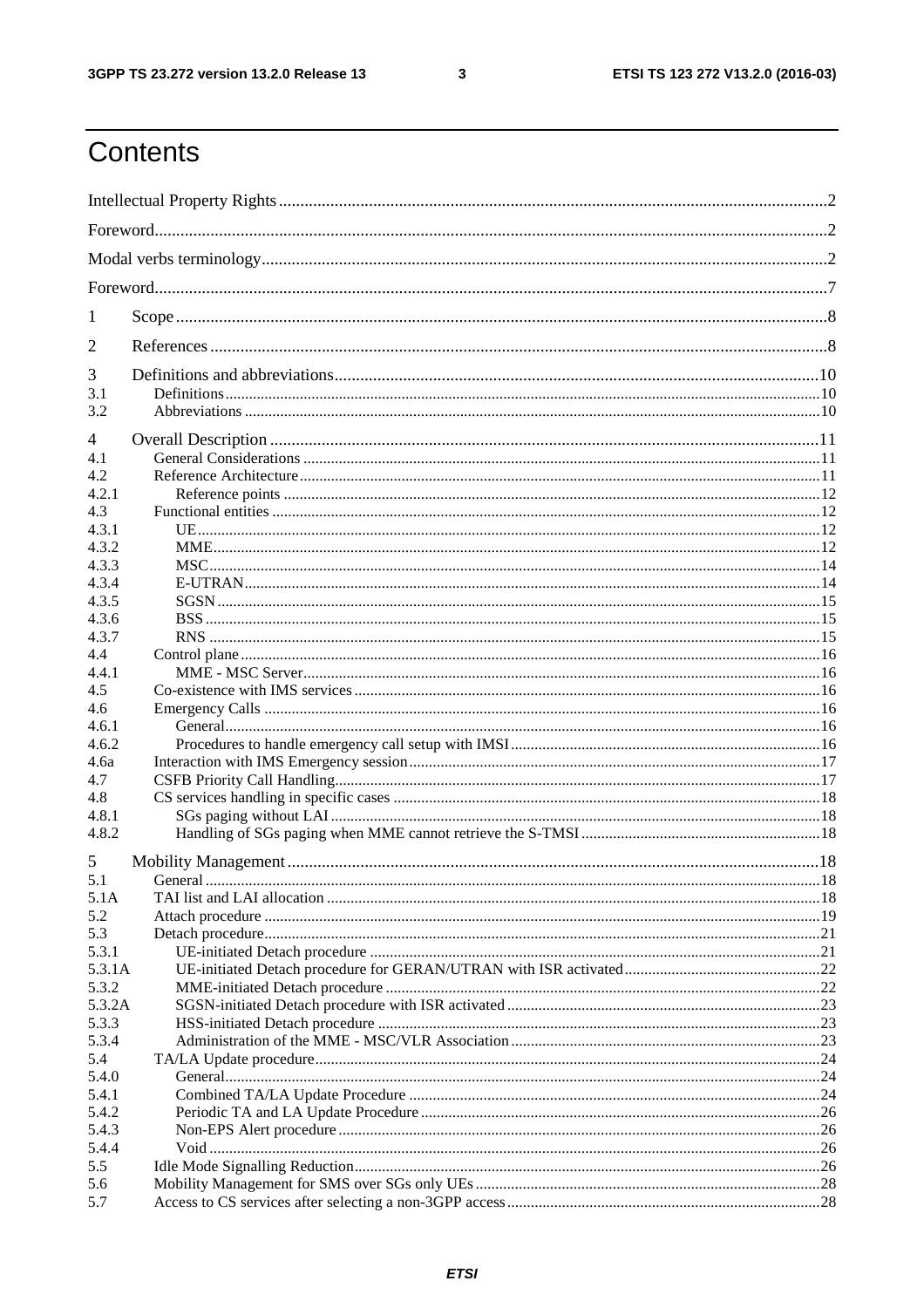| 6                |                                                                                         |  |
|------------------|-----------------------------------------------------------------------------------------|--|
| 6.1              |                                                                                         |  |
| 6.2              |                                                                                         |  |
| 6.3              |                                                                                         |  |
| 6.4              |                                                                                         |  |
| 6.5              |                                                                                         |  |
| 6.6              |                                                                                         |  |
| 7                |                                                                                         |  |
| 7.1              |                                                                                         |  |
| 7.2              |                                                                                         |  |
| 7.3              |                                                                                         |  |
| 7.4              |                                                                                         |  |
| 7.5              |                                                                                         |  |
| 7.5a             |                                                                                         |  |
| 7.5 <sub>b</sub> |                                                                                         |  |
| 7.6              |                                                                                         |  |
| 7.7              |                                                                                         |  |
| 7.7.1            |                                                                                         |  |
| 7.7.2            | Mobile Terminating Call when ISR is active and SGs is active between MSC/VLR and MME 53 |  |
| 7.7.3<br>7.8     |                                                                                         |  |
|                  |                                                                                         |  |
| 8                |                                                                                         |  |
| 8.1              |                                                                                         |  |
| 8.2              |                                                                                         |  |
| 8.2.1            |                                                                                         |  |
| 8.2.2            |                                                                                         |  |
| 8.2.3<br>8.2.3a  |                                                                                         |  |
| 8.2.4            |                                                                                         |  |
| 8.2.4a           |                                                                                         |  |
| 8.2.5            |                                                                                         |  |
| 8.2.5a           |                                                                                         |  |
| 8.2.5b           |                                                                                         |  |
| 8.2.5c           |                                                                                         |  |
| 8.2.5d           |                                                                                         |  |
| 8.2.5e           |                                                                                         |  |
| 8.2.5f           | Mobile Terminating SMS when ISR is active and SGs is active between MSC/VLR and MME59   |  |
| 8.2.6            |                                                                                         |  |
| 8.3              |                                                                                         |  |
| 8.3.1            |                                                                                         |  |
| 8.3.1.1          |                                                                                         |  |
| 8.3.1.2          |                                                                                         |  |
| 8.3.1.3          |                                                                                         |  |
| 8.3.2            |                                                                                         |  |
| 8.3.2.1          |                                                                                         |  |
| 8.3.2.2          |                                                                                         |  |
| 8.3.3            |                                                                                         |  |
| 8.3.4<br>8.3.5   |                                                                                         |  |
| 8.3.5.1          |                                                                                         |  |
| 8.4              |                                                                                         |  |
| 8.4.0            |                                                                                         |  |
| 8.4.1            |                                                                                         |  |
| 8.4.1.1          |                                                                                         |  |
| 8.4.1.2          |                                                                                         |  |
| 8.4.2            |                                                                                         |  |
| 8.4.2.1          |                                                                                         |  |
| 8.4.2.2          |                                                                                         |  |
| 8.4.3            |                                                                                         |  |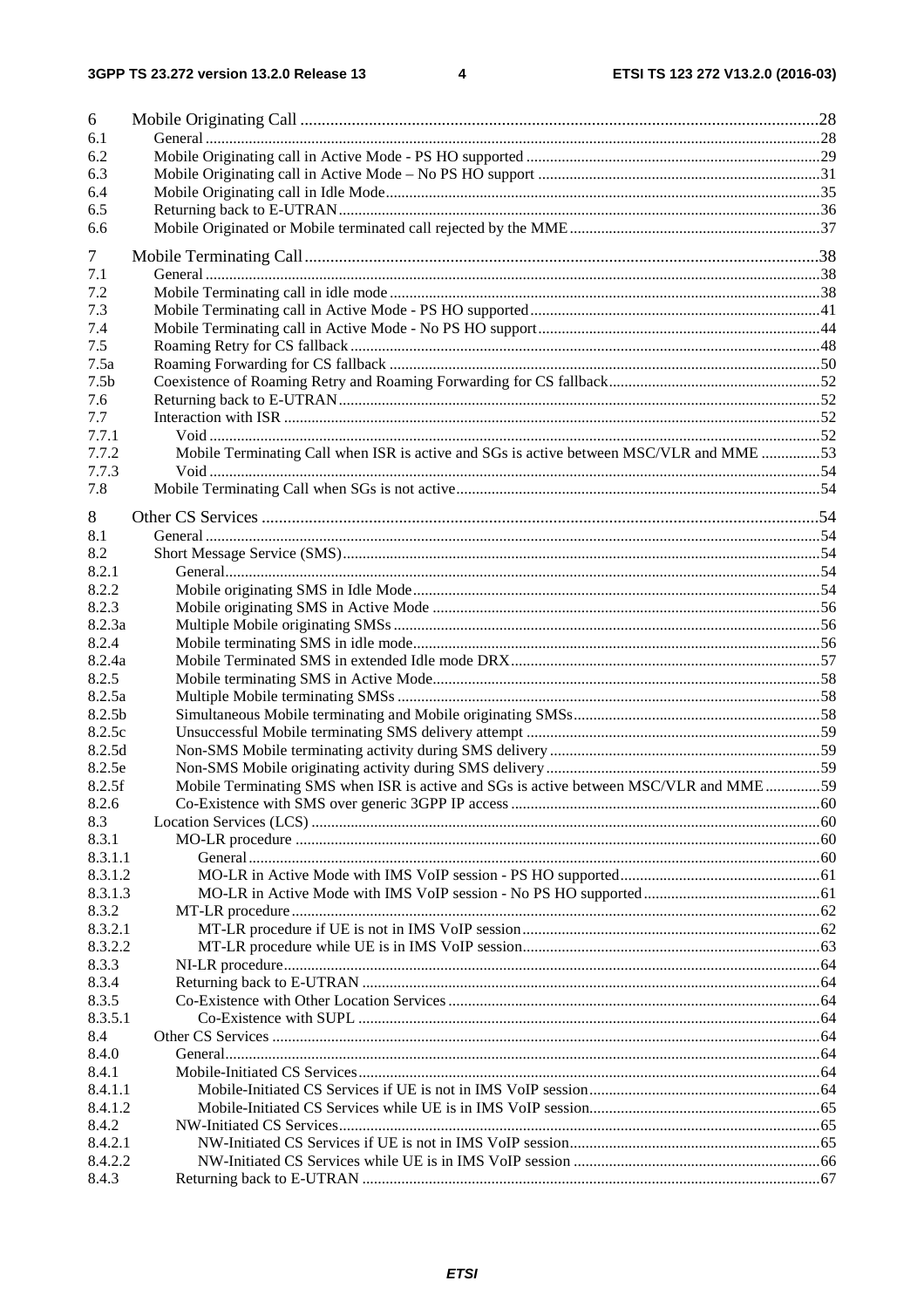#### $5\phantom{a}$

|                                | <b>Annex A (informative):</b>                                                                |  |
|--------------------------------|----------------------------------------------------------------------------------------------|--|
|                                | <b>Annex B</b> (normative):                                                                  |  |
| B.1                            |                                                                                              |  |
| B.1.1                          |                                                                                              |  |
| <b>B.1.2</b>                   |                                                                                              |  |
| B.1.2.1                        |                                                                                              |  |
| <b>B.1.3</b>                   |                                                                                              |  |
| <b>B.1.3.1</b>                 |                                                                                              |  |
| <b>B.1.3.2</b>                 |                                                                                              |  |
| B.1.3.3<br><b>B.1.4</b>        |                                                                                              |  |
| <b>B.1.5</b>                   |                                                                                              |  |
|                                |                                                                                              |  |
| B.2                            |                                                                                              |  |
| B.2.1                          |                                                                                              |  |
| B.2.1.1                        |                                                                                              |  |
| B.2.1.2                        |                                                                                              |  |
| <b>B.2.1.3</b><br><b>B.2.2</b> |                                                                                              |  |
| B.2.2a                         |                                                                                              |  |
| <b>B.2.3</b>                   |                                                                                              |  |
| B.2.3a                         |                                                                                              |  |
| B.2.3a.1                       |                                                                                              |  |
| B.2.3a.2                       | Mobile Originating Call without concurrent PS handover, or with concurrent non-optimised PS  |  |
|                                |                                                                                              |  |
| B.2.3a.3                       |                                                                                              |  |
| B.2.3a.4                       | Mobile Terminating Call without PS handover, or with concurrent non-optimised PS handover or |  |
|                                |                                                                                              |  |
| B.2.3a.5                       |                                                                                              |  |
| B.2.3a.6                       |                                                                                              |  |
| B.2.3b                         |                                                                                              |  |
| B.2.4                          |                                                                                              |  |
| <b>B.2.4.1</b>                 |                                                                                              |  |
| <b>B.2.4.2</b><br>B.2.4.3      |                                                                                              |  |
| <b>B.2.5</b>                   |                                                                                              |  |
|                                |                                                                                              |  |
| B.3                            |                                                                                              |  |
| <b>B.3.1</b>                   |                                                                                              |  |
| <b>B.3.2</b>                   |                                                                                              |  |
| <b>B.3.3</b>                   |                                                                                              |  |
|                                | <b>Annex C</b> (normative):                                                                  |  |
|                                |                                                                                              |  |
| C.1                            |                                                                                              |  |
| C.2                            |                                                                                              |  |
| C.3                            |                                                                                              |  |
| C.3.1                          |                                                                                              |  |
| C.3.2                          |                                                                                              |  |
| C.3.3                          |                                                                                              |  |
| C.3.4                          |                                                                                              |  |
|                                |                                                                                              |  |
| C.4<br>C.4.1                   |                                                                                              |  |
| C.4.2                          |                                                                                              |  |
| C.4.3                          |                                                                                              |  |
|                                |                                                                                              |  |
| C.5                            |                                                                                              |  |
| C.6                            |                                                                                              |  |
| C.7                            |                                                                                              |  |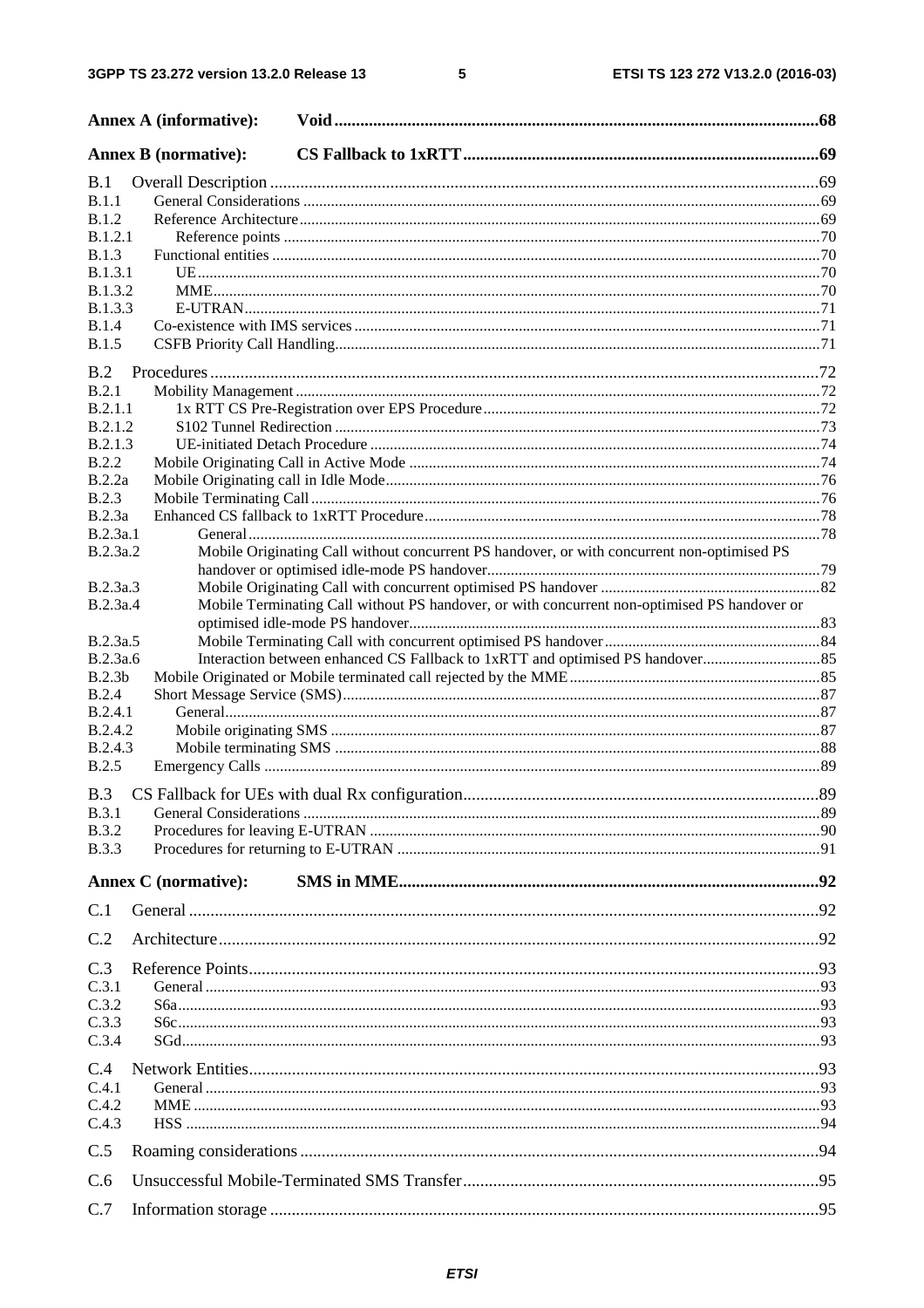$\bf 6$ 

| C.7.1                         |  |
|-------------------------------|--|
| C.7.2                         |  |
| C.8                           |  |
| C.8.1                         |  |
| C.8.2                         |  |
| C.8.2.0                       |  |
| C.8.2.1                       |  |
| C.8.2.2                       |  |
| <b>Annex D</b> (informative): |  |
|                               |  |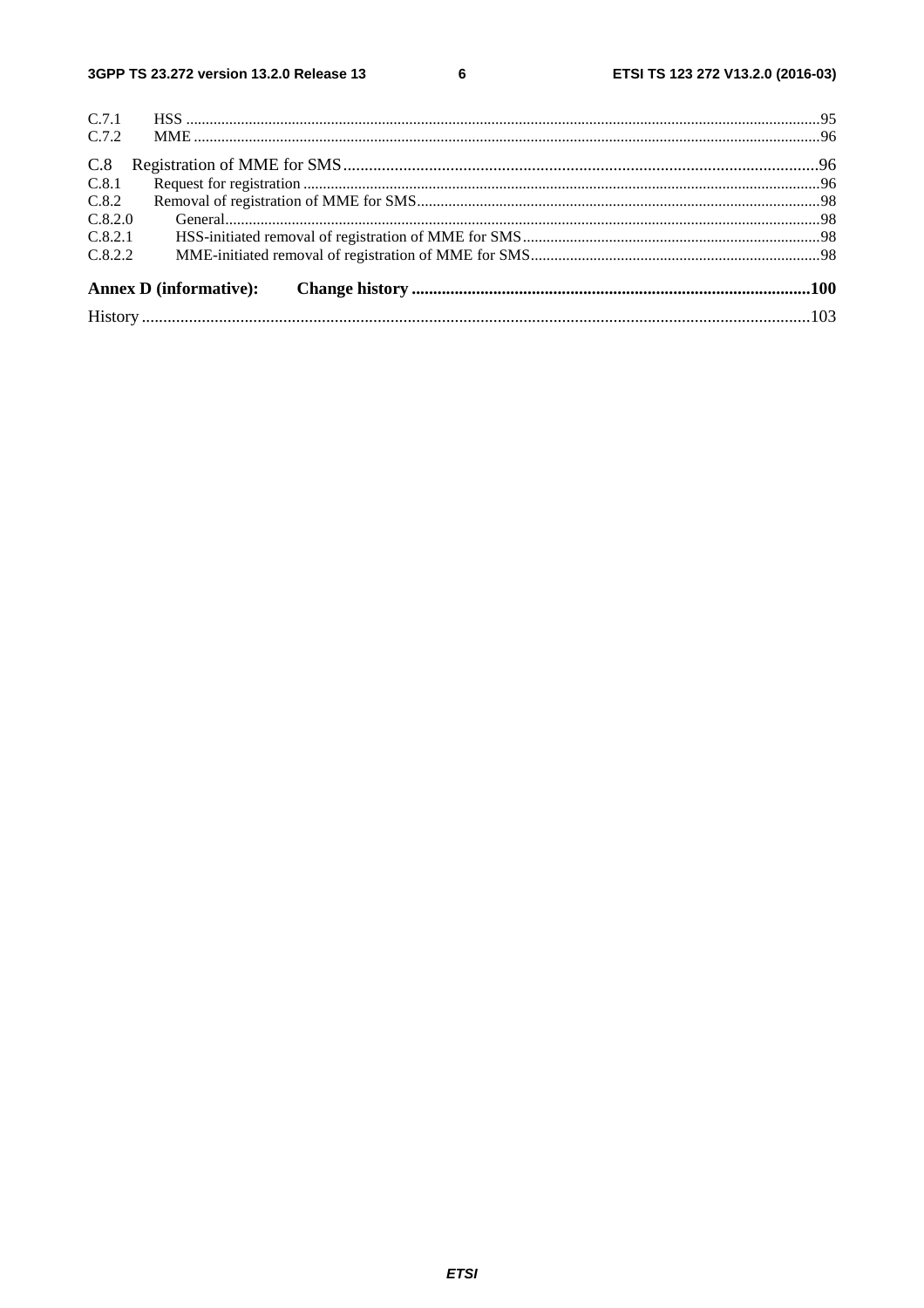# Foreword

This Technical Specification has been produced by the 3rd Generation Partnership Project (3GPP).

The contents of the present document are subject to continuing work within the TSG and may change following formal TSG approval. Should the TSG modify the contents of the present document, it will be re-released by the TSG with an identifying change of release date and an increase in version number as follows:

Version x.y.z

where:

- x the first digit:
	- 1 presented to TSG for information;
	- 2 presented to TSG for approval;
	- 3 or greater indicates TSG approved document under change control.
- y the second digit is incremented for all changes of substance, i.e. technical enhancements, corrections, updates, etc.
- z the third digit is incremented when editorial only changes have been incorporated in the document.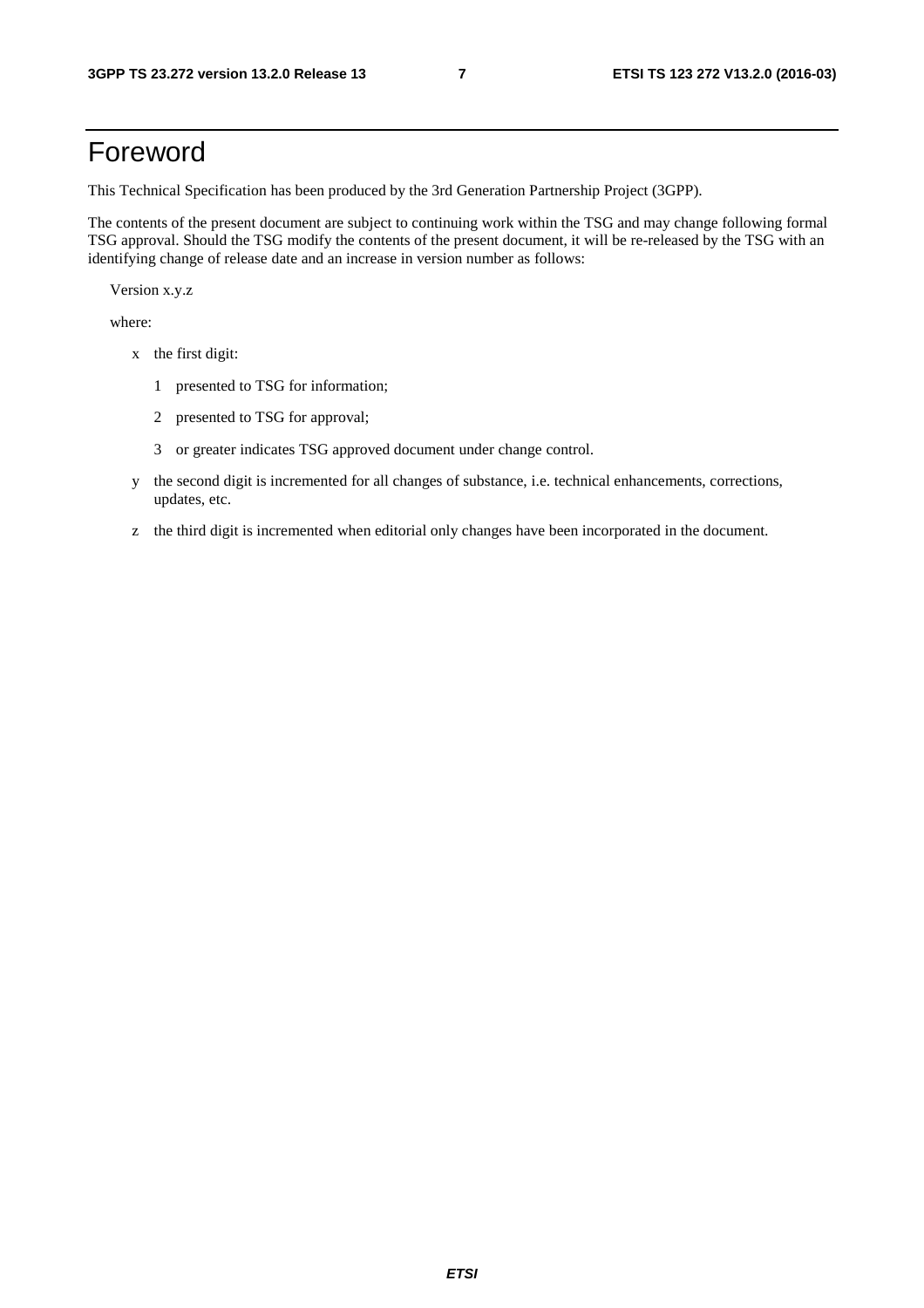### 1 Scope

This document defines the Stage 2 architecture and specification for the CS Fallback and for SMS over SGs for EPS or CS Fallback and SMS over S102. The scope of this document includes the architecture enhancements for functionality to enable fallback from E-UTRAN access to UTRAN/GERAN CS domain access and to CDMA 1x RTT CS domain access, and functionality to reuse of voice and other CS-domain services (e.g. CS UDI video / LCS / USSD) by reuse of the CS domain. The functionality specified to support SMS over SGs does not trigger any CS Fallback to UTRAN/GERAN. The functionality specified to support SMS over S102 does not trigger any CS Fallback to CDMA 1xRTT CS domain.

In addition this specification includes an SMS in MME architecture option for SMS services only. This functionality does not trigger any CS Fallback and does not require SGs.

The architecture enhancements to support CS fallback to CDMA 1x RTT CS domain access for UEs with single and dual receiver configurations are specified in Annex B.

In this Release of the specification no mechanisms are specified to support CS Fallback to both UTRAN/GERAN and CDMA 1xRTT in the same PLMN. So, even when a UE has the capability to support both CS Fallback to UTRAN/GERAN CS domain and CS Fallback to CDMA 1xRTT CS domain in a given PLMN, the PLMN implements only one of the two.

# 2 References

The following documents contain provisions which, through reference in this text, constitute provisions of the present document.

- References are either specific (identified by date of publication, edition number, version number, etc.) or non-specific.
- For a specific reference, subsequent revisions do not apply.
- For a non-specific reference, the latest version applies. In the case of a reference to a 3GPP document (including a GSM document), a non-specific reference implicitly refers to the latest version of that document *in the same Release as the present document*.
- [1] 3GPP TR 21.905: "Vocabulary for 3GPP Specifications".
- [2] 3GPP TS 23.401: "GPRS Enhancements for E-UTRAN Access".
- [3] 3GPP TS 23.060: "General Packet Radio Service (GPRS); Service description; Stage 2".
- [4] 3GPP TS 44.018: "Mobile radio interface layer 3 specification Radio Resource Control (RRC) protocol".
- [5] 3GPP TS 23.018: "Basic call handling; Technical realization".
- [6] 3GPP TS 48.008: "MSC-BSS interface layer 3 specification; Protocol specification".
- [7] 3GPP TS 25.331: "Radio Resource Control (RRC); Protocol specification".
- [8] 3GPP TS 23.271: "Functional stage 2 description of Location Services (LCS)".
- [9] Open Mobile Alliance, OMA AD SUPL: "Secure User Plane Location Architecture", [http://www.openmobilealliance.org.](http://www.openmobilealliance.org/)
- [10] 3GPP TS 23.090: "Unstructured Supplementary Service Data (USSD); Stage 2".
- [11] Void.
- [12] 3GPP TS 44.060: "MS-BSS interface; RLC/MAC protocol ".
- [13] 3GPP TS 24.010: "Supplementary services specification; General aspects".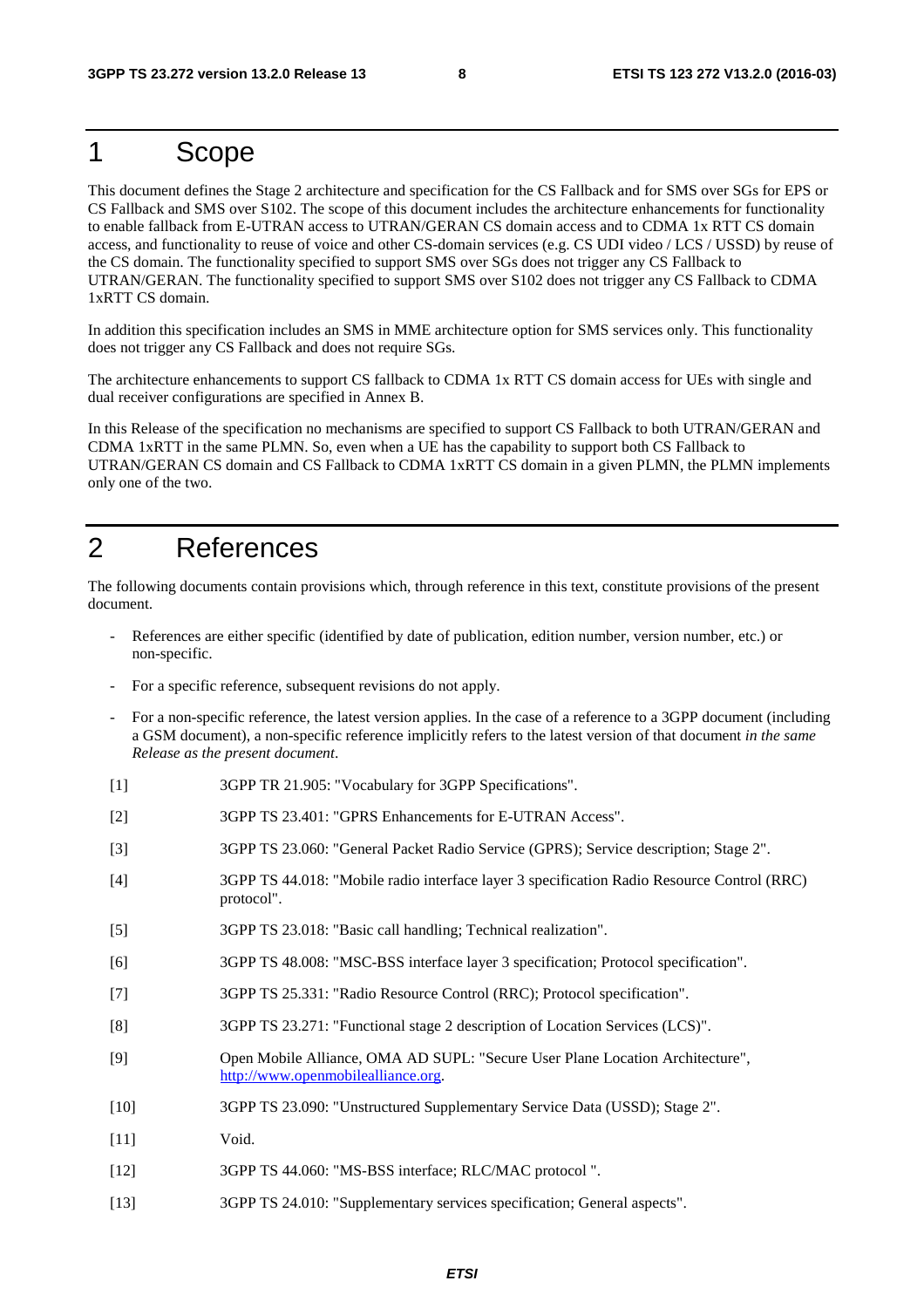- [14] 3GPP TS 23.040: "Technical realization of the Short Message Service (SMS)".
- [15] 3GPP TS 23.204: "Short Message Service (SMS) over generic 3GPP Internet Protocol (IP) access".
- [16] 3GPP2 A.S0008-C: "Interoperability Specification (IOS) for High Rate Packet Data (HRPD) Radio Access Network Interfaces with Session Control in the Access Network".
- [17] 3GPP2 A.S0009-C: "Interoperability Specification (IOS) for High Rate Packet Data (HRPD) Radio Access Network Interfaces with Session Control in the Packet Control Function".
- [18] 3GPP2 A.S0013-C: "Interoperability Specification (IOS) for cdma2000 Access Network Interfaces – part 3 Features".
- [19] 3GPP TR 36.938: "Improved Network Controlled Mobility between E-UTRAN and 3GPP2/Mobile WiMAX Radio Technologies".
- [20] 3GPP TS 23.216: "Single Radio Voice Call Continuity (SRVCC); Stage 2".
- [21] 3GPP TS 24.008: "Mobile radio interface Layer 3 specification; Core network protocols; Stage 3".
- [22] 3GPP2 X.S0042-0: "Voice Call Continuity between IMS and Circuit Switched System".
- [23] 3GPP TS 23.236: "Intra-domain connection of Radio Access Network (RAN) nodes to multiple Core Network (CN) nodes".
- [24] 3GPP TS 43.055: "Radio Access Network; Dual Transfer Mode (DTM); Stage 2".
- [25] 3GPP TS 23.292: "IMS Centralised Services (ICS); Stage 2".
- [26] 3GPP TS 23.221: "Architectural Requirements".
- [27] 3GPP TS 23.402: "Architecture enhancements for non-3GPP accesses".
- [28] 3GPP TS 24.011: "Point-to-Point (PP) Short Message Service (SMS) support on mobile radio interface".
- [29] 3GPP TS 25.413: "UTRAN Iu interface Radio Access Network Application Part (RANAP) signalling".
- [30] 3GPP TS 48.018: "General Packet Radio Service (GPRS); BSS GPRS Protocol (BSSGP)".
- [31] 3GPP TS 23.082: "Call Forwarding (CF) supplementary services; Stage 2".
- [32] 3GPP2 C.S0005-A: "Upper Layer (Layer 3) Signaling Standard for cdma2000 Spread Spectrum Systems - Release A, Addendum 2".
- [33] 3GPP TS 36.331: "Evolved Universal Terrestrial Radio Access (E-UTRA) Radio Resource Control (RRC)"
- [34] 3GPP TS 24.301: "Non-Access-Stratum (NAS) protocol for Evolved Packet System (EPS); Stage 3".
- [35] 3GPP TS 36.413: "S1 Application Protocol (S1AP)".
- [36] 3GPP TS 22.153: "Multimedia Priority Services".
- [37] 3GPP TS 22.067: "enhanced Multi Level Precedence and Pre emption service (eMLPP) Stage 1".
- [38] 3GPP TS 22.011: "Service accessibility".
- [39] 3GPP2 A.S0008-C:: "Interoperability Specification (IOS) for High Rate Packet Data (HRPD) Radio Access Network Interfaces with Session Control in the Access Network".
- [40] 3GPP2 A.S0009-C: "Interoperability Specification (IOS) for High Rate Packet Data (HRPD) Radio Access Network Interfaces with Session Control in the Packet Control Function".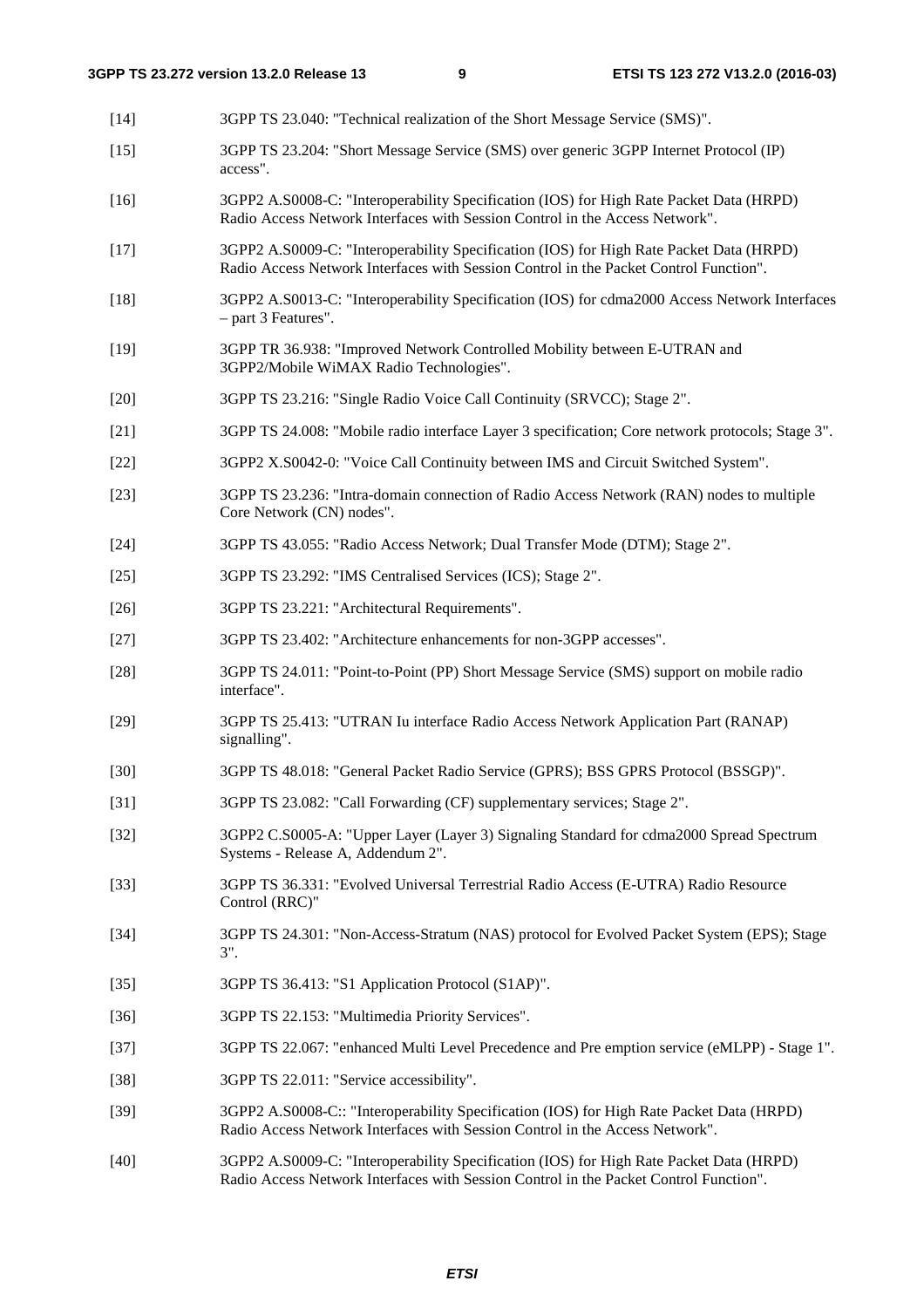- [41] 3GPP TS 23.146: "Technical realization of facsimile group 3 non-transparent".
- [42] 3GPP TS 23.251: "Network sharing; Architecture and functional description".
- [43] 3GPP TS 29.338: "Diameter based protocols to support of SMS capable MMEs".
- [44] 3GPP TS 29.118: "Mobility Management Entity (MME) -Visitor Location Register (VLR) SGs interface specification".
- [45] 3GPP TS 29.274: "Evolved General Packet Radio Service (GPRS) Tunnelling Protocol for Control plane (GTPv2-C)".
- [46] Telecommunications Industry Association, TIA-917: "Wireless Priority Service Enhancements for CDMA Systems".
- [47] 3GPP TR 22.952: "Priority service guide".
- [48] 3GPP TS 23.682: "Architecture enhancements to facilitate communications with packet data networks and applications".

# 3 Definitions and abbreviations

### 3.1 Definitions

For the purposes of the present document, the terms and definitions given in TR 21.905 [1] apply. A term defined in the present document takes precedence over the definition of the same term, if any, in TR 21.905 [1].

**1xCS:** The 3GPP2 legacy circuit Switched signalling system as defined in 3GPP2 X.S0042-0 [22].

**CSMT flag:** A flag in LA update request message used in CS fallback for MT call to avoid missing paging in roaming retry.

**CSMO flag:** A flag in CM Service Request and LA Update request message used in CS fallback for MO calls.

**Service User:** See TS 22.153 [36].

### 3.2 Abbreviations

For the purposes of the present document, the abbreviations given in TR 21.905 [1] apply. An abbreviation defined in the present document takes precedence over the definition of the same abbreviation, if any, in TR 21.905 [1].

| 1xCS IWS     | Circuit Switched fallback Interworking solution Function for 3GPP2 1xCS. |
|--------------|--------------------------------------------------------------------------|
| <b>CSMT</b>  | Circuit Switched fallback Mobile Terminated call.                        |
| CSMO         | Circuit Switched fallback Mobile Originated call.                        |
| eMLPP        | enhanced Multi Level Precedence and Pre emption                          |
| ICS.         | <b>IMS</b> Centralised Services                                          |
| <b>MNRF</b>  | Mobile Station Not Reachable Flag                                        |
| MNRF-MME     | Mobile Not Reachable Flag in MME for SMS                                 |
| MPS          | Multimedia Priority Service                                              |
| MTRF         | Mobile Terminating Roaming Forwarding                                    |
| MWD          | Message Waiting Data                                                     |
| NAM          | Network Access Mode                                                      |
| NEAF         | Non-EPS Alert Flag.                                                      |
| <b>SRVCC</b> | Single Radio Voice Call Continuity                                       |
|              |                                                                          |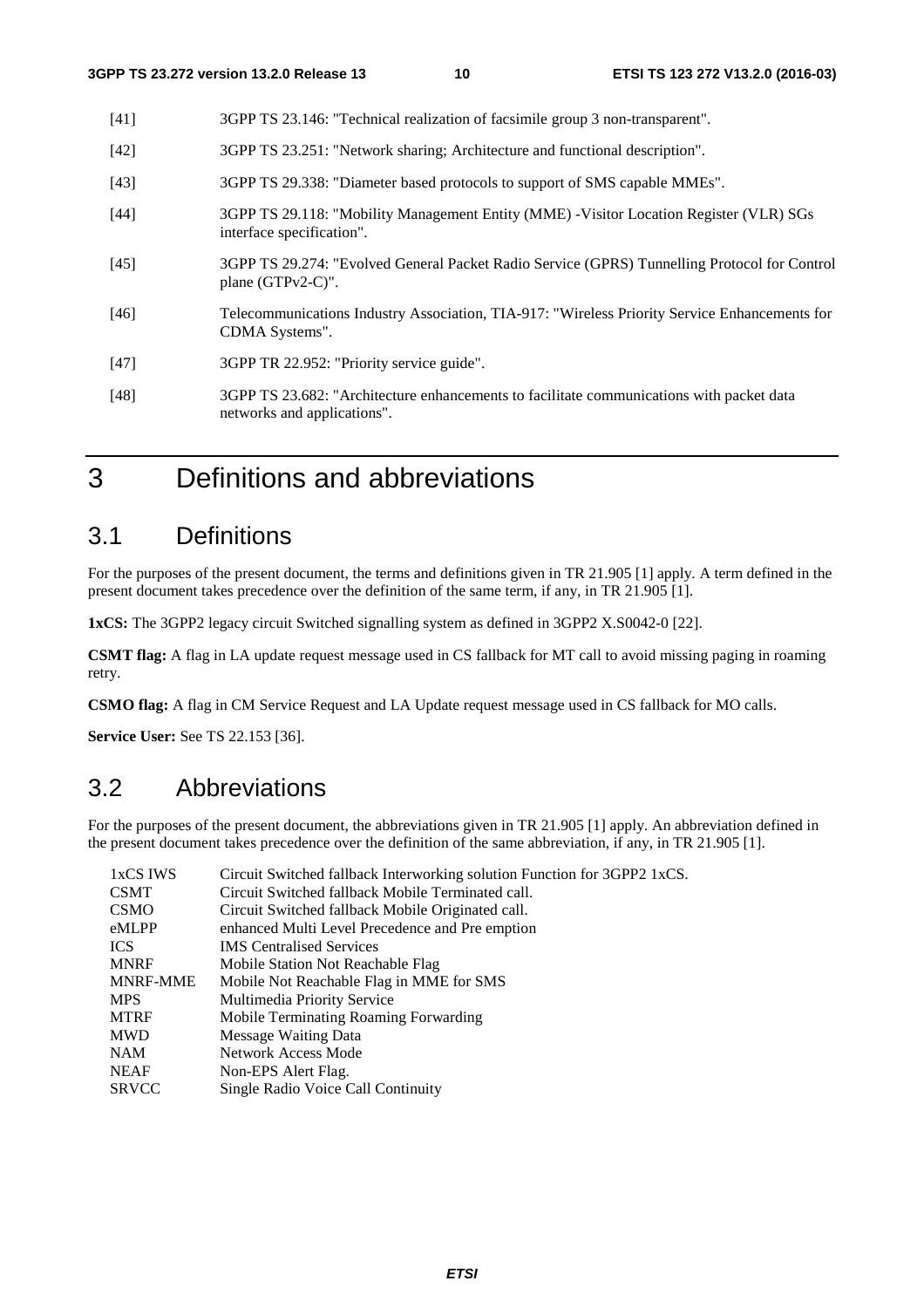# 4 Overall Description

### 4.1 General Considerations

The CS fallback in EPS enables the provisioning of voice and other CS-domain services (e.g. CS UDI video/ LCS/ USSD) by reuse of CS infrastructure when the UE is served by E-UTRAN. A CS fallback enabled terminal, connected to E-UTRAN may use GERAN or UTRAN to connect to the CS-domain. This function is only available in case E-UTRAN coverage is overlapped by either GERAN coverage or UTRAN coverage.

CS Fallback and IMS-based services shall be able to co-exist in the same operator"s network.

The ICS architecture as defined in TS 23.292 [25] shall be able to co-exist with utilising CS Fallback as the CS domain in the same operator's network.

This specification also specifies the architecture required for SMS over SGs. The MO SMS and MT SMS are signalled over SGs and do not cause any CS Fallback to GERAN/UTRAN RATs, and consequently does not require any overlapped GERAN/UTRAN coverage.

Additionally this specification specifies the SMS in MME architecture option as described in Annex C.

The support of SMS over SGs is mandatory for UE and MME and MSC supporting CS fallback, whereas UE and MME and MSC supporting SMS over SGs are not required to support CS fallback.

NOTE: An MME supporting only SMS over SGs (i.e. not supporting CS fallback) will either reply with "SMSonly" or reject an IMSI attach.

The support of CS fallback (and to a lesser extent SMS over SGs) can impose some operational constraints on Tracking Area boundary planning and the use of the "tracking area list concept" (see TS 23.401 [2]).

### 4.2 Reference Architecture

The CS fallback and SMS over SGs in EPS function is realized by using the SGs interface mechanism between the MSC Server and the MME.

The SGs interface functionality is based on the mechanisms specified for the Gs interface, TS 23.060 [3].



**Figure 4.2-1: EPS architecture for CS fallback and SMS over SGs** 

- NOTE 1: The MGW is not shown in the figure 4.2-1 since neither CS fallback in EPS nor SMS over SGs has any impacts on the U-plane handling.
- NOTE 2: SGSN and S3 have additional functionality related to ISR and CS fallback/SMS over SGs. If ISR is not used, this functionality is not required.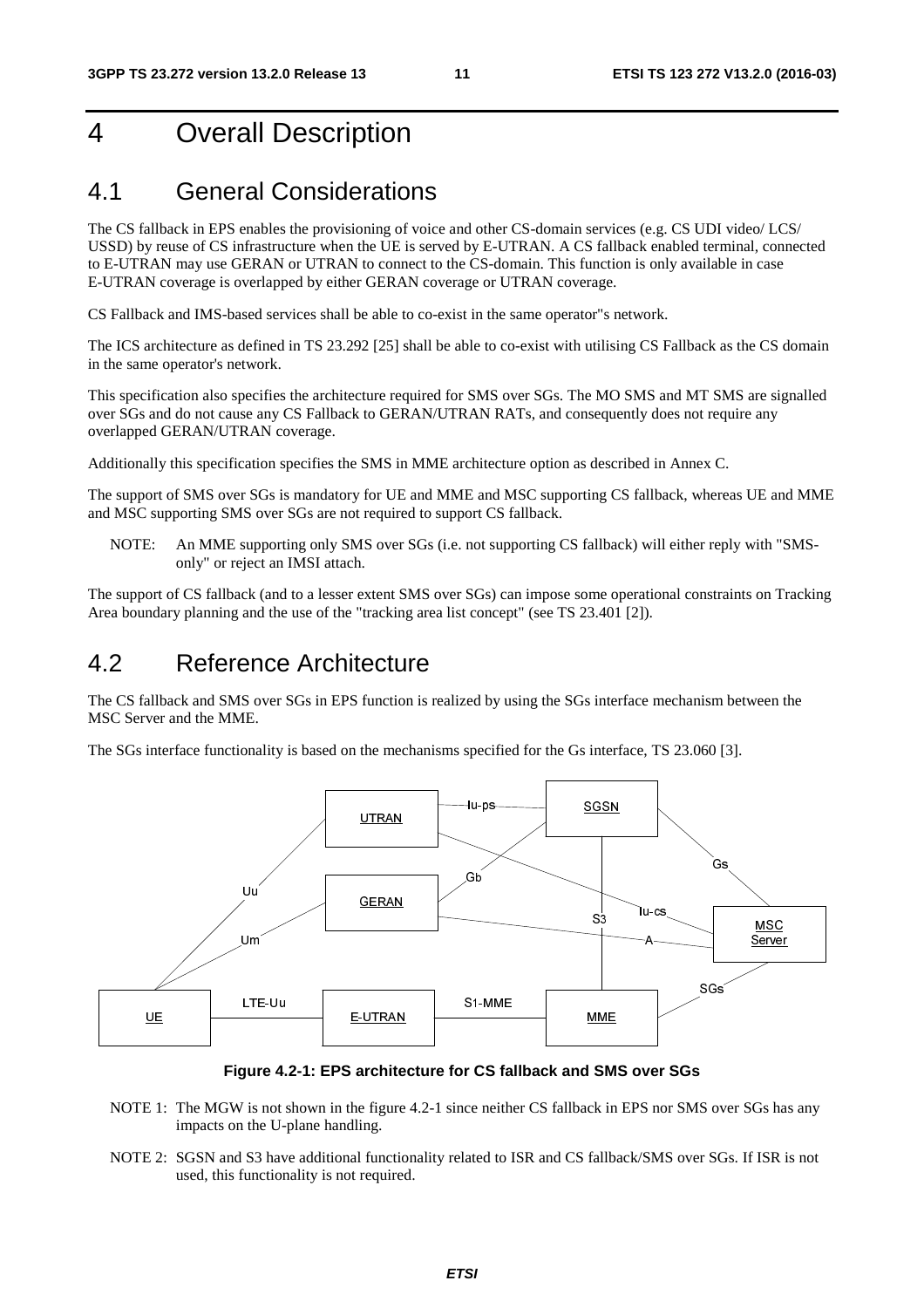#### 4.2.1 Reference points

- **SGs**: It is the reference point between the MME and MSC server. The SGs reference point is used for the mobility management and paging procedures between EPS and CS domain, and is based on the Gs interface procedures. The SGs reference point is also used for the delivery of both mobile originating and mobile terminating SMS. Additional procedures for alignment with the Gs reference point are not precluded.
- **S3**: It is defined in TS 23.401 [2] with the additional functionality to support ISR for CS fallback/SMS over SGs as defined in this specification.

### 4.3 Functional entities

#### 4.3.1 UE

The CS fallback capable UE supports access to E-UTRAN/EPC as well as access to the CS domain over GERAN and/or UTRAN.

The SMS over SGs capable UE supports access to E-UTRAN/EPC and may support access to the CS domain over GERAN and/or UTRAN.

The support of SMS over SGs is mandatory for a UE that supports CS fallback, whereas a UE that supports SMS over SGs is not required to support CS fallback.

These UEs support the following additional functions:

- Combined procedures specified in this document for EPS/IMSI attach, update and detach.
- CS fallback and/or SMS over SGs procedures specified in this document for using CS domain services.

From the UE's perspective there is no difference whether the MME provides SMS via SGs or by "SMS in MME".

A UE using CS fallback and/or SMS over SGs supports ISR according to TS 23.401 [2]. In particular a UE deactivates ISR at reception of LAU accept or at reception of combined RAU/LAU accept response with no ISR indication.

The coexistence with IMS services for voice/SMS is defined in clause 4.5.

There are no other CS fallback/SMS over SGs ISR-specifics for the UE compared to ISR description in TS 23.401 [2], i.e. if ISR is active the UE can change between all registered areas and RATs without performing update signalling. The UE listens for paging on the RAT it is currently camped on.

If the UE is a Service User according to TR 22.952 [47] with subscription to CS domain priority service, the UE's USIM belongs to one of Access Class that indicates the priority is needed and the UE sets the RRC establishment cause to "HighPriorityAccess" as specified in TS 36.331 [33].

#### 4.3.2 MME

The CS fallback and/or SMS over SGs enabled MME supports the following additional functions:

- Multiple PLMNs selection for the CS domain.
- RAT selection for the CS domain.
- Deriving a VLR number and LAI from the TAI of the current cell and based on the selected PLMN or the selected RAT for CS domain, or using a default VLR number and LAI.
- Deliver the registered PLMN ID for CS domain (included in the LAI) to the eNodeB.
- Includes the PLMN ID for the CS domain (included in the LAI provided to the UE) in the equivalent PLMNs list if it is different compared to the PLMN ID provided as part of the GUTI.
- For CS fallback, generating a TAI list such that the UE has a low chance of "falling back" to a cell in a LA different to the derived LAI (e.g. the TAI list boundary should not cross the LA boundary).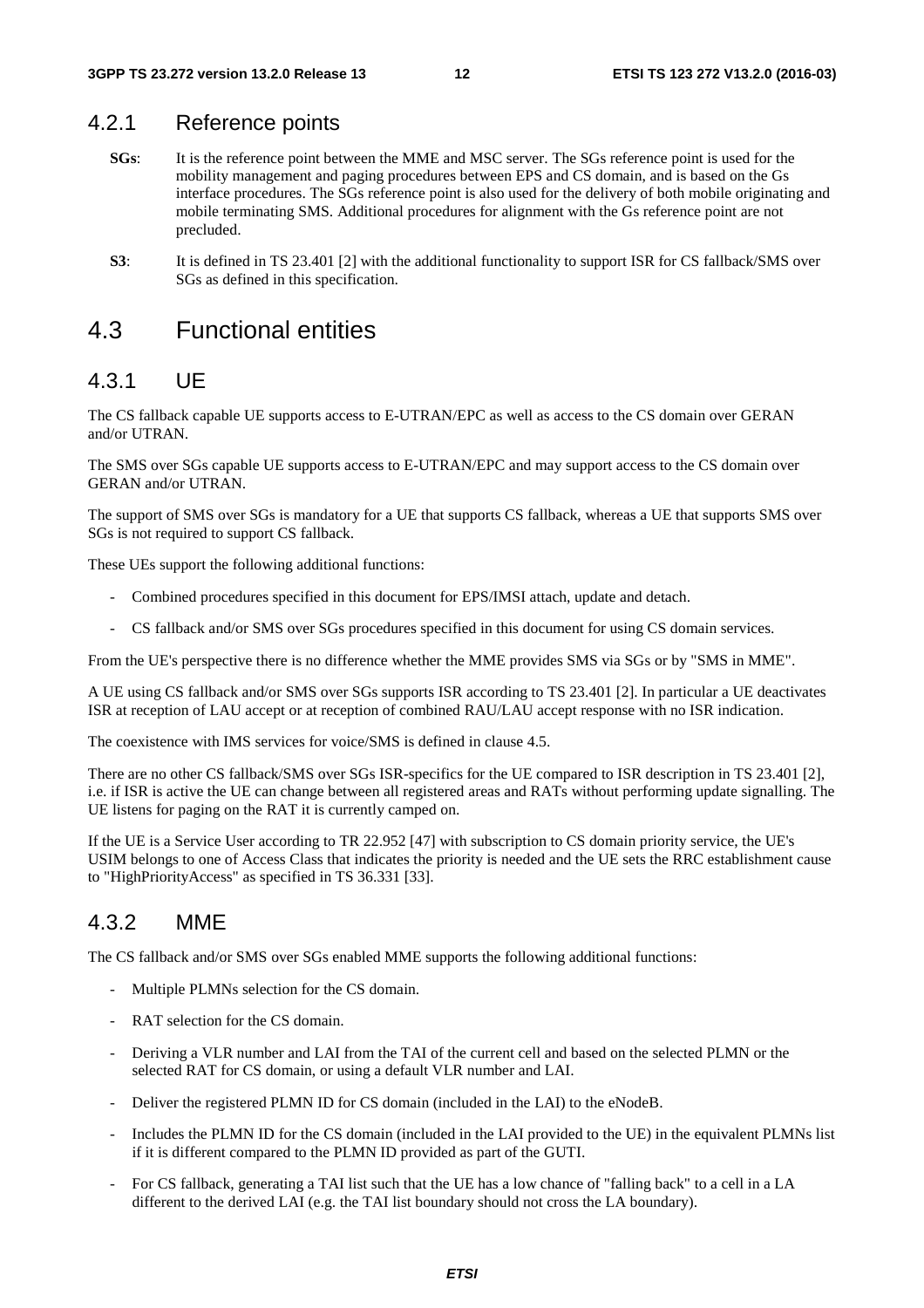- NOTE 1: Alignment of the TAI list boundary with a LA boundary can prevent the MME from making effective use of the "tracking area list" concept. To compensate for this, appropriate cell reselection hysteresis may need to be used within the E-UTRAN.
- Maintaining of SGs association towards MSC/VLR for EPS/IMSI attached UE.
- In order for the Serving MSC/VLR to always be up to date with the correct last used LTE PLMN, issuing a LOCATION-UPDATE-REQUEST over SGs when the selected LTE PLMN changes: the serving LTE PLMN is derived from the TAI included in that message.
- Initiating IMSI or EPS detach.
- Initiating paging procedure specified in this document towards eNodeB when MSC pages the UE for CS services.
- Supporting SMS procedures defined in this document.
- Rejecting CS Fallback call request (e.g. due to O&M reasons)
- When configured to support the return to the last used PLMN after CSFB:
	- Indicating to the MSC that the MO CS service is due to CSFB as specified in TS 29.118 [44].
	- Indicating to the SGSN that the mobility procedure is due to CSFB by adding an indication in Forward Relocation Request and Context Response as specified in TS 29.274 [45].
- NOTE 2: This only applies when the S4 reference point is supported between the MME and the SGSN; no equivalent functionality exists on Gn.
	- To be sure the Context Request is due to CSFB, a timer is set by the MME at CSFB execution and the indication in Context Response is included only if the timer is not expired.
- If the network supports the CSFB procedures during ongoing IMS voice call with SRVCC capability (i.e. clauses 8.3 and 8.4) and UE has SRVCC and EMM combined capability and CSFB is selected by the network (i.e. not SMS only), then:
	- Selecting a MSC/VLR which is both SRVCC and CSFB capable during combined Attach/TAU procedure.
	- If CSFB triggers SRVCC during ongoing IMS voice call, a PS to CS HO request is sent to the MSC/VLR that is registered during the combined Attach/TAU procedure, for which the MME selects an SRVCC and CSFB capable MSC/VLR.

An MME that supports "SMS in MME" shall support additional functions specified in Annex C, clause C.4.2.

An MME that supports CS Fallback uses the LAI and the TMSI based NRI as provided by the UE or the LAI and a hash value from the IMSI to determine the VLR number as defined in TS 23.236 [23] when multiple MSC/VLRs serve the same LAI. The NRI distribution or IMSI Hash table shall have a consistent configuration in all MMEs in the pool. The same NRI value/hash value/function is used by SGSN to determine the VLR number. An MME that supports SMS over SGs may use the same procedure as for CS Fallback. In some networks, the MME may be configured to select the MSC/VLR for UEs that send low access priority indication with a different load balance to that used for MSC/VLR selection for other UEs. In this case the MME maintains a separate hash/value function for UEs that send low access priority indication.

If the network supports CSFB priority call handling, the MME supports the following additional functions:

- For paging message received on the SGs interface with an indication of the eMLPP priority level, the MME is configured with the priority level(s) for which it provides preferential treatment to the paging of the UE and also the subsequent CS fallback procedure compared to other normal procedures. If the UE needs to be paged, the MME sets the priority level in the S1AP paging request to eNodeB based on the value(s) configured in the MME for CSFB priority call handling. The MME also sets priority indication, i.e. "CSFB High Priority", in the S1AP UE Context Setup/Modification message to the eNodeB, so that the eNodeB can initiate the CSFB procedure with priority, as specified in TS 36.413 [35].
- For an MO CSFB request, the MME determines that the CSFB request needs CSFB priority call handling based on the "HighPriorityAccess" establishment cause received from the eNodeB and/or the MPS CS Priority stored in UE's EPS subscription. The MME provides preferential treatment to this request and also sets priority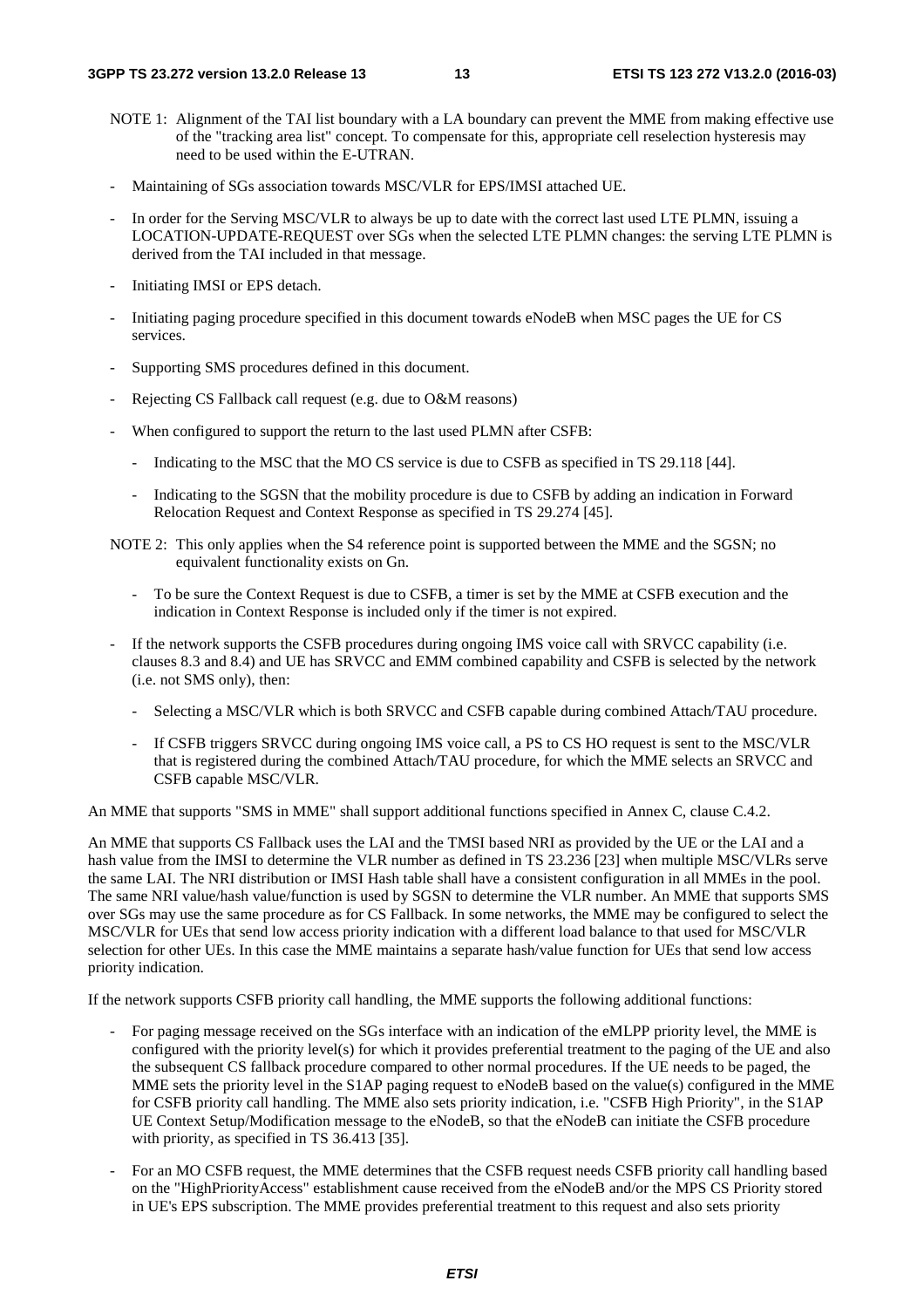indication, i.e. "CSFB High Priority", in the S1AP UE Context Setup/Modification message to eNodeB to initiate CSFB procedure with priority, as specified in TS 36.413 [35].

#### 4.3.3 MSC

The CS fallback and/or SMS over SGs enabled MSC supports the following additional functions:

- Maintaining SGs association towards MME for EPS/IMSI attached UE.
- Supporting SMS procedures defined in this document.
- When configured to support the return to the last used PLMN after CSFB:
	- Indicating to GERAN/UTRAN during the release of an RR connection, that the RR connection was established as a result of CS Fallback, when this is the case.
	- During the SGs location update procedure, obtaining the last used LTE PLMN ID via TAI in SGsAP-LOCATION-UPDATE-REQUEST as specified in TS 29.118 [44].
	- Indicating the last used LTE PLMN ID to GERAN/UTRAN (immediately following a successful RR connection setup or during the release of the UTRAN RR connection) to help GERAN/UTRAN re-route the UE back to the last used LTE PLMN by selecting the suitable dedicated target frequency list (for idle mode mobility) or target cell (for connected mode mobility in case of UTRAN).
	- During a CSFB procedure, including the last used LTE PLMN ID into the Equivalent PLMN list provided to the UE in LAU Accept message.
- NOTE 1: The CS Fallback enabled MSC can also be enhanced to support ICS as defined in TS 23.292 [25] and/or SRVCC as defined in TS 23.216 [20].
- NOTE 2: In order to speed up the potential LAU procedure during CS fallback the MSC may be configured to lower the frequency of Authentication, TMSI reallocation and Identity check for UEs that are EPS/IMSI attached via the SGs interface.
- NOTE 3: The MSC/VLR uses the CSMO flag in LAU and CM service request message and the CSFB indication from the MME for CS Fallback statistics.
- NOTE 4: The MSC/VLR can determine that a CS Service is established for CSFB via CSMO or CSMT Flag from the UE or via the CSFB indication from the MME.

If the network supports CSFB priority call handling, the MSC maps, depending on the deployed CS domain priority scheme, the priority level or another priority indication of the IAM message to the eMLPP priority level indication of the paging message that is sent over the SGs interface.

#### 4.3.4 E-UTRAN

The CS fallback enabled E-UTRAN supports the following additional functions:

- Forwarding paging request for CS domain to the UE.
- Directing the UE to the target CS capable cell considering the registered PLMN ID and possibly the LAC for CS domain received from the MME.
- The configuration of appropriate cell reselection hysteresis at Location Area boundaries (or across the whole E-UTRAN) to reduce Tracking Area Update traffic.
- To facilitate the configuration of TA boundaries with LA boundaries, the E-UTRAN can gather statistics (from the inbound inter-RAT mobility events of all UEs) of the most common LAs indicated in the RRC signalling.
- Configuration to permit the operator to choose the target 'fallback' RAT and frequency.

For SMS over SGs, no specific E-UTRAN functionality is required.

If the network supports CSFB priority call handling, the E-UTRAN supports the following additional functions: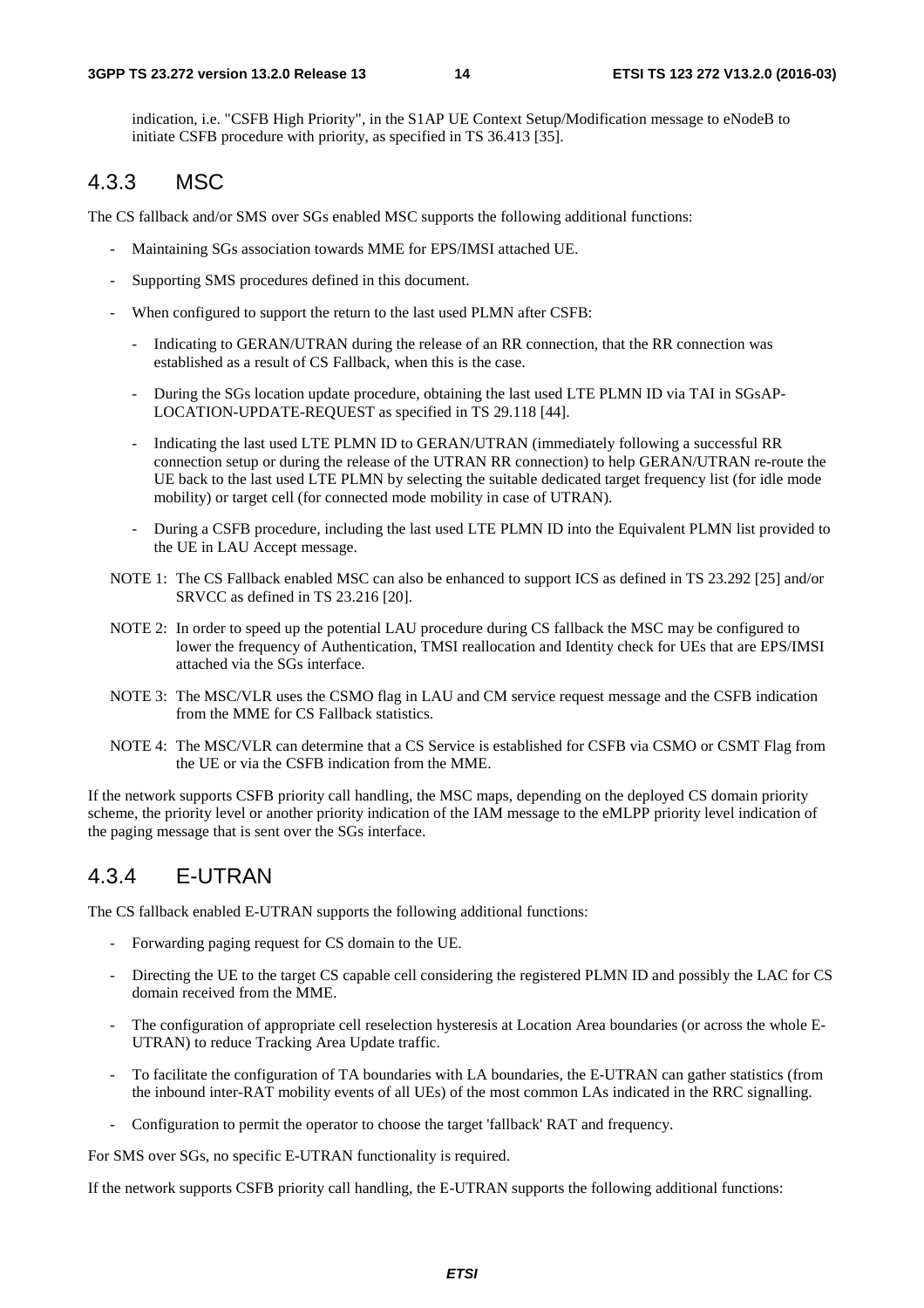- For paging message received on S1AP with priority indication, the E-UTRAN should provide preferential treatment to this request compared to other normal paging requests.
- For CS fallback S1AP UE Context Setup/Modification message with priority indication, i.e. "CSFB High Priority", the eNodeB should provide preferential treatment, e.g. in allocating E-UTRAN radio bearer resources compared to other normal resource requests. When CSFB based on PS handover is employed, the eNodeB forwards the priority indication to the target GERAN/UTRAN. When CSFB RRC connection release with redirection is used, the eNodeB sets the "CS Fallback High Priority" indication in the RRC Release message.

### 4.3.5 SGSN

If the SGSN supports ISR, SGSN shall follow the rules and procedures described in TS 23.401 [2] and TS 23.060 [3] with the following additions and clarifications:

The SGSN shall not send the ISR activated indication at combined RAU/LAU procedure if the UE indicates support of CSFB and/or SMS over SGs.

An SGSN that supports Gs uses LAI and the TMSI based NRI as provided by the UE or LAI and a hash value from the IMSI to determine the VLR number as defined in TS 23.236 [23] when multiple MSC/VLRs serve the same LAI. The same NRI value/hash value/function is used by MME to determine the VLR number.

When configured to support the return to the last used PLMN after CSFB the SGSN shall, during a RAU procedure due to CSFB, include the last used LTE PLMN ID into the Equivalent PLMN list provided to the UE in RAU Accept message.

NOTE: The SGSN finds out the RAU Request message is due to CSFB via the indication from the MME (see clause 4.3.2) when the S4 reference point is supported between the MME and the SGSN; no equivalent functionality exists on Gn..

### 4.3.6 BSS

If the BSS receives indication from the MSC that the CS service (Call, CISS or LCS) was established as a result of CS fallback the BSS may e.g. select to use RR Connection Release with Redirect to send the UE back to E-UTRAN at release of the CS service.

When configured to support the return to the last used PLMN after CSFB and when a last used LTE PLMN ID is indicated after a successful RR connection setup, the BSS shall take the last used LTE PLMN ID into account when selecting the target cell in a PS handover to E-UTRAN or when selecting the dedicated target frequency list for idle mode mobility to E-UTRAN in RR Connection Release procedure. Furthermore, the BSS shall send the last used LTE PLMN ID to the target BSS/RNS during the handover preparation phase.

If the network supports ISR, the CS fallback enabled BSS exhibits the following behaviour:

- Even if the network is operating in NMO II the BSS shall forward Gb interface paging messages onto the radio interface. The BSS in a network operating in NMO II shall not be configured to use PBCCH.

### 4.3.7 RNS

If the RNS receives indication from the MSC that the CS service (Call, CISS or LCS) was established as a result of CS fallback the RNS may e.g. select to use RRC Connection Release with Redirect to send the UE back to E-UTRAN at release of the CS service.

When configured to support the return to the last used PLMN after CSFB and when a last used LTE PLMN ID is indicated after a successful RR connection setup or during the UTRAN RR connection release, the RNS shall take the last used LTE PLMN ID into account when selecting the target cell in a PS handover to E-UTRAN or when selecting the dedicated target frequency list for idle mode mobility to E-UTRAN in RR Connection Release procedure. Furthermore, the RNS shall send the last used LTE PLMN ID to the target RNS/BSS during the handover preparation phase.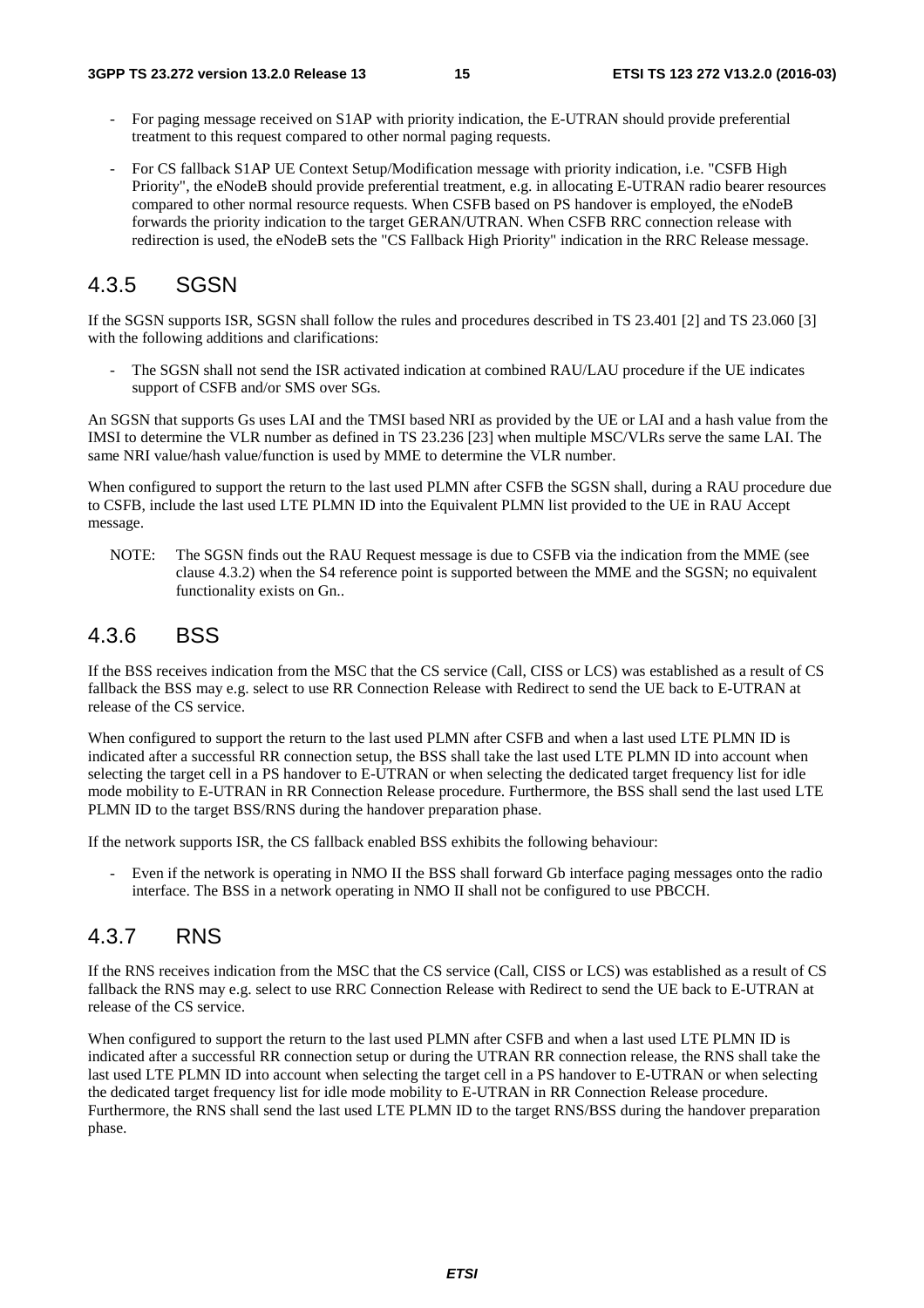### 4.4 Control plane

#### 4.4.1 MME - MSC Server

| <b>SGsAP</b> |     | <b>SGsAP</b>      |
|--------------|-----|-------------------|
| <b>SCTP</b>  |     | <b>SCTP</b>       |
| IP           |     | ΙP                |
| L2           |     | L2                |
| l 1          |     | $\mathsf{L}$ 1    |
| MME          | SGs | <b>MSC Server</b> |

**Legend:** 

**SGsAP:** This protocol is used to connect an MME to an MSC Server based on the BSSAP+. **Stream Control Transmission Protocol (SCTP):** This protocol transfers signalling messages.

#### **Figure 4.4.1-1: SGs Interface**

### 4.5 Co-existence with IMS services

A CS Fallback and IMS capable UE shall follow the procedures for domain selection for UE originating session/calls according to TS 23.221 [26] 'Domain selection for UE originating sessions / calls'.

An IMS capable UE which supports SMS over IP networks shall follow the procedures for domain selection for UE originating SMS according to TS 23.221 [26] 'Domain selection for UE originating SMS'.

### 4.6 Emergency Calls

### 4.6.1 General

When UE is performing CS fallback procedure for Mobile Originating Call for the purpose of emergency call, it shall indicate to the MME that this CS fallback request is for emergency purpose. MME also indicates to the E-UTRAN via the appropriate S1-AP message that this CS fallback procedure is for emergency purpose. If PS handover is initiated, E-UTRAN may indicate priority level of the CS fallback to the target RAT, as specified in TS 25.413 [29], in order to prepare radio resource at target RAT in appropriate way, e.g. priority allocation of the RAB resource.

NOTE 1: E-UTRAN may use the emergency indication for selecting a particular radio access network (2G or 3G) for CS emergency handling.

Based on local operator policy, if the MSC/VLR is required to handle emergeny call setup with IMSI, the network may perform the additional procedure defined in clause 4.6.2.

NOTE 2: When the target RAT for emergency call due to CSFB is selected based on cell re-selection or redirection by the network and the UE moves to a different LA then it is possible that the UE continues the emergency call setup without performing a location updating procedure. In this case, the UE performs the emergency call setup with IMSI.

#### 4.6.2 Procedures to handle emergency call setup with IMSI

This procedure is only invoked when permitted by the operator policy.

When MME detects that the CSFB request is due to emergency call and eNodeB indicates that the UE is not available for the PS service at the target RAT, it shall mark the SGs association as not valid (i.e., move to SGs-NULL state) and shall not send IMSI Detach Indication (IMSI) message to the MSC/VLR. After that, MME continues with the CSFB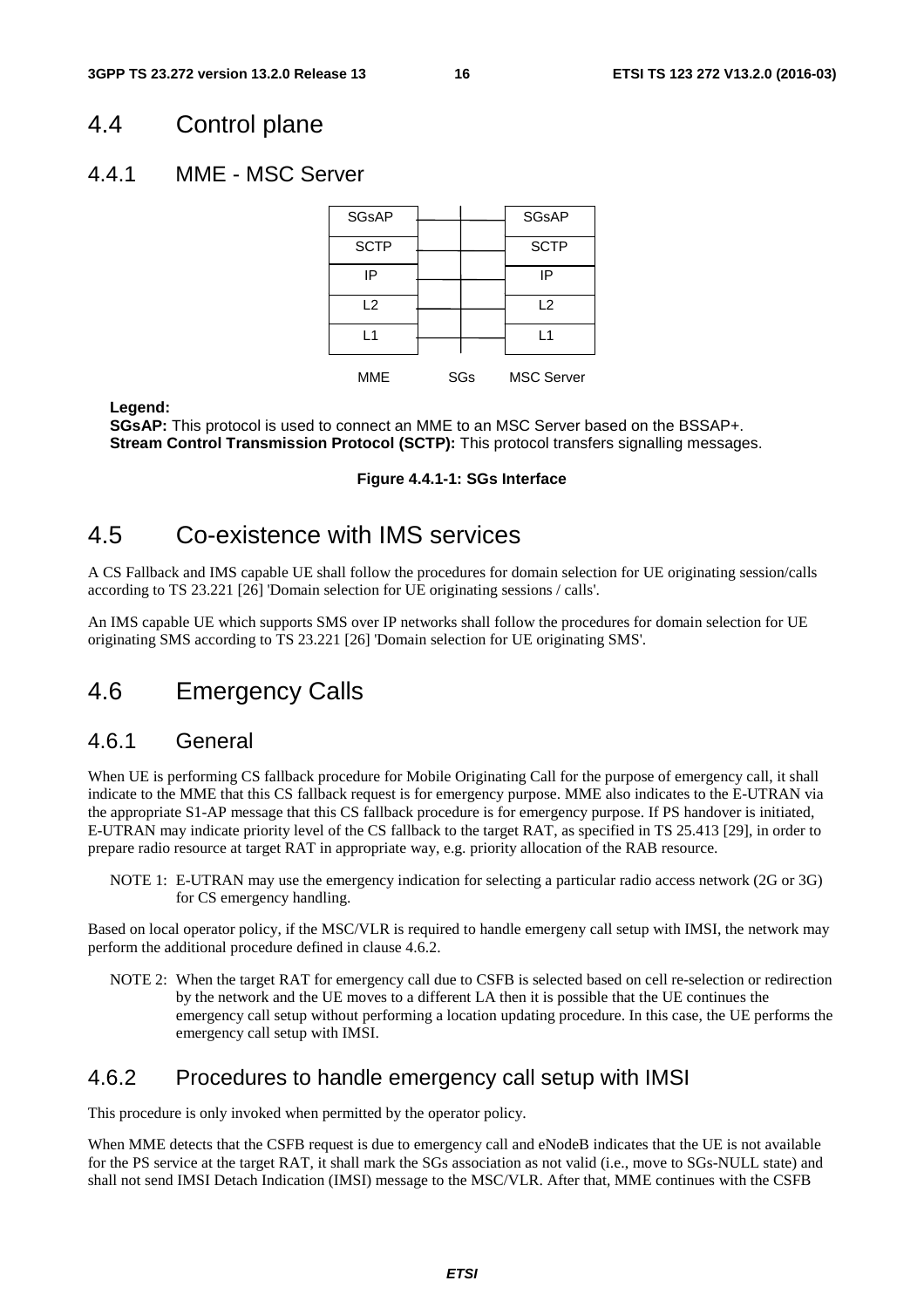procedure. If ISR is active, MME shall initiate DETACH REQUEST message with the detach type set to "Local Detach" via S3 to the associated SGSN.

The SGSN in NMO I configuration with ISR capability shall support the "EMM combined UE Waiting Flag".

NOTE: If the target RAT is operating in NMO-I, the DETACH REQUEST is to ensure the UE performs combined EPS/IMSI TAU when the UE returns to E-UTRAN as described in clause 6.5.

When MSC/VLR receives CS emergency call setup with IMSI due to CSFB and this IMSI is unknown, the MSC/VLR shall perform a Location Update procedure to the HLR on behalf of the UE after it successfully authenticated the UE. If required by configuration, MSC/VLR shall perform a TMSI reallocation towards the UE using its own non-broadcast LAI and, if the MSC Server is part of an MSC pool for that LA, with its own Network Resource Identifier (NRI).

### 4.6a Interaction with IMS Emergency session

If the MME receives a paging request which is not for SMS and detects that the UE currently has an ongoing IMS emergency session, the MME shall respond with a Paging Reject towards MSC to stop CS Paging procedure.

NOTE: If the IMS emergency session uses dedicated emergency bearers service for the media, the MME can detect an ongoing IMS emergency session by the presence of at least two EPS bearers with ARP value reserved for emergency services (one bearer for signalling and one for media). If the network allows media for IMS emergency session without a dedicated bearer, the MME can only use the presence of PS bearer with ARP value reserved for emergency services for detection.

## 4.7 CSFB Priority Call Handling

CSFB Priority call handling ensures that, when the network supports eMLPP service (TS 22.067 [37]) or another CS domain priority scheme (e.g. TIA-917 [46] or TR 22.952 [47]), end-to-end priority handling is provided for both mobile originated CSFB calls by a user in E-UTRAN which is entitled for this by a CS domain priority scheme and for mobile terminated CSFB call that is marked for priority and destined to a user in E-UTRAN. An EPS subscription of an UE that is subscribed to a CS domain priority scheme may contain an indication of the users CS domain priority status, i.e. it may contain an MPS CS Priority indication. If the UE is subscribed to a CS domain priority scheme, the UE's USIM may belong to one of Access Class 11 to 15, e.g. when the UE is a Service User according to TR 22.952 [47] the UE is assigned to an Access Class in the range of 11 - 15.

For mobile terminated CS fallback calls belonging to the eMLPP CS domain priority scheme, the MSC provides the call's eMLPP level to the MME along with the SGs paging message. Operator configuration in the MME defines which eMLPP level(s) indicated from MSC to MME require CSFB priority call handling. For CSFB priority call handling the MME is configured with the corresponding paging priority level(s) (i.e., mapped from eMLPP level received) that the MME shall set in the message to the eNodeB when requesting the eNodeB to page the UE if the UE is idle.

For mobile originated CS fallback calls, the MME determines that the CSFB request requires priority handling based on the "HighPriorityAccess" establishment cause received from the eNodeB and/or the UE's MPS CS Priority. For both mobile originated and mobile terminated CSFB priority call handling, the MME shall also provide priority indication to the eNodeB, i.e. "CSFB High Priority", when requesting the eNodeB to execute the CSFB priority procedure as specified in TS 36.413 [35]. The eNodeB should handle the S1AP paging message with the indicated paging priority level. And the eNodeB shall prioritize the CS fallback procedure to GERAN/UTRAN or 1xRTT according to the CSFB priority indicated in the S1AP UE context setup/modification message. If PS handover to GERAN or UTRAN is initiated, E-UTRAN may forward CS fallback priority indicator to the target RAT, as specified in TS 25.413 [29], in order to prepare radio resource at target RAT in appropriate way, e.g. priority allocation of the RAB resource

NOTE 1: For a Mobile Terminating Call from a normal user to a user entitled by a CS domain priority scheme to receive priority, no special handling is required.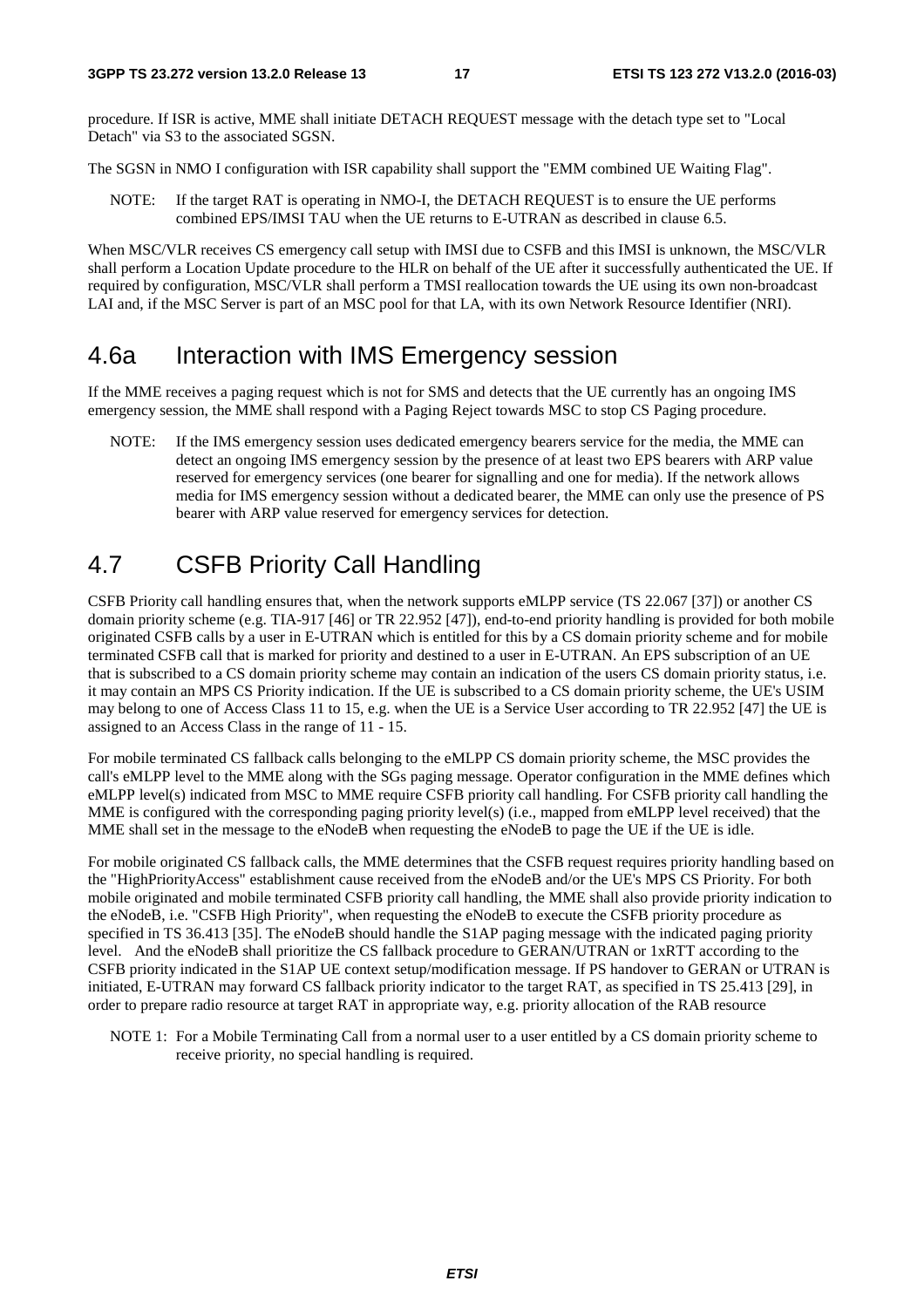### 4.8 CS services handling in specific cases

### 4.8.1 SGs paging without LAI

If the SGs Paging Request does not contain the LAI, and if the MME can retrieve the S-TMSI associated to the IMSI, the MME shall temporarily store this MSC/VLR number and force the UE to re-attach to the non-EPS services based on:

- If the UE is in connected mode, the MME shall not send a SGs Service Request to the MSC/VLR as it normally would, but instead shall send a Detach Request (IMSI Detach) to the UE as described in clause 5.3.2;
- If the UE is in idle mode, the MME shall send Detach Indication (Local Detach) message to the SGSN via S3 interface if ISR is active. If the mobile reachable timer is still running the MME shall page the UE with IMSI and the CS indicator (for CSFB) or with S-TMSI and the PS indicator (for SMS). At the reception of Extended Service Request (for CSFB) or Service Request (for SMS) from the UE, the MME shall not send a SGs Service Request to the MSC/VLR as it normally would, but instead shall send a Detach Request (IMSI Detach) to the UE as described in clause 5.3.2.

The MME shall not send IMSI Detach Indication message to the MSC/VLR in the above scenarios.

MME shall then wait for the UE to re-attach to non-EPS services via a Tracking Area Update Request; the MME shall IMSI attach the UE to the MSC/VLR using the stored MSC/VLR number. After successful IMSI attach, if the paging timer has not expired, the MSC/VLR shall page the UE again using SGs Paging Request with LAI.

### 4.8.2 Handling of SGs paging when MME cannot retrieve the S-TMSI

Upon receiving SGs Paging Request, if the MME cannot retrieve the S-TMSI associated with IMSI, the MME shall page the UE with IMSI and PS indicator to force the UE to re-attach to EPS and non-EPS services.

5 Mobility Management

### 5.1 General

The CS fallback and SMS over SGs in EPS is realized by using the SGs interface mechanism between the MSC Server and the MME. The SMS over SGs NAS procedures are also used for the SMS in MME option.

The use of the "pool-area" concept as specified in TS 23.236 [23] allows to minimize the occurrence of MSC change at CS fallback.

### 5.1A TAI list and LAI allocation

For CS fallback, the fallback procedure is likely to be faster if the network can allocate a Location Area to the UE that is the LA of the overlapping target RAT's coverage. For this situation, the MME should avoid allocating TAI lists that span multiple Location Areas of the target RAT (which may be contrary to the normal usage of the "tracking area list" concept described in TS 23.401 [2]).

This can be achieved by:

- configuring the E-UTRAN cell's TAI to take into account the LA boundary of the target RAT;
- the MME being configured to know which TAIs are within which LA; and
- the MME using the TAI of the current E-UTRAN cell to derive the LAI.

The operator should be able to configure the MME as to whether it either:

- provides normal usage of the "tracking area list" concept, or,
- the TAI list allocation is adjusted, for CS fallback mobiles, to provide "TAI lists that do not span multiple LAs".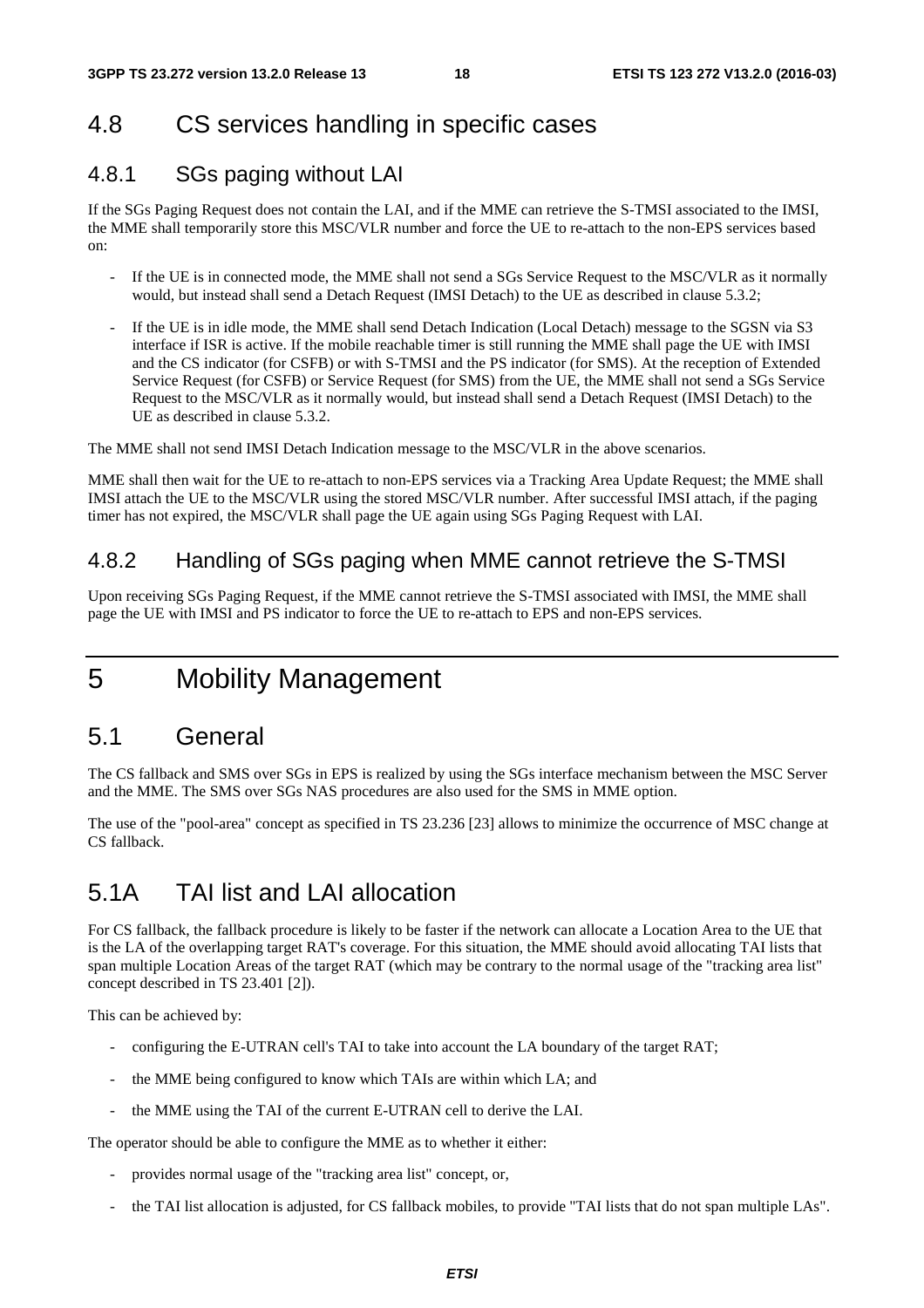The MME may use alternative approaches for LAI and TAI list allocation. In particular, this is appropriate for:

- the case of SMS over SGs without overlapping GERAN/UTRAN coverage; and
- the case when not all MSCs in the VPLMN support the SGs interface.

In these situations, one approach is to configure the MME to allocate a default (e.g. non-broadcast) LAI which is associated with a VLR that supports the SGs interface.

If "SMS in MME" is used for a UE, then the MME shall allocate a non-broadcasted LAI (not associated with any VLR) and a reserved TMSI, if needed, for that UE.

### 5.2 Attach procedure

The attach procedure for the CS fallback, SMS over SGs or "SMS in MME" in EPS is realized based on the combined GPRS/IMSI Attach procedure specified in TS 23.060 [3].



**Figure 5.2-1: Attach Procedure** 

- 1) The UE initiates the attach procedure by the transmission of an Attach Request (parameters as specified in TS 23.401 [2] including the Attach Type, old LAI and Mobile Station Classmark 2) message to the MME. The Attach Type indicates that the UE requests a combined EPS/IMSI attach and informs the network that the UE is capable and configured to use CS fallback and/or SMS over SGs. If the UE needs SMS service but not CSFB, the UE shall include an "SMS-only" indication in the combined EPS/IMSI Attach Request. See clause 5.6.
- 2) Step 3 to step 16 of the EPS Attach procedure are performed as specified in TS 23.401 [2] with the differences as described below when "SMS in MME" applies:
	- If the MME is enabled to use "SMS in MME" and the MME is not registered with an HSS for that UE (i.e. the MME stores no subscriber data for the UE), the MME performs a registration with HSS as described in Annex C, clause C.8.
	- If the MME is enabled to use "SMS in MME" and the MME is registered with an HSS for that UE but has no valid SMS subscriber data (i.e. the MME stores subscriber data for the UE but SMS subscriber data have not been requested before or have been removed by the HSS), the MME may perform a re-registration with HSS as described in Annex C, clause C.8 to obtain SMS subscriber data and to provide the HSS with the MME identity to be used for MT-SMS delivery.
	- If the HSS supports "SMS in MME", the HSS follows the registration procedures described in Annex C,  $clause C.8$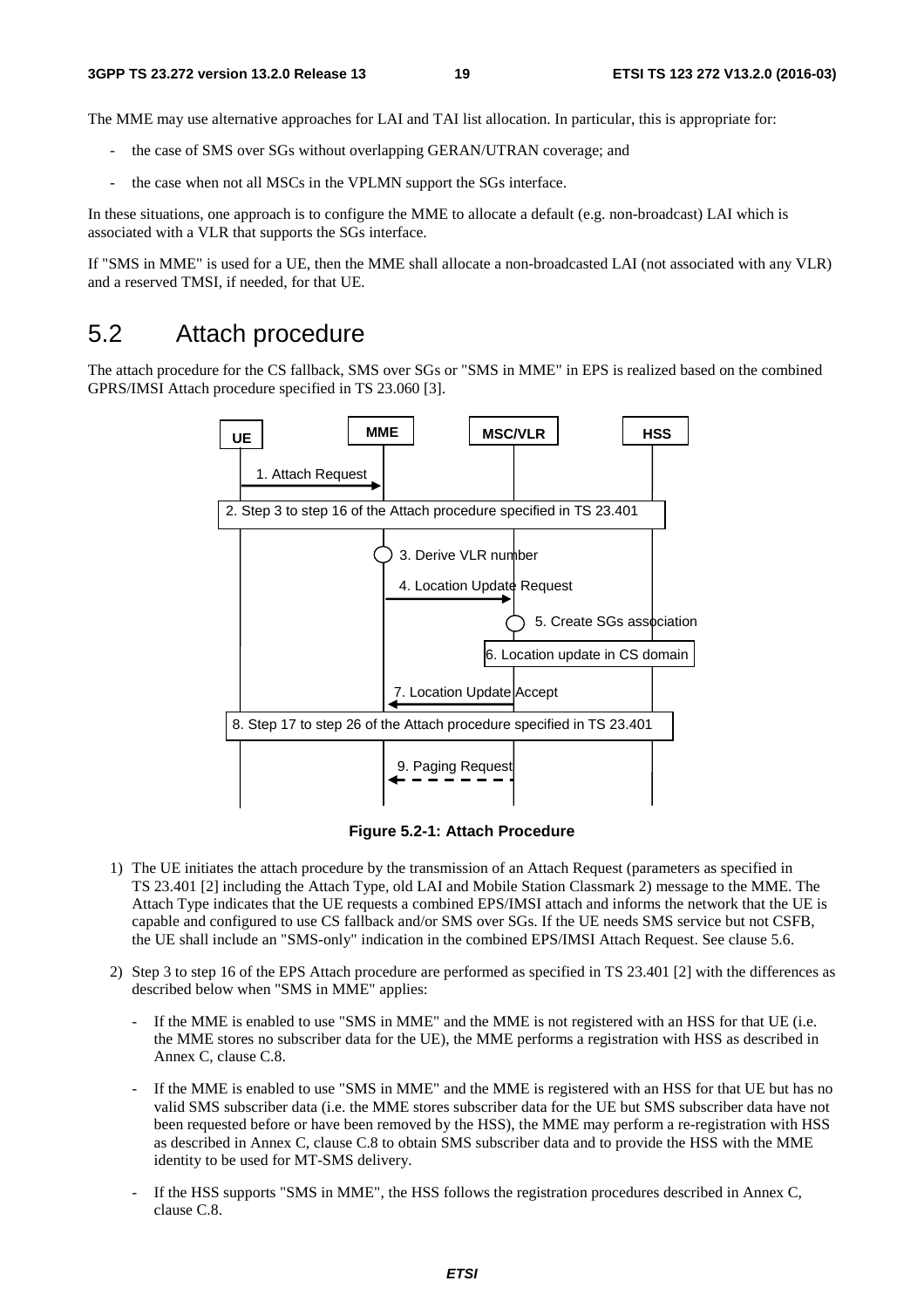If the UE subscribes to the eMLPP (TS 22.067 [37]) service in the CS domain or to another CS domain priority scheme (e.g., based on TIA-917 [46] or TR 22.952 [47]) and has a priority level that qualifies for CSFB priority call handling, the UE EPS subscription received from HSS contains the MPS CS Priority indication.

3) If the Attach Request message includes an Attach Type indicating that the UE requests a combined EPS/IMSI attach, the MME allocates a new LAI for the UE as described in clause 5.1A.

 The MME does not perform any registrations with a VLR, (i.e. it skips steps 4 to 7 and no SGs association is created), if the Network Access Mode information in the subscriber data indicate that the subscription has no CS subscriber data; or if the HSS registered the MME for "SMS in MME" for the UE as described in Annex C, clause C.8.

 If the registration with a VLR is required and multiple PLMNs are available for the CS domain, the MME performs selection of the PLMN for CS domain and CS domain operator if the selected CS network is shared network configuration, based on the PLMN ID contained in the current TAI, old LAI and operator selection policies on preferred RAT for CS domain. If the target network is a shared GERAN, the MME shall also take into account the UE capability of support or non-support of GERAN network sharing when selecting the PLMN for the CS domain as specified in TS 23.251 [42]. The PLMN selected for CS should be the same that is used for this UE as a target PLMN for PS handovers or for any other mobility procedures related to CSFB. The MME may take any access restrictions provided by the HSS into account, if the network is using separate location areas for GERAN and UTRAN cells. The selected PLMN ID is included in the newly allocated LAI which is sent to MSC/VLR in step 4 and in Attach Accept to the UE.

 The MME derives a VLR number based on the newly allocated LAI and the TMSI based NRI as provided by the UE or on the newly allocated LAI and an IMSI hash function defined in TS 23.236 [23]. The MME starts the location update procedure towards the new MSC/VLR upon receipt of the subscriber data from the HSS in step 2). This operation marks the MS as EPS-attached in the VLR.

- 4) The MME sends a Location Update Request (new LAI, IMSI, MME name, Location Update Type, selected CS domain operator) message to the VLR. MME name is a FQDN string. The cases in which the MME includes the selected CS domain operator towards the VLR are specified in TS 23.251 [42].
- 5) The VLR creates an association with the MME by storing MME name.
- 6) The VLR performs the normal subscription checks for CS and if all checks are successful performs Location Updating procedure in CS domain.

For GWCN configuration, the MSC selects the core network operator as specified in TS 23.251 [42].

- 7) The VLR responds with Location Update Accept (VLR TMSI) to the MME.
- 8) The EPS Attach procedure is completed by performing step 17 to step 26 as specified in TS 23.401 [2]. Attach Accept message includes the parameters as specified in TS 23.401 [2]: VLR TMSI and LAI as allocated in step 3 above. The existence of LAI and VLR TMSI indicates successful attach to CS domain.

 If the UE requests combined EPS/IMSI Attach Request without the "SMS-only" indication, and if the network supports SGs procedures only for SMS or the network decided to provide "SMS in MME" for the UE, the MME shall indicate in the Attach Accept message that the IMSI attach is for "SMS-only". When the network accepts a combined EPS/IMSI attach without limiting to "SMS-only", the network may provide a "CSFB Not Preferred" indication to the UE.

 If the UE requests combined EPS/IMSI Attach Request with the "SMS-only" indication, and if the network supports SGs procedures only for SMS or if it supports CSFB and SMS over SGs or the network decided to provide "SMS in MME" for the UE, the MME shall indicate in the Attach Accept message that the IMSI attach is for "SMS-only".

 If the MME provides "SMS in MME" for the UE, then the TMSI and LAI are provided as specified in clause C.4.2.

 The network provides the "SMS-only" or "CSFB Not Preferred" indications based on locally configured operator policies based on e.g. roaming agreement.

The UE behaviour upon receiving such indications is described in TS 23.221 [26].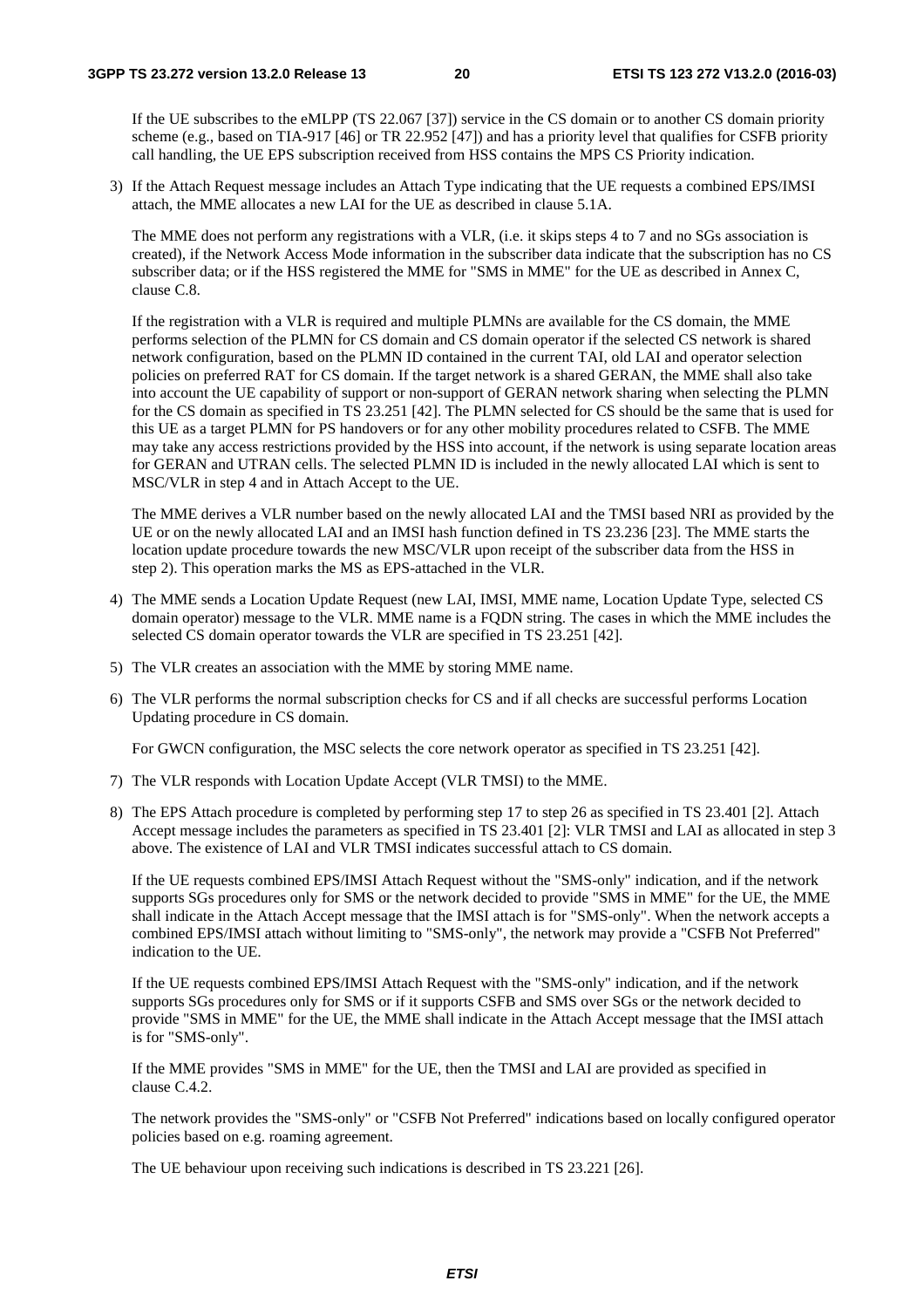If the PLMN ID for the CS domain (included in the LAI provided to the UE) differs from the PLMN ID provided as part of the GUTI, the equivalent PLMNs list includes the PLMN ID for the CS domain.

- 9) If the VLR has updated the SGs association and if a paging timer is still running for a MT service for this UE, the VLR shall repeat SGs Paging Request towards the updated SGs association.
- NOTE 2: The case of unsuccessful attach to CS domain is documented in stage 3 specifications, taking into account reachability for CS services of UEs that have the user preference to prioritize voice over data services and are not configured/supporting to use IMS voice services.

### 5.3 Detach procedure

#### 5.3.1 UE-initiated Detach procedure

The UE-initiated Detach procedure for the CS fallback and SMS over SGs in EPS is realized based on the MS-Initiated Detach Procedure specified in TS 23.060 [3].



**Figure 5.3.1-1: UE-initiated Detach Procedure** 

- 1) The UE initiates the detach procedure by the transmission of a Detach Request (parameters as specified in TS 23.401 [2], Detach Type) message to the MME. Detach Type indicates which type of detach is to be performed, i.e., IMSI Detach only, EPS Detach only or combined EPS and IMSI Detach.
- 2) The UE-initiated Detach procedure for E-UTRAN is continued as specified in TS 23.401 [2].
- 3a) If the detach type indicates "IMSI Detach only" or "combined EPS and IMSI Detach", the MME sends an IMSI Detach Indication (IMSI) message to the MSC/VLR.
- 3b) If the detach type indicates "EPS Detach only", the MME sends an EPS Detach Indication (IMSI) message to the MSC/VLR.
- 4) The MSC/VLR removes the association with the MME.
- 5) The MME sends a Detach Accept message to the UE as specified in TS 23.401 [2]. When the UE receives the Detach Accept message and the Detach Type indicated "EPS Detach only" in step 1, the UE disables E-UTRAN, selects an appropriate GERAN or UTRAN cell.
- 6) The UE-initiated Detach procedure for E-UTRAN is completed with step 12 as specified in TS 23.401 [2].

If no SGs association exists for the UE steps 3a-4 are not executed.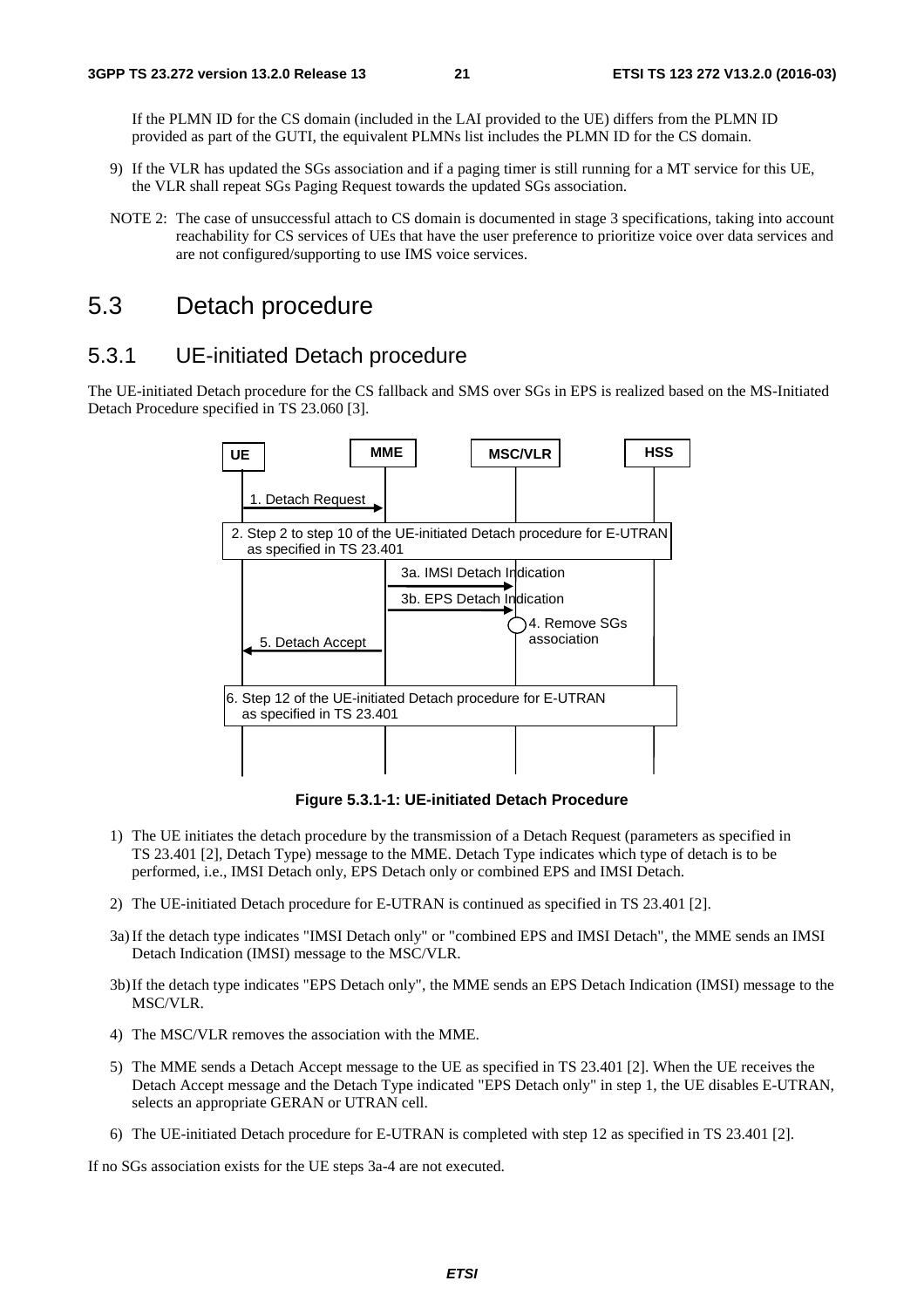### 5.3.1A UE-initiated Detach procedure for GERAN/UTRAN with ISR activated

When ISR is activated, UE initiates detach procedure as specified in TS 23.401 [2], clause 5.3.8.2.2. The procedure is performed with the exception as follows:

- In step 4, the SGSN sends Detach Notification (Cause, Detach type) message to the associated MME. Cause indicates "IMSI Detach only" when UE performs IMSI Detach only procedure. Otherwise, Cause indicates "complete detach", and Detach type indicates "PS detach" in case of UE-initiated GRPS Detach only procedure, or indicates "combined PS/CS detach" in case of UE-initiated combined GPRS/IMSI detach procedure. If Gs association exists, the SGSN also sends an IMSI Detach Indication (IMSI) message or a GPRS Detach Indication (IMSI) message to the VLR depending on the detach type sent by the UE as specified in TS 23.060 [3], clause 6.6.1.
- When the MME receives the Detach Notification message, it sends an IMSI Detach Indication (IMSI) message to the MSC/VLR if the cause indicates "IMSI Detach only" or the detach type indicates "combined PS/CS detach", or sends an EPS Detach Indication (IMSI) message to the MSC/VLR if the detach type indicates "PS detach".
- If Cause indicates "IMSI Detach only", the MME shall not deactivate ISR and steps 5 to 9 shall be skipped.

### 5.3.2 MME-initiated Detach procedure

The MME-initiated detach procedure for the CS fallback and SMS over SGs in EPS is realized based on the SGSN-Initiated Detach Procedure specified in TS 23.060 [3].



**Figure 5.3.2-1: MME-initiated Detach Procedure** 

- 1) The MME-initiated Detach procedure is performed as specified in TS 23.401 [2].
- 2a) If EPS service is not allowed for the UE the MME sends an EPS Detach Indication (IMSI detach from EPS service) message to the MSC/VLR.
- 2b) If the UE is required to be IMSI detached, the MME sends an IMSI Detach Indication (IMSI) message to the MSC/VLR.
- 3) The MSC/VLR removes the association with the MME.
- 4) The MME-initiated Detach procedure is completed with step 11 to step 12 as specified in TS 23.401 [2].
- 5) If ISR is activated in SGSN and the UE is EMM combined procedures capable, when SGSN receives Detach Indication message sent from MME with "Detach Type" IE that indicates "Local Detach" or Delete Bearer Request message from SGW for last PDP Context, then the SGSN shall send Detach Request (IMSI Detach) to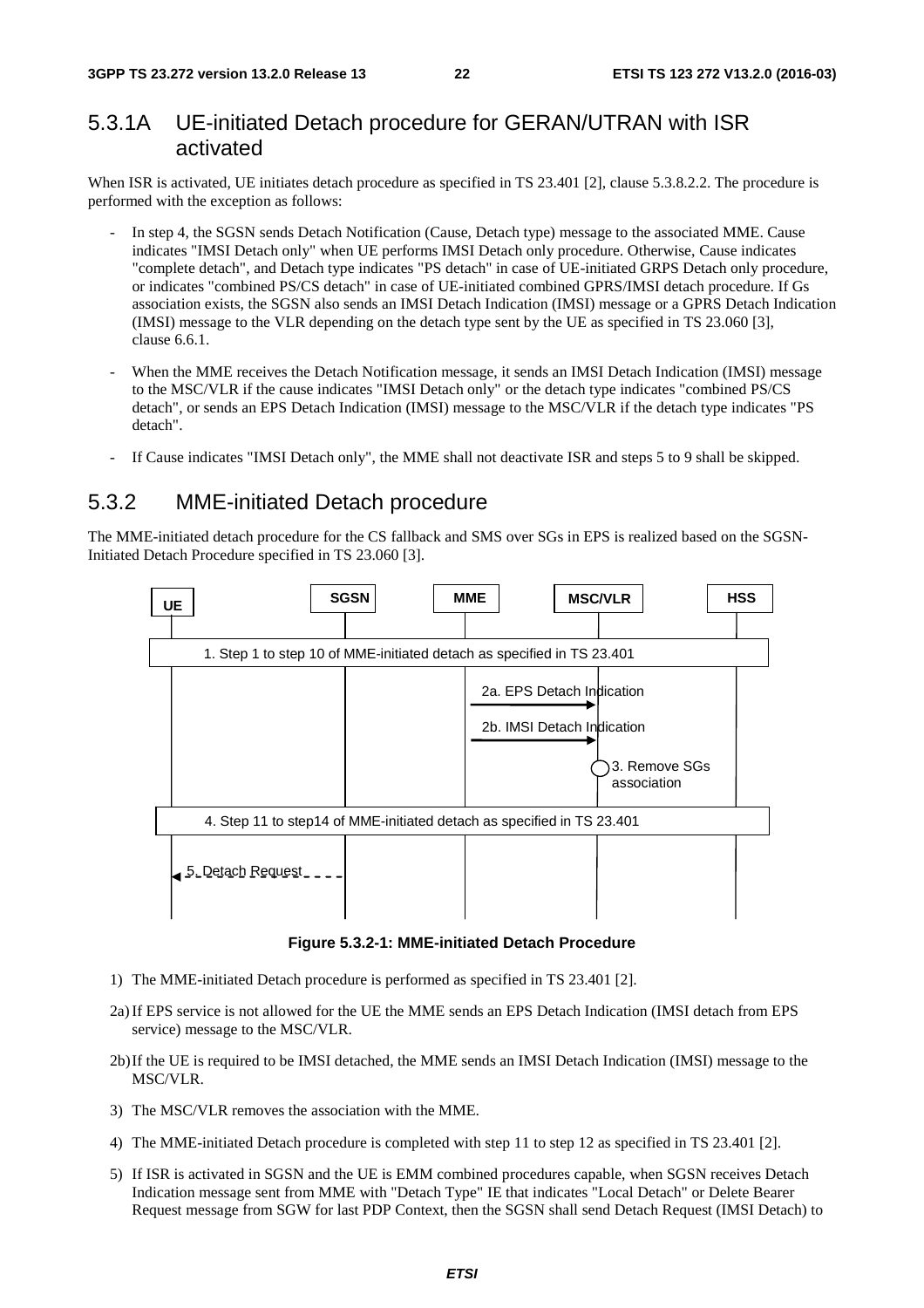the UE. The SGSN turns on "EMM Combined UE Waiting Flag". When SGSN may have the capability to use this flag and how the SGSN uses this flag is described in clause 5.5.

If no SGs association exists for the UE steps 2a-3 are not executed.

#### 5.3.2A SGSN-initiated Detach procedure with ISR activated

When ISR is activated, SGSN initiates detach procedure as specified in TS 23.401 [2], clause 5.3.8.3A. The procedure is performed with the exception as follows:

- In step 4, the SGSN sends Detach Notification (Cause, Detach type) message to the associated MME. If this detach is local to the SGSN (e.g. implicit detach), Cause indicates local detach. Otherwise, Cause indicates complete detach, and Detach type indicates "PS detach". If Gs association exists, the SGSN also sends a GPRS Detach Indication (IMSI) message to the VLR as specified in TS 23.060 [3], clause 6.6.2.1..
- When the MME receives the Detach Notification message, it sends an EPS Detach Indication (IMSI) message to the MSC/VLR if the detach type indicates "PS detach". If the cause indicates local detach, the MME shall not remove SGs association.
- If Cause indicates local detach, the MME deactivates ISR and steps 5 to 9 shall be skipped.

### 5.3.3 HSS-initiated Detach procedure

The HSS-initiated detach procedure for the CS fallback and SMS over SGs in EPS is realized based on the HLR-Initiated Detach Procedure specified in TS 23.060 [3].



**Figure 5.3.3-1: HSS-initiated Detach Procedure** 

- 1) The HSS-initiated Detach procedure is performed as specified in TS 23.401 [2].
- 2) The MME sends an EPS Detach Indication (IMSI) message to the MSC/VLR.
- 3) The MSC/VLR removes the association with the MME.
- 4) The HSS-initiated Detach procedure is completed with step 8a to step 10a as specified in TS 23.401 [2].

If no SGs association exists for the UE steps 2-3 are not executed.

### 5.3.4 Administration of the MME - MSC/VLR Association

The MME - MSC/VLR association is created at the following occasions:

- Combined EPS/ IMSI attach in clause 5.2.
- Combined TA/LA Update in clause 5.4.

The association is updated on the following occasions:

- When an UE changes MME.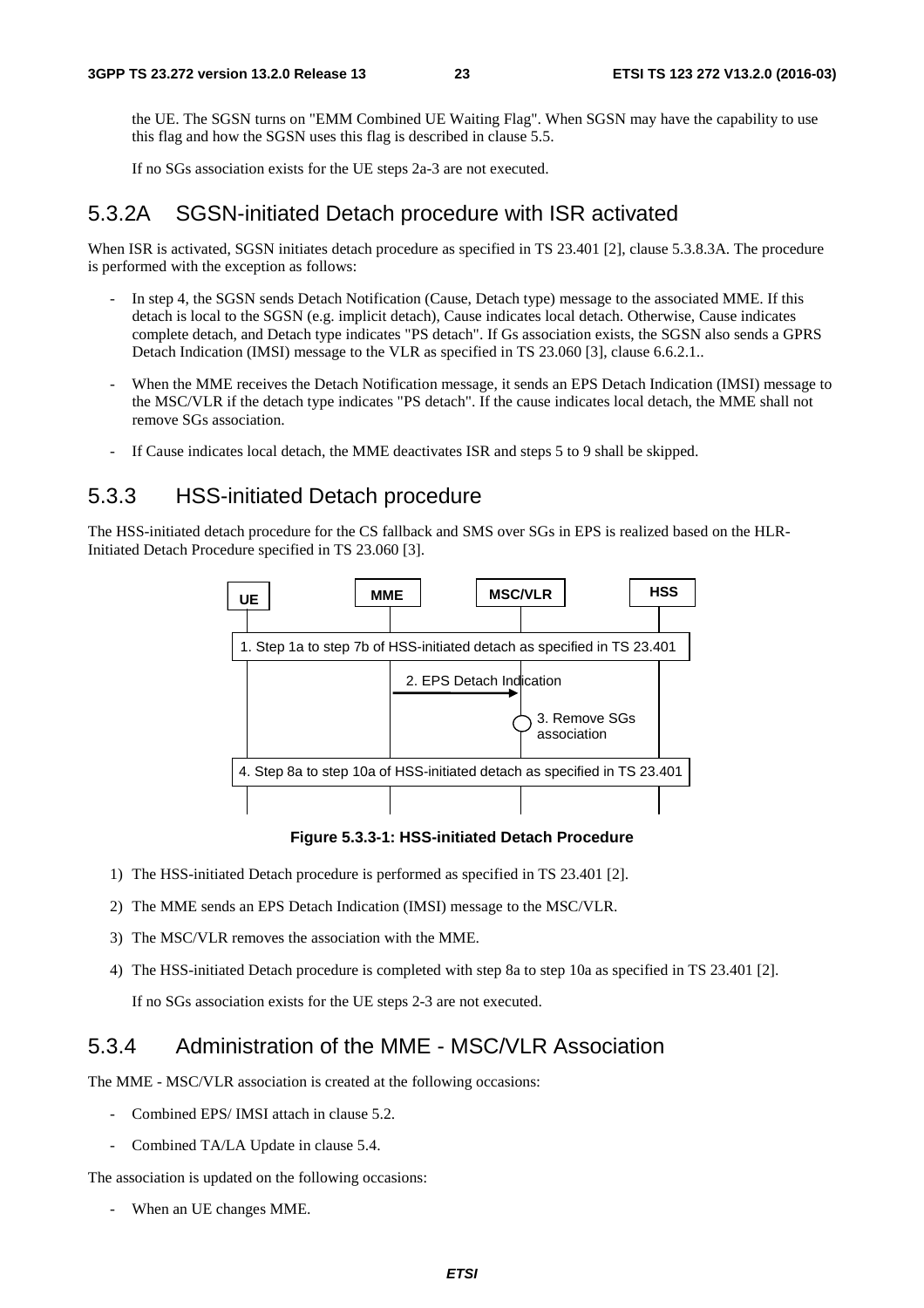The MME - MSC/VLR association is removed at the following occasions:

- UE-initiated Detach in clause 5.3.1.
- MME initiated Detach in clause 5.3.2.
- HSS initiated Detach in clause 5.3.3.
- Gs association establishment in 2/3G, see TS 23.060 [3].
- MSC/VLR receives a LA update via the A or Iu interface.
- Based on configuration (e.g., if the network is not using NMO-I), MSC/VLR may remove the SGs association when MSC/VLR receives Relocation Complete/Handover Complete during PS to CS SRVCC from E-UTRAN, see TS 23.216 [20].

### 5.4 TA/LA Update procedure

#### 5.4.0 General

When a CS fallback and/or SMS over SGs capable UE is EPS/IMSI attached, it initiates the combined TA/LA procedure based on the triggers specified in TS 23.401 [2].

When a CS fallback and/or SMS over SGs capable UE is not EPS/IMSI attached, it may initiate a combined TA/LA procedure in order to use CS Fallback or SMS over SGs services.

#### 5.4.1 Combined TA/LA Update Procedure

NOTE 1: The combined TA/LA Update procedure for the CS fallback, SMS over SGs or "SMS in MME" in EPS is realized based on the combined RA/LA Update procedure specified in TS 23.060 [3].



**Figure 5.4.1-1: Combined TA / LA Update Procedure** 

1) The UE detects a change to a new TA by discovering that its current TAI is not in the list of TAIs that the UE registered with the network or the UE's TIN indicates the need for a TAU when re-selecting to E-UTRAN. The combined TA/LA Update Procedure is also performed in order to re-establish the SGs association.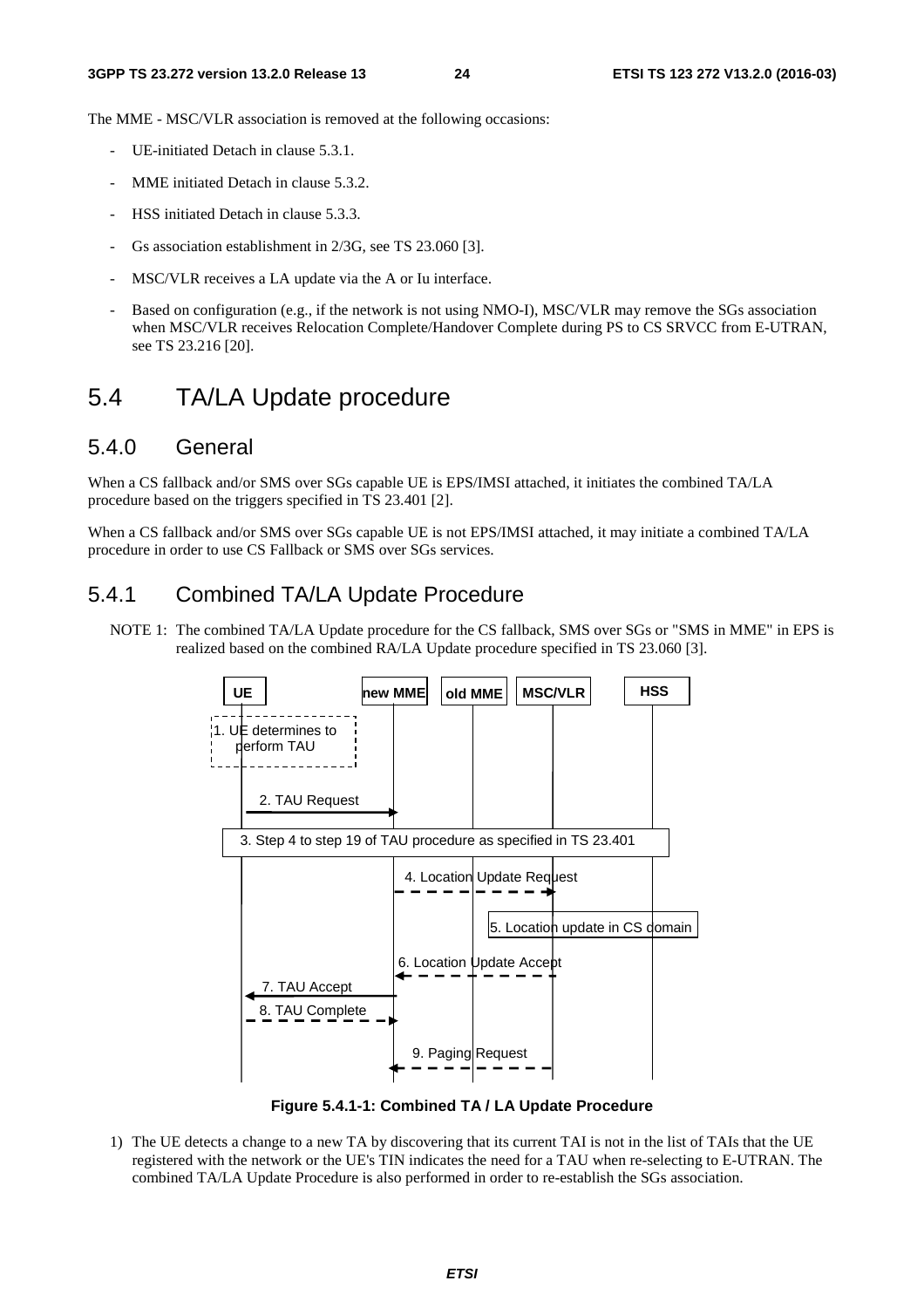- 2) The UE initiates the TAU procedure by sending a TAU Request (parameters as specified in TS 23.401 [2] including the Update Type, old LAI and Mobile Station Classmark 2) message to the MME. The Update Type indicates that this is a combined Tracking Area/Location Area Update Request or a combined Tracking Area/Location Area Update with IMSI attach Request. If the UE needs SMS service but not CSFB, the UE shall include an "SMS-only" indication in the combined TA/LA Update procedure, see clause 5.6.
- 3) Step 4 to step 19 of the EPS TAU procedure are performed as specified in TS 23.401 [2] with the differences as described below when "SMS in MME" applies:
	- If the MME is enabled to use "SMS in MME" and the MME is not registered with an HSS for that UE (i.e. the MME stores no subscriber data for the UE), the MME performs a registration with HSS as described in Annex C, clause C.8.
	- If the MME is enabled to use "SMS in MME" and the MME is registered with an HSS for that UE but has no valid SMS subscriber data (i.e. the MME stores subscriber data for the UE but SMS subscriber data have not been requested before or have been removed by the HSS), the MME may perform a re-registration with HSS as described in Annex C, clause C.8 to obtain SMS subscriber data and to provide the HSS with the MME identity to be used for MT-SMS delivery.
	- If the HSS supports "SMS in MME" the HSS follows the registration procedures described in Annex C, clause C.8.

 The MME does not perform any registrations with a VLR, (i.e. it skips steps 4 to 6 and no SGs association is created), if the Network Access Mode information in the subscriber data indicate that the subscription has no CS subscriber data or if the HSS registered the MME for "SMS in MME" for the UE as described in Annex C, clause C.8.

- 4) If multiple PLMNs are available for CS domain, the MME performs selection of the PLMN for CS domain and CS domain operator if the selected CS network is shared network configuration, based on current TAI, old LAI and operator selection policies on preferred RAT for CS domain. If the target network is a shared GERAN, the MME shall also take into account the UE capability of support or non-support of GERAN network sharing when selecting the PLMN for the CS domain as specified in TS 23.251 [42]. The PLMN selected for CS should be the same that is used for this UE as a target PLMN for PS handovers or for any other mobility procedures related to CSFB. The MME may take any access restrictions provided by the HSS into account, if the network is using separate location areas for GERAN and UTRAN cells. The selected PLMN ID is included in the newly allocated LAI. If the association has to be established or if the LA changed, the new MME sends a Location Update Request (new LAI, IMSI, MME name, Location Update Type, selected CS domain operator) message to the VLR. The cases in which the MME includes the selected CS domain operator towards the VLR are specified in TS 23.251 [42]. The MME retrieves the corresponding VLR number from the determined LAI. If multiple MSC/VLRs serve this LAI, the TMSI based NRI as provided by the UE or an IMSI hash function is used to retrieve the VLR number for the LAI as defined in TS 23.236 [23]. The Location Update Type shall indicate normal location update. The MME name is a FODN string.
- 5) The VLR performs the normal subscription checks for CS and if all checks are successful performs Location Update procedure in CS domain.

For GWCN configuration, the MSC selects the core network operator as specified in TS 23.251 [42].

- 6) The VLR responds with Location Update Accept (VLR TMSI) to the MME.
- 7) The MME sends a TAU Accept (parameters as specified in TS 23.401 [2], LAI, VLR TMSI) message to the UE. The VLR TMSI is optional if the VLR has not changed. LAI is determined in step 4 above. The presence of the LAI indicates to the UE that it is IMSI attached. If the UE requests combined TA/LA Update Request without the "SMS-only" indication, and if the network supports SGs for SMS only, the network shall perform the IMSI attach and the MME shall indicate in the TAU Accept message that the IMSI attach is for "SMS-only".

 If the UE requests combined TA/LA Update (or combined TA/LA Update with IMSI attach) without the "SMSonly" indication, and if the network supports SGs procedures only for SMS or the network decided to provide "SMS in MME" for the UE, the MME shall indicate "SMS-only" in the TAU Accept message. However, if the network supports CSFB and SMS over SGs and accepts a combined TA/LA Update procedure but does not indicate "SMS-only", the MME may provide a "CSFB Not Preferred" indication to the UE.

 If the UE requests combined TA/LA Update (or combined TA/LA Update with IMSI attach) with the "SMSonly" indication, and if the network only supports SGs procedures for SMS or if it supports CSFB and SMS over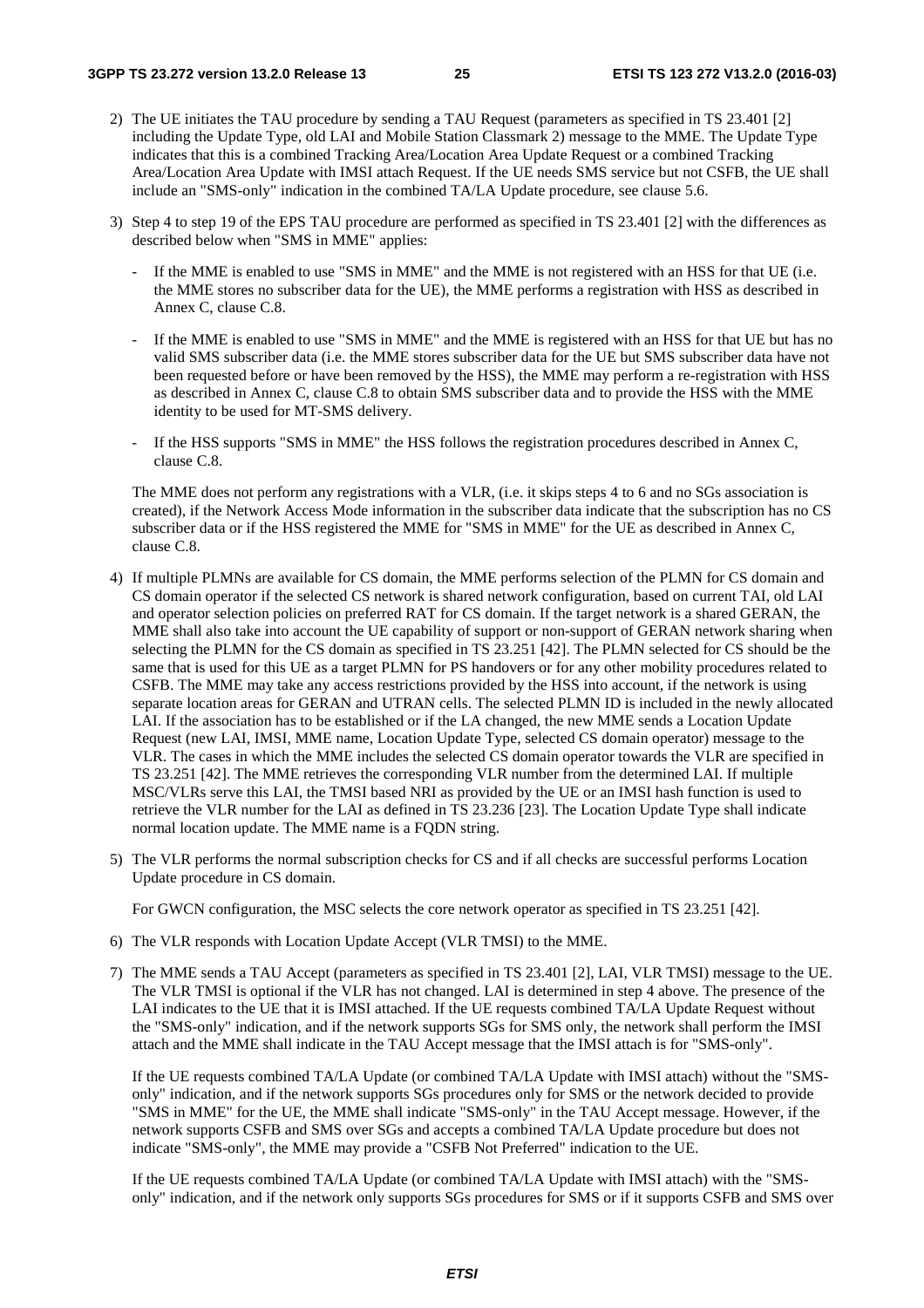SGs or if the network decided to provide "SMS in MME" for the UE, the MME shall indicate in the TAU Accept message that the combined TA/LA Update procedure is for "SMS-only".

 If the MME provides "SMS in MME" for the UE, then the TMSI and LAI are provided as specified in clause C.4.2.

 The network provides the "SMS-only" or "CSFB Not Preferred" indications based on locally configured operator policies based on e.g. roaming agreement.

The UE behaviour upon receiving such indications is described in TS 23.221 [26].

 If the PLMN ID for the CS domain (included in the LAI provided to the UE) differs from the PLMN ID provided as part of the GUTI, the equivalent PLMNs list includes the PLMN ID for the CS domain.

- 8) The UE may send a TAU complete message as specified in TS 23.401 [2] for the TAU procedure.
- 9) If the VLR has updated the SGs association and if a paging timer is still running for a MT service for this UE, the VLR shall repeat SGs Paging Request towards the updated SGs association.

#### 5.4.2 Periodic TA and LA Update Procedure

When the UE is camped on E-UTRAN, periodic LA updates shall not be performed, but periodic TA updates shall be performed. In this case, an SGs association is established and the MSC/VLR shall disable implicit detach for EPSattached UEs and instead rely on the MME to receive periodic TA updates.

When a periodic TA update is not received in the MME, the MME clears the PPF. The lack of periodic TA update may be caused by reselection or handover to GERAN/UTRAN when ISR is active. To ensure CS paging can reach the EPS/IMSI attached UE, the UE shall perform combined RA/LA update in NMO I or LAU in NMO II when the periodic TAU timer expires and the UE is in GERAN/UTRAN (or next returns to coverage in GERAN/UTRAN) and ISR is active.

In addition, when a periodic TA update is not received in the MME, the MME may implicitly detach the UE as specified in TS 23.401 [2]. This MME implicit detach does not affect any SGSN attach status. At an implicit detach, the MME also releases the SGs association with the MSC/VLR. The MSC continues to maintain the registered LA for the UE. The MSC changes to supervise LA updates and pages in the still registered LA when mobile terminated services arrive.

When the UE camps on GERAN/UTRAN it may perform combined RA/LA updates. The combined RA/LA update procedures and the conditions for their usage are described in TS 23.060 [3].

#### 5.4.3 Non-EPS Alert procedure

The MSC/VLR may request an MME to report activity from a specific UE. In this case, the MSC/VLR shall send a SGsAP Alert Request (IMSI) message to the MME where the UE is currently EPS-attached.

Upon reception of the SGsAP Alert Request (IMSI) message, the MME shall set NEAF (Non-EPS Alert Flag). If NEAF is set for an UE, the MME shall inform the MSC/VLR when the next activity from that UE (and the UE is both IMSIand EPS attached) is detected, and shall clear NEAF.

If the activity detected by the MME leads to a procedure towards the MSC/VLR, the MME shall just follow this procedure. If the activity detected by the MME does not lead to any procedure towards the MSC/VLR, the MME shall send an UE Activity Indication (IMSI) message towards the MSC/VLR.

#### 5.4.4 Void

### 5.5 Idle Mode Signalling Reduction

In relation with CSFB and/or SMS over SGs, when ISR is activated, the UE follows regular ISR behaviour. It may reselect between E-UTRAN and GERAN/UTRAN without a need to update the CN. When a mobile terminated service arrives, the MSC/VLR sends a paging message via SGs to the MME. The MME pages in the TA(s) registered for the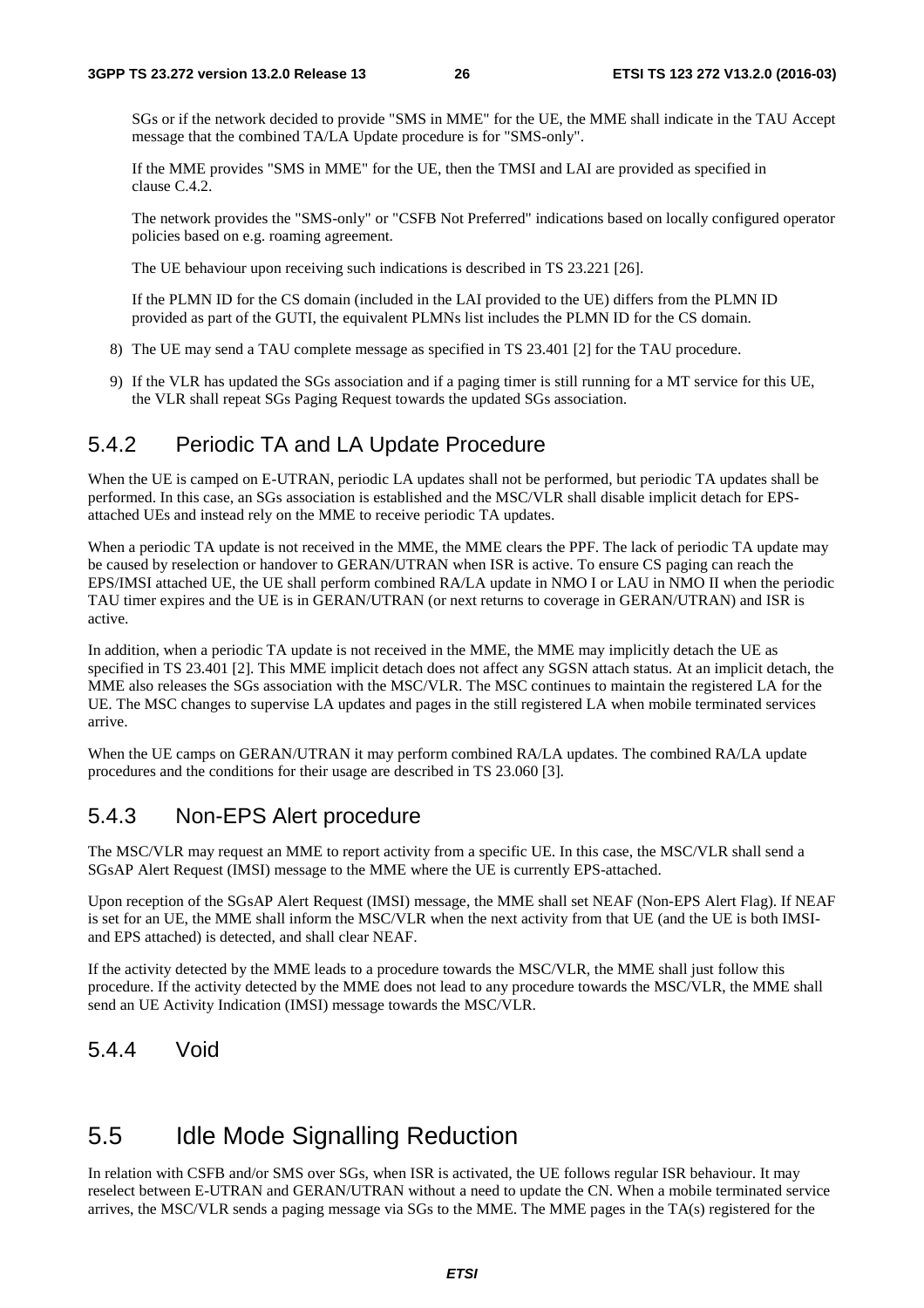UE, and, the MME uses the S3 interface to request the SGSN (i.e. the SGSN that has an ISR relation with the MME for that UE) to page the UE in the registered RA. When the UE is already connected with the MME, the MME forwards the paging request only to the UE via the established signalling connection.

When the UE is IMS registered for voice service, even if the UE is configured for CSFB or SMS over SGs, it may need to ignore ISR activation based on the conditions for ISR activation/de-activation for UEs registered for IMS voice service as defined in TS 23.401 [2].

A UE that supports CSFB and/or SMS over SGs includes the "EMM combined procedures capability" indication as part of the "MS Network Capability" in the Attach, RAU or combined RAU/LAU Request message, if the UE supports CSFB service or SMS over SGs. SGSN stores the "EMM combined procedures capability" indication for ISR operation as part of the stored "MS Network Capability". If the UE does not support CSFB or SMS over SGs, it shall not include the "EMM combined procedures capability" indication in the Attach, RAU or combined RAU/LAU Request message to SGSN.

ISR remains activated until the UE performs a combined RAU/LAU procedure (e.g. a UE in NMO I moves to a new RA or LA or the periodic TAU timer expires while the UE is in NMO I of GERAN/UTRAN) or separate LAU procedure (e.g. a UE moves to a different LA in NMO II or the periodic TAU timer expires while the UE is in NMO II of GERAN/UTRAN). Normal re-selection between registered RA/TA(s) does not cause ISR deactivated condition. When the UE needs to perform a combined RAU/LAU, the SGSN checks the "EMM combined procedures capability" bit in MS Network Capability and if it indicates that CSFB and/or SMS over SGs is supported then the SGSN deactivates ISR by not indicating ISR activated in the combined RAU Accept message, which is a regular ISR functionality as specified in TS 23.401 [2]. So an SGSN in a CSFB/SMS over SGs configuration never indicates ISR activated in combined RAU procedures for a UE that supports CSFB/SMS over SGs. An SGSN with ISR capability in a CSFB/SMS over SGs configuration shall always maintain ISR by indicating ISR Activated in Periodic RAU Accept for a UE that supports CSFB/SMS over SGs if the SGSN has the status that ISR is activated for the UE. After a combined RA/LA update procedure, the MSC pages via Gs for mobile terminated services. When Gs is not used, the MSC/VLR pages in the LA via Iu/A for mobile terminated services.

If ISR is deactivated and the UE re-selects to E-UTRAN with the TIN indicating "P-TMSI", it initiates a TAU procedure, which is a regular ISR functionality as specified in TS 23.401 [2], and ISR can be activated again. The UE that supports CS fallback/SMS over SGs shall perform this TAU procedure as a combined TA/LA Update Procedure.

In case of the detach procedure for E-UTRAN when ISR is activated, the MME notifies the associated SGSN with indicating detach cause (i.e. local detach or complete detach) as specified in clause 5.3.1, 5.3.2, 5.3.3 and TS 23.401 [2] except UE-initiated IMSI detach only procedure.

In case of the detach procedure for GERAN/UTRAN when ISR is activated, the SGSN sends an IMSI or GRPS Detach indication message to the VLR depending on the detach type sent by the UE as specified in TS 23.060 [3], clause 6.6.1, and notifies the associated MME with indicating detach cause (i.e. local detach, complete detach or IMSI detach only) and detach type (i.e. PS detach or combined PS/CS detach) in case of complete detach, and the MME sends IMSI Detach Indication or EPS Detach Indication message to the MSC/VLR accordingly, which is specified in clause 5.3.1A and 5.3.2A.

When the MME receives a SGs paging for CS service, if ISR is activated and the mobile reachable timer has expired but the Implicit Detach timer has not expired, the MME shall not notify the MSC/VLR that the UE is unreachable via SGs and instead shall page the UE via S3 interface.

When implicit detach timer expires in the MME, the MME shall send EPS Detach Indication message. .

The SGSN in NMO I configuration with ISR capability shall support the "EMM combined UE Waiting Flag". The "EMM Combined UE Waiting Flag" shall be turned on if SGSN sends Detach Request (IMSI Detach) to the UE as specified in clause 5.3.2.

If "EMM Combined UE Waiting Flag" is turned on in the SGSN, then the SGSN shall behave as follows:

- If the SGSN receives Periodic RAU from the UE, the SGSN shall send Detach Request (IMSI Detach) to the UE.
- If the SGSN receives Combined RAU from the UE, the SGSN shall continue the procedure as specified in TS 23.060 [3].
- If the SGSN receives Service Request from the UE, the SGSN handles the Service Request normally and shall send Detach Request (IMSI Detach) to the UE.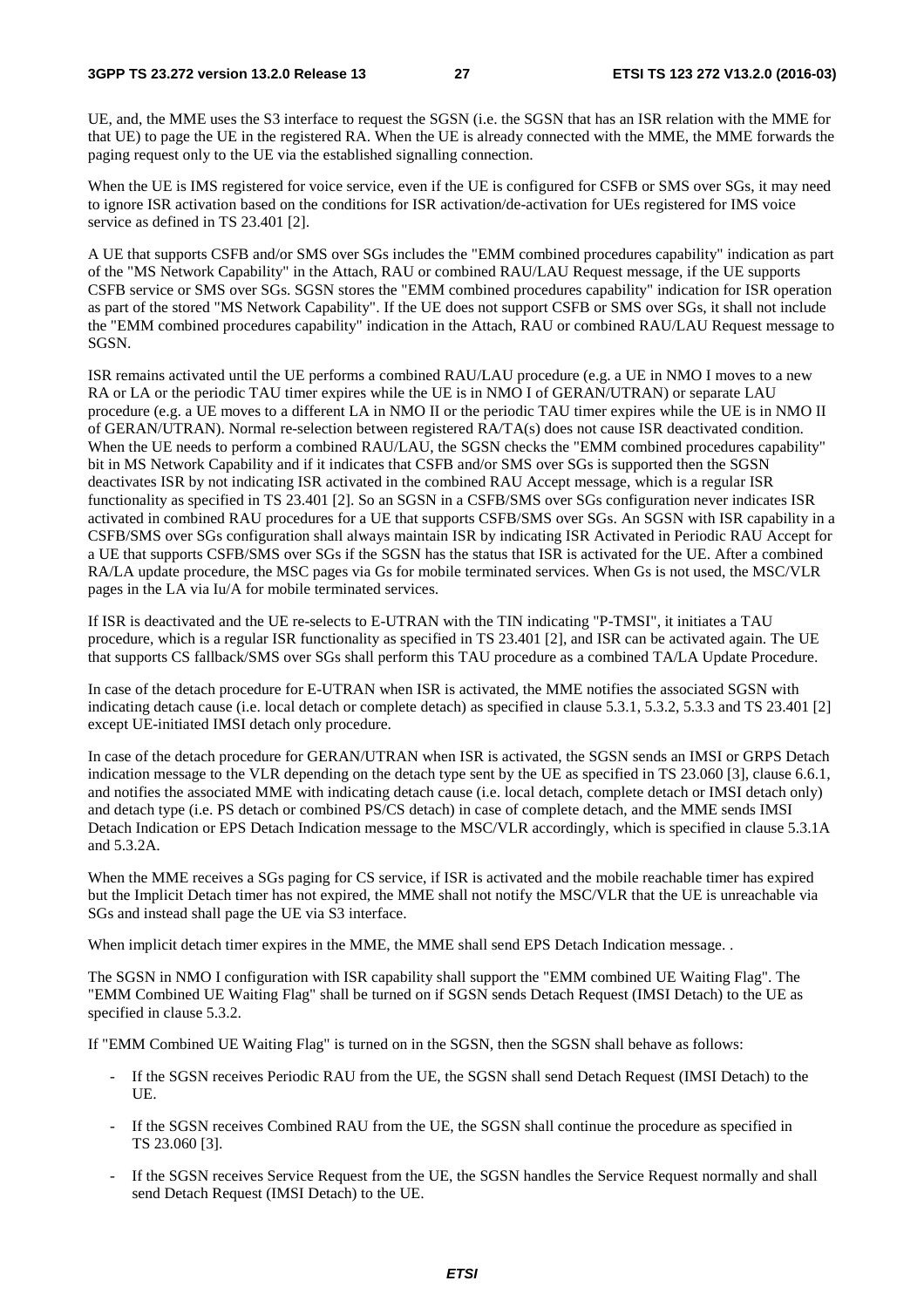The SGSN shall turn off the "EMM Combined UE Waiting Flag" if the SGSN receives Combined RAU from the UE.

The MME may activate ISR if "SMS in MME" for the UE is used.

For PS-only Service Provision per TS 23.060 [3] clause 5.3.18, if SGSN provides SMS services via PS domain for a UE, the SGSN may activate ISR for this UE by indicating ISR Activated in Combined RAU Accept message.

# 5.6 Mobility Management for SMS over SGs only UEs

UEs that need SMS service but not CSFB indicate this specific condition with the "SMS-only" indication in the EPS/IMSI Attach Request and combined TA/LA update procedures. This allows an operator to deploy the SGs for SMS delivery over LTE only without the need for CSFB support. In addition, this allows the MME to use a dedicated algorithm for the selection of the MSC that supports those UEs. An MME that supports "SMS in MME" may directly handle SMS services for the UE under the conditions described in clause C.4.2.

NOTE: SMS delivery via SGs does not cause the terminal to fallback to the CS-capable network. It is possible that only certain MSCs in the network (one in minimum) are configured to support SGs when the network only supports SMS and no other (CS) services via SGs. However such a minimal configuration can cause inter-MSC location updates to be performed at every movement into/out of E-UTRAN coverage.

# 5.7 Access to CS services after selecting a non-3GPP access

When a UE, which obtained voice and/or SMS services using an EPS/IMSI registration via E-UTRAN, selects a non-3GPP access network, the UE tries to retain these services by actions described in TS 23.221 [26], clause 7.2a.

6 Mobile Originating Call

### 6.1 General

This clause describes the mobile originating call procedures for the CS Fallback in EPS.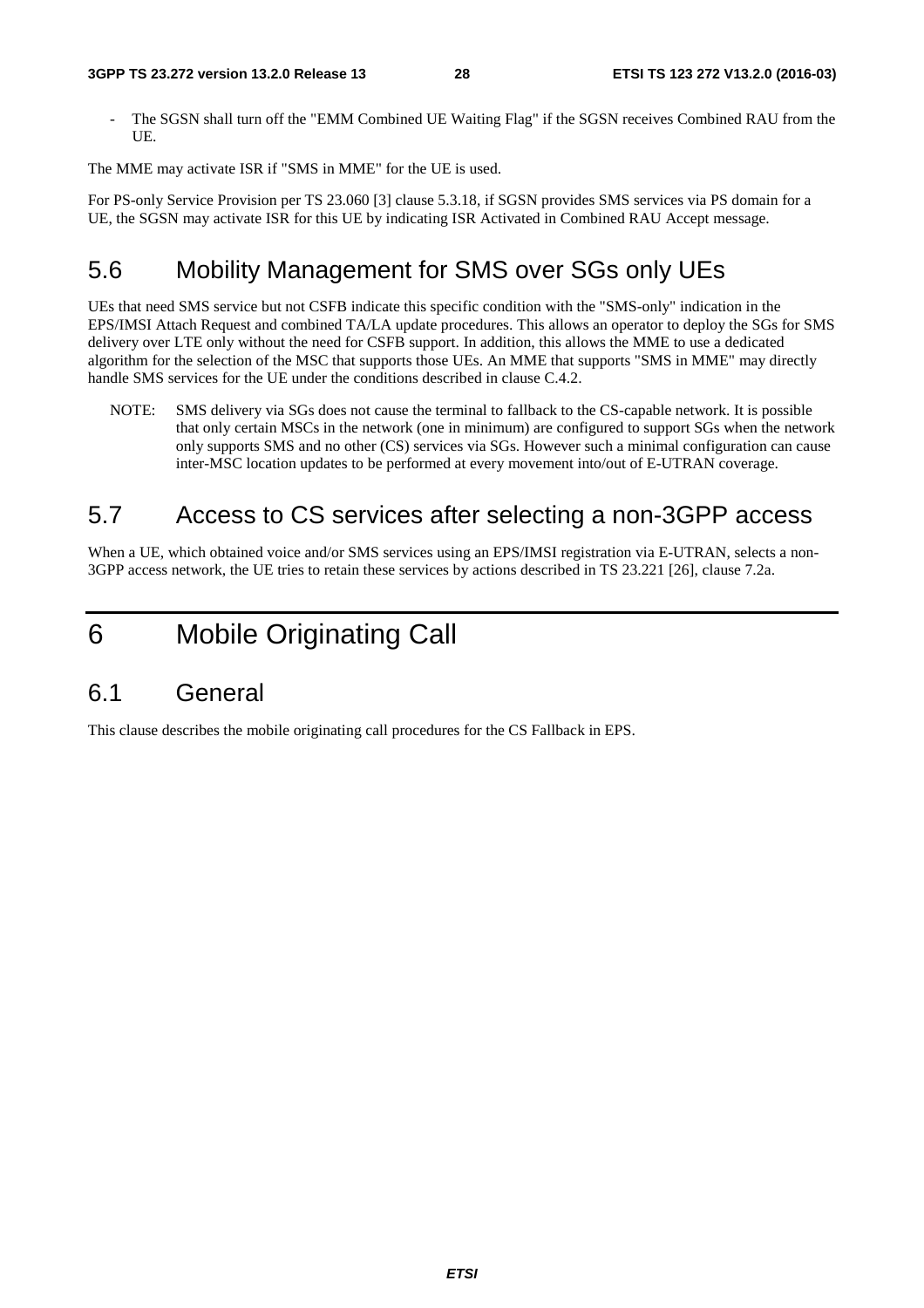### 6.2 Mobile Originating call in Active Mode - PS HO supported

This flow may be executed when the eNodeB knows that both the UE and the network support PS HO, in the normal case. Clause 6.6 describes the procedure when the procedure is rejected by the MME.



#### **Figure 6.2-1: CS Call Request in E-UTRAN, Call in GERAN/UTRAN**

NOTE 1: DTM is not mandatory for CS Fallback to work and is not linked to PS HO.

- 1a. The UE sends an Extended Service Request for mobile originating CS fallback to MME. Extended Service Request message is encapsulated in RRC and S1-AP messages. The UE only transmits this request if it is attached to CS domain (with a combined EPS/IMSI Attach).
- 1b. The MME sends an S1-AP UE Context Modification Request (CS Fallback Indicator, LAI) message to eNodeB. This message indicates to the eNodeB that the UE should be moved to UTRAN/GERAN. The registered PLMN for CS domain is identified by the PLMN ID included in the LAI, which is allocated by the MME.

 If MME determines the CS Fallback procedure needs priority handling based on MPS CS Priority in the UE's EPS subscription or because the call is an emergency call, it also sets priority indication, i.e. "CSFB High Priority", in the S1AP message to the eNodeB as specified in TS 36.413 [35]. In the case of emergency call, the MME also requests the eNodeB to inhibit roaming and access restrictions via the Additional CS Fallback Indicator as specified in TS 36.413 [35].

1c. The eNodeB shall reply with S1-AP UE Context Modification Response message.

1d. If configured to support the return to the last used PLMN after CSFB, the MME sends a MO CSFB indication via SGs to the MSC in order to indicate that the CM service request message, as described in step 4b in this clause , is due to the CSFB via CS MO call.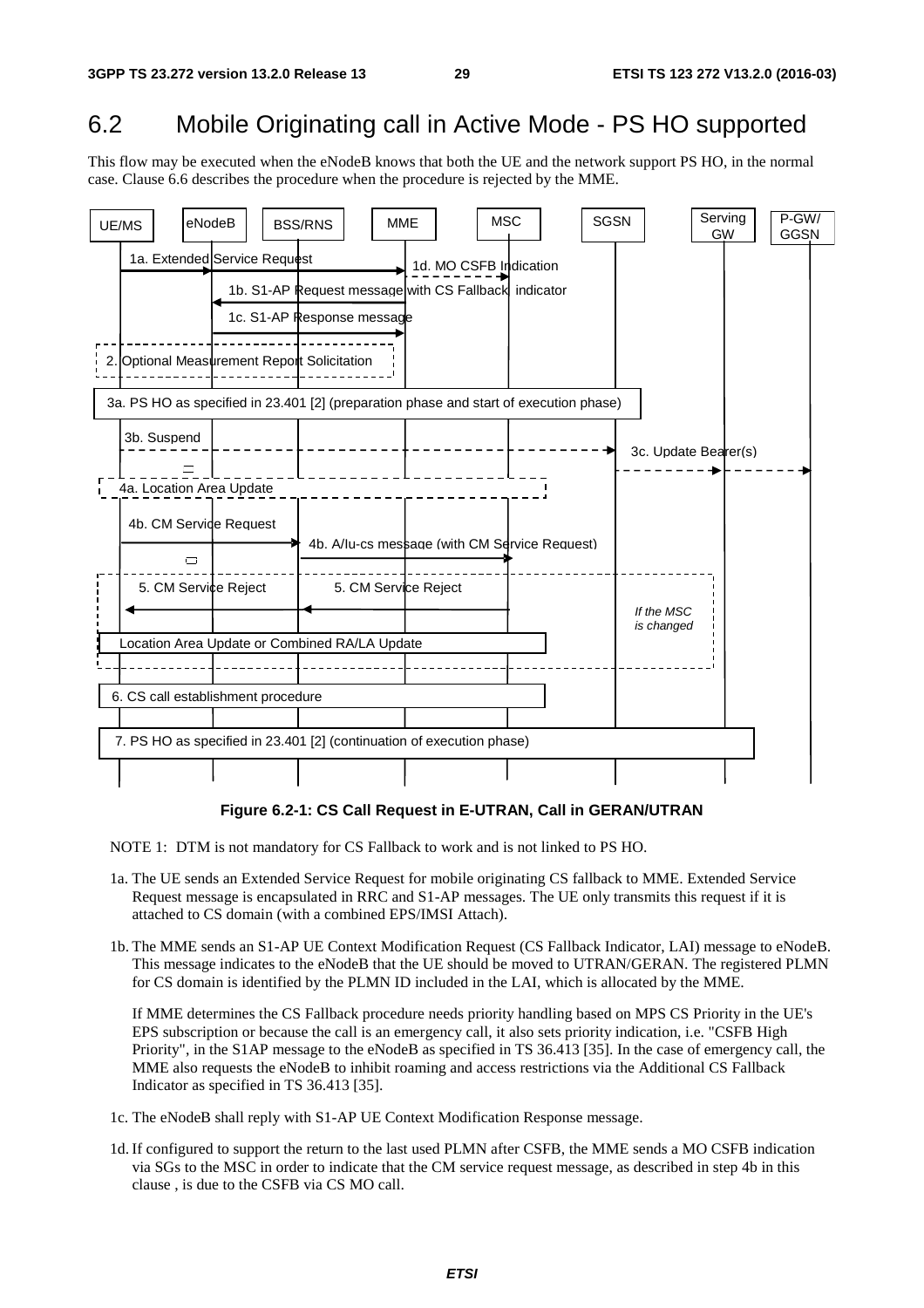- 2. The eNodeB may optionally solicit a measurement report from the UE to determine the target GERAN/UTRAN cell to which PS handover will be performed.
- NOTE: Based on operator policy, the priority indicator received in step1b may be used by eNodeB to decide whether to continue CS Fallback procedures with PS HO, i.e. step3a, or to initiate radio release procedure to redirect the UE to 2G/3G Circuit Switch as specified in clause 6.3.
- 3a. The eNodeB triggers PS handover to a GERAN/UTRAN neighbour cell by sending a Handover Required message to the MME. The eNodeB selects the target PS handover cell considering the PLMN ID and possibly the LAC for CS domain provided by the MME in step 1b.

 If the eNB is a HeNB, the HeNB should perform step 3 through step 6 of clause 6.3 instead of PS HO if the HeNB detects that the UE has only LIPA PDN Connections. CSFB will not be completed successfully when PS HO is performed if the UE has only LIPA PDN Connections as PS HO would result in the MME detaching the UE.

NOTE 2: For details how the HeNodeB determines whether a PDN connection is a LIPA PDN connection see TS 23.401 [2], clause 4.3.16.

 In the following an inter-RAT handover from E-UTRAN to UTRAN or GERAN as specified in TS 23.401 [2] begins. The eNodeB indicates in the Source RNC to Target RNC Transparent container that PS handover was triggered due to CSFB. The eNodeB also indicates whether CSFB was triggered for emergency or priority call handling purpose. If the network supports a priority call handling, the eNodeB may forward the priority indication to the target GERAN/UTRAN in the Source to Target Transparent Container, and the target GERAN/UTRAN allocates radio bearer resources taking received priority indication take into account. As part of this handover, the UE receives a HO from E-UTRAN Command and tries to connect to a cell in the target RAT. The HO from E-UTRAN Command may contain a CS Fallback Indicator which indicates to UE that the handover is triggered due to a CS fallback request. If the HO from E-UTRAN Command contains a CS Fallback Indicator and the UE fails to establish connection to the target RAT, then the UE considers that CS fallback has failed. Service Request procedure is considered to be successfully completed when PS Handover procedure is completed successfully.

- NOTE 3: During the PS HO the SGSN does not create a Gs association with the MSC/VLR.
- NOTE 4: Service Request procedure supervision timer shall be sufficiently long considering the optional measurement reporting at step 2.

When the UE arrives at the target cell, if the target RAT is UTRAN, the UE establishes the radio signalling connection by sending an RRC Initial Direct Transfer message as specified in TS 25.331 [7] that contains a NAS message. The CN Domain Indicator is set to "CS" in the Initial Direct Transfer message.

 If the target RAT is GERAN A/Gb mode: The UE establishes a radio signalling connection by using the procedures specified in TS 44.018 [4] (i.e. UE requests and is assigned a dedicated channel where it sends a SABM containing a NAS message to the BSS and the BSS responds by sending a UA). Upon receiving the SABM (containing the NAS message) the BSS sends a COMPLETE LAYER 3 INFORMATION message (containing the NAS message) to the MSC which indicates CS resources have been allocated in the GERAN cell. If both the UE and the target cell support enhanced CS establishment in DTM (indicated by GERAN system information included within the HO from E-UTRAN Command) a RR connection may be established while in packet transfer mode without release of the packet resources, see TS 43.055 [24]. After the establishment of the main signalling link as described in TS 44.018 [4] the UE enters either Dual Transfer Mode or Dedicated Mode.

- 3b. If the target RAT is GERAN and the UE has entered Dedicated Mode, the UE starts the Suspend procedure (see TS 44.018 [4]) unless both the UE and the Target cell support DTM in which case TBF re-establishment may be performed.
- 3c. A Gn/Gp-SGSN that receives the Suspend message from the UE follows the Suspend procedure specified in TS 23.060 [3], clause 16.2.1.1.1.

 An S4-SGSN that receives the Suspend message from the UE follows the Suspend procedure specified in TS 23.060 [3]. The S4-SGSN deactivates GBR bearers towards S-GW and P-GW(s) by initiating MS-and SGSN Initiated Bearer Deactivation procedure as specified in TS 23.060 [3], and starts the preservation and suspension of non-GBR bearers by sending Suspend Notification message to the S-GW. The S-GW releases all RNC related information (address and TEIDs) for the UE if Direct Tunnel is established, and sends Suspend Notification message to the P-GW(s). The SGSN stores in the UE context that UE is in suspended status. All the preserved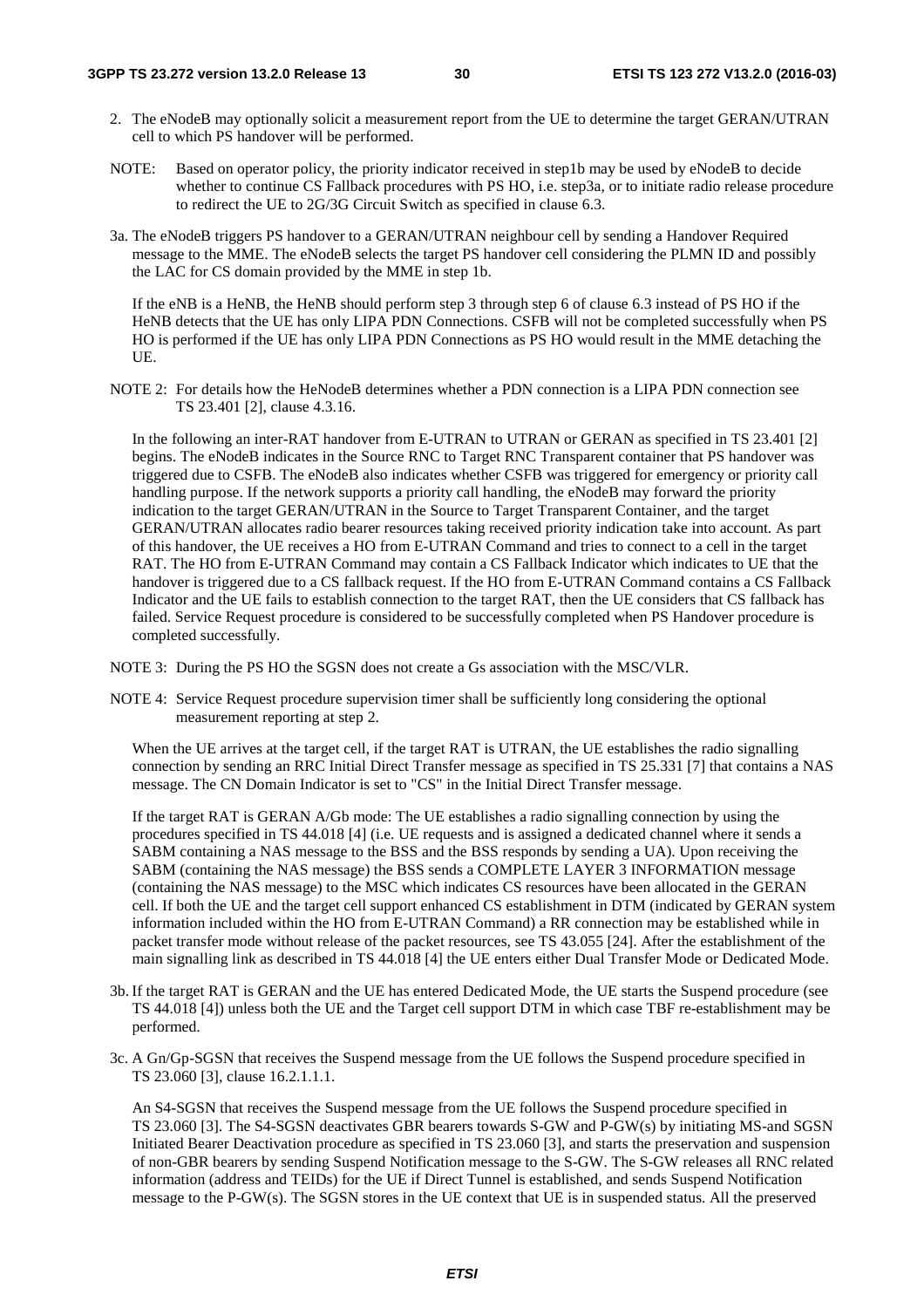non-GBR bearers are marked as suspended status in the S-GW and P-GW(s). The P-GW should discard packets if received for the suspended UE.

- 4a. If the LA of the new cell is different from the one stored in the UE (which is received as part of Combined Attach/TAU procedure in E-UTRAN), the UE shall initiate a Location Area Update procedure as follows:
	- if the network is operating in NMO-I (Network Modes of Operation), the UE shall initiate a separate Location Area Update before initiating the RAU procedure instead of a Combined RA/LA Update procedure (to speed up the CSFB procedure); or
	- if the network is operating in NMO-II, the UE shall initiate a Location Area Update before initiating the RAU procedure required for PS handover.

 When the UE initiates a Location Area Update the UE shall set the "follow-on request" flag in the LAU Request in order to indicate to the MSC not to release the Iu/A connection after the LAU procedure completion. The UE shall indicate to the target MSC that this is an originating call establishment as a result of CSFB by including the "CSMO" flag. Further the UE performs any Routing Area Update procedure as specified by TS 23.060 [3].

 The UE may initiate a Location Area Update procedure immediately when the UE is handed over to the target cell i.e. before the UE receives e.g. LAI or NMO information as part of the RAN Mobility Information.

 When different from the serving MSC, the target MSC derives the Last Used LTE PLMN from the MAP Send Identification message received from the serving MSC/VLR during the Location Area Update procedure.

- 4b. The UE sends a CM Service Request to the MSC. The UE shall indicate to the MSC that this is an originating call establishment as a result of CSFB by including the "CSMO" flag.
- 5. If the UE is not registered in the MSC serving the 2G/3G target cell or the UE is not allowed in the LA, the MSC shall reject the CM service request, if implicit location update is not performed. The CM Service Reject shall trigger the UE to perform a Location Area Update or a Combined RA/LA Update procedure as specified in TS 23.060 [3] for the different Network Modes of Operation (NMO).

 When different from the serving MSC, the target MSC derives the Last Used LTE PLMN from the MAP Send Identification message received from the serving MSC/VLR during the Location Area Update procedure.

- 6. The UE initiates the CS call establishment procedure and the UE shall include the CSMO flag in the CM Service Request to the MSC.
- 7. The UE performs any remaining steps of the inter-RAT handover from E-UTRAN to UTRAN or GERAN as specified in TS 23.401 [2].

If the UE remains on UTRAN/GERAN after the CS voice call is terminated the UE performs normal mobility management procedures as defined in TS 23.060 [3] and TS 24.008 [21].

### 6.3 Mobile Originating call in Active Mode – No PS HO support

This procedure is executed when PS HO is not supported, in the normal case. Clause 6.6 describes the procedure when the procedure is rejected by the MME.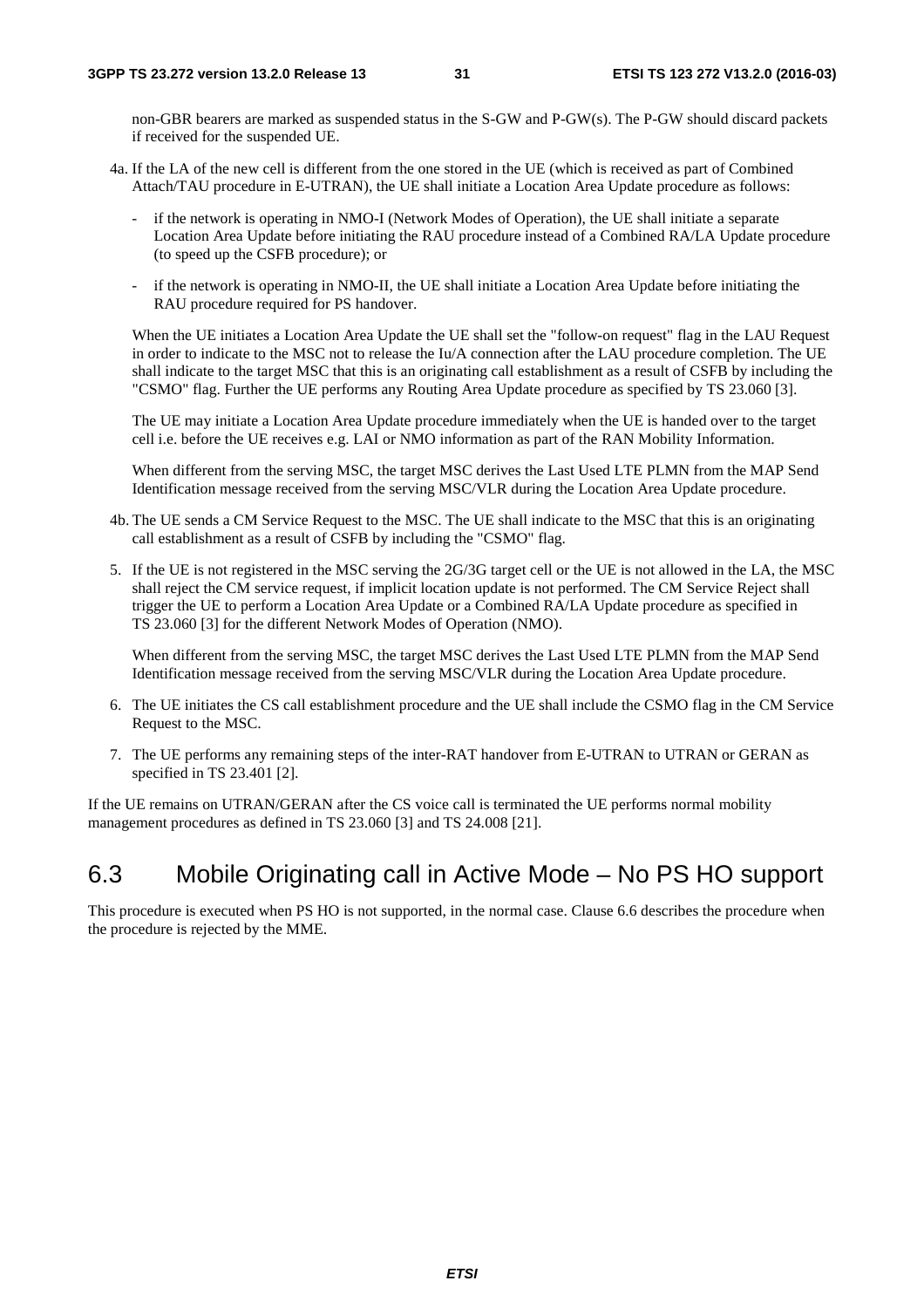

#### **Figure 6.3-1: CS Call Request in E-UTRAN, Call in GERAN/UTRAN without PS HO**

- 1a. The UE sends an Extended Service Request for mobile originating CS fallback to the MME. Extended Service Request message is encapsulated in RRC and S1-AP messages. The UE only transmits this request if it is attached to CS domain (with a combined EPS/IMSI Attach).
- 1b. The MME sends an S1-AP UE Context Modification Request (CS Fallback Indicator, LAI) message to eNodeB. This message indicates to the eNodeB that the UE should be moved to UTRAN/GERAN. The registered PLMN for CS domain is identified by the PLMN ID included in the LAI, which is allocated by the MME.

 If MME determines the CS Fallback procedure needs priority handling based on MPS CS Priority in the UE's EPS subscription or because the call is an emergency call, it sets priority indication, i.e. "CSFB High Priority", in the S1AP message to the eNodeB as specified in TS 36.413 [35]. In the case of emergency call, the MME also requests the eNodeB to inhibit roaming and access restrictions via the Additional CS Fallback Indicator as specified in TS 36.413 [35].

- 1c. The eNodeB shall reply with S1-AP UE Context Modification Response message.
- 1d. If configured to support the return to the last used PLMN after CSFB, the MME sends a MO CSFB indication via SGs to the MSC in order to indicate that the CM service request message, as described in step 9 in this clause, is due to the CSFB via CS MO call.
- 2. The eNodeB may optionally solicit a measurement report from the UE to determine the target GERAN/UTRAN cell to which the redirection procedure will be performed.

#### **The network performs one of steps 3a or 3b or 3c.**

3a. If the UE and network support inter-RAT cell change order to GERAN and the target cell is GERAN:

 The eNodeB can trigger an inter-RAT cell change order (optionally with NACC) to a GERAN neighbour cell by sending an RRC message to the UE. The inter-RAT cell change order may contain a CS Fallback Indicator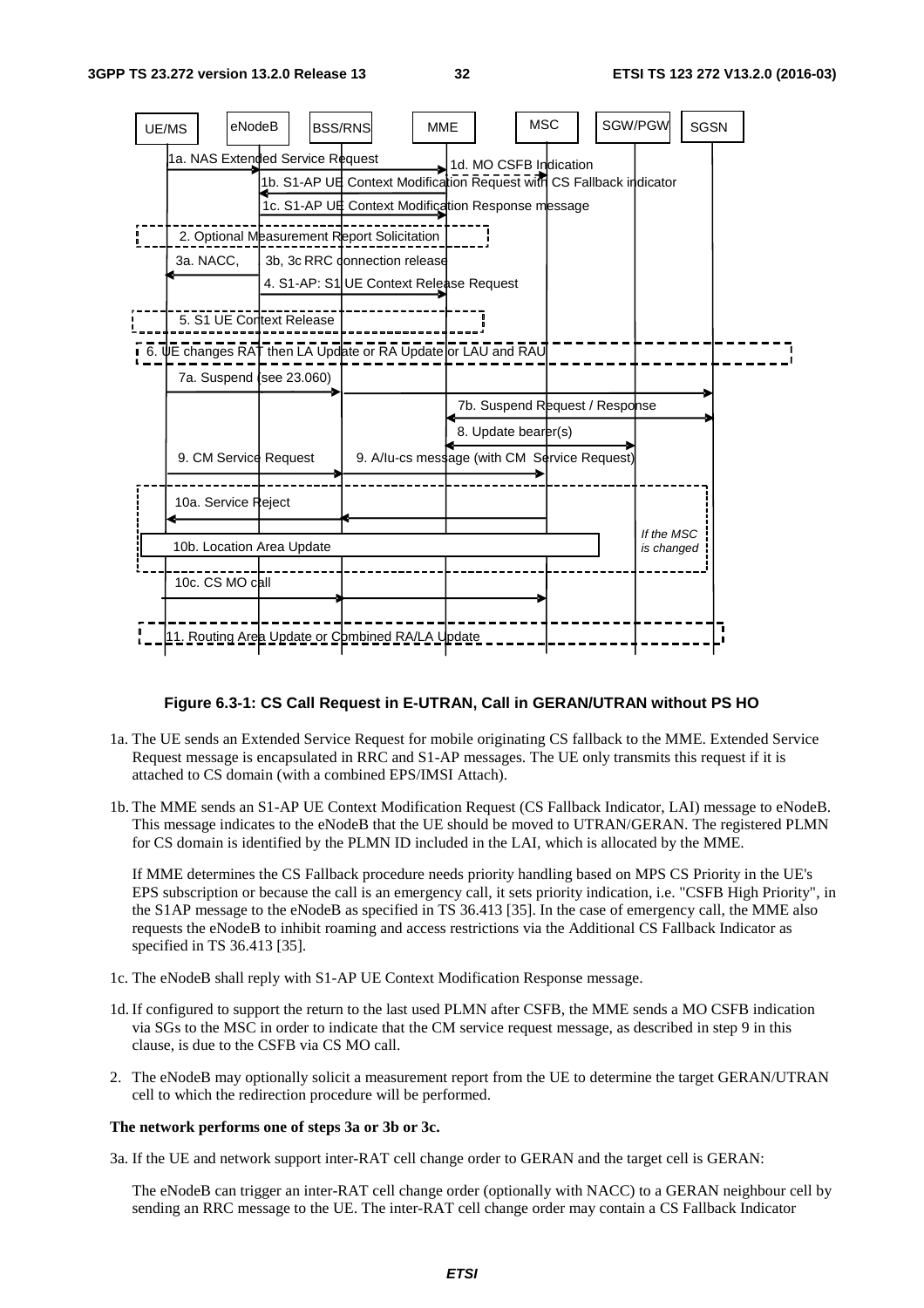which indicates to UE that the cell change order is triggered due to a CS fallback request. If the inter-RAT cell change order contains a CS Fallback Indicator and the UE fails to establish connection to the target RAT, then the UE considers that CS fallback has failed. Service Request procedure is considered to be successfully completed when cell change order procedure is completed successfully.

 The eNodeB selects the target cell considering the PLMN ID and possibly the LAC for CS domain provided by the MME in step 1b for CCO/NACC purpose.

3b. If the UE or the network does not support inter-RAT PS handover from E-UTRAN to GERAN/UTRAN nor inter-RAT cell change order to GERAN or the network does not wish to use these procedures:

The eNodeB can trigger RRC connection release with redirection to GERAN or UTRAN.

 The eNodeB sets the "CS Fallback High Priority" indication in the RRC Release message, if the S1AP message in Step 1b contains the "CSFB High Priority" indication.

- NOTE 1: When performing CS Fallback to UTRAN, the RRC connection release with redirection can be optimized if both the UE and UTRAN support the optional "Deferred measurement control reading" feature specified in TS 25.331 [7].
- 3c. If the UE and network support "RRC connection release with redirection and Multi Cell System Information to GERAN/UTRAN":

 The eNodeB can trigger RRC connection release with redirection to GERAN or UTRAN and include one or more physical cell identities and their associated System Information.

 In step 3b or step 3c, the eNodeB includes the redirection control information into the RRC Connection Release message based on the PLMN ID for CS domain and the RAT/frequency priority configured in the eNodeB, so that the UE registered PLMN for CS domain can be preferably selected.

 The eNodeB sets the "CS Fallback High Priority" indication in the RRC Release message, if the S1AP message in Step 1b contains the "CSFB High Priority" indication.

- NOTE 2: Service Request procedure supervision timer shall be sufficiently long considering the optional measurement reporting at step 2.
- 4. The eNodeB sends an S1-AP UE Context Release Request message to the MME. If the target cell is GERAN and either the target cell or the UE does not support DTM the message includes an indication that the UE is not available for the PS service.
- 5. The MME releases the UE Context in the eNodeB as well as all eNodeB related information in the S-GW as specified in TS 23.401 [2].

 In case the Cause indicates that RRC was released due to abnormal conditions, e.g. radio link failure, the MME suspends the EPS bearers (Step 8).

#### **The UE performs one of steps 6a or 6b or 6c and THEN performs step 6d.**

6a. (Step 6a is performed if step 3a, Cell Change Order to GERAN, was performed)

 The UE moves to the new cell in GERAN. The UE uses the NACC information and/or the broadcast System Information and when it has all of the necessary information to access the GERAN cell, establishes a radio signalling connection.

6b. (Step 6b is performed if step 3b, RRC release with redirection, was performed).

 The UE moves to the target RAT, identifies a suitable cell preferably of the same PLMN as received in LAI IE of combined EPS/IMSI Attach/TAU Accept message, receives the broadcast System Information and when it has the necessary information to access GERAN/UTRAN, establishes a radio signalling connection.

6c. (Step 6c is performed if step 3c, RRC connection release with redirection and Multi Cell System Information, was performed).

 The UE moves to the target RAT and identifies a suitable cell preferably of the same PLMN as received in LAI IE of combined EPS/IMSI Attach/TAU Accept message. The UE uses the Multi Cell System Information and/or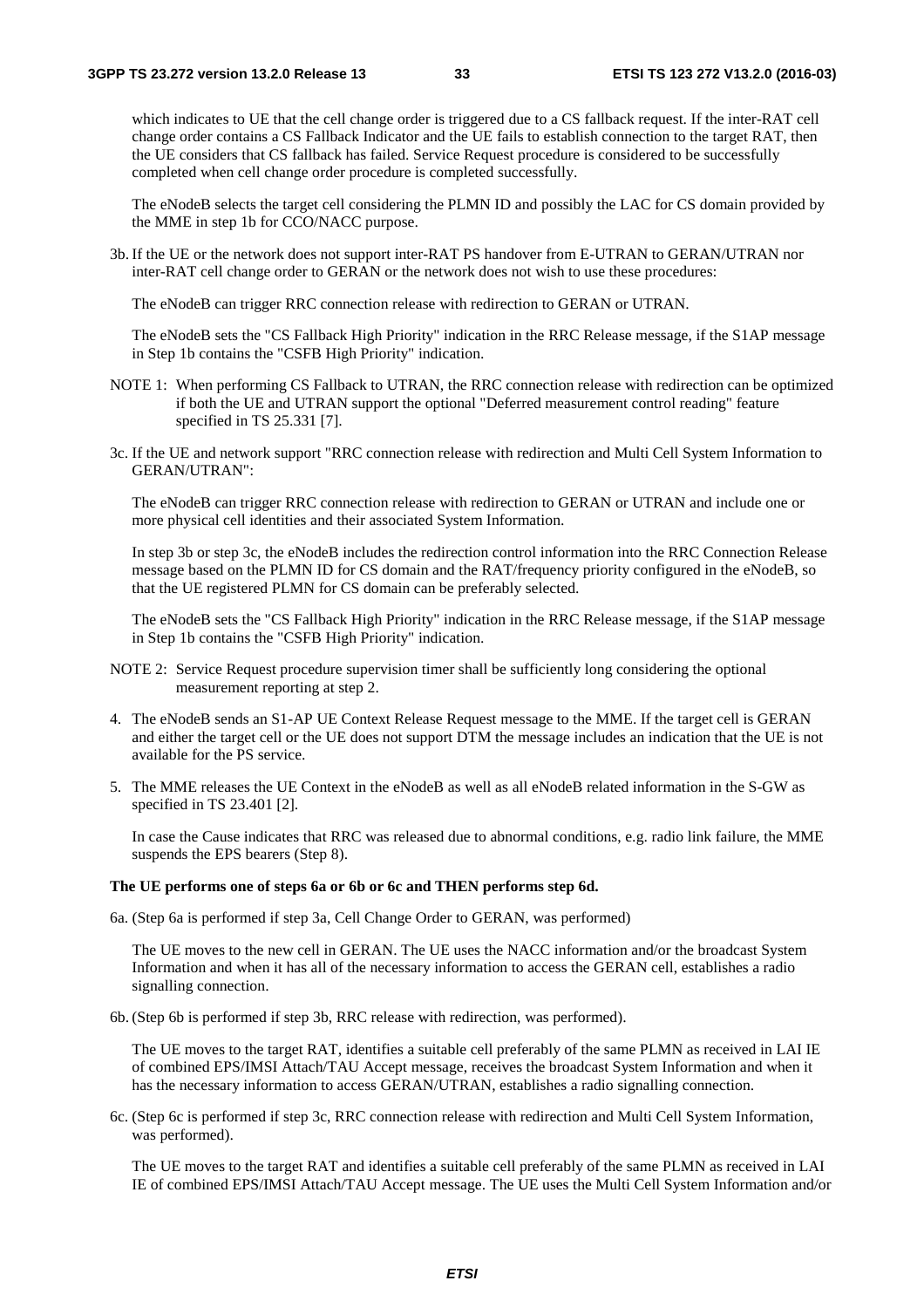the broadcast System Information and when it has all of the necessary information to access GERAN/UTRAN, the UE establishes the radio signalling connection.

6d. When the UE arrives at the target cell, if target RAT is UTRAN: The UE establishes the radio signalling connection by sending an RRC Initial Direct Transfer message as specified in TS 25.331 [7] that contains a NAS message. The CN Domain Indicator is set to "CS" in the Initial Direct Transfer message. If the eNodeB indicated UE to go to GERAN in step 3 but the UE finally camps on an UTRAN cell of the same RA that the UE is registered with and ISR active, the UE shall locally deactivate ISR.

 If target RAT is GERAN A/Gb mode: The UE establishes a radio signalling connection by using the procedures specified in TS 44.018 [4] (i.e. UE requests and is assigned a dedicated channel where it sends a SABM containing a NAS message to the BSS and the BSS responds by sending a UA). Upon receiving the SABM (containing the NAS message) the BSS sends a COMPLETE LAYER 3 INFORMATION message (containing the NAS message) to the MSC which indicates CS resources have been allocated in the GERAN cell. After the establishment of the main signalling link as described in TS 44.018 [4] the UE enters either Dual Transfer Mode or Dedicated Mode.

 If the LA of the new cell is different from the one stored in the UE, the UE (which is received as part of Combined Attach/TAU procedure in E-UTRAN) shall initiate a Location Area Update regardless of the different Network Modes of Operation (NMO). The UE shall set the "follow-on request" flag in the LAU Request in order to indicate to the MSC not to release the Iu/A connection after the LAU procedure is complete. The UE shall indicate to the target MSC that this is an originating call establishment as a result of CSFB by including the CSMO flag. Further the UE performs any Routing Area Update procedure as specified by TS 23.060 [3].

 When different from the serving MSC, the target MSC derives the Last Used LTE PLMN from the MAP Send Identification message received from the serving MSC/VLR during the Location Area Update procedure.

 In NMO I a CSFB UE shall perform separate LAU with "follow-on request" flag and "CSMO" flag, and RAU procedures instead of a Combined RA/LA Update procedure to speed up the CSFB procedure.

7. If the target RAT is GERAN and DTM is not supported or the UE does not support DTM, the UE starts the Suspend procedure specified in TS 23.060 [3]. This triggers the (serving) SGSN to send a Suspend Request (TLLI, RAI) message to the old CN node identified by the RAI and TLLI. If ISR is not active, the RAI and TLLI refer to an MME. The MME returns a Suspend Response to the SGSN even though the GUTI cannot be derived from the P-TMSI and RAI pair. If ISR is active, the RAI and TLLI refer to the old S4-SGSN, In this case, if the serving SGSN is different from the old SGSN which has ISR association with MME, the old SGSN returns a Suspend Response to the serving SGSN.

NOTE 3: For step 7b and 8, the inter-SGSN suspending procedure of ISR active case are not shown in the figure.

- 8. If the S1-AP UE Context Release Request message, received from the eNodeB in step 4, indicates that the UE is not available for the PS service in the target cell, the MME deactivates GBR bearers towards S-GW and P-GW(s) by initiating MME-initiated Dedicated Bearer Deactivation procedure as specified in TS 23.401 [2], and starts the preservation and suspension of non-GBR bearers by sending Suspend Notification message to the S-GW. If ISR is active, the (old) S4-SGSN deactivates GBR bearers towards S-GW and P-GW(s) by initiating MSand SGSN initiated Bearer Deactivation procedure as specified in TS 23.060 [3], and starts the preservation and suspension of non-GBR bearers by sending the Suspend Notification message to the S-GW, which is all triggered by the Suspend procedure in step 7. The S-GW sends Suspend Notification message to the P-GW(s) when it receives the Suspend Notification message from MME or S4-SGSN. If the S-GW receives two Suspend Notification messages for the same UE, it ignores the second one except for sending response. The MME stores in the UE context that UE is suspended status. If ISR is active, the (old) S4-SGSN stores in the UE context that UE is in suspended status. All the preserved non-GBR bearers are marked as suspended status in the S-GW and P-GW(s). The P-GW should discard packets if received for the suspended UE.
- NOTE 4: Step 8 can not be triggered by the Suspend procedure since the full GUTI can not be derived from the P-TMSI and RAI included in the Suspend Request message.
- 9. The UE continues with the MO call setup procedure with sending CM Service Request. The UE shall indicate to the MSC that this is an originating call establishment as a result of CSFB by including the "CSMO" flag.
- 10a. If the UE is not registered in the MSC serving the 2G/3G cell or the UE is not allowed in the LA, the MSC shall reject the service request, if implicit location update is not performed.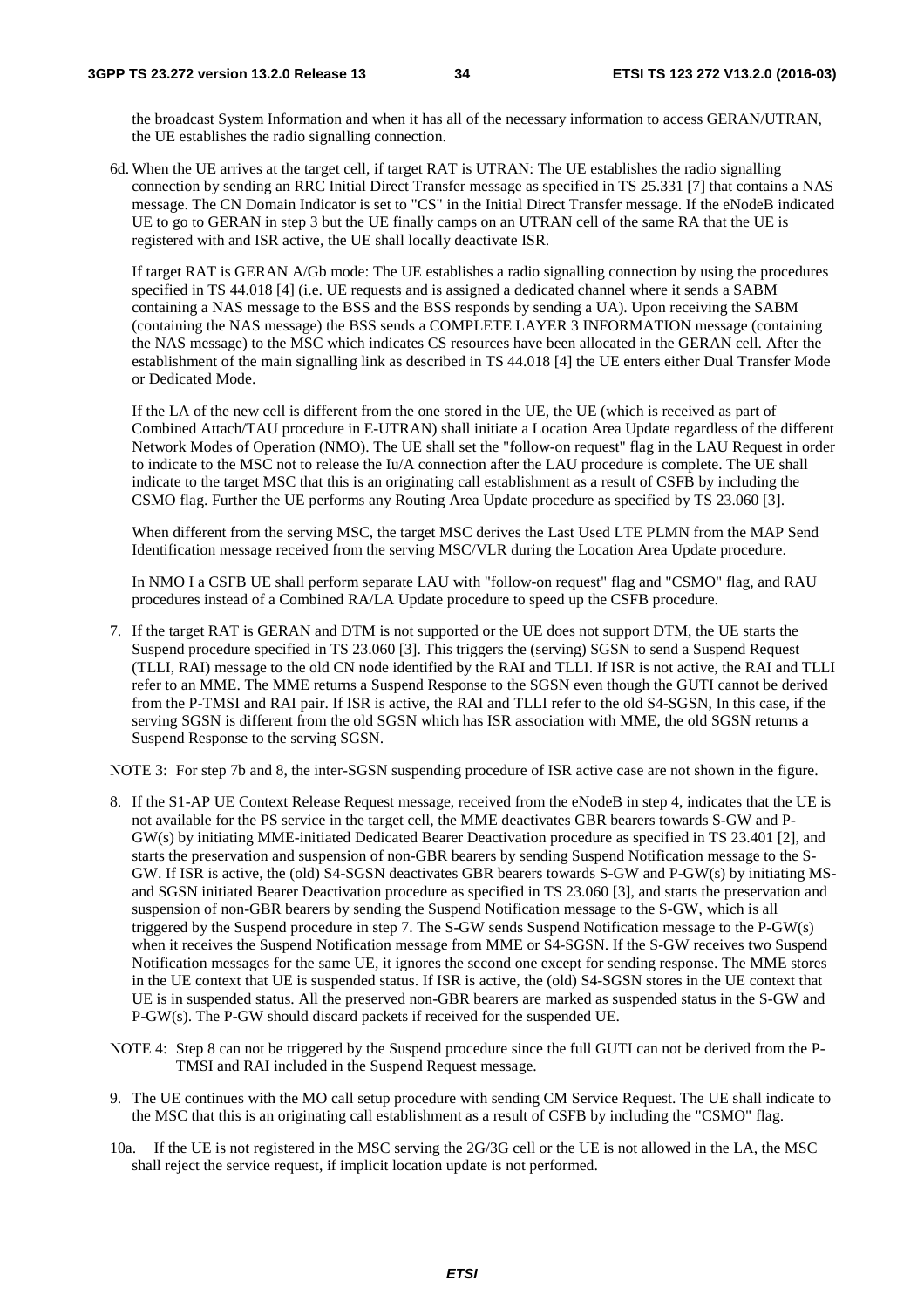10b. A UE detecting that the MSC rejected the service request shall perform the Location Area Update or a Combined RA/LA procedure according to existing GERAN or UTRAN procedures as specified in TS 23.060 [3] for the different Network Modes of Operation (NMO).

 When different from the serving MSC, the target MSC derives the Last Used LTE PLMN from the MAP Send Identification message received from the serving MSC/VLR during the Location Area Update procedure.

- 10c. The UE initiates the CS call establishment procedure and the UE shall include the CSMO flag in the CM Service Request to the MSC.
- 11. After the CS voice call is terminated and if the UE is in GERAN and PS services are suspended, then the UE shall resume PS services as specified in TS 23.060 [3]. A Gn/Gp -SGSN will follow TS 23.060 [3] to resume the PDP Context(s); in addition, the Gn/Gp SGSN sends a Update PDP Context Request message to the GGSN/P-GW, the GGSN/P-GW resumes the PDP Context(s). An S4 SGSN will follow TS 23.060 [3] to resume the bearers, and informs the S-GW and P-GW(s) to resume the suspended bearers. If the UE has returned to E-UTRAN after the CS voice call was terminated, then the UE shall resume PS service by sending TAU Request to MME. If PS services resumption was unsuccessful before returning to E-UTRAN and ISR is active, the UE shall locally deactivate ISR before initiating the TAU procedure. The MME will in addition inform S-GW and P-GW(s) to resume the suspended bearers. Resuming the suspended bearers in the S-GW and in the P-GW should be done by implicit resume using the Modify Bearer request message if it is triggered by the procedure in operation, e.g. RAU, TAU or Service Request. The S-GW is aware of the suspend state of the bearers and will forward the Modify Bearer request to the P-GW. Explicit resume using the Resume Notification message should be used in cases when Modify Bearer Request is not triggered by the procedure in operation.
- NOTE 5: Upon termination of CS services, if all the PDN connections have been handed over to WLAN according to procedures defined in TS 23.402 the UE does not need to resume the PS traffic over the current cell.

If the UE remains on UTRAN/GERAN after the CS voice call is terminated the UE performs normal mobility management procedures as defined in TS 23.060 [3] and TS 24.008 [21].

### 6.4 Mobile Originating call in Idle Mode

Mobile Originating call in Idle Mode procedure is specified by reusing the Mobile Originating Call in Active mode procedures as specified in clauses 6.2 and 6.3 with Extended Service Request for mobile originating CS fallback to the MME where the messages S1-AP UE Context Modification Request and Response are replaced by S1-AP Initial UE Context Request and Response. The LAI is included in the S1-AP Initial UE Context Request message and sent to the eNodeB. The UE is transited to ECM-CONNECTED mode by following the applicable procedures specified in TS 23.401 [2].

NOTE: Even in case both the UE and the network support PS HO, the eNodeB may choose to use a different inter-RAT mobility procedure.

If UE has only LIPA PDN connection and the cell accessed by the UE does not link to the L-GW where the UE had the LIPA PDN Connection, the MME shall reject the Extended Service Request with a reason code which results in the UE selecting GERAN or UTRAN as specified in TS 24.301 [34].

If the UE has only SIPTO at the Local Network PDN connections:

- (i) in a network with collocated L-GW deployment and the (H)eNB accessed by the UE is not collocated with the L-GW providing the SIPTO at the Local Network connectivity; or
- (ii) in a network with stand-alone GW deployment and the (H)eNB accessed by the UE is not connected to the Local Network where the stand-alone GW (with S-GW and L-GW collocated) providing the SIPTO at the Local Network connectivity is residing,

the MME shall reject the Extended Service Request with an appropriate cause value which results in the UE selecting GERAN or UTRAN.

If the UE has only SIPTO at the Local Network PDN connections and LIPA PDN connections, where:

- the SIPTO at the Local Network PDN connections fulfil criterion (i) or (ii) above; and
- the cell accessed by the UE does not link to the L-GW where the UE had the LIPA PDN connection,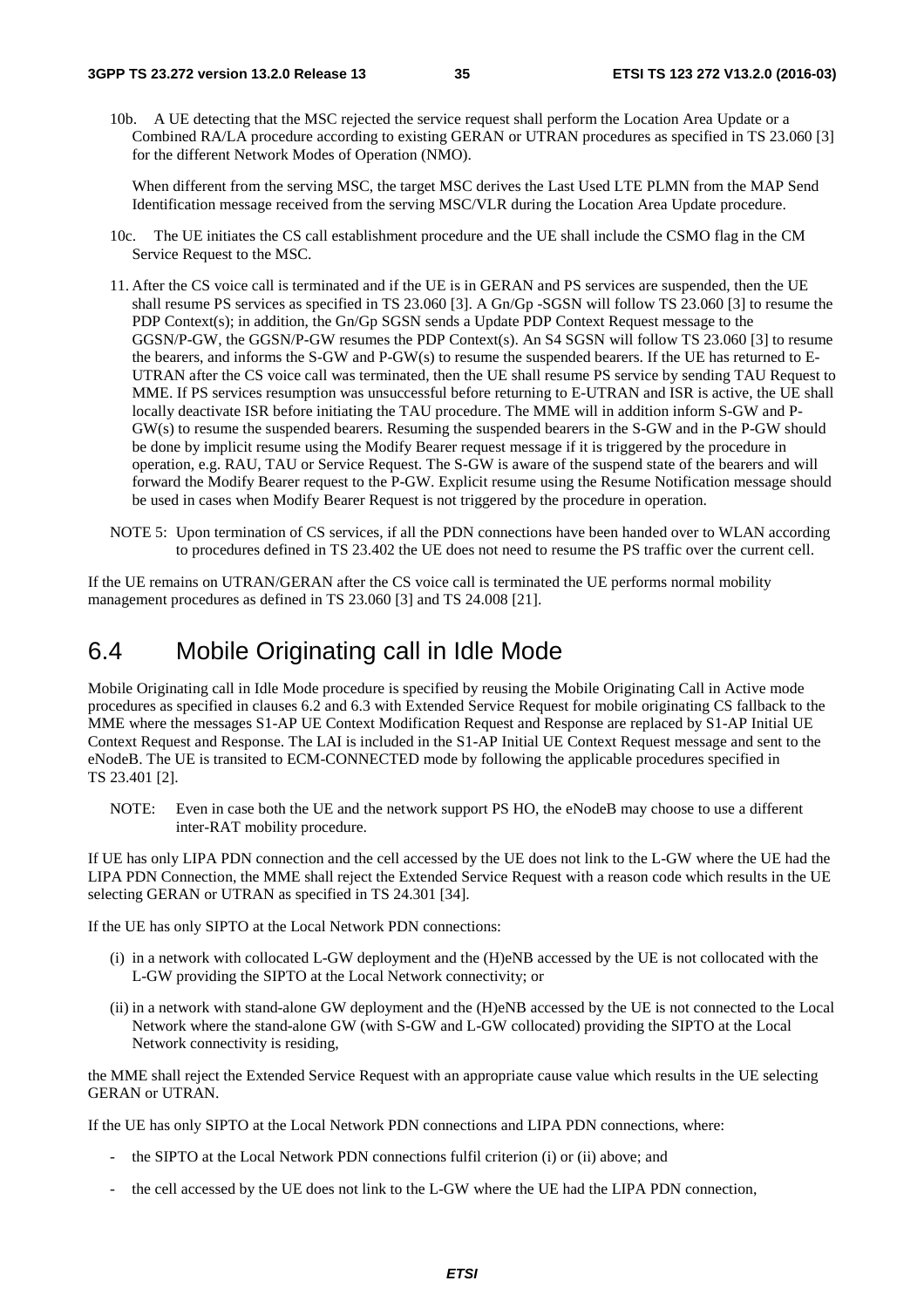the MME shall also reject the Extended Service Request with an appropriate cause value which results in the UE selecting GERAN or UTRAN.

A UE with a USIM assigned to one of Access Classes 11 to 15, e.g. a UE that is a Service User according to TR 22.952 [47] sets the RRC establishment cause to "HighPriorityAccess" based on the access class handling as specified in TS 36.331 [33]. If the network supports CSFB priority call handling, the MME determines whether the CSFB request requires CSFB priority call handling of CS Fallback based on the "HighPriorityAccess" establishment cause forwarded by eNodeB to the MME and/or MPS CS Priority in the UE's EPS subscription. According to operator policy, the MME may use MPS CS Priority in the UE's EPS subscription to verify the priority handling of the CS Fallback procedure.

If the MME determines to perform CS Fallback priority call handling, based on MPS CS Priority in the UE's EPS subscription or because the call is an emergency call, it sets priority indication, i.e. "CSFB High Priority", in the S1-AP Initial UE Context Request message to the eNodeB as specified in TS 36.413 [35]. The eNodeB allocates radio bearer resources to the UE preferentially compared to other normal calls. In the case of emergency call, the MME also requests the eNodeB to inhibit roaming and access restrictions via the Additional CS Fallback Indicator as specified in TS 36.413 [35].

# 6.5 Returning back to E-UTRAN

Once CS service ends in CS domain, existing mechanisms can be used to move the UE to E-UTRAN, no specific CS Fallback mechanisms are needed.

During the release of an RR connection the MSC should indicate to GERAN/UTRAN that the RR connection (for call or CISS or LCS) was established as a result of CS fallback. GERAN and UTRAN may use the indication to determine which of the existing mechanisms should be used to move the UE to E-UTRAN.

When configured to support the return to the last used PLMN after CSFB, after a successful setup of an RR connection or during the release of the UTRAN RR connection, the MSC shall further indicate to GERAN/UTRAN the last used LTE PLMN ID. GERAN and UTRAN shall take the last used LTE PLMN ID into account when selecting the target cell in PS handover to E-UTRAN or when selecting the dedicated target frequency list for idle mode mobility to E-UTRAN in RR Connection Release procedure.

When the UE moves to E-UTRAN, if the EPS service was suspended during the CS service, it is resumed according to the procedure shown in the figure 6.5-1 below.



**Figure 6.5-1: Resume Procedure returning from CS fallback no PS HO** 

- 1. The UE sends a TAU Request message, to the MME.
- 2. If the UE context in the MME indicates that UE is in suspended status, the MME informs the S-GW and P-GW(s) to re-activate the EPS bearers for the UE.

 If the procedure triggered by the NAS message in step 1 activates Modify Bearer Request message to the S-GW, this message should be used as an implicit resume. The S-GW is aware of the suspend state of the bearers and shall forward the Modify Bearer request to the P-GW. The P-GW and S-GW shall clear the suspend state and confirm with Modify Bearer response to the MME.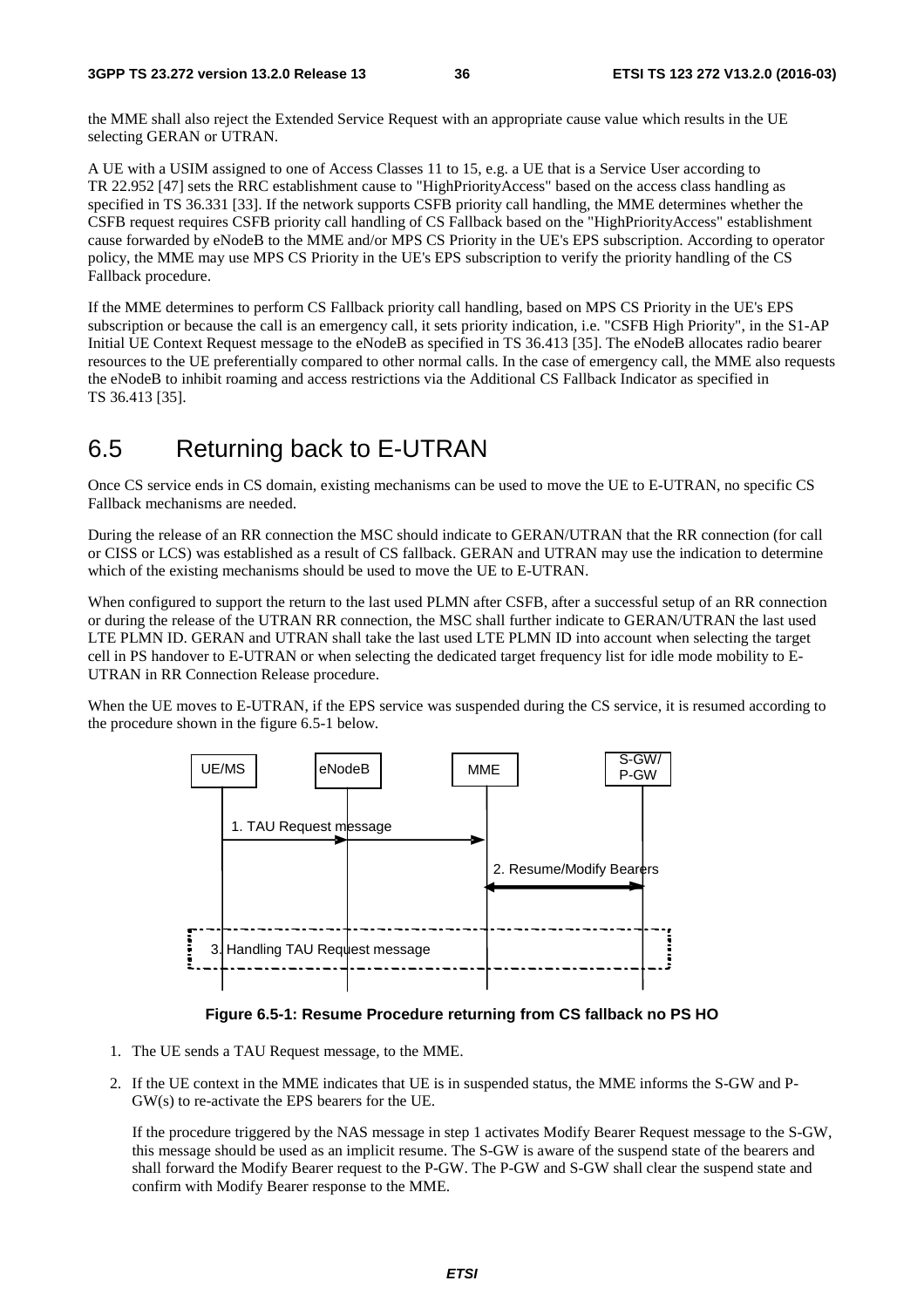- 3. The NAS message is processed accordingly.
- NOTE 1: If some IP traffic had been routed over WLAN as a result of CSFB, a UE can use an implementationdependent hysteresis mechanism (e.g. based on an implementation dependent timer) to prevent the pingpong such as traffic being handed back to the original RAT (e.g. E-UTRAN) again in a short period of time.
- NOTE 2: Upon termination of CS services, if all the PDN connections have been handed over to WLAN according to procedures defined in TS 23.402 [27], when the UE returns to E-UTRAN the UE performs an attach with handover indication.

## 6.6 Mobile Originated or Mobile terminated call rejected by the MME

The MME may reject an Extended Service Request either for mobile originated or mobile terminated CSFB. The following procedure covers this scenario.



#### **Figure 6.6-1: CSFB MO or MT call, rejected by MME**

- 1. UE is combined EPS/IMSI attached.
- 2. UE makes a decision to perform a mobile originated CS call or accepts CS paging for the CS Fallback to GERAN/UTRAN.
- 3. UE sends an Extended Service Request for mobile originating/mobile terminating CS fallback to the MME.
- 4. If the MME decides to reject the Extended Service Request, the MME sends a Service Reject message to the UE.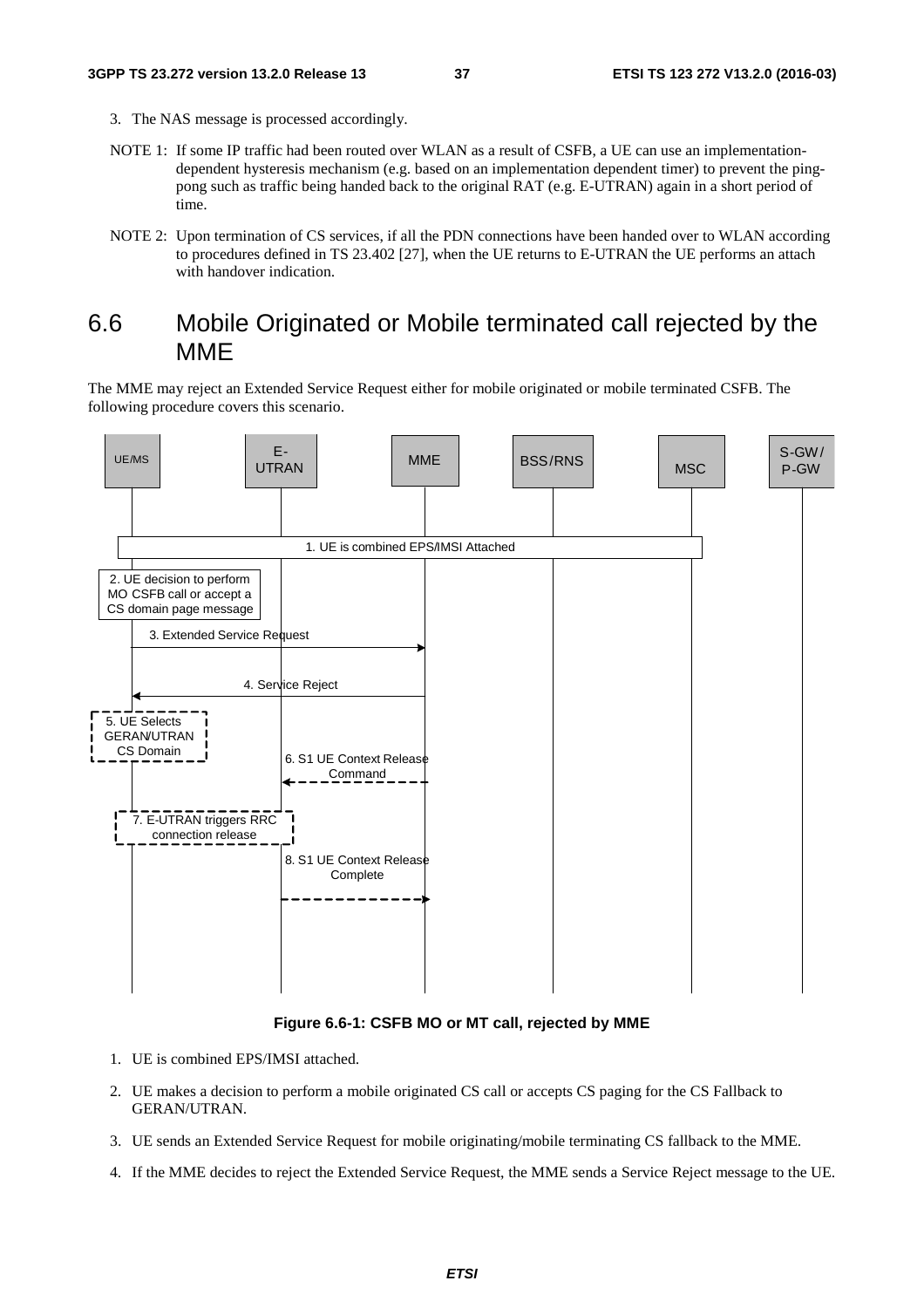Steps 5 – 8 are executed when Service Reject is sent with a reason code which results in the UE selecting GERAN or UTRAN, as specified in TS 24.301 [34].

- 5. The UE selects GERAN or UTRAN CS Domain without waiting for RRC Release.
- 6. The MME releases S1 by sending the S1 UE Context Release Command (Cause) message to the eNodeB. Cause value indicates that release is triggered due to CS Fallback procedure.
- 7. If the RRC connection is not already released, the E-UTRAN sends a RRC Connection Release message to the UE.
- 8. The E-UTRAN confirms the S1 Release by returning an S1 UE Context Release Complete message to the MME.

# 7 Mobile Terminating Call

# 7.1 General

This clause describes the mobile terminating call procedures for the CS Fallback in EPS.

The MSC handles the timers, queuing and retransmission for sending the SGsAP-PAGING-REQUEST message on the SGs interface in the same way that it handles the sending of a PAGING message on the A or Iu interface. As a consequence, the MME and (if ISR is active) the SGSN shall not implement local retransmission schemes for this paging.

# 7.2 Mobile Terminating call in idle mode

The procedure for Mobile Terminating Call in idle mode is illustrated in figure 7.2-1, in the normal case. Clause 6.6 describes the procedure when the procedure is rejected by the MME.



**Figure 7.2-1: Mobile Terminating Call in idle mode**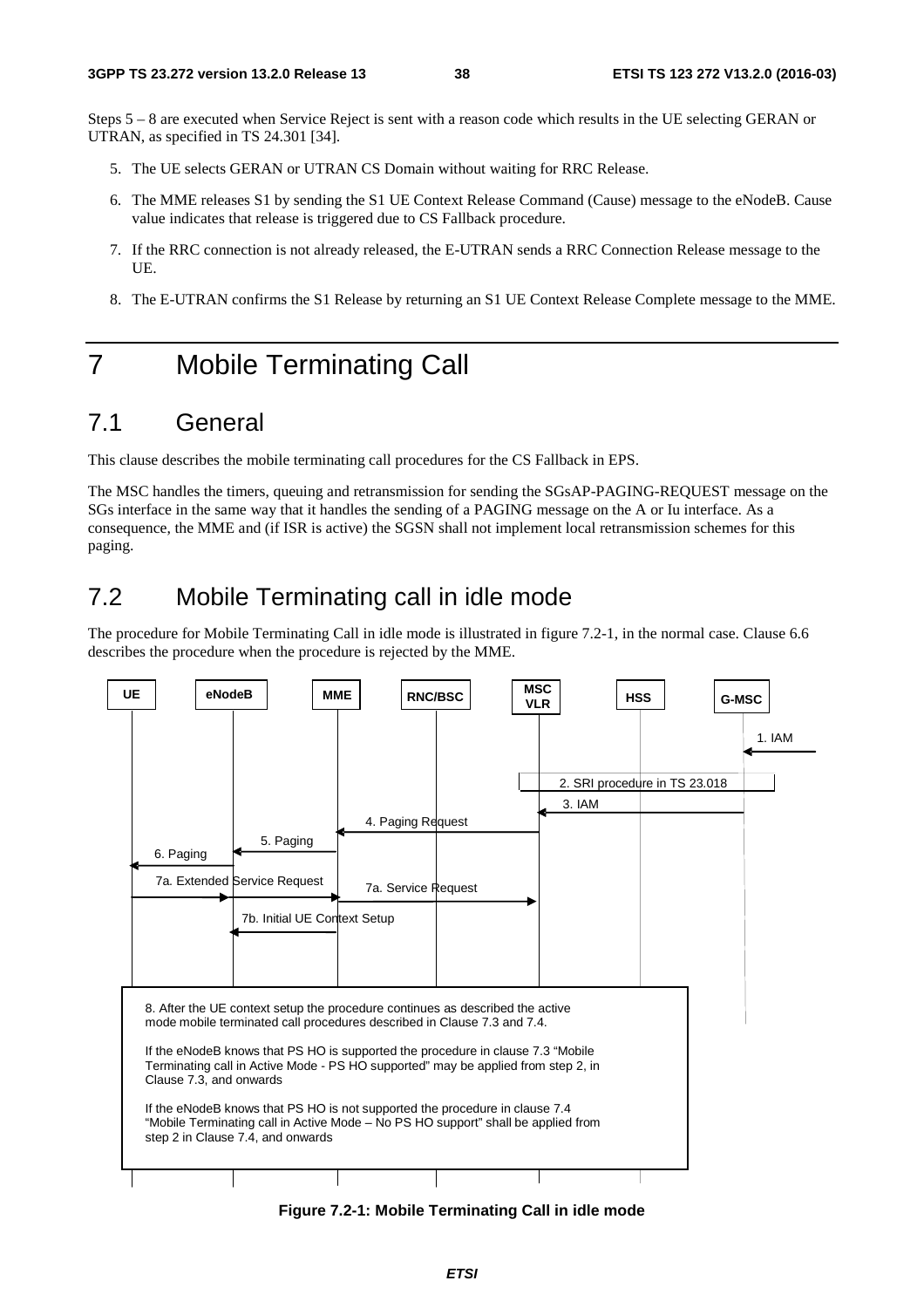- 1. G-MSC receives IAM.
- 2. G-MSC retrieves routing information of the terminating UE by Send Routing Info procedures as specified in TS 23.018 [5].
- 3. G-MSC sends IAM to the MSC on the terminating side as specified in TS 23.018 [5].
- 4. The MME receives a Paging Request (IMSI, VLR TMSI, Location Information, eMLPP priority level indication) message from the MSC over a SGs interface. IMSI is used by the MME to find the S-TMSI. If the TMSI and the LAI are received from the MSC/VLR, the S-TMSI is used as the paging address on the radio interface. If the TMSI is not received from the MSC/VLR, the IMSI shall be used as the paging address on the radio interface. If location information is reliably known by MME (i.e. MME stores the list of TAs), the MME shall page the UE in all the TAs. If the MME does not have a stored TA list for the UE, the MME may use the location information received from the MSC to page the UE.
- NOTE 1: The case when LAI is not received from MSC/VLR and the case when S-TMSI is not available are further described in clause 4.8.
- NOTE 2: This procedure takes place before step 3, immediately after MSC receives MAP\_PRN from HSS, if prepaging is deployed.

 If the MME receives a Paging Request message for an UE which is considered as detach for EPS services, the MME sends the Paging reject message to the MSC with an appropriate cause value. This rejection triggers the MSC to page the UE over A or Iu-cs interface.

NOTE 3: In case of a CS fallback capable UE in NMO II, there is a case where, for example, the MME releases the SGs association due to the UE idle mode mobility while the VLR still maintains the SGs association.

 If the MME receives Paging Request with eMLPP priority level indication from the MSC, then the MME determines based on its configuration whether this priority level requires CSFB priority call handling.

5. If the MME did not return an "SMS-only" indication to the UE during Attach or Combined TA/LA Update procedures, the MME sends a Paging (as specified in TS 23.401 [2]) message to each eNodeB. The Paging message includes a suitable UE Identity (i.e. S-TMSI or IMSI) and a CN Domain Indicator that indicates which domain (CS or PS) initiated the paging message. In this case it shall be set to "CS" by the MME.

 If the MME returned the "SMS-only" indication to the UE during Attach or Combined TA/LA Update procedures, the MME shall not send the paging to the eNodeBs and sends Paging Reject towards MSC to stop CS Paging procedure and this CSFB procedure stops.

 If the MME determined in step 4 that CSFB priority call handling shall apply, the MME sets the priority level in the S1AP Paging message based on the value(s) configured in the MME for CSFB priority call handling.

- 6. The radio resource part of the paging procedure takes place. The message contains a suitable UE Identity (i.e. S-TMSI or IMSI) and a CN Domain indicator. The eNodeB performs the paging procedure according to the priority level received with the S1AP Paging Request.
- 7a. The UE establishes an RRC connection and sends an Extended Service Request for mobile terminating CS fallback to MME. The UE indicates its S-TMSI in the RRC signalling. The Extended Service Request message is encapsulated in RRC and S1-AP messages. The MME sends the SGs Service Request message to the MSC containing an indication that the UE was in idle mode (and hence, for example, that the UE has not received any Calling Line Identification information). Receipt of the SGs Service Request message stops the MSC retransmitting the SGs interface Paging message.
- NOTE 4: In order to avoid the calling party experiencing a potentially long period of silence, the MSC may use the SGs Service Request message containing the idle mode indication as a trigger to inform the calling party that the call is progressing.

 If the MME determined in step 4 that CSFB priority call handling shall apply and the MME receives subsequent Extended Service Request in Step 7a, it detects this message is the response to the priority CS Fallback procedure initiated in step5. In this case, the MME processes this message with priority and set the priority indication, i.e. "CSFB High Priority", in step7b as specified in TS 36.413 [35].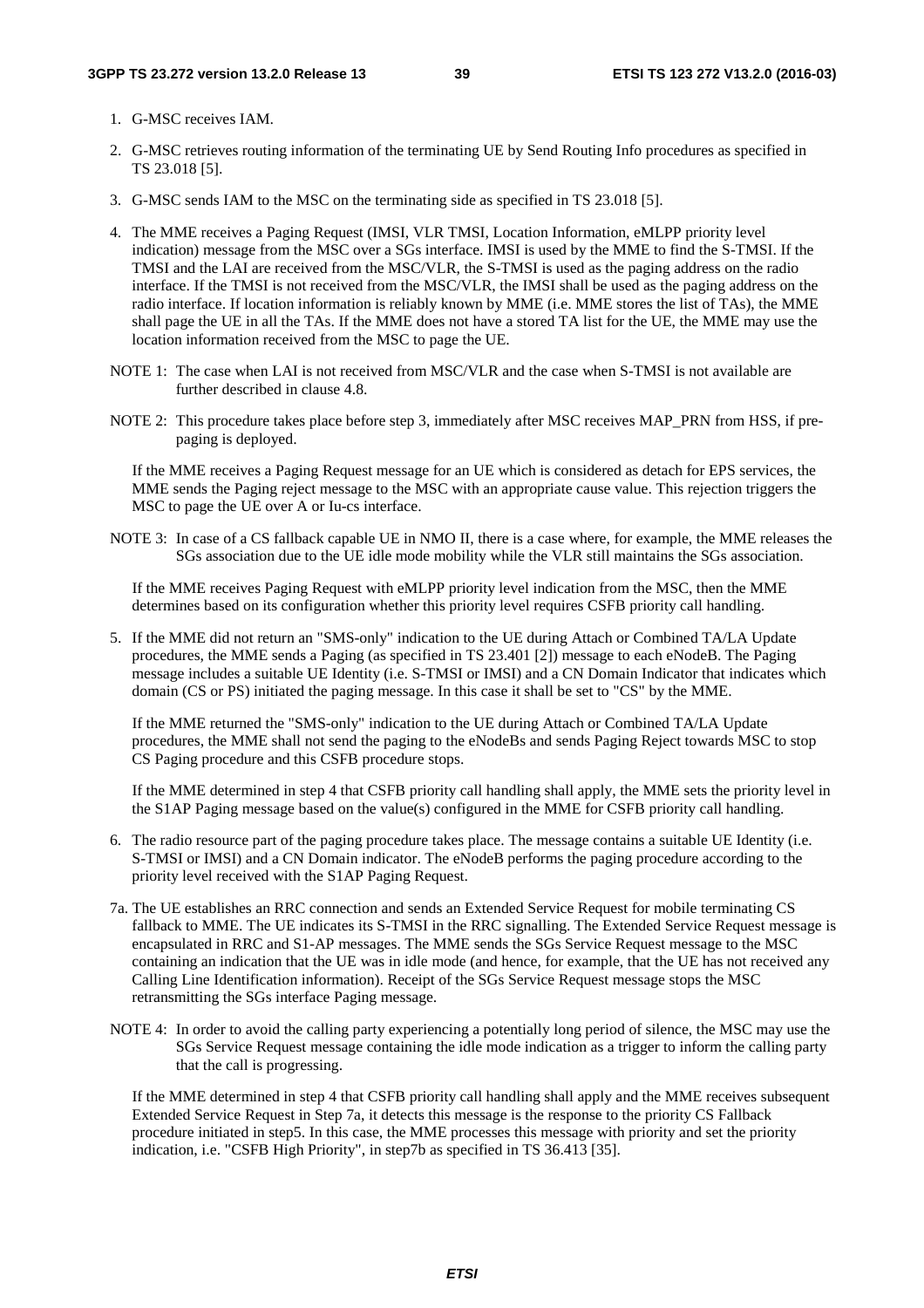If UE has only LIPA PDN connection and the cell accessed by the UE does not link to the L-GW where the UE had the LIPA PDN Connection, the MME shall reject the Extended Service Request with a reason code which results in the UE selecting GERAN or UTRAN as specified in TS 24.301 [34].

If the UE has only SIPTO at the Local Network PDN connections:

- (i) in a network with collocated L-GW deployment and the (H)eNB accessed by the UE is not collocated with the L-GW providing the SIPTO at the Local Network connectivity; or
- (ii) in a network with stand-alone GW deployment and the (H)eNB accessed by the UE is not connected to the Local Network where the stand-alone GW (with S-GW and L-GW collocated) providing the SIPTO at the Local Network connectivity is residing,

 the MME shall reject the Extended Service Request with an appropriate cause value which results in the UE selecting GERAN or UTRAN.

If the UE has only SIPTO at the Local Network PDN connections and LIPA PDN connections, where:

- the SIPTO at the Local Network PDN connections fulfil criterion (i) or (ii) above; and
- the cell accessed by the UE does not link to the L-GW where the UE had the LIPA PDN connection,

 the MME shall also reject the Extended Service Request with an appropriate cause value which results in the UE selecting GERAN or UTRAN.

- 7b. MME sends S1-AP: Initial UE Context Setup (UE capabilities, CS Fallback Indicator, LAI and other parameters specified in TS 23.401 [2]) to indicate the eNodeB to move the UE to UTRAN/GERAN. The registered PLMN for CS domain is identified by the PLMN ID included in the LAI, which is allocated by the MME.
- 7c. The eNodeB shall reply with S1-AP: Initial UE Context Setup Response message.
- 8a. If the eNodeB knows that both the UE and the network support PS handover: The information flow may continue as described in clause 7.3 "Mobile Terminating call in Active Mode - PS HO supported" from step 2, in clause 7.3, and onwards.
- . If the eNodeB knows that either the UE or the network does not support PS handover: The information flow shall continue as described in clause 7.4 "Mobile Terminating call in Active Mode – No PS HO support" from step 2, in clause 7.4, and onwards.
- NOTE 5: Even in case both the UE and the network support PS HO, the eNodeB may choose to use a different inter-RAT mobility procedure.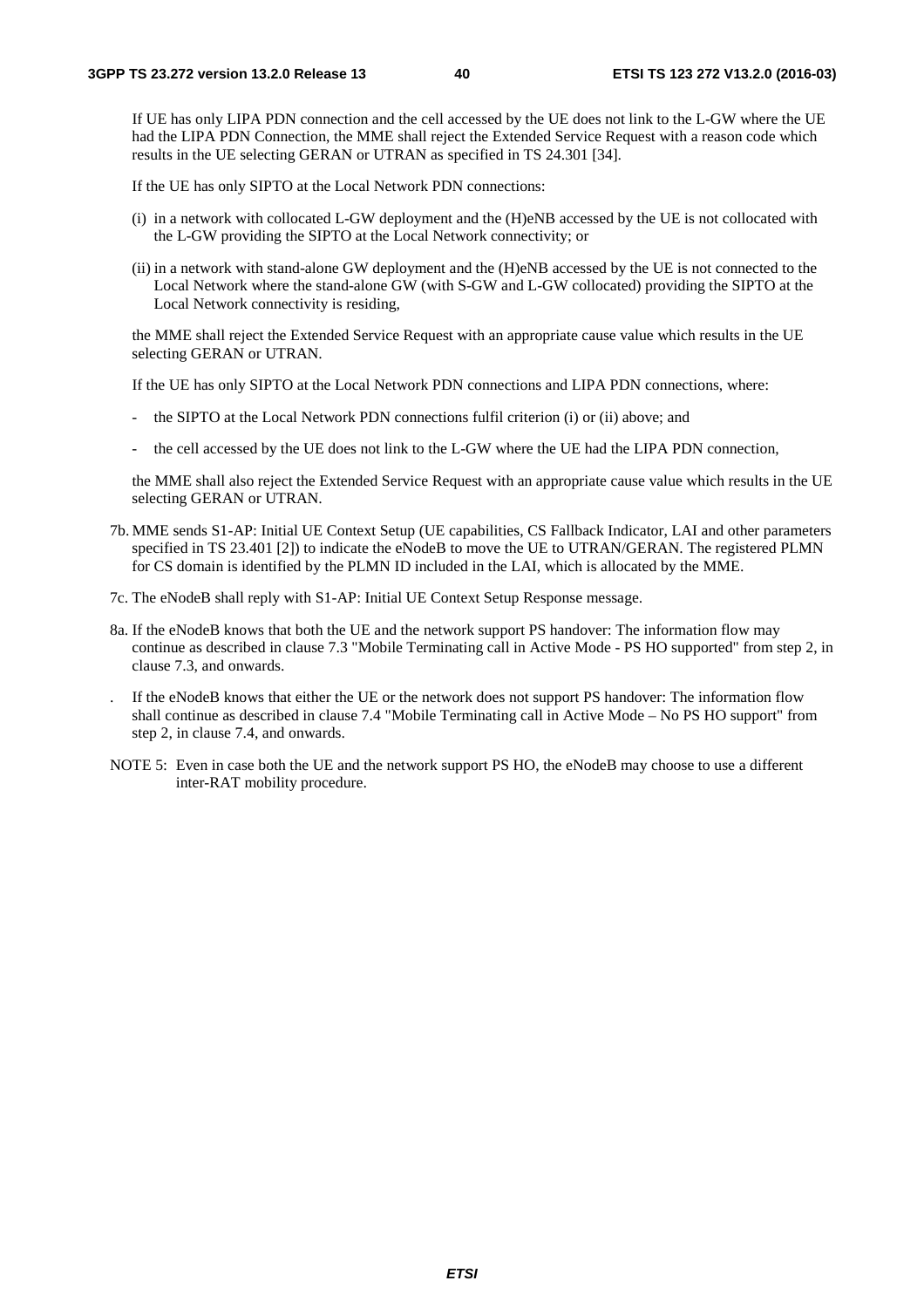# 7.3 Mobile Terminating call in Active Mode - PS HO supported

This flow may be executed when the eNodeB knows that both the UE and the network support PS HO in the normal case. Clause 6.6 describes the procedure when the procedure is rejected by the MME.



#### **Figure 7.3-1: CS Page in E-UTRAN, Call in GERAN/UTRAN**

1a. The MSC receives an incoming voice call and responds by sending a Paging Request (IMSI or TMSI, optional Caller Line Identification and Connection Management information, CS call indicator, eMLPP priority level indication) to the MME over a SGs interface. The MSC only sends a CS Page for an UE that provides location update information using the SGs interface. In active mode the MME has an established S1 connection and if the MME did not return the "SMS-only" indication to the UE during Attach or Combined TA/LA Update procedures, the MME reuses the existing connection to send the CS Service Notification to the UE.

 If the MME returned the "SMS-only" indication to the UE during Attach or Combined TA/LA Update procedures, the MME shall not send the CS Service Notification to the UE and shall send Paging Reject towards MSC to stop CS Paging procedure, and this CSFB procedure stops.

 If the X2-based or S1-based handover procedure is ongoing when the MME receives a Paging Request over the SGs interface, the MME shall follow the procedures as specified in clauses 5.5.1.1.1 and 5.5.1.2.1 of TS 23.401 [2] for X2-based handover and S1-based handover respectively.

 If the Inter RAT handover procedure is ongoing when the MME receives a Paging Request over the SGs interface, the MME shall simply discard this message and no further action is performed by MME. In this case, mobile terminating call can be continued by the MSC retransmitting Paging message as specified in TS 29.118 [44].

 The eNodeB forwards the CS Service Notification message to the UE. The message contains CN Domain indicator and, if received from the MSC, the Caller Line Identification.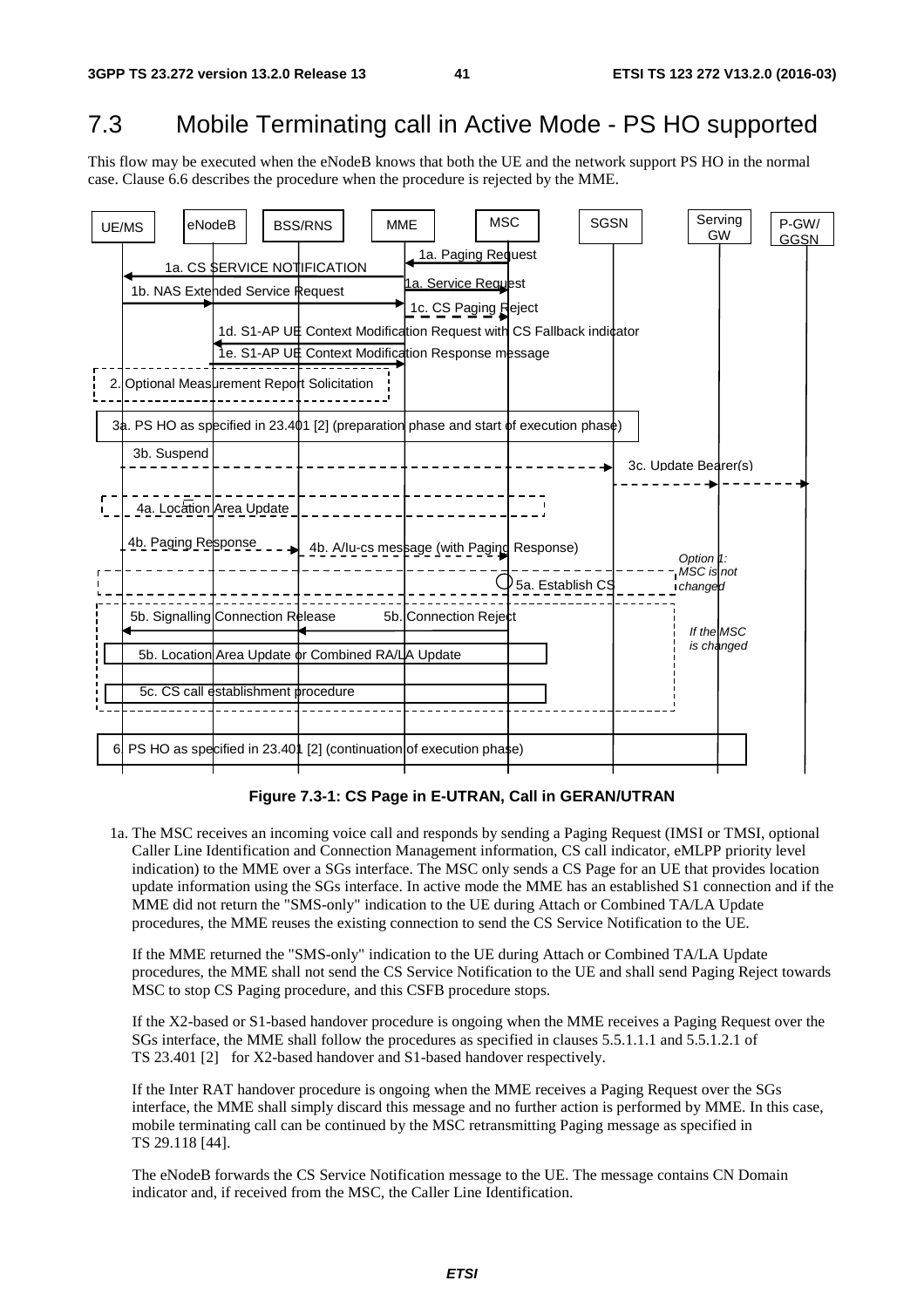The MME sends the SGs Service Request message to the MSC containing an indication that the UE was in connected mode. The MSC uses this connected mode indication to start the Call Forwarding on No Reply timer for that UE and the MSC should send an indication of user alerting to the calling party. Receipt of the SGs Service Request message stops the MSC retransmitting the SGs interface Paging message.

- NOTE 1: The pre-configured policy may be used by UE to avoid being disturbed without Caller Line Identification display and the detailed handling is to be decided by CT1 and CT6.
- NOTE 2: This procedure can also take place immediately after MSC receives MAP\_PRN from HSS, if pre-paging is deployed. Caller Line Identification and CS call indicator are also provided in the case of pre-paging.
- NOTE 3: In order to avoid the calling party experiencing a potentially long period of silence, the MSC may use the SGs Service Request message as a trigger to inform the calling party that the call is progressing.

 If the MME receives paging request message with eMLPP priority level indication from the MSC, then the MME determines based on its configuration whether this priority level requires CSFB priority call handling.

- 1b. UE sends an Extended Service Request (Reject or Accept) message to the MME for mobile terminating CS fallback. The Extended Service Request message is encapsulated in RRC and S1-AP messages. The UE may decide to reject CSFB based on Caller Line Identification.
- 1c. Upon receiving the Extended Service Request (Reject) for mobile terminating CS fallback, the MME sends Paging Reject towards MSC to stop CS Paging procedure and this CSFB procedure stops.
- 1d. MME sends an S1-AP UE Context Modification Request (CS Fallback Indicator, LAI) message to eNodeB. This message: indicates to the eNodeB that the UE should be moved to UTRAN/GERAN. The registered PLMN for CS domain is identified by the PLMN ID included in the LAI, which is allocated by the MME.

 If MME determined in Step 1a that CSFB priority call handling shall apply, the MME sends S1-AP UE Context Modification Request message to the eNodeB with priority indication, i.e. "CSFB High Priority", as specified in TS 36.413 [35].

- 1e. The eNodeB shall reply with S1-AP UE Context Modification Response message.
- 2. The eNodeB may optionally solicit a measurement report from the UE to determine the target GERAN/UTRAN cell to which PS handover will be performed.
- NOTE 4: Based on operator policy, the priority indicator received in step1b may be used by eNodeB to decide whether to continue CS Fallback procedures with PS HO, i.e. step3a, or to initiate radio release procedure to redirect the UE to 2G/3G Circuit Switch.
- 3a. The eNodeB triggers PS handover to a GERAN/UTRAN neighbour cell by sending a Handover Required message to MME. The eNodeB selects the target PS handover cell considering the PLMN ID and possibly the LAC for CS domain provided by the MME in step 1d.

 If the eNB is a HeNB, the HeNB should perform step 3 through step 6 of clause 7.4 instead of PS HO if the HeNB detects that the UE has only LIPA PDN Connections. CSFB will not be completed successfully when PS HO is performed if the UE has only LIPA PDN Connections as PS HO would result in the MME detaching the UE.

NOTE 5: For details how the HeNodeB determines whether a PDN connection is a LIPA PDN connection see TS 23.401 [2], clause 4.3.16.

 In the following an inter-RAT handover from E-UTRAN to UTRAN or GERAN as specified in TS 23.401 [2] begins. The eNodeB indicates in the Source RNC to Target RNC Transparent container that PS handover was triggered due to CSFB. The eNodeB also indicates whether CSFB was triggered for emergency or priority call handling purpose. If the network supports a priority call handling, the eNodeB may forward the priority indication to the target GERAN/UTRAN in the Source to Target Transparent Container, and the target GERAN/UTRAN allocates radio bearer resources taking received priority indication take into account. As part of this handover, the UE receives a HO from E-UTRAN Command and tries to connect to a cell in the target RAT. The HO from E-UTRAN Command may contain a CS Fallback Indicator which indicates to UE that the handover was triggered due to a CS fallback request. If the HO from E-UTRAN Command contains a CS Fallback Indicator and the UE fails to establish connection to the target RAT, then the UE considers that CS fallback has failed.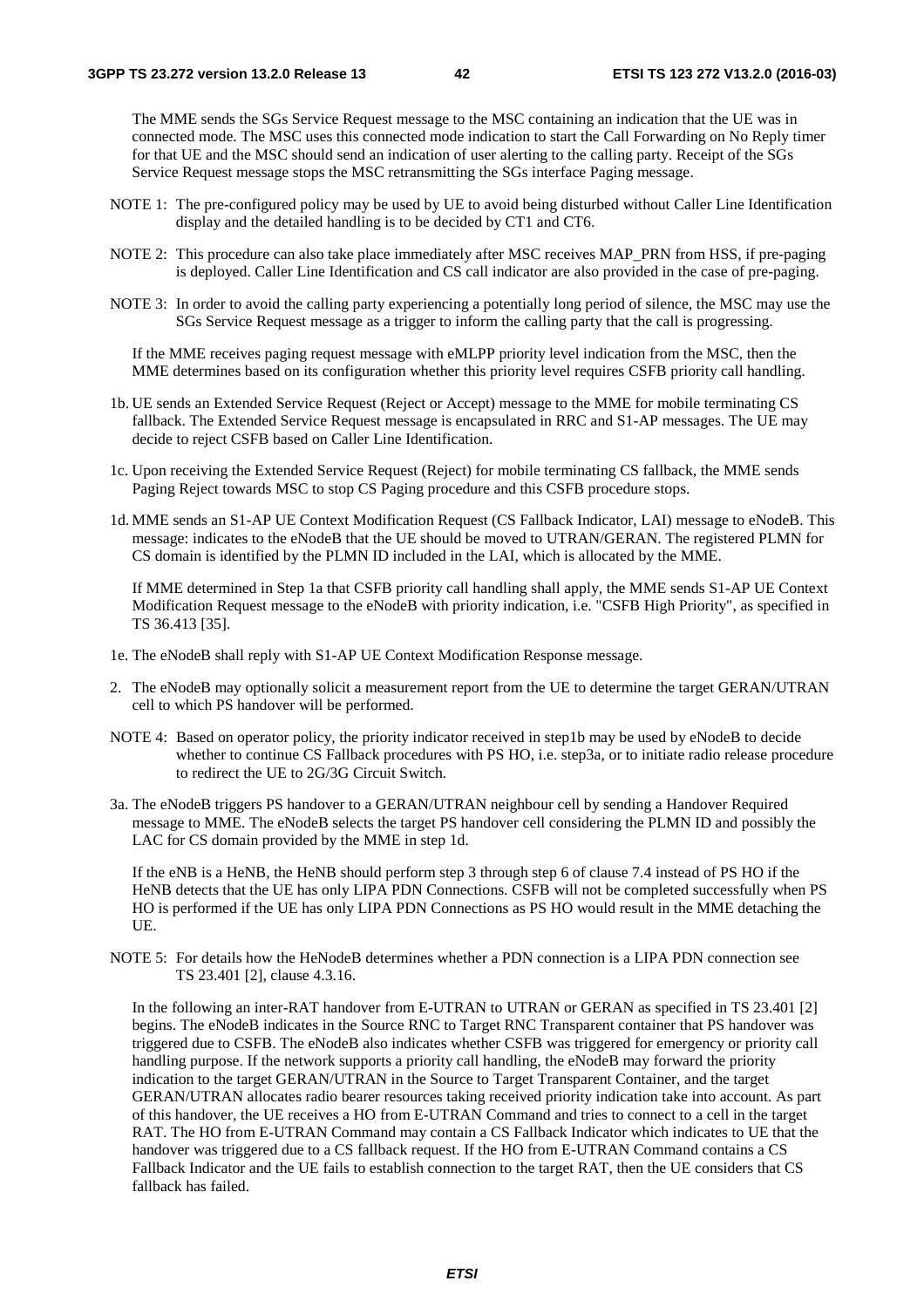The UE establishes the signalling connection as described in step 4b.

NOTE 6: During the PS HO the SGSN does not create a Gs association with the MSC/VLR.

- 3b. If the target RAT is GERAN and the UE has entered Dedicated Mode, the UE starts the Suspend procedure (see TS 44.018 [4]) unless both the UE and the Target cell support DTM in which case TBF re-establishment may be performed.
- 3c. A Gn/Gp-SGSN that receives the Suspend message from the UE follows the Suspend procedure specified in TS 23.060 [3], clause 16.2.1.1.1.

 An S4-SGSN that receives the Suspend message from the UE follows the Suspend procedure specified in TS 23.060 [3]. The S4-SGSN deactivates GBR bearers towards S-GW and P-GW(s) by initiating MS-and SGSN Initiated Bearer Deactivation procedure as specified in TS 23.060 [3], and starts the preservation and suspension of non-GBR bearers by sending Suspend Notification message to the S-GW. The S-GW releases all RNC related information (address and TEIDs) for the UE if Direct Tunnel is established, and sends Suspend Notification message to the P-GW(s). The SGSN stores in the UE context that UE is in suspended status. All the preserved non-GBR bearers are marked as suspended status in the S-GW and P-GW(s). The P-GW should discard packets if received for the suspended UE.

- 4a. If the LA of the new cell is different from the one stored in the UE, the UE shall initiate a Location Area Update procedure as follows:
	- If the network is operating in NMO-I (Network Modes of Operation), the UE shall initiate a separate Location Area Update before initiating the RAU procedure instead of a Combined RA/LA Update procedure (to speed up the CSFB procedure); or
	- if the network is operating in NMO-II the UE shall initiate a Location Area Update procedure before initiating the RAU procedure required for PS handover.

 The UE shall set the "CSMT" flag in the LAU Request. The "CSMT" flag is used to avoid missing MT call in roaming retry case. Further the UE performs any Routing Area Update procedure as specified in TS 23.060 [3].

 The UE may initiate a Location Area Update procedure immediately when the UE is handed over to the target cell i.e. before the UE receives e.g. LAI or NMO information as part of the RAN Mobility Information.

 When the MSC receives a LA Update Request, it shall check for pending terminating CS calls and, if the "CSMT" flag is set, maintain the CS signalling connection after the Location Area Update procedure for pending terminating CS calls.

- 4b. If the UE does not initiate a LAU procedure, it shall respond with a Paging Response message to the MSC as follows:
	- If the Target RAT is UTRAN or GERAN Iu mode: The UE establishes a radio signalling connection and responds to the paging by sending an RRC Paging Response as specified in TS 25.331 [7]. The CN Domain Indicator is set to "CS" in the Initial Direct Transfer message.
	- If the Target RAT is GERAN A/Gb mode: The UE establishes a radio signalling connection and responds to paging by using the procedures specified in TS 44.018 [4] (i.e. UE requests and is assigned a dedicated channel where it sends a SABM containing a Paging Response to the BSS and the BSS responds by sending a UA). Upon receiving the SABM (containing a Paging Response message) the BSS sends a COMPLETE LAYER 3 INFORMATION message (containing a Paging Response message) to the MSC which indicates CS resources have been allocated in the GERAN cell. If both the UE and the target cell support enhanced CS establishment in DTM (indicated by GERAN system information included within the HO from E-UTRAN Command) an RR connection may be established while in packet transfer mode without release of the packet resources, see TS 43.055 [24]. After the establishment of the main signalling link as described in TS 44.018 [4] the UE enters either Dual Transfer Mode or Dedicated Mode and the CS call establishment procedure completes.
- NOTE 7: The BSS should be prepared to receive a Paging Response even when the corresponding Paging Request has not been sent by this BSS.
- 5a. After performing the LAU procedure or after receiving the Paging Response the MSC shall establish the CS call if the UE is allowed in the LA.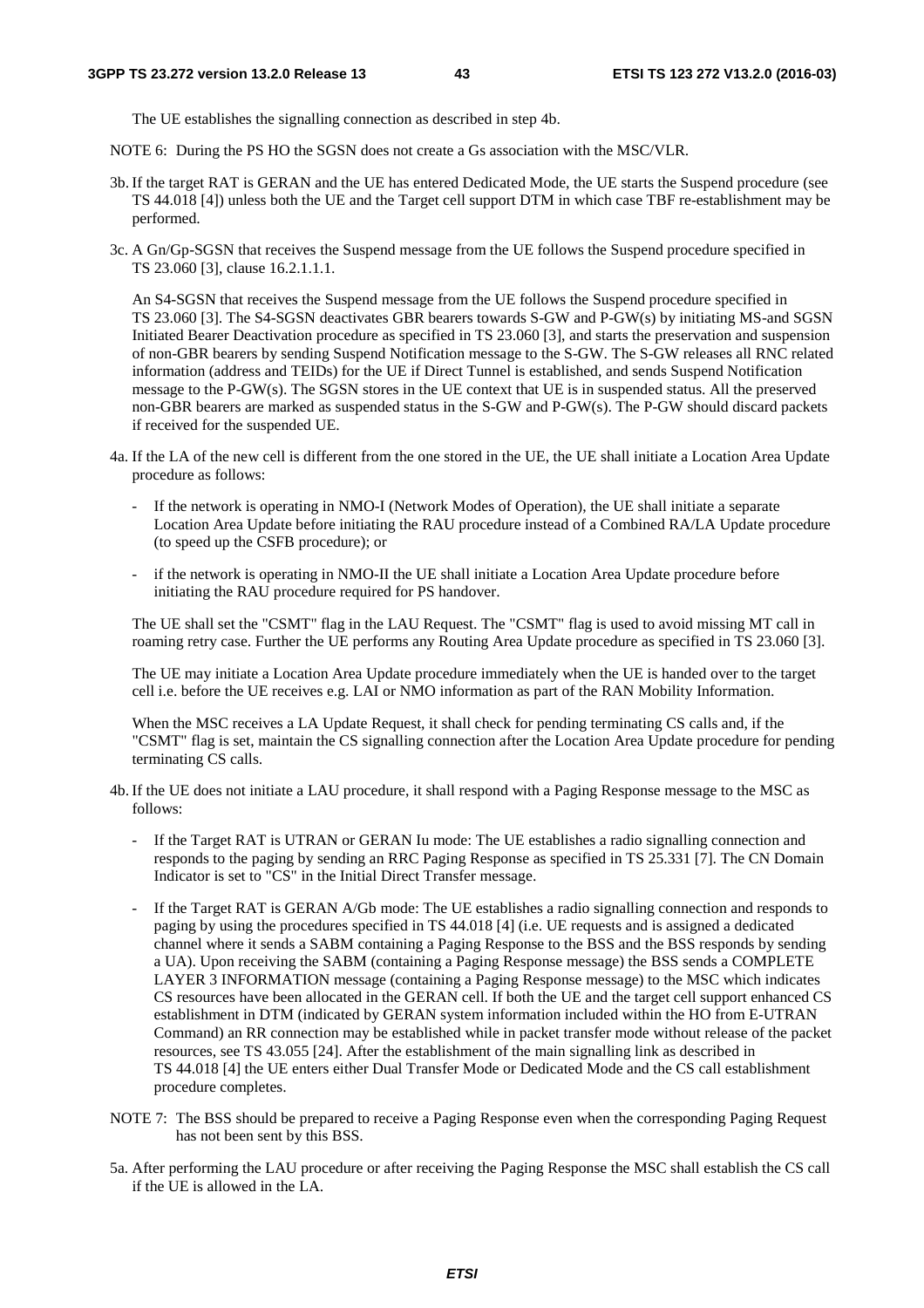5b. If the UE is not registered in the MSC that receives the Paging Response or the UE is not allowed in the LA, the MSC shall reject the Paging Response message by releasing the A/Iu-CS. The BSC/RNC in turn releases the signalling connection for UTRAN or GERAN CS domain. The signalling connection release shall trigger the UE to obtain the LAI, which causes the initiation of a Location Area Update or a Combined RA/LA procedure as specified in TS 23.060 [3] for the different Network Modes of Operation (NMO).

The Location Area Update triggers the Roaming Retry for CS Fallback procedure as defined in clause 7.5.

- 5c. After performing the LAU procedure the MSC shall establish the CS call if the UE is allowed in the LA.
- 6. The UE performs any remaining steps of the inter-RAT handover from E-UTRAN to UTRAN or GERAN as specified in TS 23.401 [2]

With the exception of steps 1a and 1c, above, Call Forwarding (see TS 23.082 [31]) is performed on the basis of the TS 24.008 [21] signalling received on the GERAN/UTRAN cell.

If the UE remains on UTRAN/GERAN after the CS voice call is terminated the UE performs normal mobility management procedures as defined in TS 23.060 [3] and TS 24.008 [21].

# 7.4 Mobile Terminating call in Active Mode - No PS HO support

This procedure is executed when PS HO is not supported, in the normal case. Clause 6.6 describes the procedure when the procedure is rejected by the MME.



#### **Figure 7.4-1: CS Page in E-UTRAN, Call in GERAN/UTRAN without PS HO**

1a. The MSC receives an incoming voice call and responds by sending a Paging Request (IMSI or TMSI, optional Caller Line Identification and Connection Management information, eMLPP priority level indication) to the MME over a SGs interface. The MSC only sends a CS Page for an UE that provides location update information using the SGs interface. In active mode the MME has an established S1 connection and if the MME did not return the "SMS-only" indication to the UE during Attach or Combined TA/LA Update procedures, the MME reuses the existing connection to send the CS Service Notification to the UE.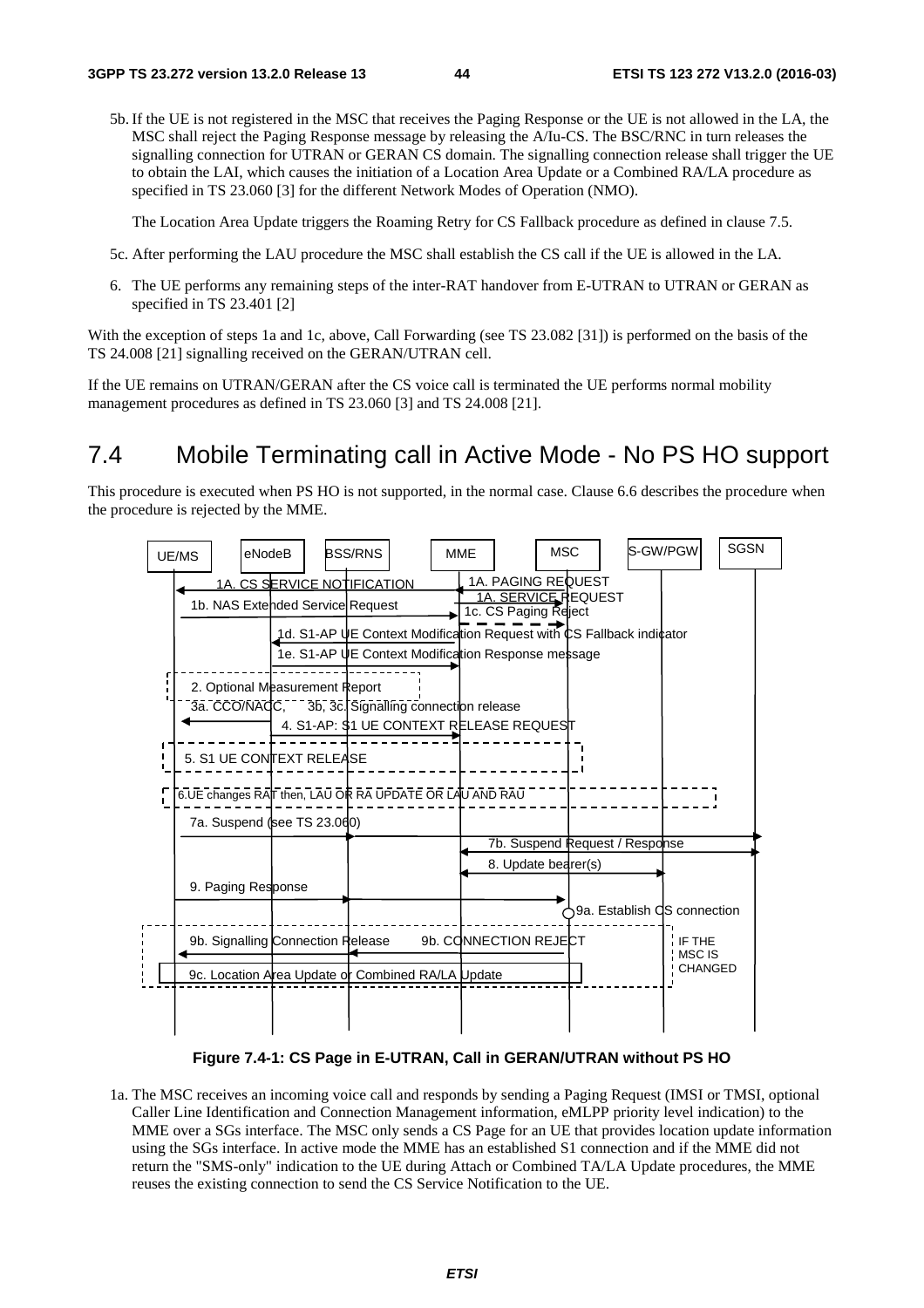If the MME returned the "SMS-only" indication to the UE during Attach or Combined TA/LA Update procedures, the MME shall not send the CS Page to the UE and sends CS Paging Reject towards MSC to stop CS Paging procedure, and this CSFB procedure stops.

 If the X2-based or S1-based handover procedure is ongoing when the MME receives a Paging Request over the SGs interface, the MME shall follow the procedures as specified in clauses 5.5.1.1.1 and 5.5.1.2.1 of TS 23.401 [2] for X2-based handover and S1-based handover respectively.

 If the Inter RAT handover procedure is ongoing when the MME receives a Paging Request over the SGs interface, the MME shall simply discard this message and no further action is performed by MME. In this case, mobile terminating call can be continued by the MSC retransmitting Paging message as specified in TS 29.118 [44].

 The eNodeB forwards the CS Service Notification message to the UE. The message contains CN Domain indicator and, if received from the MSC, the Caller Line Identification.

 The MME sends the SGs Service Request message to the MSC containing an indication that the UE was in connected mode. The MSC uses this connected mode indication to start the Call Forwarding on No Reply timer for that UE and the MSC should send an indication of user alerting to the calling party. Receipt of the SGs Service Request message stops the MSC retransmitting the SGs interface Paging message.

- NOTE 1: The pre-configured policy may be used by UE to avoid being disturbed without Caller Line Identification display and the detailed handling is to be decided by CT WG1 and CT WG6.
- NOTE 2: This procedure can also take place immediately after MSC receives MAP\_PRN from HSS, if pre-paging is deployed. Caller Line Identification is also provided in the case of pre-paging.

 If the MME receives paging request message with eMLPP priority level indication from the MSC, then the MME determines based on its configuration whether this priority level requires CSFB priority call handling.

- 1b. UE sends an Extended Service Request (Reject or Accept) message to the MME for mobile terminating CS fallback. Extended Service Request message is encapsulated in RRC and S1-AP messages. The UE may decide to reject CSFB based on Caller Line Identification.
- 1c. Upon receiving the Extended Service Request (Reject) for mobile terminating CS fallback, the MME sends Paging Reject towards MSC to stop CS Paging procedure and this CSFB procedure stops.
- 1d. The MME sends an S1-AP UE Context Modification Request (CS Fallback Indicator, LAI) message to eNodeB. This message indicates to the eNodeB that the UE should be moved to UTRAN/GERAN. The registered PLMN for CS domain is identified by the PLMN ID included in the LAI, which is allocated by the MME.

 If MME determined in Step 1a that CSFB priority call handling shall apply, the MME sends S1-AP UE Context Modification Request message to the eNodeB with priority indication, i.e. "CSFB High Priority", as specified in TS 36.413 [35].

- 1e. The eNodeB shall reply with S1-AP UE Context Modification Response message.
- 2. The eNodeB may optionally solicit a measurement report from the UE to determine the target GERAN/UTRAN cell to which the redirection procedure will be performed.

#### **The network performs one of steps 3a or 3b or 3c.**

3a. If the UE and network support inter-RAT cell change order to GERAN and the target cell is GERAN:

 The eNodeB can trigger an inter-RAT cell change order (optionally with NACC) to a GERAN neighbour cell by sending an RRC message to the UE. The inter-RAT cell change order may contain a CS Fallback Indicator which indicates to UE that the cell change order is triggered due to a CS fallback request. If the inter-RAT cell change order contains a CS Fallback Indicator and the UE fails to establish connection to the target RAT, then the UE considers that CS fallback has failed. Service Request procedure is considered to be successfully completed when cell change order procedure is completed successfully.

 The eNodeB selects the target cell considering the PLMN ID and possibly the LAC for CS domain provided by the MME in step 1d for CCO/NACC purpose.

3b. If the UE or the network does not support inter-RAT PS handover from E-UTRAN to GERAN/UTRAN nor inter-RAT cell change order to GERAN: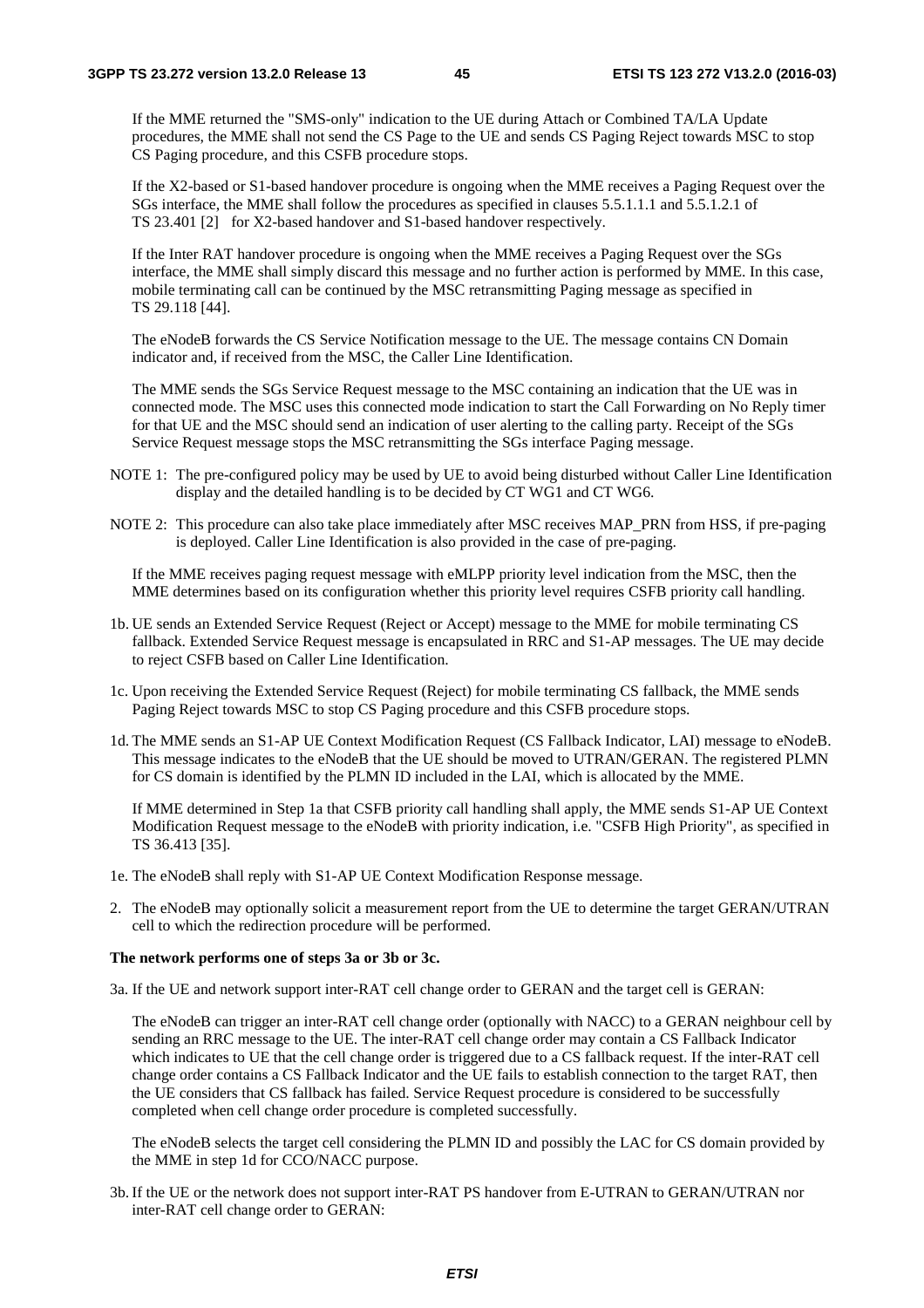The eNodeB can trigger RRC connection release with redirection to GERAN or UTRAN instead of PS HO or NACC.

- NOTE 3: When performing CS Fallback to UTRAN, the RRC connection release with redirection can be optimized if both the UE and UTRAN support the optional "Deferred measurement control reading" feature specified in TS 25.331 [7].
- 3c. If the UE and network support "RRC connection release with redirection and Multi Cell System Information to GERAN/UTRAN":

 The eNodeB can trigger RRC connection release with redirection to GERAN or UTRAN and include one or more physical cell identities and their associated System Information.

 In step 3b or step 3c, the eNodeB includes the redirection control information into the RRC Connection Release message based on the PLMN ID for CS domain and the RAT/frequency priority configured in the eNodeB, so that the UE registered PLMN for CS domain can be preferably selected.

 Also in Steps 3b or 3c, the eNB sets the "CS Fallback High Priority" indication in the RRC Release message, if the S1AP message in Step 1d contains the "CSFB High Priority" indication.

- NOTE 4: Service Request procedure supervision timer shall be sufficiently long considering the optional measurement reporting at step 2.
- 4. The eNodeB sends an S1-AP UE Context Release Request message to the MME. If the target cell is GERAN and either the target cell or the UE does not support DTM the message includes an indication that the UE is not available for PS service.
- 5. The MME releases the UE Context in the eNodeB as well as all eNodeB related information in the S-GW as specified in TS 23.401 [2].

 In case the Cause indicates that RRC was released due to abnormal conditions, e.g. radio link failure, the MME suspends the EPS bearers (Step 8).

#### **The UE performs one of steps 6a or 6b or 6c and THEN performs step 6d.**

6a. (Step 6a is performed if step 3a, Cell Change Order to GERAN, was performed).

 The UE moves to the new cell in GERAN. The UE uses the NACC information and/or the broadcast System Information and when it has the necessary information to access the GERAN cell, establishes a radio signalling connection.

6b. (Step 6b is performed if step 3b, RRC release with redirection, was performed).

 The UE moves to the target RAT, identifies a suitable cell preferably of the same PLMN as received in LAI IE of combined EPS/IMSI Attach/TAU Accept message,, receives the broadcast System Information and when it has the necessary information to access GERAN/UTRAN, establishes a radio signalling connection.

6c. (Step 6c is performed if step 3c, RRC connection release with redirection and Multi Cell System Information, was performed)

 The UE moves to the target RAT and identifies a suitable cell preferably of the same PLMN as received in LAI IE of combined EPS/IMSI Attach/TAU Accept message. The UE uses the Multi Cell System Information and/or the broadcast System Information and when it has the necessary information to access GERAN/UTRAN, the UE establishes the radio signalling connection.

 If the UE receives the "CS Fallback High Priority" indication in the RRC Release message in Step 3b or 3c and the target is UTRAN, the UE sets the establishment cause value to "Terminating High Priority Signalling" in the RRC Connection Request in Steps 6b and 6c. If the target is GERAN, no special establishment cause value is set by the UE.

6d. If the LA of the new cell is different from the one stored in the UE, the UE shall initiate a Location Area Update regardless of the different Network Modes of Operation (NMO). The UE shall set the "CSMT" flag in the LAU Request. The "CSMT" flag is used to avoid missing MT call in roaming retry case. In NMO I, the UE in GERAN may perform LA update over the RR connection instead of combined RA/LA update over the packet access as defined in TS 24.008 [21], clause 4.7.5.2.5, unless enhanced CS establishment in DTM is supported. Further the UE performs any Routing Area Update procedure as specified in TS 23.060 [3].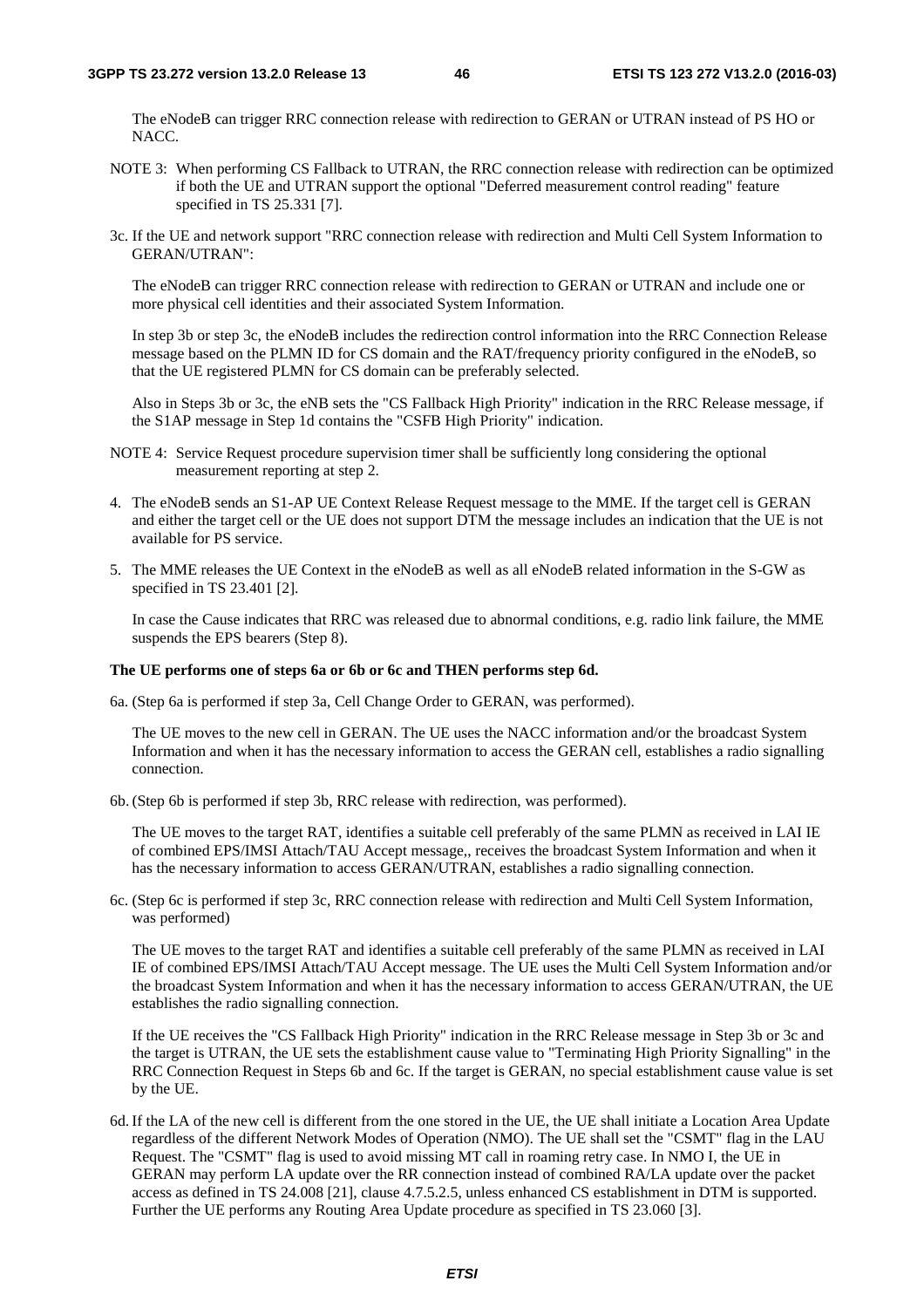In NMO I a CSFB UE shall perform LAU (and if it does so, shall set the "CSMT" flag) and RAU procedures instead of a Combined RA/LA Update procedure to speed up the CSFB procedure.

 When the MSC receives a LA Update Request, it shall check for pending terminating CS calls and, if the "CSMT" flag is set, maintain the CS signalling connection after the Location Area Update procedure for pending terminating CS calls.

 If the eNodeB indicated UE to go to GERAN in step 3 but the UE finally camps on an UTRAN cell of the same RA that the UE is registered with and ISR active, the UE shall locally deactivate ISR.

7. If the target RAT is GERAN and DTM is not supported or the UE does not support DTM, the UE starts the Suspend procedure specified in TS 23.060 [3]. This triggers the (serving) SGSN to send a Suspend Request (TLLI, RAI) message to the old CN node identified by the RAI and TLLI. If ISR is not active, the RAI and TLLI refer to an MME. The MME returns a Suspend Response to the SGSN even though GUTI cannot be derived from the P-TMSI and RAI pair. If ISR is active, the RAI and TLLI refer to the old S4-SGSN, In this case, if the serving SGSN is different from the old SGSN which has ISR association with MME, the old SGSN returns a Suspend Response to the serving SGSN.

NOTE 5: For step 7b and 8, the inter-SGSN suspending procedure of ISR active case are not shown in the figure.

- 8. If the S1-AP UE Context Release Request message, received from the eNodeB in step 4, indicates that the UE is not available for the PS services in the target cell, the MME deactivates GBR bearers towards S-GW and P-GW(s) by initiating MME-initiated Dedicated Bearer Deactivation procedure as specified in TS 23.401 [2], and starts the preservation and suspension of non-GBR bearers by sending Suspend Notification message to the S-GW. If ISR is active, the (old) S4-SGSN deactivates GBR bearers towards S-GW and P-GW(s) by initiating MSand SGSN initiated Bearer Deactivation procedure as specified in TS 23.060 [3], and starts the preservation and suspension of non-GBR bearers by sending the Suspend Notification message to the S-GW, which is all triggered by the Suspend procedure in step 7. The S-GW sends Suspend Notification message to the P-GW(s) when it receives the Suspend Notification message from MME or S4-SGSN. If the S-GW receives two Suspend Notification messages for the same UE, it ignores the second one except for sending response. The MME stores in the UE context that the UE is in suspended status. If ISR is active, the (old) S4-SGSN stores in the UE context that UE is in suspended status. All the preserved non-GBR bearers are marked as suspended status in the S-GW and P-GW(s). The P-GW should discard packets if received for the suspended UE.
- NOTE 6: Step 8 can not be triggered by the Suspend procedure since the full GUTI can not be derived from the P-TMSI and RAI included in the Suspend Request message.
- 9. If the UE does not initiate a LAU procedure, the UE responds to the paging by sending a Paging Response message as specified in TS 44.018 [4] or TS 25.331 [7]. When received at the BSS/RNS, the Paging Response is forwarded to the MSC.
- NOTE 7: The MSC should be prepared to receive a Paging Response after a relatively long time from when the CS Paging Request was sent (step 1a).
- 9a. If UE is registered in the MSC serving the 2G/3G cell and the UE is allowed in the LA the MSC shall establish the CS call.
- 9b. If the UE is not registered in the MSC that receives the Paging Response or the UE is not allowed in the LA, the MSC shall reject the Paging Response by releasing the A/Iu-cs connection. The BSS/RNS in turn releases the signalling connection for CS domain.
- 9c. The signalling connection release shall trigger the UE to obtain the LAI, which causes the initiation of a Location Area Update or a Combined RA/LA procedure as specified in TS 23.060 [3] for the different Network Modes of Operation (NMO).

The Location Area Update triggers the Roaming Retry for CS Fallback procedure as defined in clause 7.5.

After performing the LAU procedure the MSC shall establish the CS call if the UE is allowed in the LA.

With the exception of steps 1a and 1c, above, Call Forwarding (see TS 23.082 [31]) is performed on the basis of the TS 24.008 [21] signalling received on the GERAN/UTRAN cell.

After the CS voice call is terminated and if the UE is still in GERAN and PS services are suspended, then the UE shall resume PS services as specified in TS 23.060 [3]. A Gn/Gp- SGSN will follow TS 23.060 [3] to resume the PDP Context(s), which is done by the Routing Area Update procedure. During the Routing Area Update procedure in which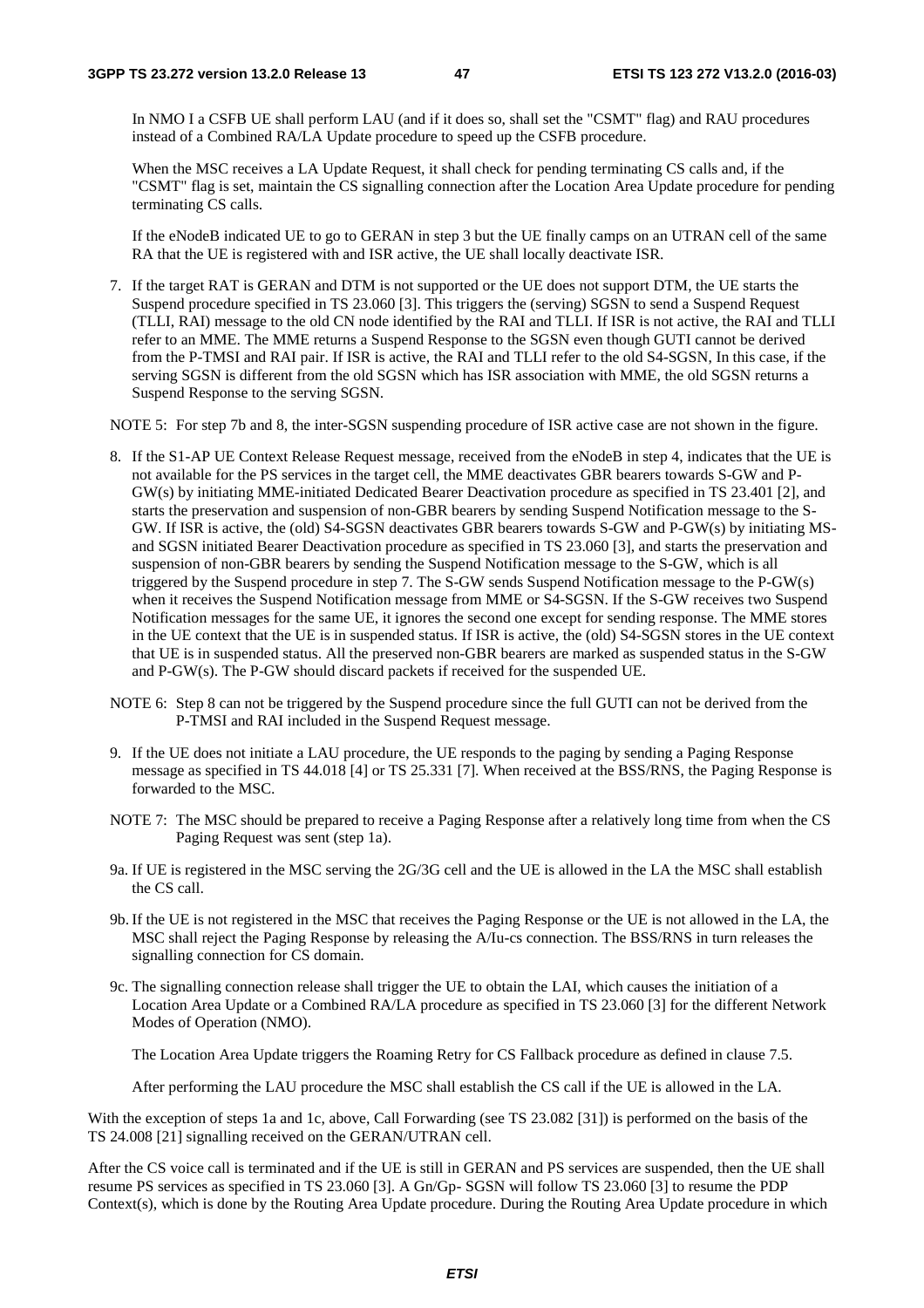the Gn/Gp SGSN sends a Update PDP Context Request message to the GGSN/P-GW, the GGSN/P-GW resumes the PDP Context(s). An S4 SGSN will follow TS 23.060 [3] to resume the bearers, and informs the S-GW and P-GW(s) to resume the suspended bearers. If the UE has returned to E-UTRAN after the CS voice call was terminated, then the UE shall resume PS service by sending TAU Request to MME. If PS services resumption was unsuccessful before returning to E-UTRAN and ISR is active, the UE shall locally deactivate ISR before initiating the TAU procedure. The MME will in addition inform S-GW and P-GW(s) to resume the suspended bearers. Resuming the suspended bearers in the S-GW and in the P-GW should be done by implicit resume using the Modify Bearer request message if it is triggered by the procedure in operation e.g. RAU, TAU or Service Request. The S-GW is aware of the suspend state of the bearers and shall forward the Modify Bearer request to the P-GW. Explicit resume using the Resume Notification message should be used in cases when Modify Bearer Request is not triggered by the procedure in operation.

NOTE 8: Upon termination of CS services, if all the PDN connections have been handed over to WLAN according to procedures defined in TS 23.402 [27], when the UE returns to E-UTRAN the UE performs an attach with handover indication.

If the UE remains on UTRAN/GERAN after the CS voice call is terminated the UE performs normal mobility management procedures as defined in TS 23.060 [3] and TS 24.008 [21].

# 7.5 Roaming Retry for CS fallback

The procedure in this section may be applied for mobile terminated calls where the MSC, to which the UE sends the LAU, is different from the MSC that sent the paging message to the UE. The procedure is based on the 'Mobile Terminating Roaming Retry Call' procedure defined in TS 23.018 [5] and there is an only minor adaptation of the procedure to support CS fallback.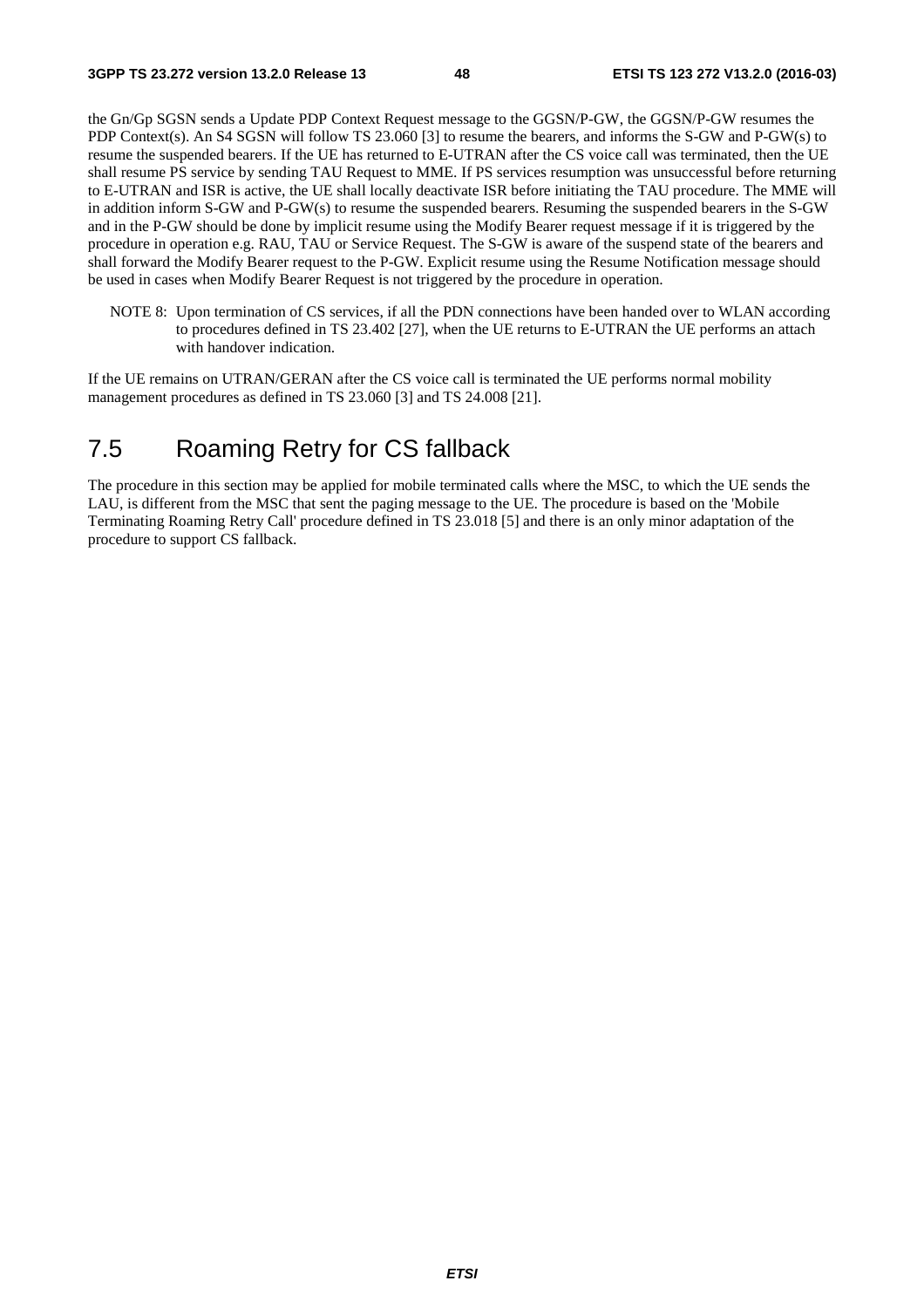

**Figure 7.5-1: Roaming Retry for CS fallback** 

There are only 2 differences in this procedure compared to the 'Mobile Terminating Roaming Retry Call' procedure defined in TS 23.018 [5].

- The first difference is that the paging message in E-UTRAN triggers the CS fallback which is followed by a location update in the new RAT. This functionality is already supported in the CS fallback flows for terminating calls and no additional functionality is needed.
- The second difference is that the UE includes the "CSMT" flag in the location update request message so that the signalling link is maintained for longer in case the IAM is delayed by the HLR.
- NOTE: Roaming Retry for CS fallback procedure is not designed to provide the target MSC/VLR with the information required for allowing UE return to the last used LTE PLMN after CSFB. If this is required for a certain deployment, Roaming Forwarding for CS fallback could be used.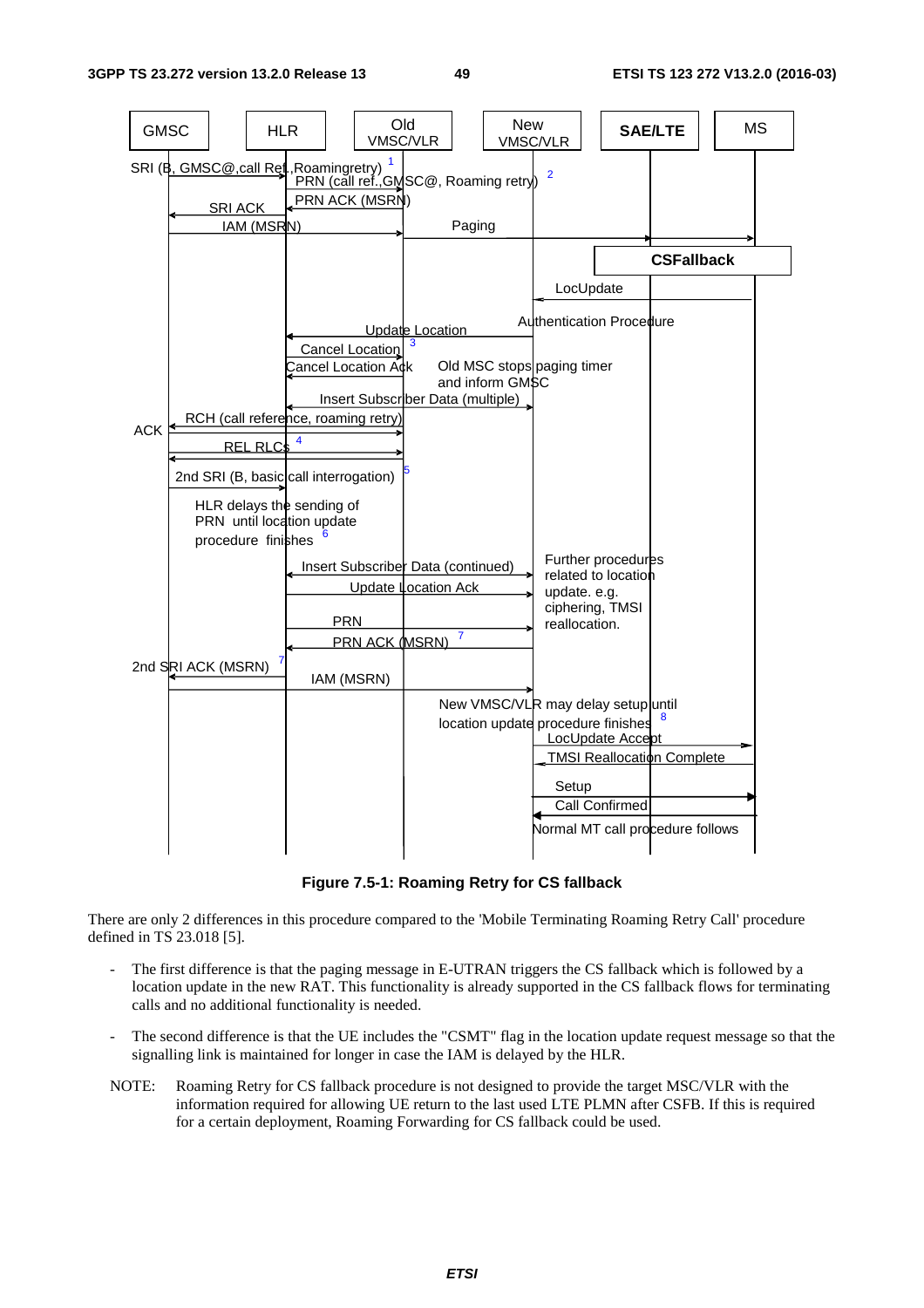# 7.5a Roaming Forwarding for CS fallback

The procedure in this clause may be applied for mobile terminated calls where the MSC/VLR, to which the UE sends the LAU, is different from the MSC/VLR that sent the paging message to the UE. The procedure is based on the "Mobile Terminating Roaming Forwarding" procedure defined in TS 23.018 [5]; the specific behaviour for CSFB is described in this section. This procedure avoids impacting all GMSC nodes and can coexist with Mobile Terminating Roaming Retry procedure described in clause 7.5.

- NOTE 1: In order to support Mobile Terminating Roaming Forwarding both the MSC controlling the target cell, the MSC that sent the paging message to the UE and the HLR need to support the feature.
- NOTE 2: This procedure has smaller call setup delay than Mobile Terminating Roaming Retry procedure especially in roaming cases.
- NOTE 3: If the network does not support this procedure, the Mobile Terminating Roaming Retry procedure specified in clause 7.5 can be used.

In order to ensure roaming forwarding can be offered in all scenarios (e.g. in case of IMSI in the LAU Request from UE), HLRs should be updated to support MTRF. In order to permit Mobile Terminating Roaming Forwarding from the old VLR if the HLR is not updated to support MTRF but the visited network does support MTRF, the new VLR may include MTRF supported flag in Send Identification when it receives a Location Updating Request containing the "CSMT" flag.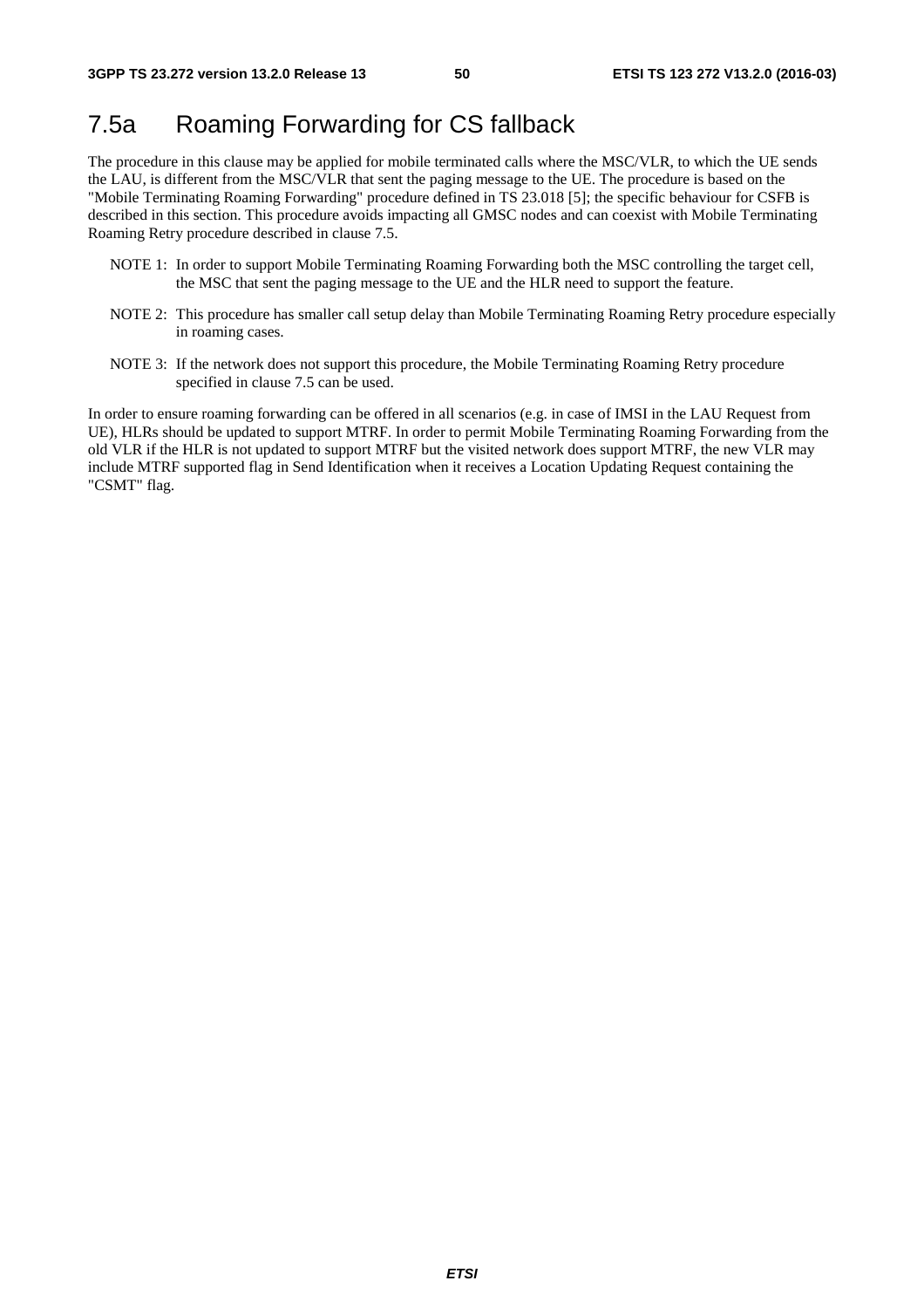

**Figure 7.5a-1: Roaming Forwarding for CSFB** 

The main differences compared to the "Mobile Terminating Roaming Forwarding" procedure defined in TS 23.018 [5] are described below:

- The paging message in E-UTRAN triggers the CS fallback which is followed by a location update in the new RAT.
- NOTE 4: This functionality is already supported in the CS fallback flows for terminating calls and no additional functionality is needed.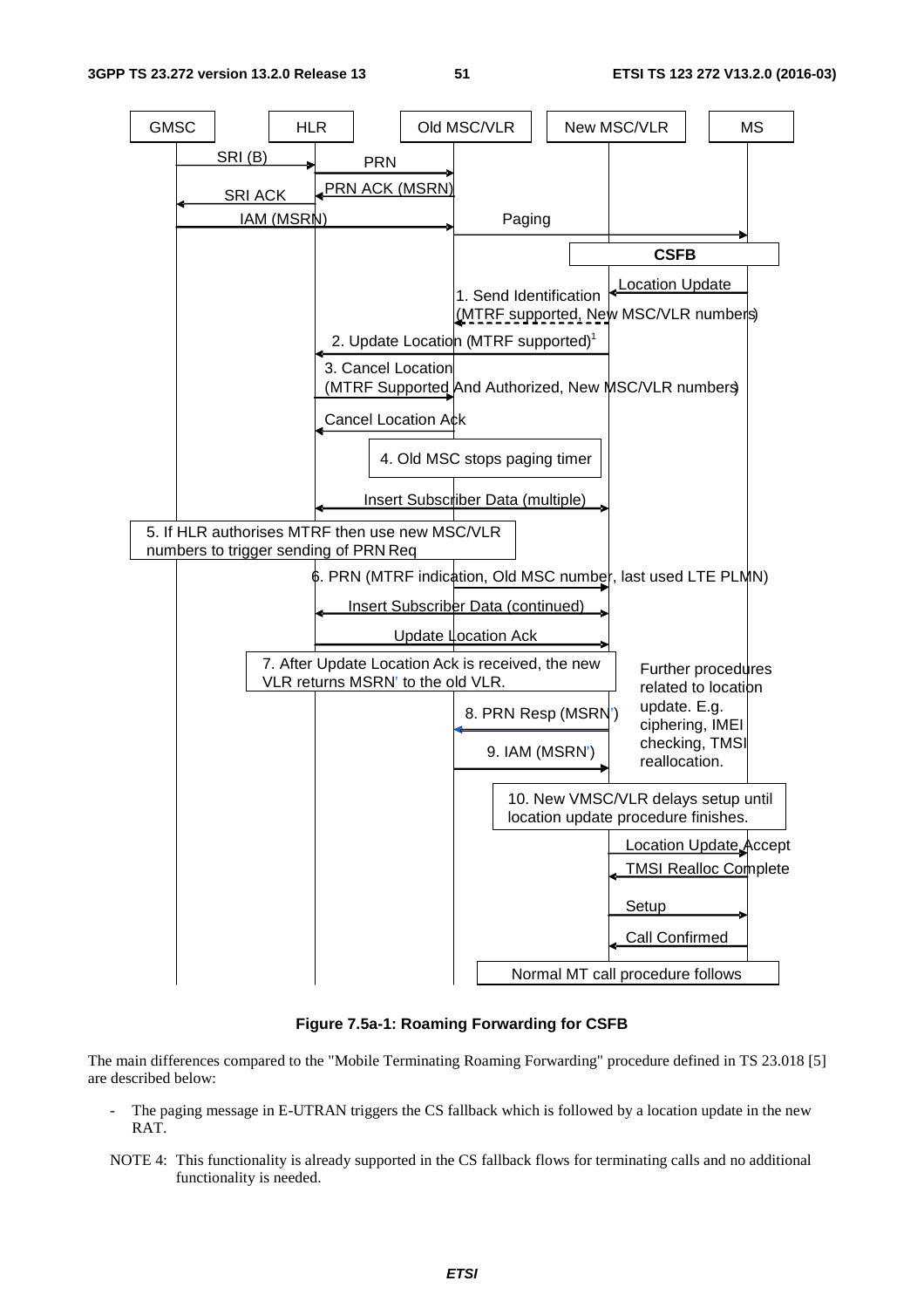- The UE includes the "CSMT" flag in the location update request message so that the signalling link is maintained for longer in case the IAM is delayed by the old MSC/VLR.
- If the Location Update Request contains the "CSMT" flag set and a valid TMSI/old LAI, the new MSC/VLR may indicate to the old MSC/VLR that it supports MTRF in the Send Identification message. The new VLR then performs authentication to the Location update and updates the HSS. If the Location Update Request contains the IMSI, only HLR-based MTRF procedure can be used.
- After Cancel Location is received from HSS, if the HLR authorised the MTRF call between the old and the new terminating MSCs or if the HLR did not disallow the MTRF call between the old and the new terminating MSCs but the new MSC/VLR indicated its MTRF support earlier in Send Identification message, the old MSC/VLR stops paging timer and checks roaming and charging pre-configured agreements with regards to call routeing to the new MSC/VLR. If these checks are successful, the old MSC/VLR sends a Provide Roaming Number request (MTRF Indicator, parameters received from the HLR) to the new MSC/VLR.
- In a MT CSFB call, last used LTE PLMN identity may be added in the Provide Roaming Number Request message from old MSC/VLR to new MSC/VLR, based on configuration.

## 7.5b Coexistence of Roaming Retry and Roaming Forwarding for CS fallback

If an MSC/VLR supports both the procedures as specified in clause 7.5 and 7.5a, and the GMSC has indicated support roaming retry as specified in clause 7.5, the old MSC/VLR which sends the initial paging request can decide based on operator policy whether to follow the procedure specified in clause 7.5 or clause 7.5a.

# 7.6 Returning back to E-UTRAN

Once CS service ends in CS domain, existing mechanisms can be used to move the UE to E-UTRAN, no specific CS Fallback mechanisms are needed.

During the release of an RR connection the MSC should indicate to GERAN/UTRAN that the RR connection (for call or CISS or LCS) was established as a result of CS fallback. GERAN and UTRAN may use the indication to determine which of the existing mechanisms that should be used to move the UE to E-UTRAN.

When configured to support the return to the last used PLMN after CSFB, after a successful setup of an RR connection or during the release of the UTRAN RR connection, the MSC shall further indicate to GERAN/UTRAN the last used LTE PLMN ID. GERAN and UTRAN shall take the last used LTE PLMN ID into account when selecting the target cell in PS handover to E-UTRAN or when selecting the dedicated target frequency list for idle mode mobility to E-UTRAN in RR Connection Release procedure.

When the UE moves to E-UTRAN, if the EPS service was suspended during the CS service, it is resumed as specified in clause 6.5.

- NOTE 1: If some IP traffic had been routed over WLAN as a result of CSFB, a UE can use an implementationdependent hysteresis mechanism (e.g. based on an implementation dependent timer) to prevent the pingpong such as traffic being handed back to the original RAT (e.g. E-UTRAN) again in a short period of time.
- NOTE 2: Upon termination of CS services, if all the PDN connections have been handed over to WLAN according to procedures defined in TS 23.402 [27], when the UE returns to E-UTRAN the UE performs an attach with handover indication.

## 7.7 Interaction with ISR

7.7.1 Void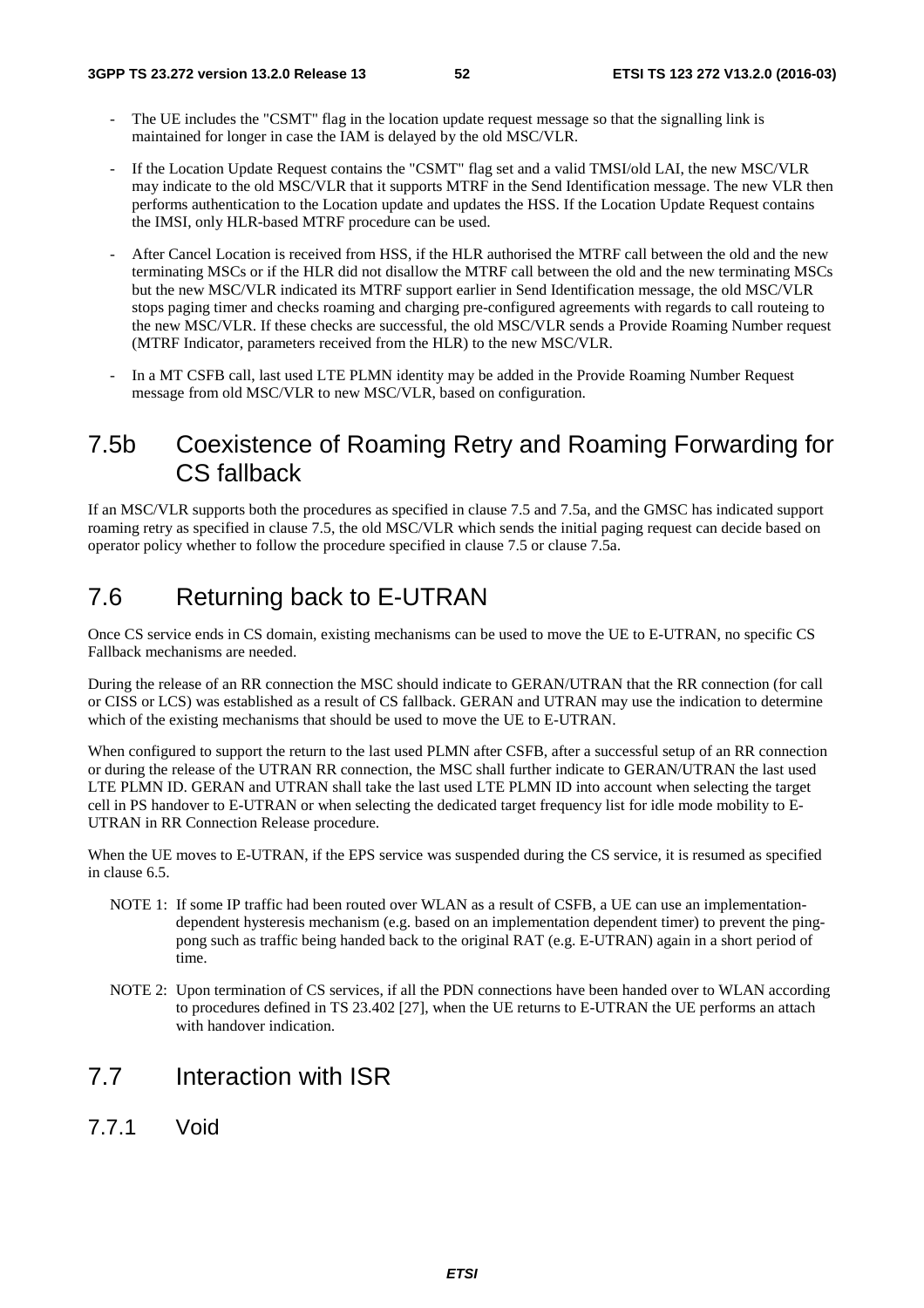### 7.7.2 Mobile Terminating Call when ISR is active and SGs is active between MSC/VLR and MME



#### **Figure 7.7.2-1: Mobile Terminating Call when ISR is active and SGs is active between MSC/VLR and MME**

- 1) G-MSC receives IAM.
- 2) G-MSC retrieves routing information of the terminating UE by Send Routing Info procedures as specified in TS 23.018 [5].
- 3) G-MSC sends IAM to the MSC/VLR on the terminating side as specified in TS 23.018 [5].
- 4) The MSC/VLR sends a Page message to the MME via SGs (details on the Page message can be found in clauses 7.2 or 7.3).
- 5a) The MME receives the Page message from the MSC/VLR. If the UE is in ECM-IDLE state, the MME sends a Paging (as specified in TS 23.401 [2], and CN Domain Indicator) message to each eNodeB serving the TA list the UE is registered to as specified in clause 7.2. If the UE is in ECM-CONNECTED, the MME relays the CS Page message to the serving eNodeB over the S1 interface as specified in clause 7.3.
- 5b) The eNodeBs receive CS paging messages from the MME, and the procedures take place as specified in clause 7.2.
- 6a) As ISR is active and the UE is in ECM\_IDLE state, the MME forwards the CS paging message received from the MSC/VLR to the associated SGSN. The MME gets the SGSN information in the regular ISR activation process. If MME received the eMLPP priority level in step 4, it forwards the CS paging message with the eMLPP priority level to the SGSN.
- 6b) The SGSN receives the CS paging message from the MME, the SGSN sends paging messages to RNS/BSSs, which is described in detail in TS 23.060 [3].

The SGSN shall not implement a local retransmission scheme for the Iu/Gb paging messages.

- 6c) When RNS/BSS nodes receive paging message from the SGSN, paging is initiated as described in detail in TS 23.060 [3].
- NOTE: If ISR is not active or the UE is in ECM-CONNECTED state, the MME does not send the CS paging message to the SGSN. That means, the steps of 6a, 6b, 6c are not needed in the MT call procedure.
- 7) Upon receipt of a Paging Request message for a circuit-switched service, the CS Fallback (as defined in this specification) or Cell Reselection (as defined in TS 23.060 [3]) take place, and the UE accesses CS domain from UMTS/GSM.
- 8) When the CS Fallback or Cell Reselection completes, the UE responds to the CS paging request and returns the CS paging response as described in detail in this specification and TS 23.060 [3] to the RNS/BSS.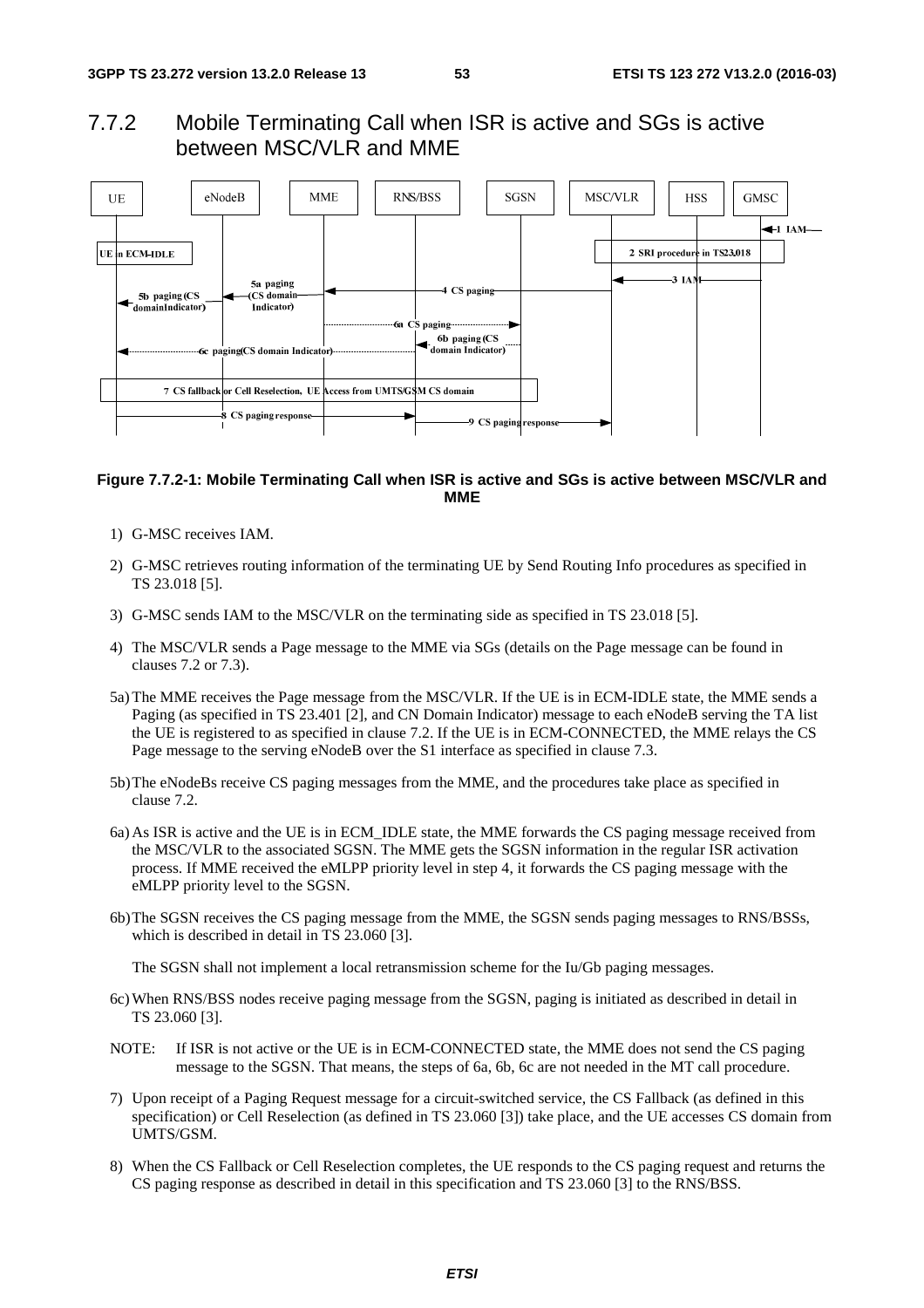- 9) When received at the RNS/BSS, the CS Paging Response message is sent to the MSC/VLR as described in detail in TS 23.060 [3]. The MSC/VLR receives CS paging response contained in corresponding message which shall then stop the paging response timer and establish the CS connection, then the MT call process as described in detail in TS 23.018 [5].
- 7.7.3 Void

## 7.8 Mobile Terminating Call when SGs is not active

Regular pre-Release 8 MSC procedures are performed without any ISR or SGs specifics.

# 8 Other CS Services

## 8.1 General

The MSC handles the timers, queuing and retransmission for sending the SGsAP-PAGING-REQUEST message on the SGs interface in the same way that it handles the sending of a PAGING message on the A or Iu interface. As a consequence, the MME and (if ISR is active) the SGSN shall not implement local retransmission schemes for this paging.

## 8.2 Short Message Service (SMS)

## 8.2.1 General

The procedures for SMS in this specification apply only if the UE is EPS/IMSI attached and the Non Access Stratum signalling based SMS transfer is chosen by the UE and/or the home PLMN for delivering short messages.

This clause describes both the mobile originating and mobile terminating SMS over SGs procedures in EPS. SMS support is based on the connectionless SGs reference point between the MME and the MSC Server and use of NAS signalling between the UE and the MME, i.e. no CS Fallback is performed for SMS.

This clause also describes the SMS procedures between the UE and the MME for UEs that use only PS and SMS services but no CS Fallback via GERAN and/or UTRAN.

The SMS protocol entities are reused from the existing MS/UE and MSC implementations. This means that the SMS over SGs procedures reuse the different protocol layers as defined in TS 23.040 [14].

NOTE. With SMS over SGs, the MSC/VLR produces the Call Detail Record. The stage 3 changes to the CDR for SMS over SGs were made in a manner that should permit an unmodified Release 7 entity to receive the CDR. However, for correct operation of, e.g. customer care services, when using an unmodified Release 7 entity to receive the CDR, the VPLMN should ensure that the TAC values do not overlap with the LAC values.

## 8.2.2 Mobile originating SMS in Idle Mode

The following sequence flow shows the delivery of mobile originating SMS in idle mode. The message flows between the ME/UE and MSC/VLR are also broadly applicable to the Memory Available Notification.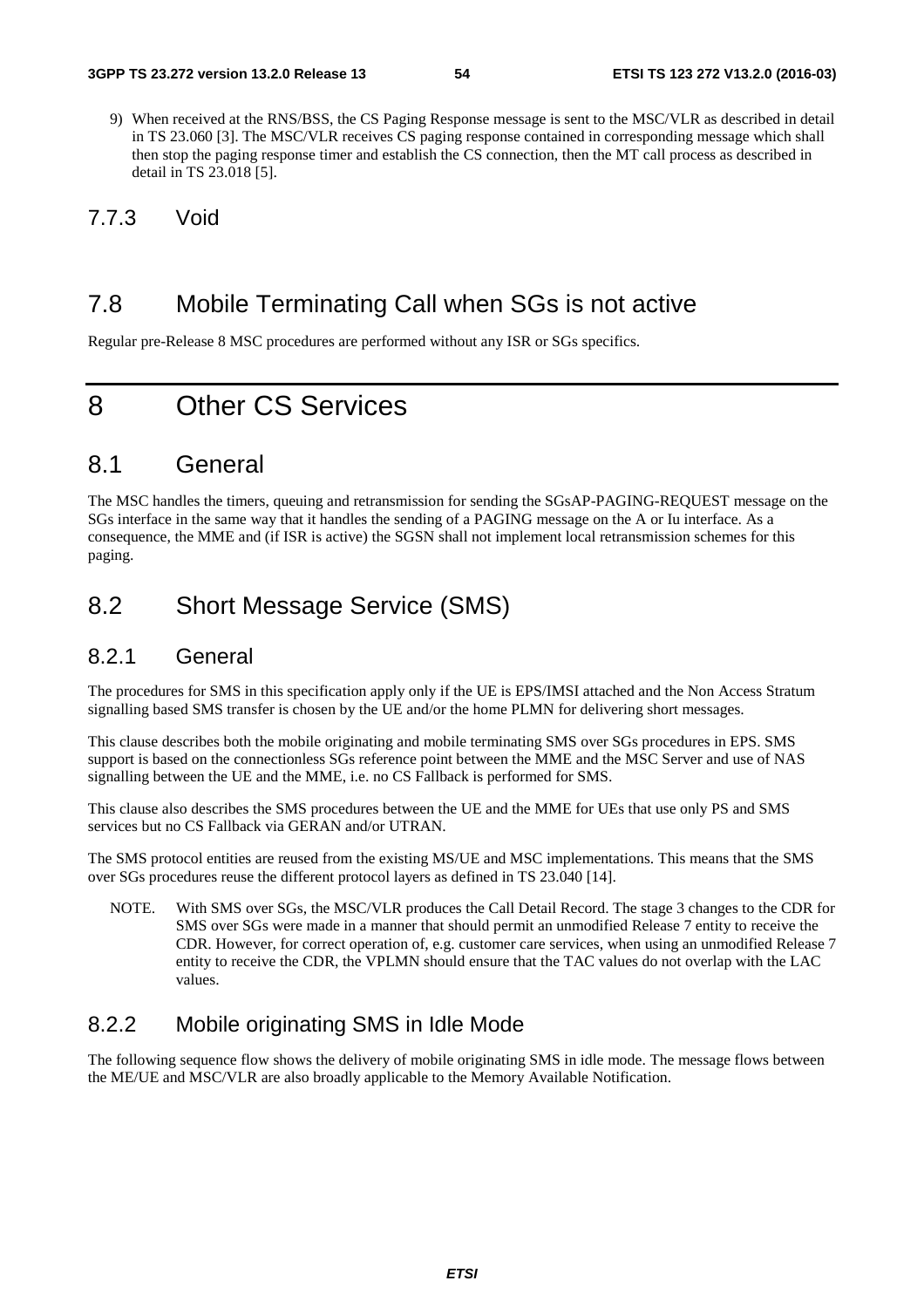

**Figure 8.2.2-1: Mobile originating SMS in idle mode** 

- 1. The combined EPS/IMSI attach procedure as described in clause 5.2 has been performed earlier.
- 2. A mobile originating SMS is triggered and the MS/UE is in idle mode. The MS/UE initiates the UE triggered Service Request procedure, which is defined in TS 23.401 [2]. The UE indicates its S-TMSI in the RRC signalling.
- 3. The MS/UE builds the SMS message to be sent as defined in TS 23.040 [14] (i.e. the SMS message consists of CP-DATA/RP-DATA/TPDU/SMS-SUBMIT parts). Following the activation of the Radio Bearers, the SMS message is encapsulated in an NAS message and sent to the MME.
- 4. The MME forwards the SMS message to the MSC/VLR in an Uplink Unitdata message. In order to permit the MSC to create an accurate charging record, the MME adds the IMEISV, the local time zone, the Mobile Station Classmark 2, and the UE's current TAI and E-CGI.
- 4a. The MSC/VLR acknowledges receipt of the SMS to the UE.
- 5.-8. These steps are performed as defined in TS 23.040 [14]. The SMS message is forwarded to the SC that returns a delivery report message.
- 9. The MSC/VLR forwards the received delivery report to the MME associated with the MS/UE in a Downlink Unitdata message.
- 10. The MME encapsulates the received delivery report in an NAS message and sends the message to the MS/UE.
- 11, 12. The UE acknowledges receipt of the delivery report to the MSC/VLR.
- 13. The MSC/VLR indicates to the MME that no more NAS messages need to be tunnelled.

The MME should not use the SGs Release Request message as a trigger for the release of S1 resources.

NOTE: This is because the MME does not know whether the Service Request performed in step 2 was solely for the purpose of SMS, or, was for SMS and user plane data, or, whether or not the mobile has additional SMSs to send.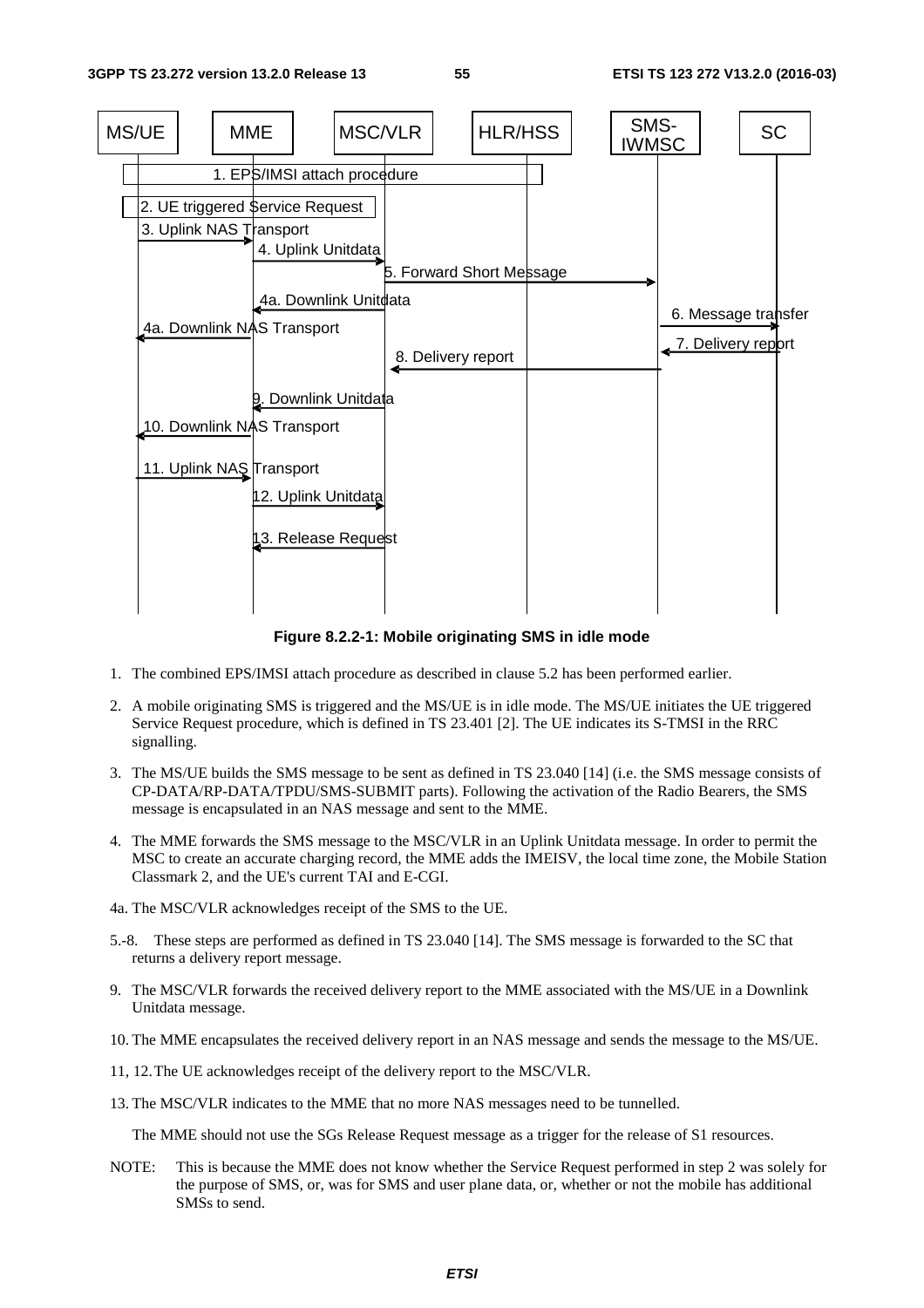## 8.2.3 Mobile originating SMS in Active Mode

Mobile Originating SMS in active Mode procedure is specified by reusing the Mobile Originating SMS in Idle Mode with the following modification:

The established signalling connection between the MS/UE and the MME is reused for the transport of the SMS message and the delivery report (i.e. the UE triggered Service Request procedure defined in step 2 is skipped).

### 8.2.3a Multiple Mobile originating SMSs

In clause 3.2 of TS 24.011 [28], the simultaneous transmission of more than one MO SMS/notification per domain is prohibited.

If the UE has more than one SMS/notification to send, the subsequent SMS/notification is sent at step 11 of clause 8.2.2 and the acknowledgement of the delivery report for the previous SMS/notification is not sent.

### 8.2.4 Mobile terminating SMS in idle mode

The following sequence flow shows the delivery of mobile terminating SMS in idle mode.



**Figure 8.2.4-1: Mobile terminating SMS in idle mode** 

- 1. The combined EPS/IMSI attach procedure as described in clause 5.2 has been performed.
- 2-4. The SC initiates transfer of mobile terminating SMS. The HLR is requested for routing number for SMS services and the SMS message is forwarded to the MSC/VLR where the MS/UE is CS attached.
- 5. The MSC/VLR sends a Paging (IMSI, VLR TMSI, Location Information, SMS indicator) message to the MME.
- 6. The MME initiates the paging procedure by sending the Paging (as specified in TS 23.401 [2]) message to each eNodeB with cells belonging to the tracking area(s) in which the UE is registered. The UE is paged with its S-TMSI.
- 7. The MS/UE is paged by the eNodeBs.
- 8. The UE sends a Service Request message to the MME. The UE indicates its S-TMSI in the RRC signalling. The MME sends the S1-AP Initial Context Setup Request message to the eNodeB and the eNodeB establishes the Radio Bearers.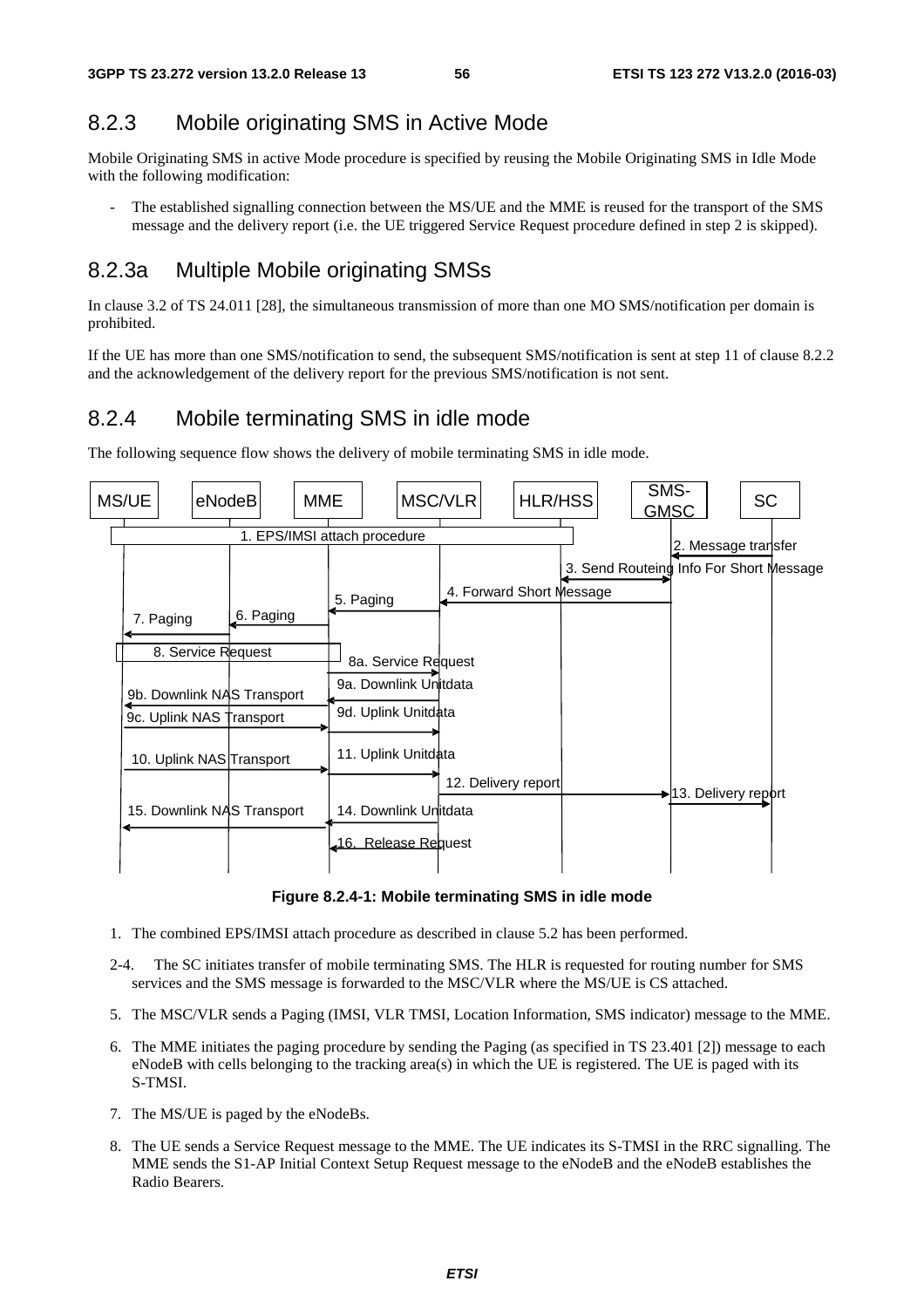- 8a. The MME sends a Service Request message to the MSC. In order to permit the MSC to create an accurate charging record, the MME adds the IMEISV, the local time zone, the Mobile Station Classmark 2, and the UE's current TAI and E-CGI.
- 9a. The MSC/VLR builds the SMS message to be sent as defined in TS 23.040 [14] (i.e. the SMS message consists of CP-DATA/RP-DATA/TPDU/SMS-DELIVER parts). The MSC/VLR forwards the SMS message to the MME in a Downlink Unitdata message.
- 9b. The MME encapsulates the SMS message in a NAS message and sends the message to the MS/UE.
- 9c, 9d. The MS/UE acknowledges receipt of the SMS message to the MSC/VLR.
- 10. The MS/UE returns a delivery report as defined in TS 23.040 [14]. The delivery report is encapsulated in an NAS message and sent to the MME.
- 11. The MME forwards the delivery report to the MSC/VLR in an Uplink Unitdata message.
- 12-13. These steps are performed as defined in TS 23.040 [14]. The delivery report is forwarded to the SC.
- 14-15. In parallel to steps 12-13, the MSC/VLR acknowledges receipt of the delivery report to the MS/UE.
- 16. The MSC/VLR indicates to the MME that no more NAS messages need to be tunnelled.

The MME should not use the SGs Release Request message as a trigger for the release of S1 resources.

NOTE: Although the MME could use the RRC establishment cause (set to mt-Access) sent in the S1-AP Initial UE Message in step 8 to deduce that the MS/UE sent the Service Request solely for receiving the SMS), the MME does not know whether the MT-SMS might cause the initiation of user plane traffic or an MO SMS. So, for simplicity of MME implementation, the normal eNodeB procedures should be used to initiate the release of S1 resources.

### 8.2.4a Mobile Terminated SMS in extended Idle mode DRX

The following sequence flow shows the delivery of mobile terminating SMS when the UE is using extended idle mode DRX (as defined in TS 23.682 [48]) with a DRX cycle value that can cause mobile terminating SMS retransmissions.



**Figure 8.2.4a-1: Mobile terminating SMS in extended idle mode DRX** 

1. The combined EPS/IMSI attach procedure as described in clause 5.2 has been performed, and extended Idle mode DRX has been negotiated.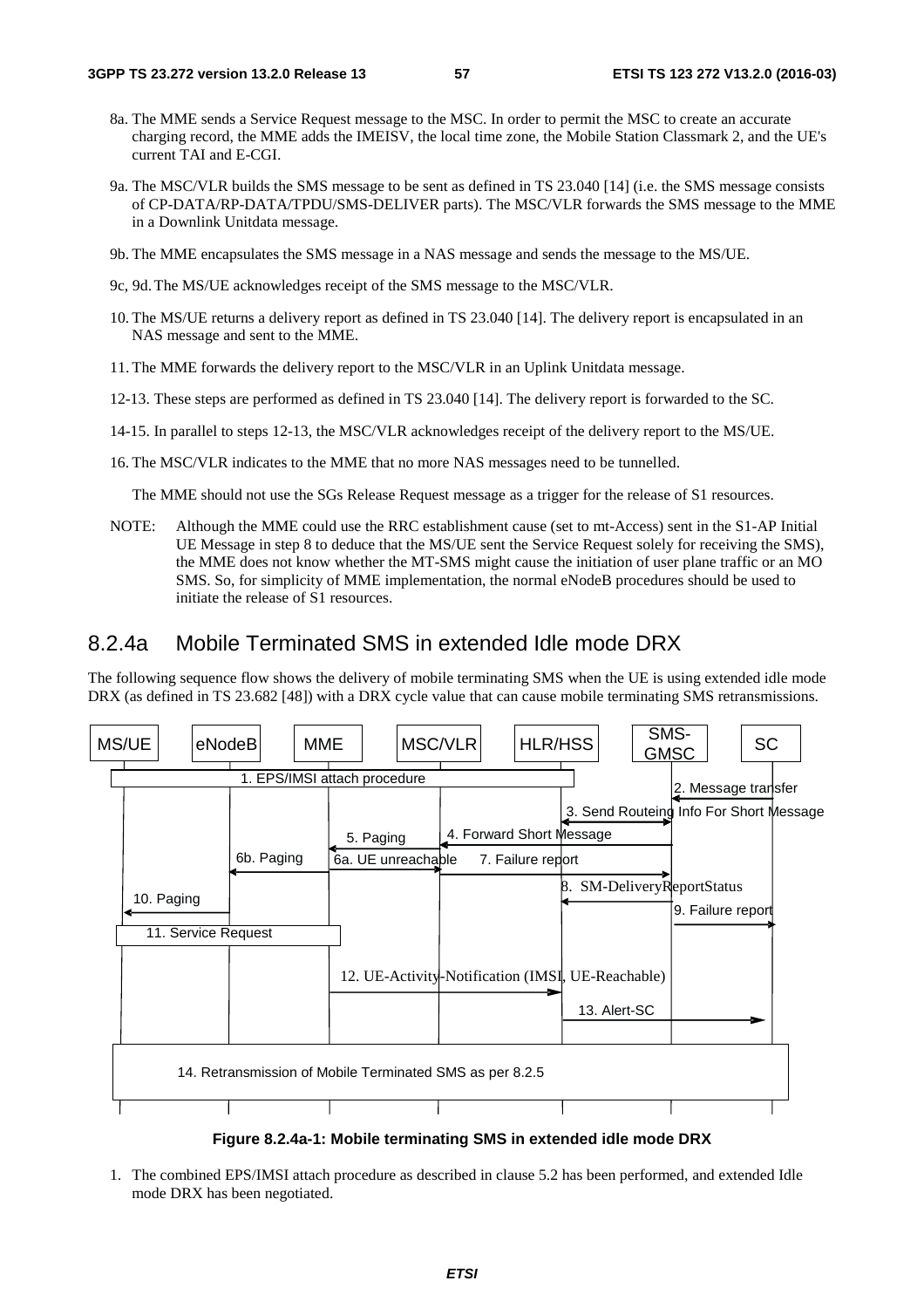- 2 4. The SC initiates transfer of mobile terminating SMS. The HLR is requested for routing number for SMS services and the SMS message is forwarded to the MSC/VLR where the MS/UE is CS attached.
- 5. The MSC/VLR sends a Paging (IMSI, VLR TMSI, Location Information, SMS indicator) message to the MME.
- 6a. If the UE is considered unreachable for paging (as specified in TS 23.682 [48]), the MME sends UE unreachable message (cause extended idle mode DRX) to the MSC/VLR. If the MME proceeds with step 6a, steps 6b-14 as shown in Figure 8.2.4a-1 and described below are performed.

Otherwise steps 6-16 of clause 8.2.4 are performed.

- 6b. The MME sends the paging request just before the occurrence of next paging occasion.
- NOTE: Steps 7-9 are as per legacy behaviour of MT SMS delivery failure as defined in TS 23.040 [14].
- 7. The MSC/VLR sends a failure report to the SMSC-GMSC with an Absent Subscriber indication as defined in TS 23.040 [14].
- 8. When the SMS-GMSC receives the absent subscriber indication from MSC/VLR it sends an SM-DeliveryReportStatus with absent subscriber indication to HSS in order to be notified when the UE becomes reachable, according to TS 23.040 [14].
- 9. The SMS-GMSC, in parallel with step 8, sends a failure report to the SC, according to TS 23.040 [14].
- 10. The MS/UE is paged by the eNodeBs.
- 11. The UE sends a Service Request message to the MME. The UE indicates its S TMSI in the RRC signalling. The MME sends the S1-AP Initial Context Setup Request message to the eNodeB and the eNodeB establishes the Radio Bearers. The network should ensure the UE is connected long enough that it allows the SC to reattempt to deliver the MT SMS message while the UE is still active.
- 12. The MME sends UE-Activity-Notification (IMSI, UE-Reachable) to the HSS.
- 13. The HSS initiates Alert-SC function towards the SC as defined in TS 23.040 [14].
- 14. The SC initiates a new attempt to deliver the MT SMS according to clause 8.2.5.

### 8.2.5 Mobile terminating SMS in Active Mode

Mobile terminating SMS in Active Mode procedure is specified by reusing the Mobile Terminating SMS in Idle Mode with the following modification:

- There is no need for the MME to perform Paging of the MS/UE after step 5. MME continues with step 8a (i.e. steps 6 to 8 are skipped). The MME immediately sends a Downlink Unitdata to the UE.
- The MME also includes the E-CGI and TAI in step 9d.

### 8.2.5a Multiple Mobile terminating SMSs

In clause 3.2 of TS 24.011 [28], the simultaneous transmission of more than one MT SMS per domain is prohibited.

If the MSC/VLR has more than one SMS to send, the subsequent SMS is sent in a Downlink Unitdata message after step 14 and instead of the Release Request in step 16 of clause 8.2.4. i.e. the MSC/VLR does not need to send another SGs Paging message.

### 8.2.5b Simultaneous Mobile terminating and Mobile originating SMSs

The above sections on mobile originating and mobile terminating SMS handling in active and idle mode can be reused such that no special treatment is needed for this case.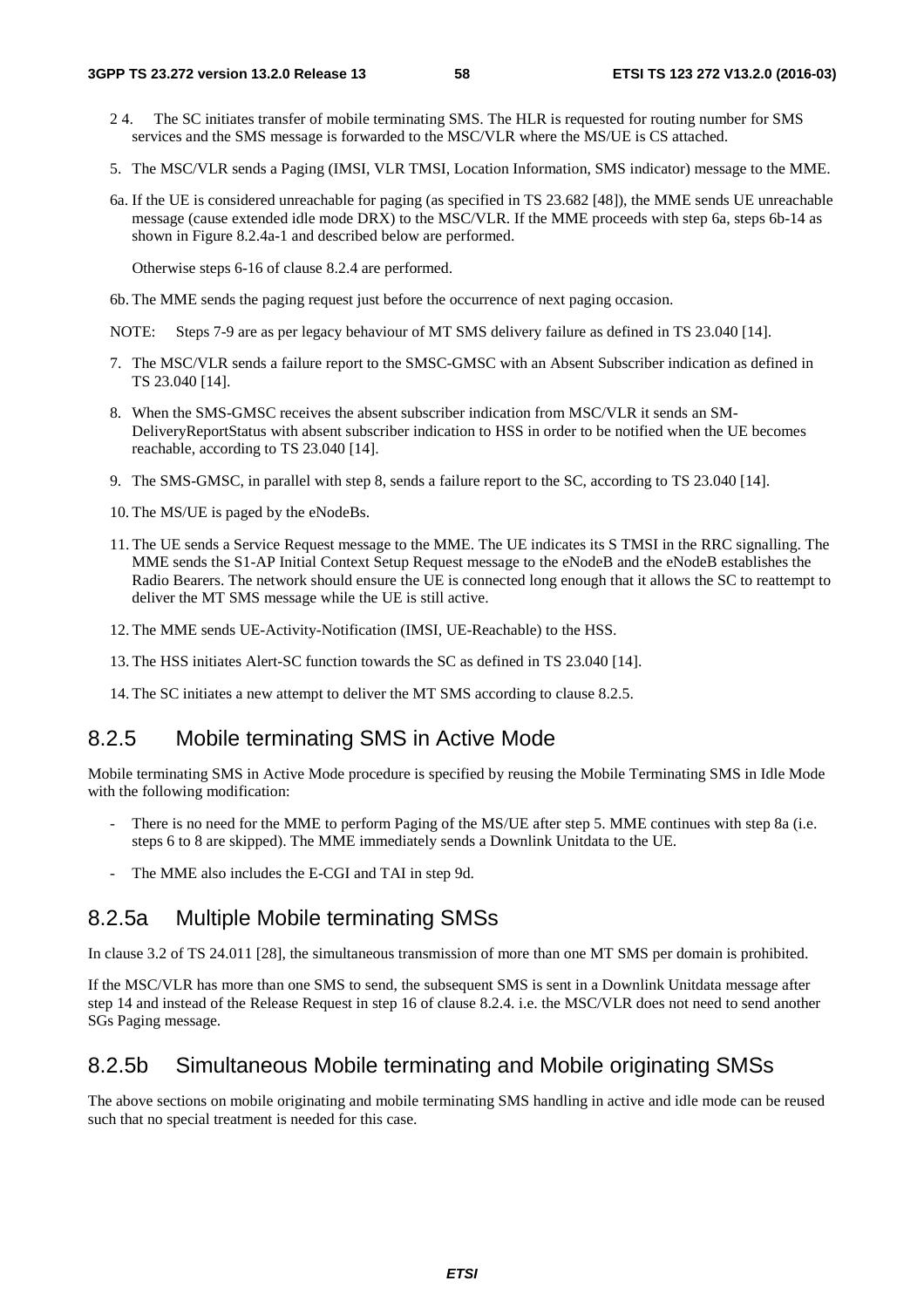## 8.2.5c Unsuccessful Mobile terminating SMS delivery attempt

As specified in clause 3.2.8 of TS 23.040 [14], setting the Mobile Station Not Reachable Flag (MNRF) in the MSC/VLR is mandatory. However, when using the SGs interface, the MSC/VLR has delegated the 'implicit detach' functionality to the MME (and/or, if Network Mode of Operation 1 is in use in GERAN/UTRAN, to the SGSN).

If an SGs based MT SMS delivery attempt fails, the MSC/VLR shall set its MNRF and send an SGs interface Alert Request message to the MME. Upon receipt of Alert Request message, MME shall set its Non-EPS Alert Flag (NEAF) and if ISR is activated, the MME shall then send an S3 interface Alert-MME-Request message to the SGSN. SGSN shall set the S3 SMS Alert Flag (SSAF).

If the MME operator knows (e.g. because it is in the HPLMN) that the receiving UE's HPLMN deploys SMS-Router, and if the receiving UE's HPLMN uses both SMS via MSC and SMS via SGSN, then the MME need not send the Alert-MME-Request message to the SGSN for that UE.

NOTE: The receiving UE's HPLMN should ensure that the SMS-Router in the receiving UE's HPLMN only returns SMS-Router address to the SMS-GMSC of the sender UE's PLMN.

Subsequently, if the UE makes radio contact with the SGSN and SSAF is set, the SGSN informs the MME with an S3 interface UE-Activity-Indication. Upon receipt of the S3 interface UE-Activity-Indication, or, if the UE makes radio contact with the MME, the MME sends an SGs AP UE-Activity-Indication message to the MSC/VLR. Upon receipt of an SGs AP UE-Activity-Indication message, or signalling on the A, Iu-cs or Gs interface for that UE, the MSC/VLR shall inform the HLR.

## 8.2.5d Non-SMS Mobile terminating activity during SMS delivery

While one or more SMS is being transferred, other mobile terminating requests (e.g. an MT voice call) may arrive in the MSC/VLR. If this happens the MSC/VLR continues the SMS activities but shall also send the SGs Paging message for the non-SMS activity to the MME. The MME shall handle this SGs Paging message as if no SMS transfers are ongoing. Typically this should lead to the MME invoking the handover/call redirection to GERAN/UTRAN features and it may lead to disruption of the SMS delivery. The MSC/VLR and UE shall recover from any such SMS disruption using the normal RP and CP layer retransmission timers/mechanisms.

## 8.2.5e Non-SMS Mobile originating activity during SMS delivery

While one or more SMS is being transferred, other mobile originating requests (e.g. an MO voice call or USSD) may be requested by the user. If this happens the MS/UE continues the SMS activities but shall also send the Extended Service Request message for the non-SMS activity to the MME. The MME shall handle this Extended Service Request message as if no SMS transfers are ongoing. Typically this should lead to the MME invoking the handover/call redirection to GERAN/UTRAN features and it may lead to disruption of the SMS delivery. The MSC/VLR and UE shall recover from any such SMS disruption using the normal RP and CP layer retransmission timers/mechanisms.

## 8.2.5f Mobile Terminating SMS when ISR is active and SGs is active between MSC/VLR and MME

When the MME receives the SGs Paging message for SMS, and ISR is active, and the UE is in idle mode, the MME sends the S1 interface paging message to the E-UTRAN (using the S-TMSI as temporary identity) and sends a CS paging message (SMS indicator) to the SGSN using the MSC TMSI as temporary identity (unless the MSC did not allocate a TMSI, in which case the IMSI is used for paging).

The UE is paged on E-UTRAN and by the SGSN on GERAN and/or UTRAN. For GERAN A/Gb mode, the SGSN sends a PAGING CS message to the BSS (see TS 48.018 [30]) if "SMS in SGSN" is not used for this UE. For UTRAN, the SGSN sends a PAGING message to the UTRAN (see TS 25.413 [29]) with the CN Domain Indicator set to 'CS domain' and the Paging Cause set to 'Terminating Low Priority Signalling' if "SMS in SGSN" is not used for this UE. The UE responds on the cell on which it is camped. When camped on E-UTRAN, the UE responds to the MME. When camped on GERAN or UTRAN, the UE responds to the MSC.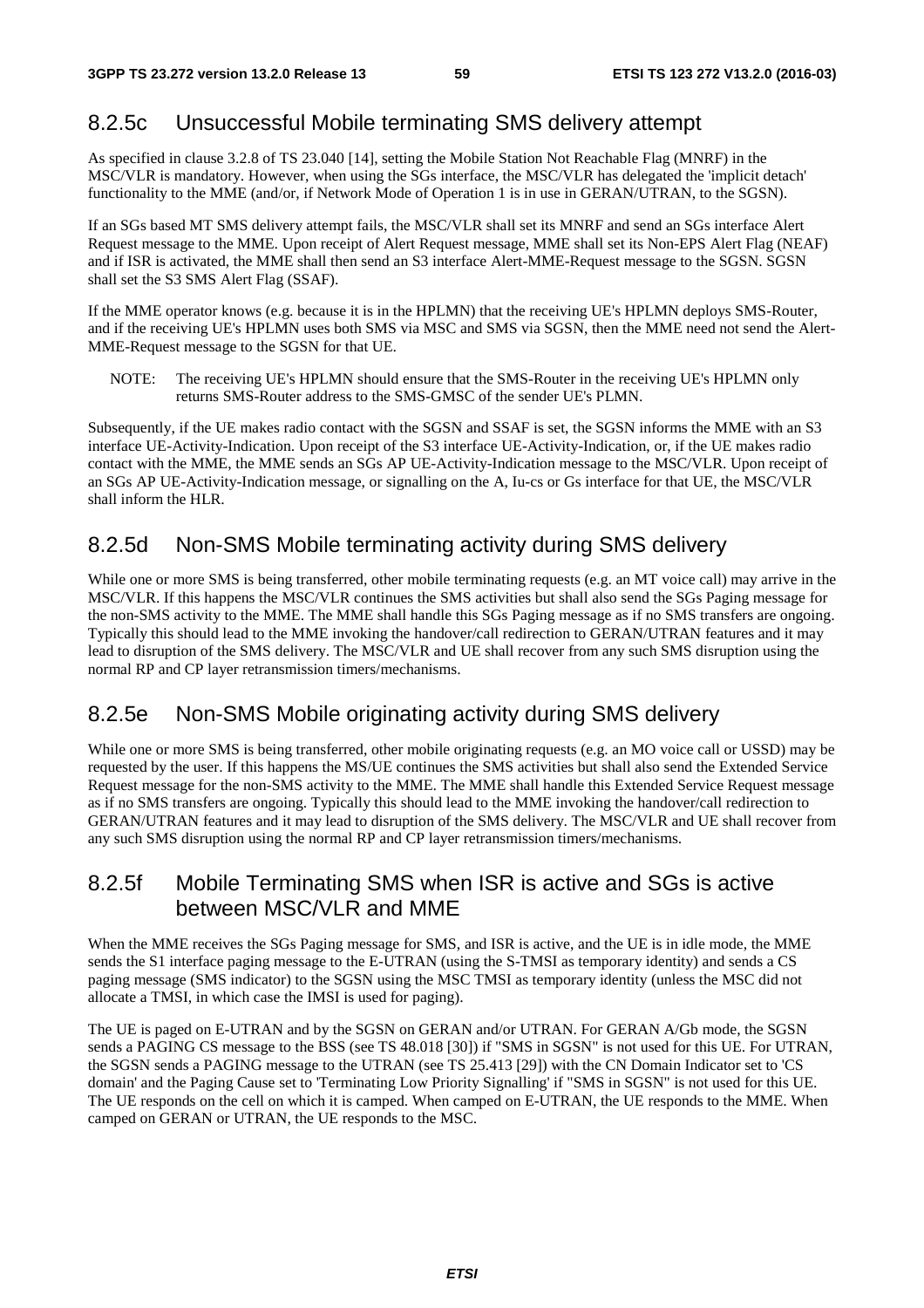# 8.2.6 Co-Existence with SMS over generic 3GPP IP access

If the home operator has deployed SMS over generic 3GPP IP access and/or SMS-Instant Messaging Interworking as defined in TS 23.204 [15], and has configured the network and the UE for using SMS over IP or SMS-Instant Messaging Interworking, then an SMS or IM will be delivered over EPS in any visited network whether or not the visited network supports SMS over generic 3GPP IP access.

If the home operator has not deployed SMS over generic 3GPP IP access and the UE fails to successfully complete the combined EPS/IMSI attach procedure in the visited network (i.e. the visited network supports SMS over generic 3GPP IP access and does not support SGs for SMS capability), then the UE cannot execute MT or MO SMS procedures in the visited network.

# 8.3 Location Services (LCS)

## 8.3.1 MO-LR procedure

### 8.3.1.1 General

MO-LR procedure in the CS fallback in EPS is performed as specified in TS 23.271 [8].

When the MO-LR procedure is triggered by the UE's application, UE will check the LCS Support Indication provided by the Attach and TAU procedures as specified in TS 23.401 [2]:

- If the LCS Support Indication indicates EPC-MO-LR is supported, and if the UE supports EPC-MO-LR, the UE stays in LTE and initiates the EPC-MO-LR procedure.
- If EPC-MO-LR is not supported by either the network or the UE and if the LCS Support Indication indicates CS-MO-LR is supported, and the UE supports CS-MO-LR, the UE assumes CS-MO-LR is provided. Also, if EPC-MO-LR is not supported by either the network or the UE and if network does not provide information on whether CS-MO-LR is supported, then UE assumes CS-MO-LR may be provided. In these cases, if the previous combined EPS/IMSI Attach or Combined TA/LA Update is accepted with no "SMS only" indication, then the UE initiates CS Fallback to perform CS-MO-LR.
- NOTE: Based on UE implementation, UE may avoid initiating CS-MO-LR when an IMS VoIP session is active.
- Otherwise, the UE shall not attempt the EPC-MO-LR procedure, i.e. neither EPC-MO-LR nor CS-MO-LR with CS Fallback.

If the UE decided to initiate the CS Fallback for the LCS based on LCS Support Indication check, then, the following applies:

- When the UE is in active mode without an IMS VoIP session, the UE and the network follow the procedure in clause 6.2 "Mobile Originating Call in Active Mode - PS HO supported" or clause 6.3 "Mobile Originating call in Active Mode - No PS HO supported". After the UE changes its RAT from E-UTRAN to UTRAN/GERAN, it performs CS-MO-LR procedures as specified in TS 23.271 [8].
- When the UE is in active mode with an IMS VoIP session and if the UE supports SRVCC procedures, the UE and the network follow the procedure in clause 8.3.1.2 "MO-LR in Active Mode with IMS VoIP session - PS HO supported".
- When the UE is in active mode without an IMS VoIP session but the network decides not to perform PS-Handover, then the UE and the network follow the procedure in clause 6.3 "Mobile Originating Call in Active Mode - No PS HO Support". After the UE changes its RAT from E-UTRAN to UTRAN/GERAN, it performs CS-MO-LR procedure as specified in TS 23.271 [8].
- When the UE is in active mode with an IMS VoIP session and if the UE supports SRVCC procedures but the network decides not to perform PS-Handover, then the UE and the network follow the procedure in clause 8.3.1.3 "MO-LR in Active Mode with IMS VoIP session – No PS HO supported".
- When UE is in idle mode, UE follows the procedure in clause 6.4 "Mobile Originating Call in Idle Mode". After UE changes its RAT from E-UTRAN to UTRAN/GERAN, it performs CS-MO-LR procedure as specified in TS 23.271 [8].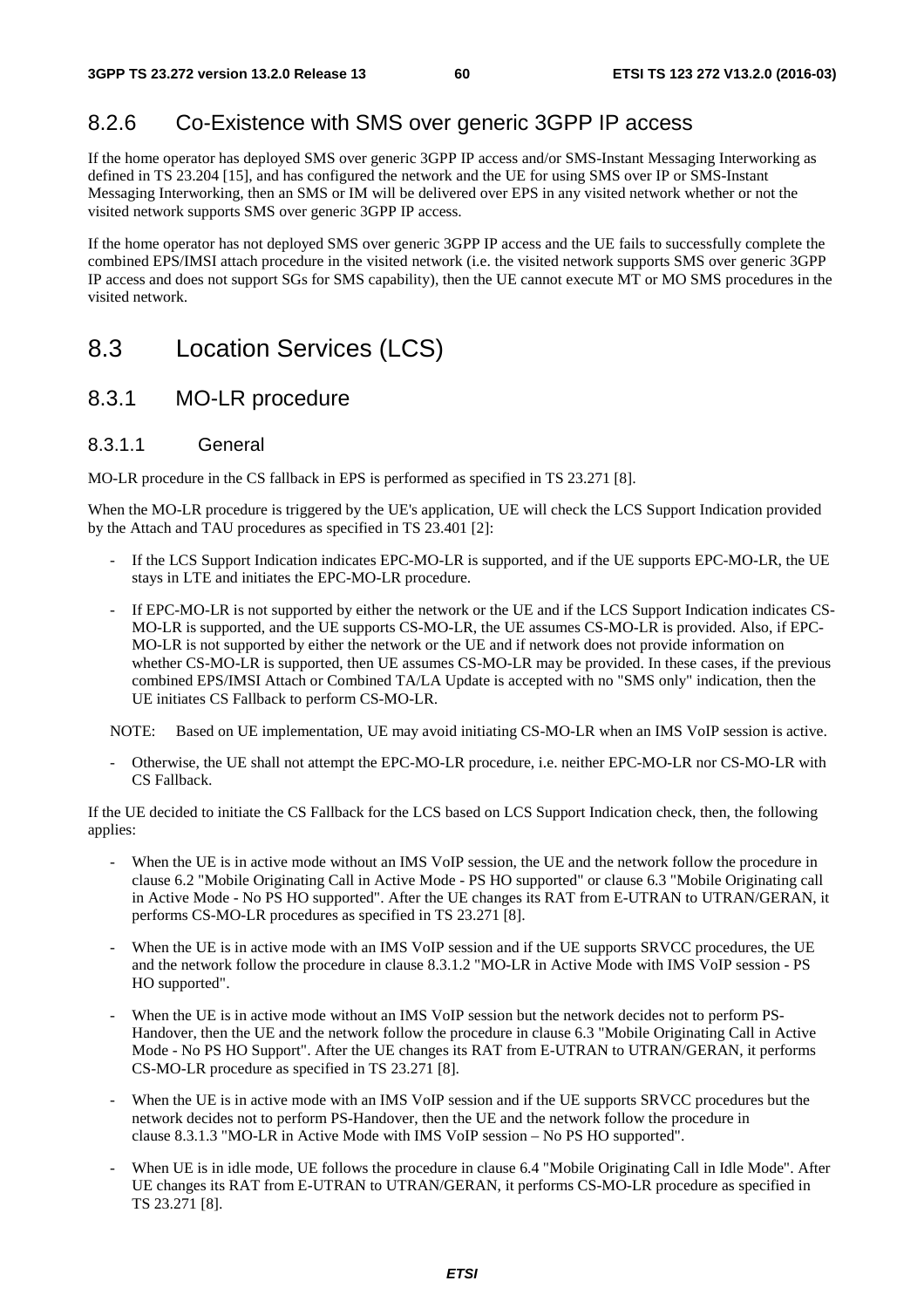#### 8.3.1.2 MO-LR in Active Mode with IMS VoIP session - PS HO supported



#### **Figure 8.3.1.2-1: MO-LR Request in E-UTRAN while UE is in IMS VoIP session**

1a.-2. These steps are performed as defined in clause 6.2.

- 3. Based on UE measurement reports and CS Fallback Indicator in step 1b, the source E-UTRAN decides to trigger an SRVCC handover to UTRAN/GERAN. Continuous SRVCC procedures are continued as specified in TS 23.216 [20], clause 6.2.2.2.
- 4. After sending a Handover Complete message via the RNS/BSS to the MSC in step 3, the UE sends a CM Service Request to the MSC indicating a request for location services. After the HLR is updated and the subscriber data are downloaded from the HLR, the MSC sends a CM Service Accept to the UE. Then the UE sends a NAS MO-LR Request to the MSC.
- 5. Continuation of MO-LR procedures as specified in TS 23.271 [8], clause 9.2.6.

When SRVCC capable UE is in active mode with an IMS VoIP session but the network does not support SRVCC, MME sends a Service Reject in response to step 1a based on EPS bearer information, i.e. MME rejects the request if UE has EPS bearer with OCI=1, i.e. IMS VoIP session.

#### 8.3.1.3 MO-LR in Active Mode with IMS VoIP session - No PS HO supported

The same procedure as described in clause 8.3.1.2 applies for "MO-LR in Active Mode with IMS VoIP session - No PS HO supported" case except that the SRVCC procedure in step 3 follows TS 23.216 [20], clause 6.2.2.1a.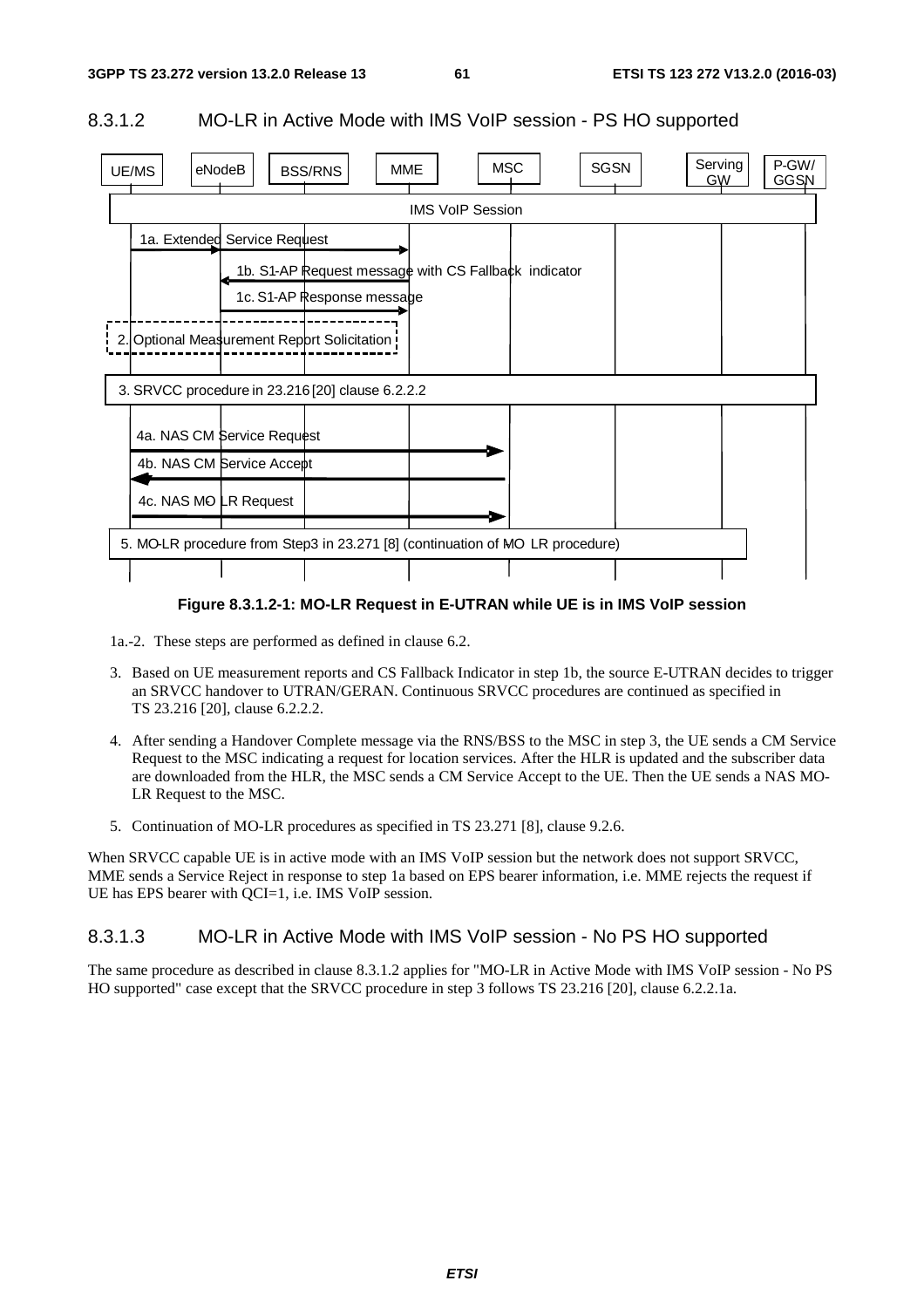## 8.3.2 MT-LR procedure



#### 8.3.2.1 MT-LR procedure if UE is not in IMS VoIP session

**Figure 8.3.2.1-1: MT-LR procedure if UE is not in IMS VoIP session** 

- 1. MSC receives a PROVIDE\_SUBSCRIBER\_LOCATION message due to CS-MT-LR (TS 23.271 [8], clause 9.1.2).
- 2. MSC sends Paging (LCS Client Identity, LCS indicator) message to MME.
- 3. If the MME did not return the "SMS-only" indication to the UE during Attach or Combined TA/LA Update procedures, the MME sends Paging (parameters as specified in TS 23.401 [2], CN Domain Indicator, LCS Client Identity, LCS indicator) message to UE. LCS indicator is used to inform the UE that this paging if for MT-LR request. LCS Client Identity and LCS indicator are only included in CS Page if UE is in active mode.

 If the MME returned the "SMS-only" indication to the UE during Attach or Combined TA/LA Update procedures, the MME shall not send Paging to the UE, and the MME sends CS Paging Reject towards MSC to stop CS Paging procedure and this CSFB procedure stops.

- 4. UE responds with Paging\_Resp message in UMTS/GERAN. Service based redirection/reselection or PS Handover may take place as specified in clause 7.
- 5. MSC continues with the CS-MT-LR procedure as defined in TS 23.271 [8], clause 9.1.2.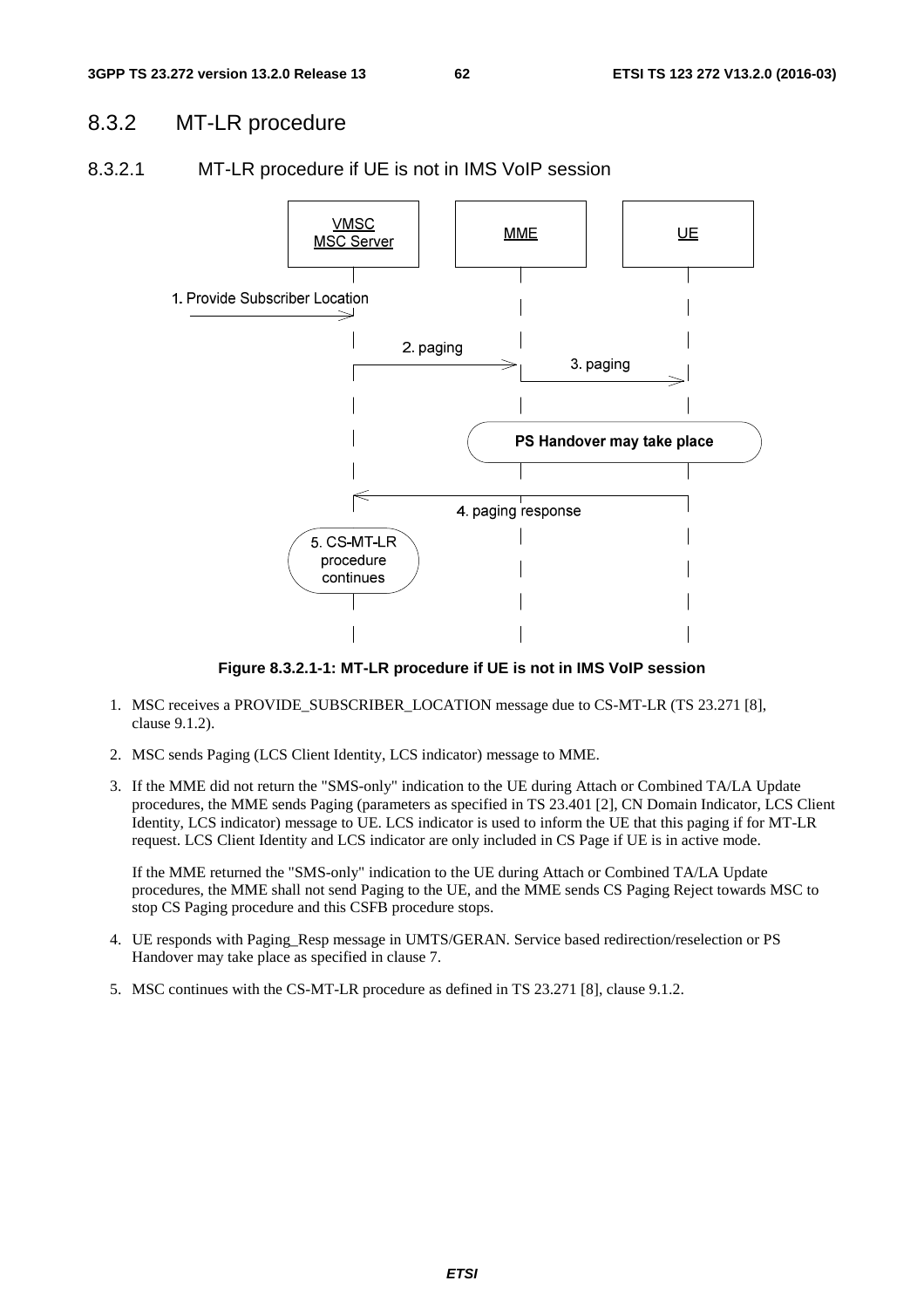

#### 8.3.2.2 MT-LR procedure while UE is in IMS VoIP session

#### **Figure 8.3.2.2-1: MT-LR procedure while UE is in IMS VoIP session**

- 1. MSC receives a PROVIDE\_SUBSCRIBER\_LOCATION message due to CS MT LR (TS 23.271 [8], clause 9.1.2).
- 1a. The MSC responds by sending a Paging Request (LCS Client Identity, LCS indicator) to the MME over a SGs interface. The MSC only sends a CS Page for an UE that provides location update information using the SGs interface. The MME has an established S1 connection for IMS VoIP session.

 If the MME did not return the "SMS-only" indication to the UE during Attach or Combined TA/LA Update procedures, the MME sends Paging (parameters as specified in TS 23.401 [2], CN Domain Indicator, LCS Client Identity, LCS indicator) message to UE. LCS indicator is used to inform the UE that this paging is for MT-LR request.

 If the MME returned the "SMS-only" indication to the UE during Attach or Combined TA/LA Update procedures, the MME shall not send Paging to the UE, and the MME sends CS Paging Reject towards MSC to stop CS Paging procedure and this CSFB procedure stops.

The eNodeB forwards the paging message to the UE.

- 1b. UE sends an Extended Service Request (Reject or Accept) message to the MME for mobile terminating CS Fallback. The Extended Service Request message is encapsulated in RRC and S1-AP messages. The UE may decide to reject CSFB based on LCS Client Identity.
- 1c. Upon receiving the Extended Service Request (Reject) for mobile terminating CS Fallback, the MME sends Paging Reject towards MSC to stop CS Paging procedure and this CSFB procedure stops. Corresponding error handling is returned to the GMLC as specified in TS 23.271 [8].
- 1d. MME sends an S1-AP Request message to eNodeB that includes the UE Radio Capabilities and a CS Fallback Indicator. This message: indicates to the eNodeB that the UE should be moved to UTRAN/GERAN.
- 1e. The eNodeB shall reply with S1-AP Response message.
- 2. These steps are performed as defined in clause 7.3 for PS handover supported case and clause 7.4 for No PS handover supported case.
- 3. Based on UE measurement reports and CS Fallback Indicator in step 1d, the source E-UTRAN decides to trigger an SRVCC handover to UTRAN/GERAN. Continuous SRVCC procedures as specified in TS 23.216 [20], clause 6.2.2.2 for PS handover supported case and clause 6.2.2.1a for No PS HO supported case are performed.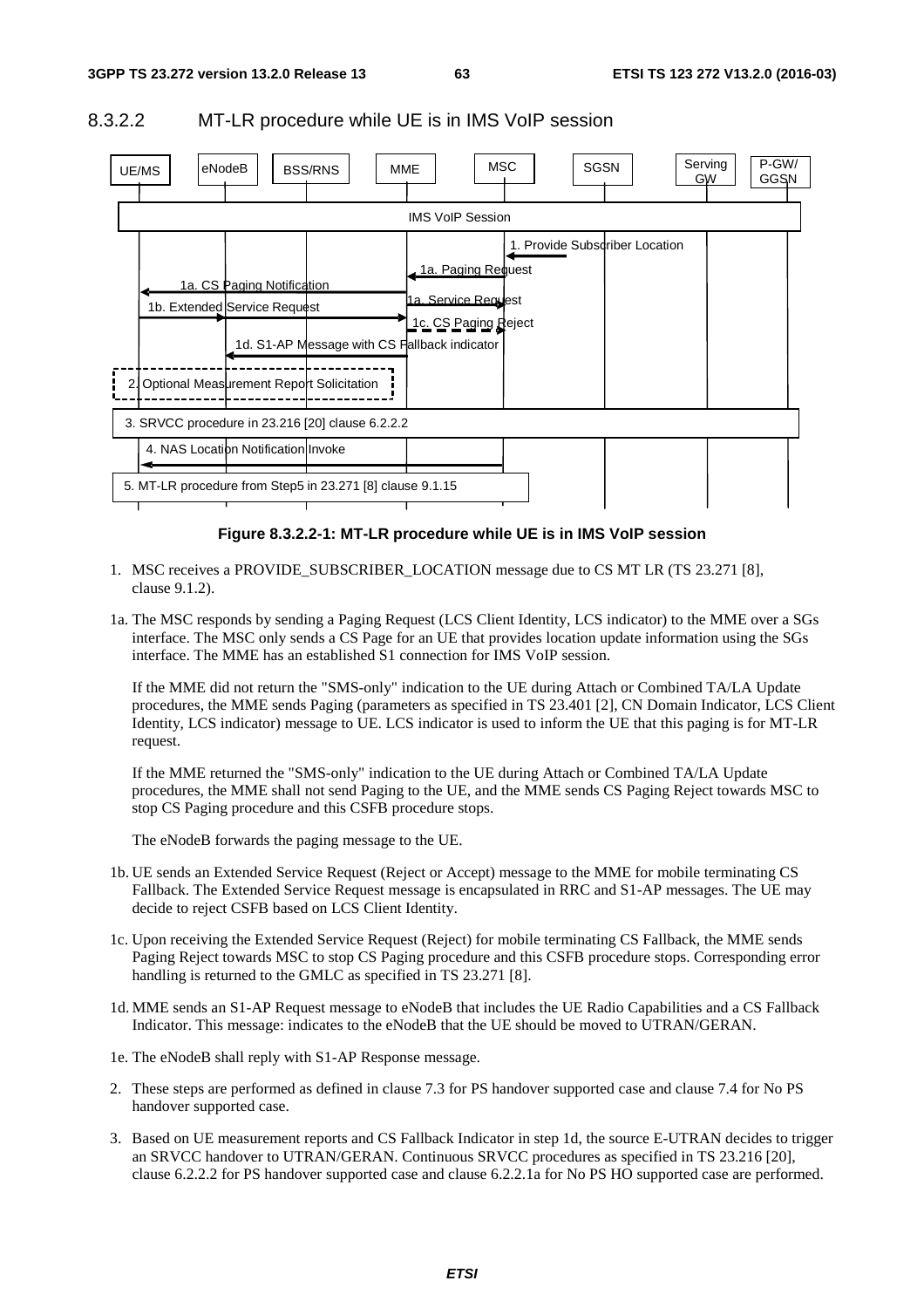- 4. After receiving Relocation/Handover Complete message from the RNS/BSS in step 3, MSC sends LCS Location Notification Invoke to the UE.
- 5. Continuation of CS-MT-LR procedures as specified in TS 23.271 [8], clause 9.1.2.

When SRVCC capable UE is in active mode with an IMS VoIP session but the network does not support SRVCC, MME sends Paging Reject towards MSC and this CSFB procedure stops. This is based on the bearer information at MME indicating UE has IMS VoIP session, i.e. EPS bearer with OCI=1.Corresponding error handling is returned to the GMLC as specified in TS 23.271 [8].

### 8.3.3 NI-LR procedure

NI-LR procedure takes place during emergency calls, and is thus performed in GERAN/UTRAN during the Mobile Originating call procedure.

### 8.3.4 Returning back to E-UTRAN

Once CS service ends in CS domain, existing mechanisms as specified in TS 23.401 [2] can be used to move the UE to E-UTRAN, no specific CS Fallback mechanisms are needed.

During the release of an RR connection the MSC should indicate to GERAN/UTRAN that the RR connection (for call or CISS or LCS) was established as a result of CS fallback. GERAN and UTRAN may use the indication to determine which of the existing mechanisms that should be used to move the UE to E-UTRAN.

When configured to support the return to the last used PLMN after CSFB, after a successful setup of an RR connection or during the release of the UTRAN RR connection, the MSC shall further indicate to GERAN/UTRAN the last used LTE PLMN ID. GERAN and UTRAN shall take the last used LTE PLMN ID into account when selecting the target cell in PS handover to E-UTRAN or when selecting the dedicated target frequency list for idle mode mobility to E-UTRAN in RR Connection Release procedure.

### 8.3.5 Co-Existence with Other Location Services

#### 8.3.5.1 Co-Existence with SUPL

There is no race condition between OMA AD SUPL [9] and CS Fallback for LCS. When network initiated SUPL procedure takes place, the paging message does not contain CN Domain Indicator by default. This prevents CS Fallback for LCS to take place. For SET initiated SUPL procedure, changing of RAT does not take place.

## 8.4 Other CS Services

#### 8.4.0 General

The procedures specified in this clause apply when the UE is EPS/IMSI attached and the CS domain is chosen by the UE and/or the home PLMN to deliver other types of CS services, i.e. services not covered explicitly in previous sections, such as Call Independent Supplementary Services, real time end-to-end facsimile group 3 services, TS 23.146 [41], etc.

### 8.4.1 Mobile-Initiated CS Services

### 8.4.1.1 Mobile-Initiated CS Services if UE is not in IMS VoIP session

When UE is in active mode, UE and the network follow the procedure in clause 6.2 "Mobile Originating Call in Active-Mode". After UE changes its RAT from E-UTRAN to UTRAN/GERAN, it performs Mobile-Initiated CS procedures relevant to the initiated CS service, e.g. Call Independent Supplementary Service procedure as specified in TS 24.010 [13], real time end-to-end facsimile group 3 procedure as specified in TS 23.146 [41], etc.

When UE is in active mode and network initiates NACC procedure, then UE and the network follow the procedure in clause 6.3 "Mobile Originating Call in Active Mode - No PS HO Support in GERAN". After UE changes its RAT from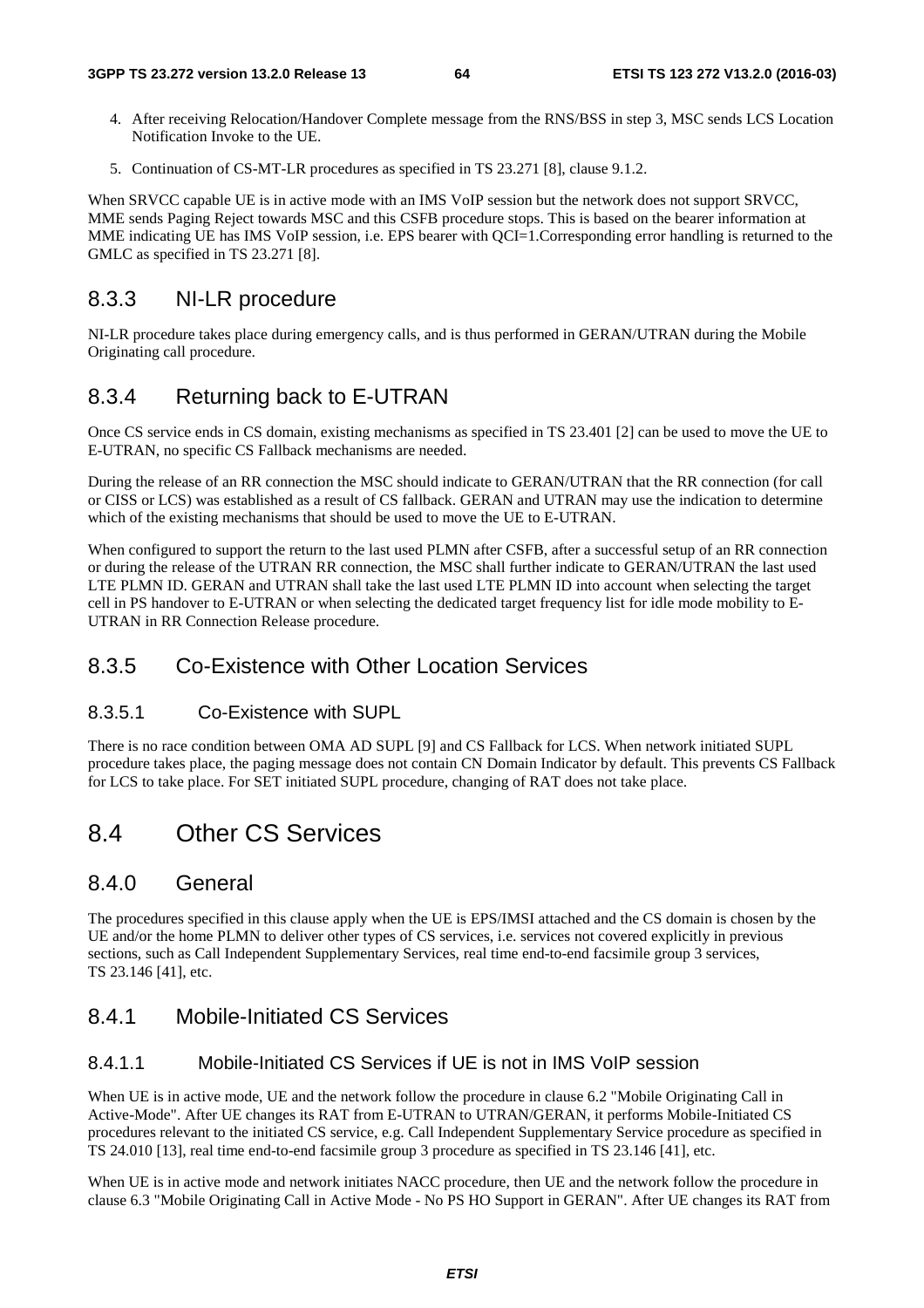E-UTRAN to UTRAN/GERAN, it performs Mobile-Initiated CS procedures relevant to the initiated CS service, e.g. Supplementary Service procedure as specified in TS 24.010 [13], real time end-to-end facsimile group 3 procedure as specified in TS 23.146 [41], etc.

When UE is in idle mode, UE and the network follows the procedure in clause 6.4. After UE changes its RAT from E-UTRAN to UTRAN/GERAN, it performs Mobile-Initiated CS procedures relevant to the initiated CS service, e.g. Supplementary Services procedure as specified in specifications such as TS 23.090 [10], real time end-to-end facsimile group 3 procedure as specified in TS 23.146 [41], etc.

MSC may set a timer upon reception of the Call Independent Supplementary Service operation and maintain the RRC connection until the timer expires. Upon reception of a subsequent CISS operation the timer is re-set. This reduces the risk that the UE is returned to the E-UTRAN and then back to UTRAN/GERAN for each subsequent CISS operation.

#### 8.4.1.2 Mobile-Initiated CS Services while UE is in IMS VoIP session

When the UE is in active mode with an IMS VoIP session and if the UE supports SRVCC procedures, the procedure for Mobile-Initiated CS Services while UE is in IMS VoIP session is the same as for "NW-Initiated CS Services while UE is in IMS VoIP session" in clause 8.4.2.2 from step 1b (Extended Service Request), with the difference that the Extended Service Request is for mobile originating CS Fallback.

### 8.4.2 NW-Initiated CS Services

#### 8.4.2.1 NW-Initiated CS Services if UE is not in IMS VoIP session



#### **Figure 8.4.2.1-1: NW-Initiated CS Service procedure**

- 1. MSC/VLR receives a trigger for a NW-Initiated CS procedure.
- 2. MSC/VLR sends Paging message to MME. For call independent supplementary service, the Paging message may include the SS service ID.
- 3. If the MME did not return the "SMS-only" indication to the UE during Attach or Combined TA/LA Update procedures, the MME sends Paging (parameters as specified in TS 23.401 [2], CN Domain Indicator) message to UE. For call independent supplementary service the Paging message may include the SS service ID. SS service ID is used to indicate that a call independent supplementary service is triggered. The SS service ID is only included in CS Page if UE is in active mode.

 If the MME returned the "SMS-only" indication to the UE during Attach or Combined TA/LA Update procedures, the MME shall not send the Paging to the UE, and the MME sends CS Paging Reject towards MSC to stop CS Paging procedure and this CSFB procedure stops.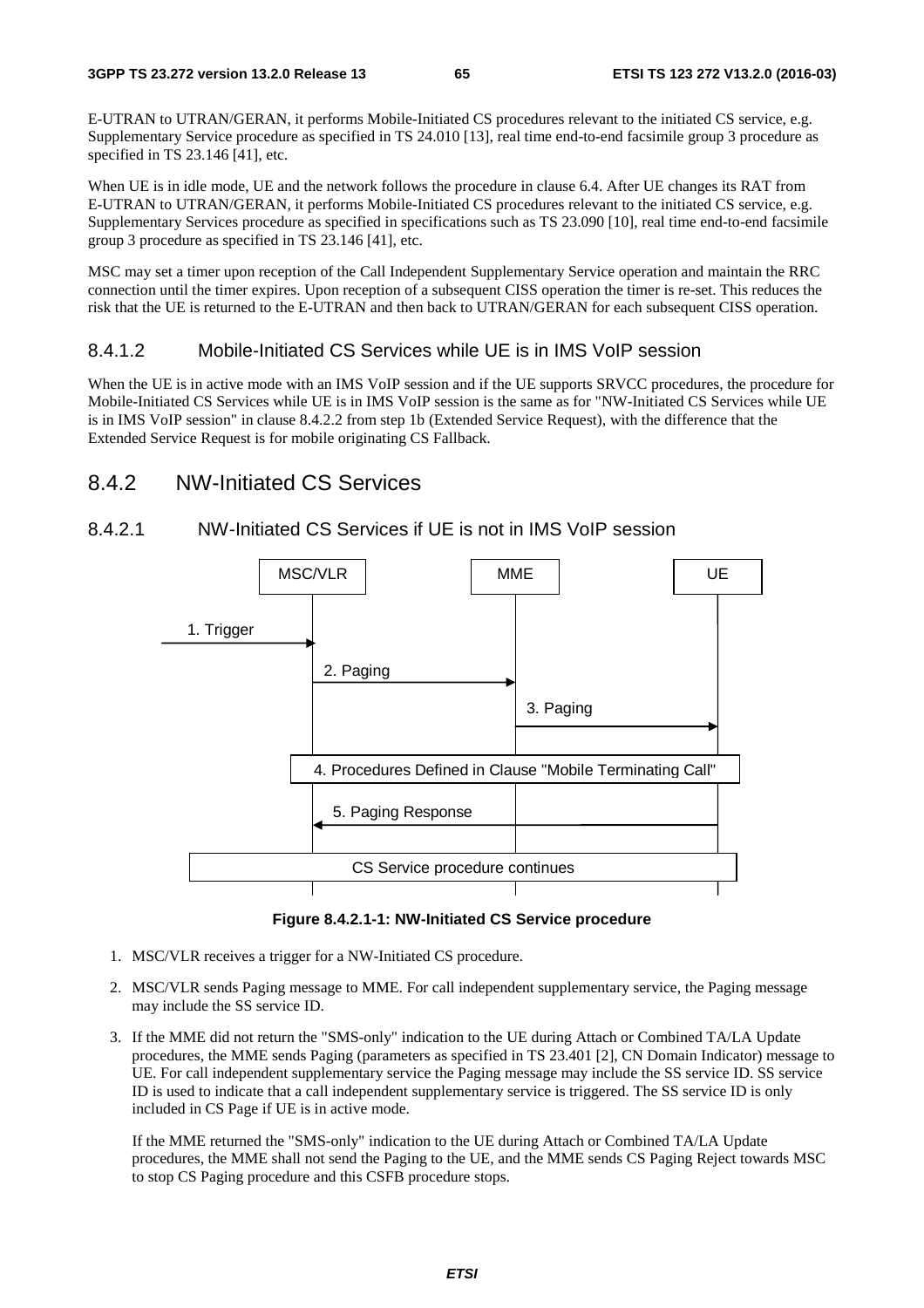- 4. The mobile terminating call procedure then takes place as specified in clause 7 "Mobile Terminating Call Procedure".
- 5. Once the paging is successfully returned to MSC, the applicable CS procedures continues, e.g. for Supplementary Service as specified in specifications such as TS 23.090 [10].





#### **Figure 8.4.2.2-1: NW-Initiated CS Service procedure while UE is in IMS VoIP session**

- 1. MSC/VLR receives a trigger for a NW-Initiated CS procedure.
- 1a. The MSC responds by sending a Paging Request to the MME over a SGs interface. For call independent supplementary service, the Paging message may include the SS service ID. The MME has an established S1 connection for IMS VoIP session.

 If the MME did not return the "SMS-only" indication to the UE during Attach or Combined TA/LA Update procedures, the MME sends Paging (parameters as specified in TS 23.401 [2], CN Domain Indicator) message to UE. For call independent supplementary service the Paging message may include the SS service ID. SS service ID is used to indicate the type of the supplementary service to the UE. The SS service ID is only included in CS Page if UE is in active mode.

 If the MME returned the "SMS-only" indication to the UE during Attach or Combined TA/LA Update procedures, the MME shall not send the Paging to the UE, and the MME sends CS Paging Reject towards MSC to stop CS Paging procedure and this CSFB procedure stops.

The eNodeB forwards the paging message to the UE.

- 1b. UE sends an Extended Service Request (Reject or Accept) message to the MME for mobile terminating CS Fallback. The Extended Service Request message is encapsulated in RRC and S1-AP messages.
- 1c. Upon receiving the Extended Service Request (Reject) for mobile terminating CS Fallback, the MME sends Paging Reject towards MSC to stop CS Paging procedure and this CSFB procedure stops. Corresponding error handling is returned to the GMLC as specified in TS 23.271 [8].
- 1d. MME sends an S1-AP Request message to eNodeB that includes the UE Radio Capabilities and a CS Fallback Indicator. This message indicates to the eNodeB that the UE should be moved to UTRAN/GERAN.
- 1e. The eNodeB shall reply with S1-AP Response message.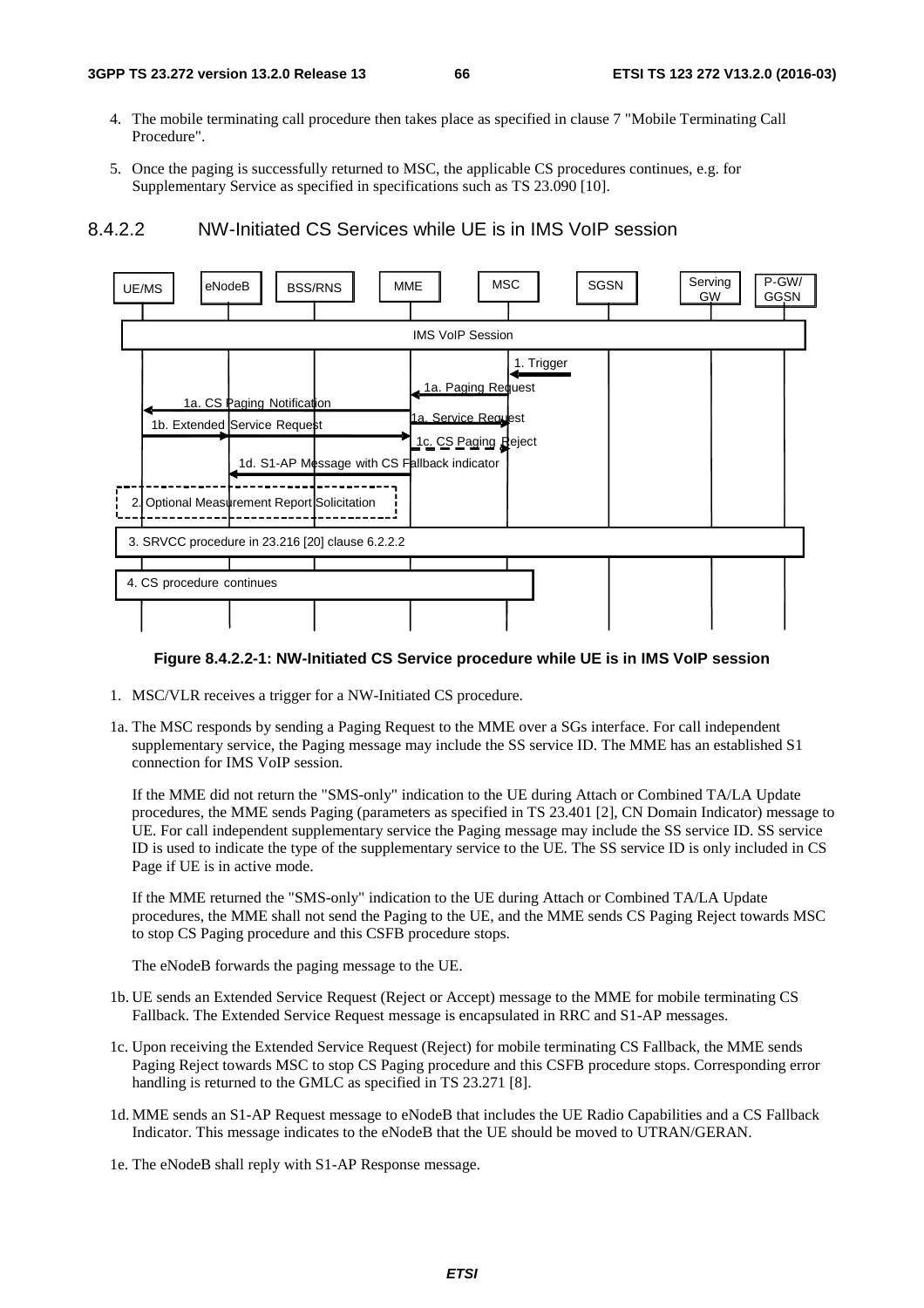- 2. These steps are performed as defined in clause 7.3 for PS handover supported case and clause 7.4 for No PS handover supported case.
- 3. Based on UE measurement reports and CS Fallback Indicator in step 1d, the source E-UTRAN decides to trigger an SRVCC handover to UTRAN/GERAN. Continuous SRVCC procedures as specified in TS 23.216 [20], clause 6.2.2.2 for PS handover supported case and clause 6.2.2.1a for No PS HO supported case are performed.
- 4. After receiving Relocation/Handover Complete message from the RNS/BSS in step 3, the applicable CS procedure continues, e.g. for Supplementary Service as specified in specifications such as TS 23.090 [10].

When SRVCC capable UE is in active mode with an IMS VoIP session but the network does not support SRVCC, MME sends Paging Reject towards MSC and this CSFB procedure stops. This is based on the bearer information at MME indicating UE has IMS VoIP session, i.e. EPS bearer with QCI=1.

## 8.4.3 Returning back to E-UTRAN

Once CS service ends in CS domain, existing mechanisms as specified in TS 23.401 [2] can be used to move the UE to E-UTRAN, no specific CS Fallback mechanisms are needed.

During the release of an RR connection the MSC should indicate to GERAN/UTRAN that the RR connection (for call or CISS or LCS) was established as a result of CS fallback. GERAN and UTRAN may use the indication to determine which of the existing mechanisms that should be used to move the UE to E-UTRAN.

When configured to support the return to the last used PLMN after CSFB, after a successful setup of an RR connection or during the release of the UTRAN RR connection, the MSC shall further indicate to GERAN/UTRAN the last used LTE PLMN ID. GERAN and UTRAN shall take the last used LTE PLMN ID into account when selecting the target cell in PS handover to E-UTRAN or when selecting the dedicated target frequency list for idle mode mobility to E-UTRAN in RR Connection Release procedure.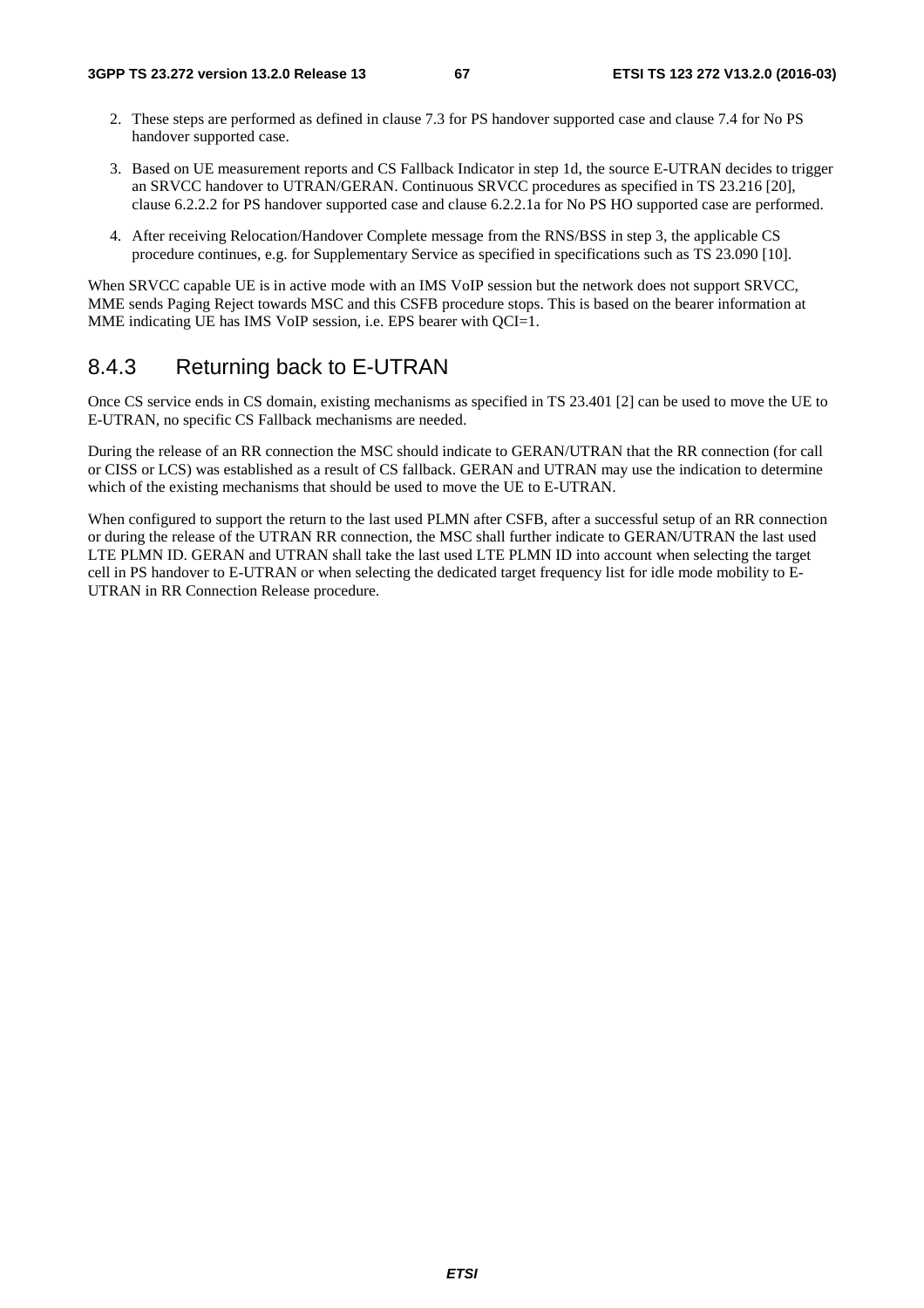Annex A (informative): Void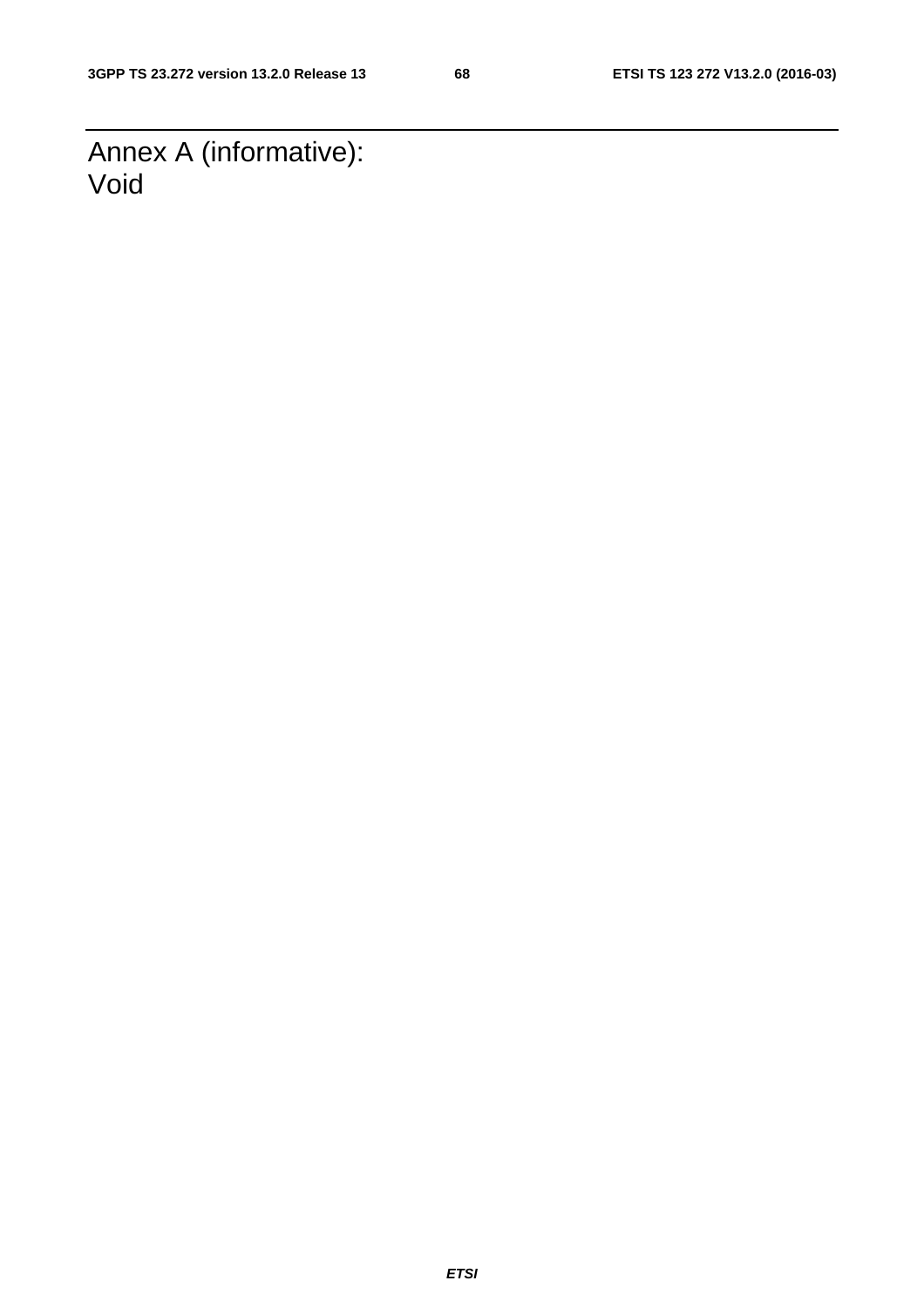# Annex B (normative): CS Fallback to 1xRTT

This annex describes a CS Fallback to 1xRTT and an SMS solution for dual mode 1xRTT/E-UTRAN terminals.

CS Fallback to 1xRTT is supported for UEs with both single Rx and dual Rx configuration (see TS 36.331 [33]). UEs with single Rx configuration are not able to camp in  $1xRTT$  when they are active in E-UTRAN. The network therefore provides mechanisms for the UE to perform registration to 1xRTT, receive 1xRTT paging, SMS etc. while the UE is in E-UTRAN. UEs with dual Rx configuration can camp in 1xRTT while they are active in E-UTRAN, they may however not be able to stay in E-UTRAN when they handle a CS call and/or perform registration signalling, and/or sending or receiving SMS in 1xRTT.

Clause B.1 and B.2 describes the architecture and procedures for CS Fallback (and enhanced CS Fallback) to 1xRTT when the UE has single Rx, dual Rx, or dual Rx/Tx configuration. In this scenario the network need to support the S102 interface between the MME and 1xCS system in order to support CS Fallback (this is indicated by the presence of CSFB registration parameters on E-UTRAN broadcast channel, TS 36.331 [33]).

Clause B.3 describes the procedures for CS Fallback when the UE has dual Rx configuration. In this scenario the network needs to support the Extended Service Request procedure in order to support CS Fallback (this is indicated by either the presence of CSFB registration parameters or indication of support for dual rx CSFB on E-UTRAN broadcast channel, TS 36.331 [33]).

If the UE has a dual Rx configuration and indicates support for enhanced CS fallback to 1xRTT in the UE radio capabilities, the principles and procedures in clauses B.1 and B.2 are followed when the network indicates support for S102.

# B.1 Overall Description

## B.1.1 General Considerations

The CS fallback for 1xRTT in EPS enables the delivery of CS-domain services (e.g. CS voice) by reuse of the 1xCS infrastructure when the UE is served by E-UTRAN. A CS fallback enabled terminal, while connected to E-UTRAN may register in the 1x RTT CS domain in order to be able to use 1xRTT access to establish one or more CS services in the CS domain. The CS Fallback function is only available where E-UTRAN coverage overlaps with 1xRTT coverage.

This specification also specifies the architecture required for SMS over S102 in EPS. The MO SMS and MT SMS are tunnelled in EPS and over S102 and do not cause any CS Fallback to CDMA 1xRTT, and consequently does not require any overlapped CDMA 1xRTT coverage.

CS Fallback to 1xRTT and IMS-based services shall be able to co-exist in the same operator's network.

CS Fallback to 1xRTT with PS Handover procedure to HRPD access for Optimised HO, non-Optimised HO, and Optimised Idle mode mobility as defined in TS 23.402 [27] shall be able to co-exist in the same operator's network.

# B.1.2 Reference Architecture

The CS fallback to 1xRTT and SMS over S102 in EPS function is realised by reusing the S102 reference point between the MME and the 1xCS IWS. The reference architecture described in figure B.1.2-1 is similar to the SRVCC architecture for E-UTRAN to 3GPP2 1xCS described in TS 23.216 [20], with the additional aspect that the S102 session is long-lived (similar to pre-registration for S101).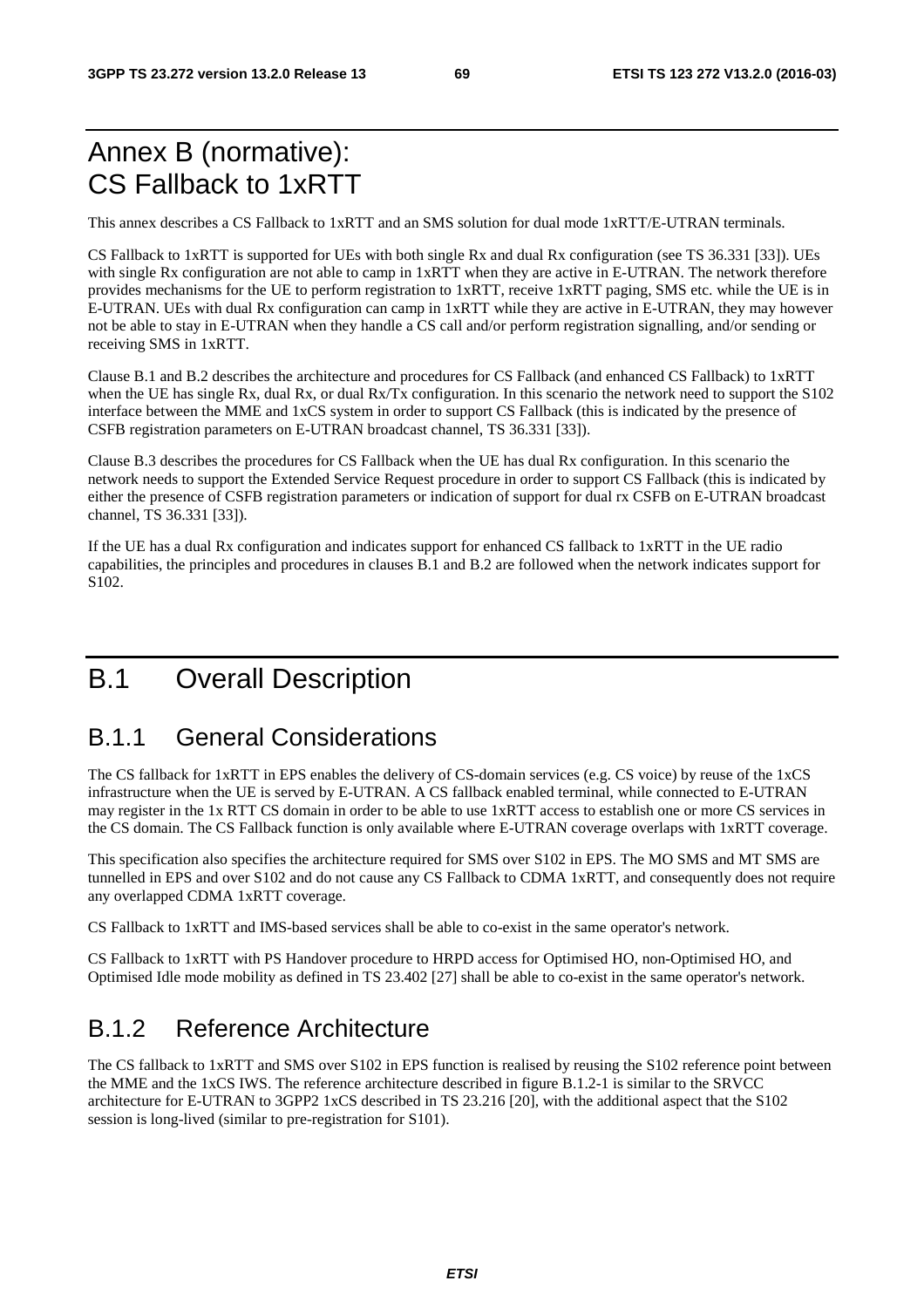

Tunnelled 1xRTT messages

#### **Figure B.1.2-1: Reference architecture for CS fallback to 1xRTT CS**

Reference architecture for PS handover procedure between E-UTRAN and HRPD access is defined in TS 23.402 [27].

#### B.1.2.1 Reference points

**S102**: It is the reference point between the MME and the 1xCS IWS. The S102 reference point provides a tunnel between MME and 3GPP2 1xCS IWS to relay 3GPP2 1xCS signalling messages. 1x CS signalling messages are those messages that are defined for A21 interface as described in 3GPP2 A.S0008-C [16] and 3GPP2 A.S0009 [17].

## B.1.3 Functional entities

### B.1.3.1 UE

The UE capable of CS fallback to 1xRTT and SMS over S102 supports access to E-UTRAN/EPC as well as access to the 1xCS domain over 1xRTT. It supports the following additional functions:

- 1xRTT CS registration over the EPS after the UE has completed the E-UTRAN attachment;
- 1xRTT CS re-registration due to mobility;
- CS fallback procedures specified for 1xRTT CS domain voice service;
- Procedures for mobile originated and mobile terminated SMS tunnelled over EPS and S102;
- Includes enhanced CS fallback to 1xRTT capability indication as part of the UE radio capabilities;
- Includes concurrent 1xRTT and HRPD capability indication as part of the UE radio capabilities if supported by the enhanced CS fallback to 1xRTT capable UE.

If the UE is service user with subscription to CS domain priority service, the UE's USIM belongs to one of the special Access Classes as specified in TS 22.011 [38] and the UE shall set the RRC establishment cause to "HighPriorityAccess" as specified in TS 36.331 [33].

### B.1.3.2 MME

The MME enabled for CS fallback to 1xRTT supports the following additional functions: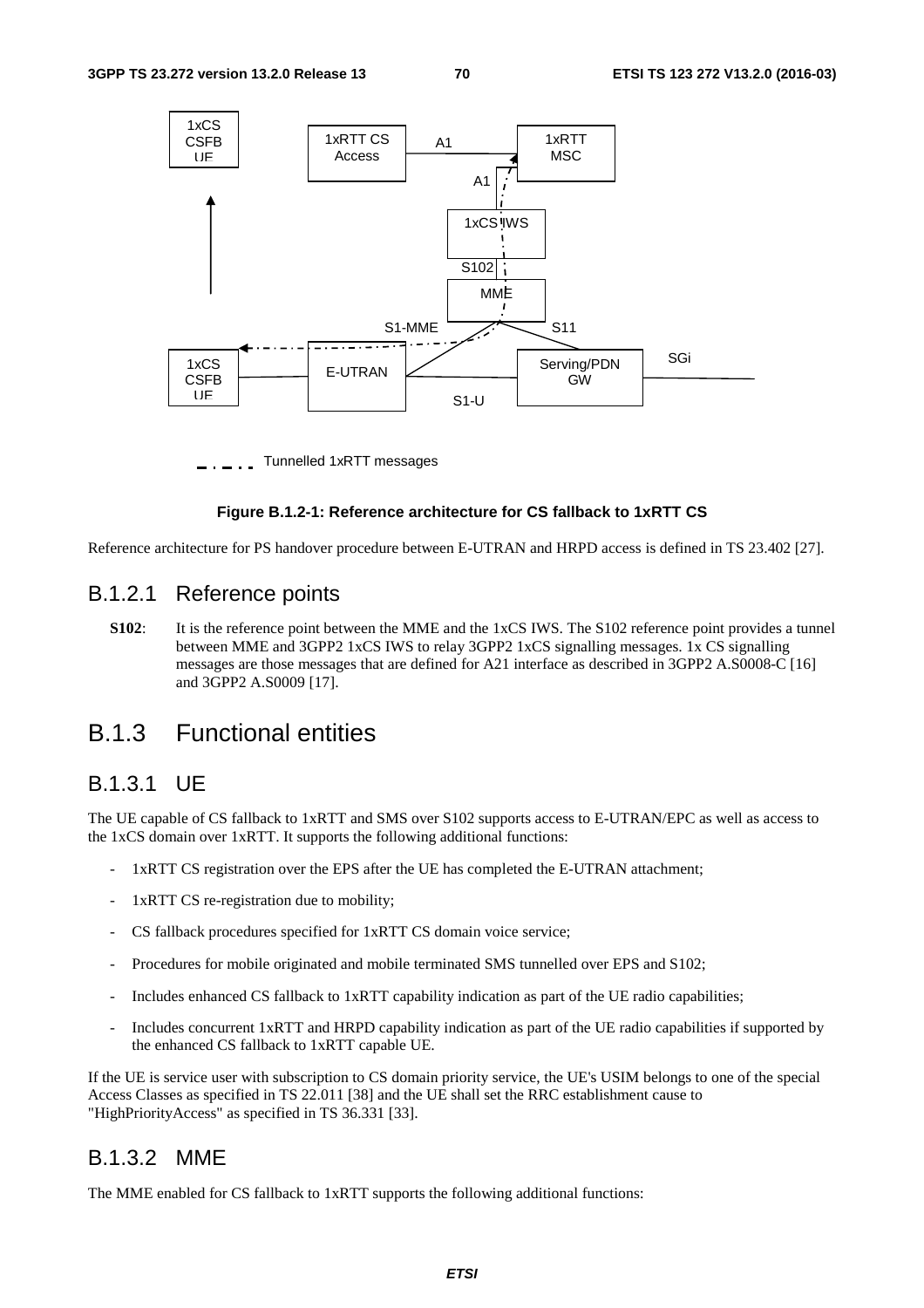- It serves as a signalling tunnelling end point towards the  $3GPP2$  1xCS IWS via S102 interface for sending/receiving encapsulated 3GPP2 1xCS signalling messages to/from the UE, which are encapsulated in S1- MME S1 Information Transfer messages, as defined in TR 36.938 [19];
- 1xCS-IWS (terminating S102 reference point) selection for CSFB procedures;
- Handling of S102 tunnel redirection in case of MME relocation;
- Buffering of messages received via S102 for UEs in idle state.

If the network supports CSFB priority call handling, the MME supports the following additional functions:

- For page message received on the S102 interface with priority indication, the MME provides preferential treatment to this message and also the subsequent CS fallback procedure compared to other normal transactions. If UE needs to be paged, the MME sets priority indication on the paging request to eNodeB. The MME also sets priority indication, i.e. "CSFB High Priority", in S1AP message to the eNodeB, so that eNodeB may initiate the CSFB procedure with priority, as specified in TS 36.413 [35].
- For a CSFB request from service user, the MME determines that the CSFB request need priority handling based on the UE's EPS subscription information. The MME in congestion situation provides preferential treatment to this request and also sets priority indication, i.e. "CSFB High Priority", in S1AP message to eNodeB to initiate CSFB procedure, as specified in TS 36.413 [35].

## B.1.3.3 E-UTRAN

The E-UTRAN enabled for CS fallback to 1xRTT supports the following additional functions:

- Provision of control information that causes the UE to trigger 1xCS registration;
- Forwarding 1x RTT CS paging request to the UE;
- Forwarding 1x RTT CS related messages between MME and UE;
- Release of E-UTRAN resources after UE leaves E-UTRAN coverage subsequent to a page for CS fallback to 1xRTT CS if PS handover procedure is not performed in conjunction with 1xCS fallback;
- Invoking the optimised or non-optimised PS handover procedure concurrently with enhanced 1xCS fallback procedure when supported by the network and UE, and based on network configuration.

If the network supports CSFB priority call handling, the E-UTRAN supports the following additional functions:

- For page message received on S1AP with priority indication, the E-UTRAN should provide preferential treatment to this request compared to other normal paging requests.
- For CS fallback S1AP message with priority indication and if the UE is idle, the E-UTRAN should provide preferential treatment in allocating E-UTRAN radio bearer resources compared to other normal resource requests. Also, E-UTRAN shall not trigger enhanced 1xCSFB with concurrent optimized PS handover to HRPD access.

## B.1.4 Co-existence with IMS services

Clause 4.5 of this specification also applies here.

# B.1.5 CSFB Priority Call Handling

Priority call handling support for CSFB ensures that end-to-end priority handling is provided for both mobile originated CSFB calls by a service user in E-UTRAN and for mobile terminated CSFB call from a service user to a normal or service user in E-UTRAN. A service user's EPS subscription information contains an indication of the users 1xRTT CS domain priority status, i.e. a MPS CS priority. If the UE is subscribed to CS domain priority, the UE's USIM shall belong to one of special Access Classes as specified in TS 22.011 [38].

For mobile terminated CS fallback calls from a service user, the 1x MSC via the 1xCS IWS provides a priority indication to the MME along with a page message. The MME shall set a priority indication to the eNodeB when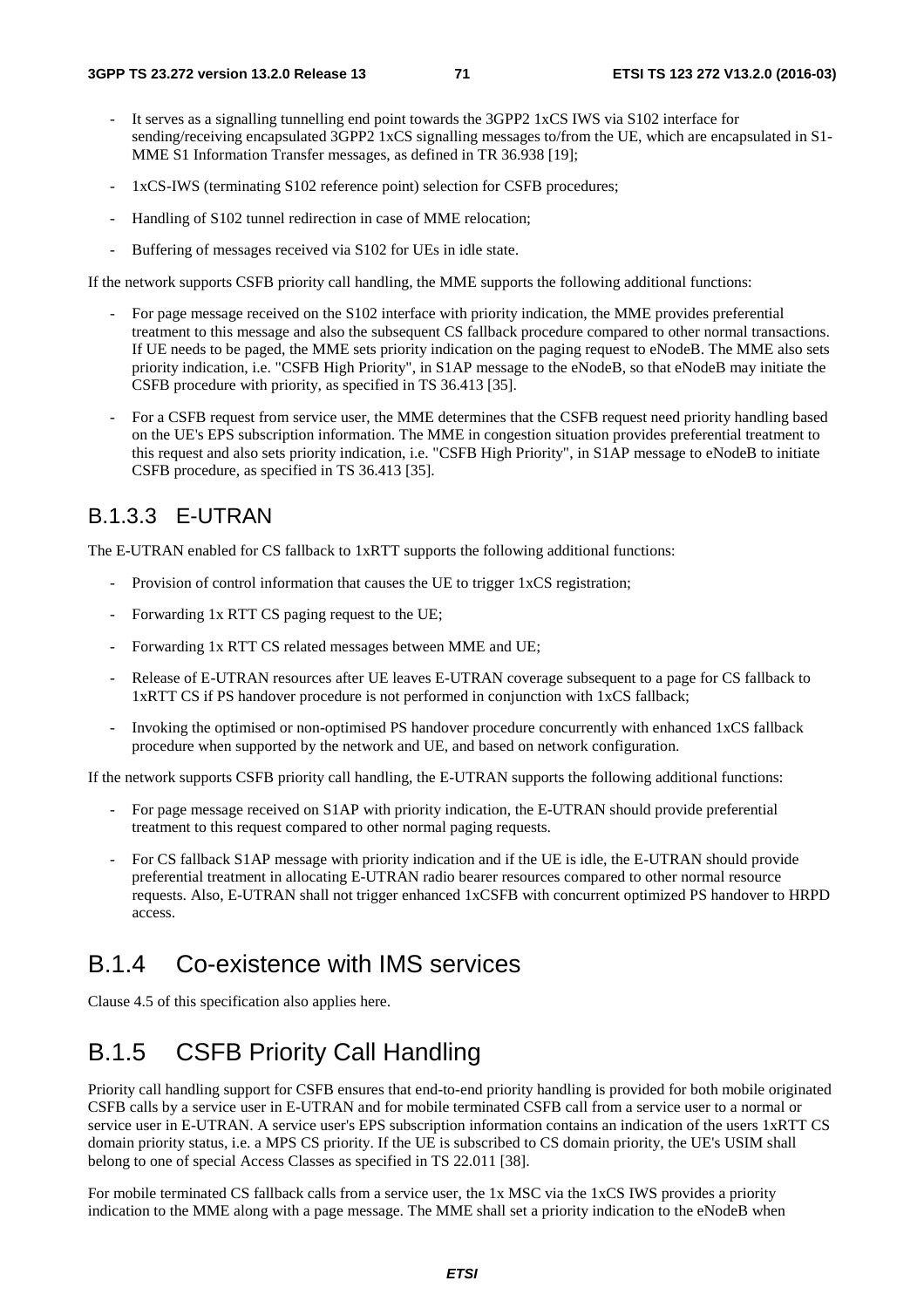requesting the eNodeB to page the UE if the UE is idle. If the MME, while waiting for a UE response to the paging request sent without priority indication, receives a message with priority indication from the 1xCS MSC via 1xCS IWS, the MME should send another paging request with priority indication. For mobile originated CS fallback calls from a service user in E-UTRAN, the MME determines that the CSFB requires priority handling based on the MPS CS priority in the UE's EPS subscription. For both mobile originated and mobile terminated CSFB, the MME shall also provide priority indication, i.e. "CSFB High Priority", when requesting the eNodeB to execute the CSFB priority procedure. The eNodeB should handle the page message with priority and also prioritize the subsequent CS fallback procedure to 1xRTT as specified in TS 36.413 [35].

## B.2 Procedures

## B.2.1 Mobility Management

#### B.2.1.1 1x RTT CS Pre-Registration over EPS Procedure

This clause describes how the UE in an E-UTRAN system establishes and maintains pre-registration in the 1xCS system.



#### **Figure B.2.1.1-1: 1xRTT CS registration procedure**

1. The UE attaches to E-UTRAN as specified in TS 23.401 [2]. The UE includes an indication of enhanced CS fallback to 1xRTT and may also include concurrent 1xRTT and HRPD PS session handling capabilities as part of the UE radio capabilities.

 If the UE is a service user with subscription to 1x priority service in the 1xRTT CS domain, the UE's EPS subscription contains MPS CS priority.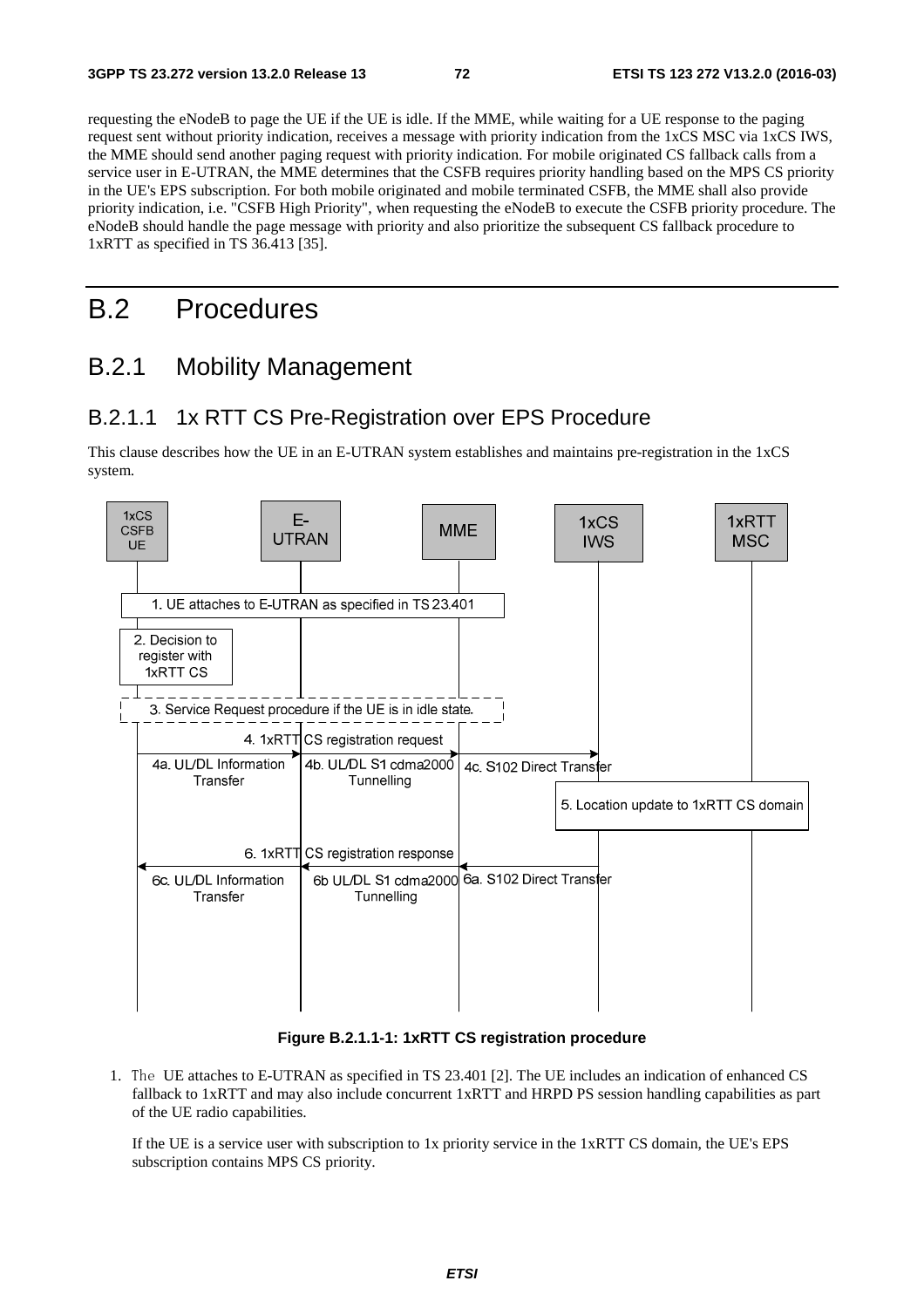- 2. Based on a radio layer trigger (e.g. an indication from the E-UTRAN when the UE is in connected state or an indication over the broadcast channel), the UE decides to register with the 1xRTT CS domain.
- 3. If the UE is in idle state, in order to create a signalling connection with the MME, it performs the Service Request procedure.
- 4. The UE generates a 1xRTT CS registration request.
- 4a. The 1xRTT CS message is transferred from the UE to E-UTRAN.
- 4b. E-UTRAN forwards the 1xRTT CS message to the MME including the CDMA2000 Reference Cell ID.
- 4c. The MME selects a 1xCS IWS node based on the CDMA2000 Reference Cell ID. The IMSI is used to distinguish S102 signalling transactions belonging to different UEs. The MME sends a S102 Direct Transfer message (IMSI, 1xCS message) to the 1xCS IWS node.
- 5. 1xRTT CS registration is then performed by the 1xCS IWS node based on 3GPP2 A.S0008 [16].
- 6a. 1xRTT CS registration response is tunnelled back to the MME in a S102 Direct Transfer message (IMSI, 1xCS message).
- 6b. The MME forwards the 1xRTT CS message to the E-UTRAN.
- 6c. The E-UTRAN forwards the 1xRTT CS message to the UE.

If the triggers for 1xCS registration change over time, the UE (both in idle or connected state), uses this information to update the 1xCS registration via the tunnel.

#### B.2.1.2 S102 Tunnel Redirection

S102 Tunnel Redirection Procedure is used when the UE perform Tracking Area Update with MME change while the UE is registered with the 1xRTT CS domain as described in clause B.2.1.1 and the S102 session exists between the MME and the 1xCS IWS.

The detail procedure for the idle case is depicted as figure B.2.1.2-1.

| UE | eNB                                                                                                                                    | Target<br>MME                                          | 1xCS<br><b>IWS</b> | Source<br><b>MME</b> | Target<br>Serving GW<br>Serving GW                                                                                             | <b>PDN</b><br>Source<br><b>GW</b> | <b>HSS</b> |
|----|----------------------------------------------------------------------------------------------------------------------------------------|--------------------------------------------------------|--------------------|----------------------|--------------------------------------------------------------------------------------------------------------------------------|-----------------------------------|------------|
|    | 1. Ix-registration over old MME and establishment of \$102 tunnel in ECM-<br>CONNECTED state, followed by transition to ECM-IDLE state |                                                        |                    |                      |                                                                                                                                |                                   |            |
|    |                                                                                                                                        |                                                        |                    |                      | 2. TAU procedure with MME change (up to and including the step where the target MME receives Update Location Ack from the HSS) |                                   |            |
|    |                                                                                                                                        | 3. S102 Redirection Command<br>4. S102 Redirection Ack |                    |                      |                                                                                                                                |                                   |            |
|    |                                                                                                                                        |                                                        | 5. TAU Procedure   |                      |                                                                                                                                |                                   |            |

#### **Figure B.2.1.2-1: S102 tunnel redirection during TAU with MME change**

- 1. UE performs 1x-registration over the source MME while in ECM-CONNECTED state, followed by transition to ECM-IDLE state. The S102 tunnel exists between the source MME and the 1xCS IWS.
- 2. TAU procedure with MME change as described in TS 23.401 [2], figure 5.3.3.1-1, up to and including the step where the target MME receives Update Location Ack from the HSS, is executed. The 1xCS IWS ID is transferred to the target MME via the Context Response message.
- 3. The target MME sends S102 Redirection Command message to the 1xCS IWS. After receiving this message, the 1xCS IWS associates the S102 tunnel for this specific UE with the target MME. Then the 1xCS IWS releases any context associated with the source MME.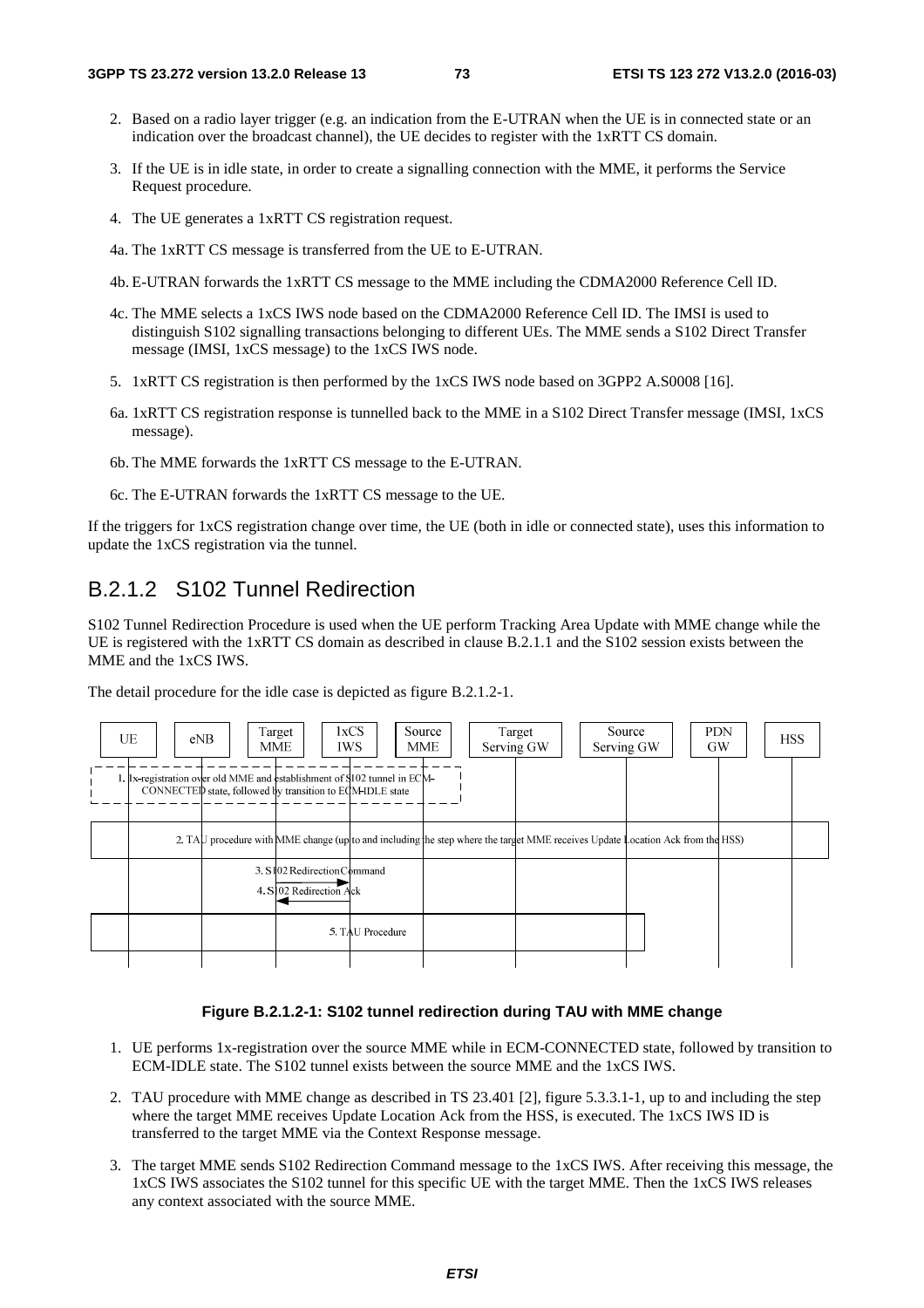- 4. In response to the S102 Redirection Command message, the 1xCS IWS sends a S102 Redirection Ack message to the target MME.
- 5. The TAU procedure is completed.

The detailed procedure for the active case is depicted as figure B.2.1.2-2.

| UE<br>eNB                                                                  | Target<br>1xCS<br>IWS.<br><b>MME</b>                   | Target<br>Source<br>Serving GW<br><b>MME</b>                | Source<br>Serving GW | <b>PDN</b><br><b>HSS</b><br>GW |
|----------------------------------------------------------------------------|--------------------------------------------------------|-------------------------------------------------------------|----------------------|--------------------------------|
| 1. Itx-registration over old MME and establishment of \$102 tunnel in ECM- | CONNECTED state                                        |                                                             |                      |                                |
|                                                                            |                                                        | 2. Inter eNodeB handqver with MME relocation (prior to TAU) |                      |                                |
|                                                                            | 3. S102 Redirection Command<br>4. S102 Redirection Ack |                                                             |                      |                                |
|                                                                            | 5. TAU Procedure                                       |                                                             |                      |                                |

#### **Figure B.2.1.2-2: S102 tunnel redirection during inter-eNodeB handover with MME relocation**

- 1. UE performs 1x-registration over the source MME while in ECM-CONNECTED state. The S102 tunnel exists between the source MME and the 1xCS IWS.
- 2. Inter-eNodeB handover with MME relocation procedure as described in TS 23.401 [2], figure 5.5.1.2.2-1, steps prior to TAU, is executed. The 1xCS IWS ID is transferred to the target MME via the Forward Relocation Request message.
- 3. The target MME sends S102 Redirection Command message to the 1xCS IWS. After receiving this message, the 1xCS IWS associates the S102 tunnel with the target MME. Then the 1xCS IWS releases any context associated with the source MME.
- 4. In response to the S102 Redirection Command message, the 1xCS IWS sends a S102 Redirection Ack message to the target MME.
- 5. The TAU procedure occurs.

#### B.2.1.3 UE-initiated Detach Procedure

If a 1xRTT CS Fallback UE, pre-registered to the 1xRTT CS system, initiates the detach procedure in E-UTRAN access due to switch off and the UE is required to perform a "power-down registration" in the 1xRTT CS system (see C.S0005-A [32]), the UE shall first perform the "power-down registration" procedure with the 1xRTT CS system via the S102 tunnel, before initiating the detach procedure in E-UTRAN access as specified in TS 23.401 [2].

A 1xCSF UE, pre-registered to the 1xCS system, performing detach due to reasons other than switch off is not required to perform "power-down registration" with the 1xCS system prior to performing the detach procedure in E-UTRAN.

## B.2.2 Mobile Originating Call in Active Mode

This clause describes the mobile originating call procedures for the CS Fallback to 1xRTT in the normal case. For enhanced CS fallback to 1xRTT procedure, see clause B.2.3a. Clause B.2.3b describes the procedure when the procedure is rejected by the MME.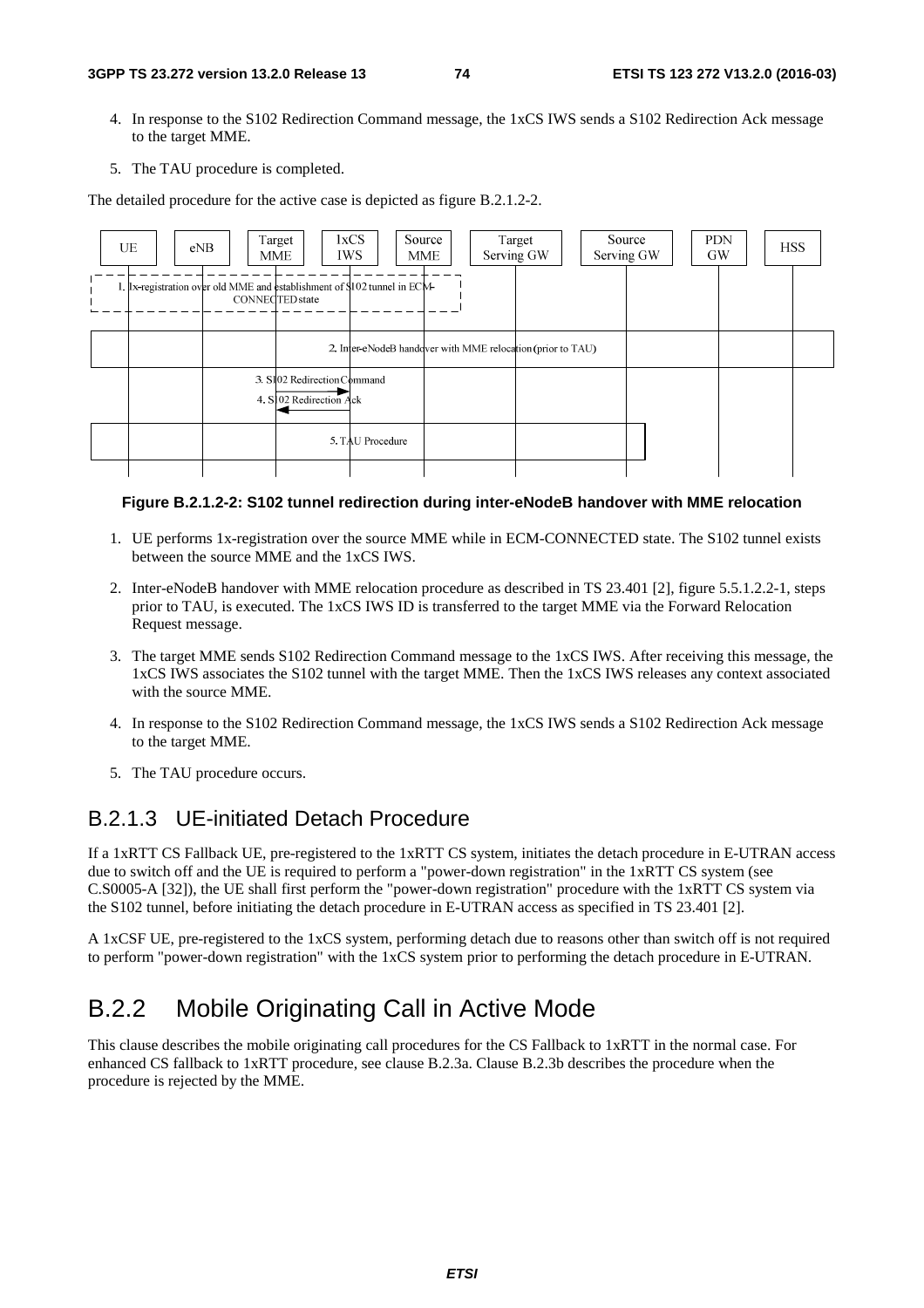

#### **Figure B.2.2-1: CS MO call using fallback to CDMA 1x RTT network**

- 1. UE is E-UTRAN attached and registered with 1xRTT CS as defined in clause B.2.1.1.
- 2. UE makes a decision to perform a mobile originated CS call.
- 3. UE sends an Extended Service Request for mobile originating 1xCS fallback to the MME.
- 4. MME sends UE Context Modification Request (CS Fallback Indicator, priority indicator) to E-UTRAN. CS Fallback Indicator indicates to the E-UTRAN to move the UE to 1xRTT.

 If MME determines the CS Fallback procedure needs priority handling based on the MPS CS priority in the UE's EPS subscription, it sets priority indication in the S1AP message to the E-UTRAN. E-UTRAN responds with UE Context Modification Response

- 5. E-UTRAN may optionally solicit a 1xRTT measurement report from the UE to determine the target 1xRTT cell to which the CS Fallback will be performed.
- 6a. The E-UTRAN triggers RRC connection release with redirection to 1xCS and continue with step 7.
- 7. E-UTRAN sends an S1 UE Context Release Request (Cause) message to the MME. Cause indicates that the S1 UE Context Release was caused by CS fallback to 1xRTT.

 In case the Cause indicates that RRC was released due to abnormal conditions, e.g. radio link failure, the MME should continue with steps 8 -10.

8. The MME deactivates GBR bearers towards S-GW and P-GW(s) by initiating MME-initiated Dedicated Bearer Deactivation procedure as specified in TS 23.401 [2], and starts the preservation and suspension of non-GBR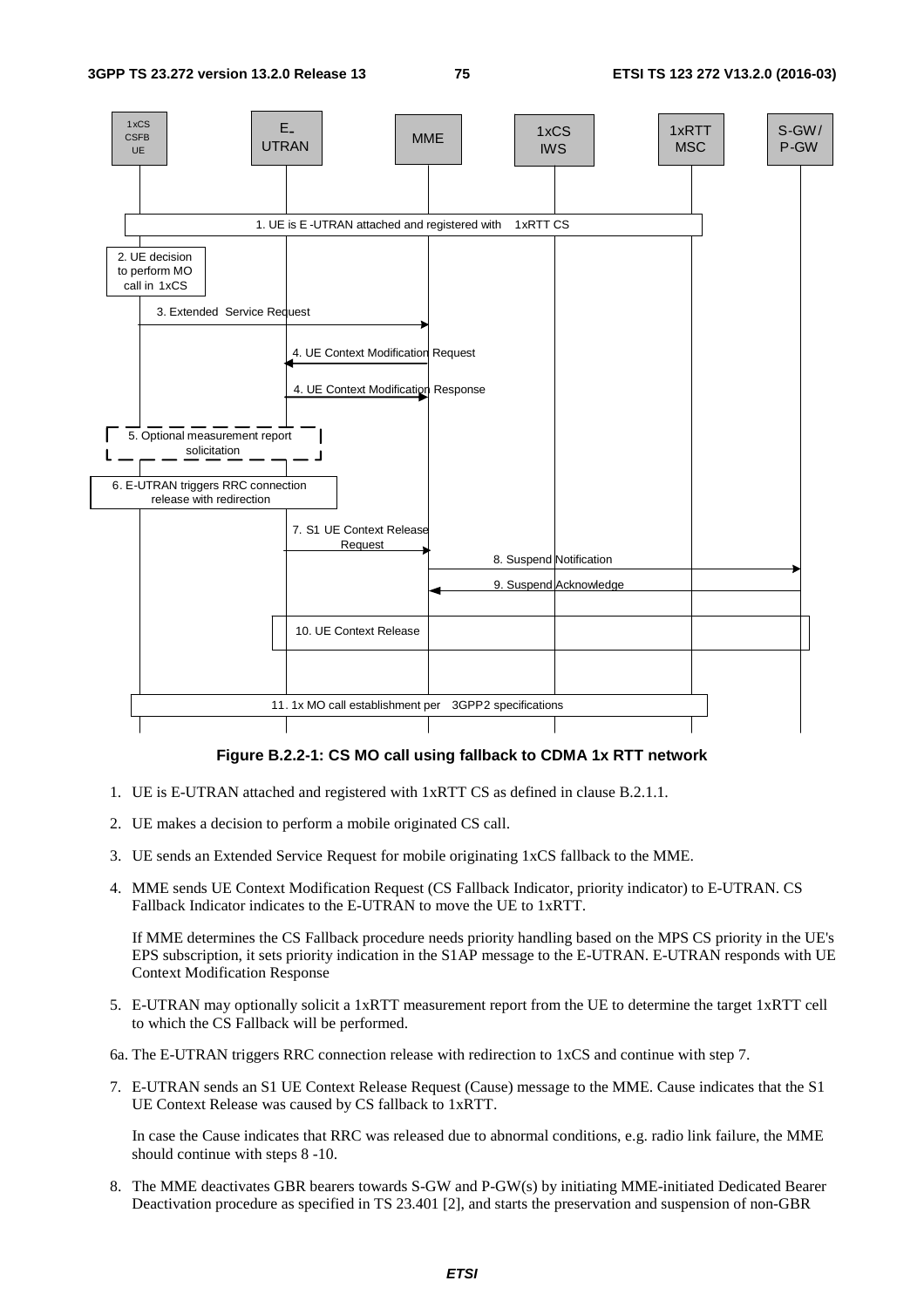bearers by sending Suspend Notification message to the S-GW. The S-GW releases all eNodeB related information (address and TEIDs) for the UE, and sends Suspend Notification message to the P-GW(s).

- 9. S-GW and P-GW(s) acknowledges the bearer updates by responding with Suspend Acknowledge. The MME stores in the UE context that UE is in suspended status. All the preserved non-GBR bearers are marked as suspended status in S-GW and P-GW. The P-GW discards downlink data if the UE is marked as suspended.
- 10. S1 UE Context in the E-UTRAN is released as specified in TS 23.401 [2].
- 11. UE moves to 1xRTT and performs the procedure for mobile originating call as specified in 3GPP2 A.S0013 [18].

Once CS service ends in the 1xCS domain, the UE returns to E-UTRAN by performing reselection. The EPS service is resumed as described in clause 6.5.

## B.2.2a Mobile Originating call in Idle Mode

Mobile Originating call in Idle Mode procedure is specified by reusing the Mobile Originating Call in Active mode procedure with Extended Service Request for mobile originating 1xCS fallback to the MME where the messages S1-AP UE context Modification Request and Response are replaced by S1-AP Initial UE Context Request and Response. UE is transited to ECM-CONNECTED mode by following the applicable procedures specified in TS 23.401 [2].

If UE has only LIPA PDN connection and the cell accessed by the UE does not link to the L-GW where the UE had the LIPA PDN Connection, the MME shall reject the Extended Service Request with a reason code which results in the UE selecting 1xRTT access as specified in TS 24.301 [34].

If the UE has only SIPTO at the Local Network PDN connections:

- (i) in a network with collocated L-GW deployment and the (H)eNB accessed by the UE is not collocated with the L-GW providing the SIPTO at the Local Network connectivity; or
- (ii) in a network with stand-alone GW deployment and the (H)eNB accessed by the UE is not connected to the Local Network where the stand-alone GW (with S-GW and L-GW collocated) providing the SIPTO at the Local Network connectivity is residing,

the MME shall reject the Extended Service Request with an appropriate cause value which results in the UE selecting 1xRTT access.

If the UE has only SIPTO at the Local Network PDN connections and LIPA PDN connections, where:

- the SIPTO at the Local Network PDN connections fulfil criterion (i) or (ii) above; and
- the cell accessed by the UE does not link to the L-GW where the UE had the LIPA PDN connection,

the MME shall also reject the Extended Service Request with an appropriate cause value which results in the UE selecting 1xRTT access.

If the UE is a service user with subscription to CS domain priority service, the UE's USIM shall belong to one of special Access Classes as specified in TS 22.011 [38] and sets the RRC establishment cause to "HighPriorityAccess" as specified in TS 36.331 [33]. If the network supports a priority call handling, the MME determines that the Extended Service Request requires priority handling of CS Fallback based on the "HighPriorityAccess" establishment cause forwarded by eNodeB to the MME and/or MPS CS priority in the UE's EPS subscription. According to operator policy, the MME may use MPS CS priority to verify the priority handling of the CS Fallback procedure.

If MME decides to perform CS Fallback with priority, it sets priority indication in the S1-AP Initial UE Context Request message to the eNodeB. The eNodeB should allocate radio bearer resources to the UE preferentially compared to other normal calls.

## B.2.3 Mobile Terminating Call

This clause describes the mobile terminating call procedures when the UE accepts or rejects CS paging for the CS Fallback to 1xRTT, in the normal case. Clause B.2.3b describes the procedure when the procedure is rejected by the MME.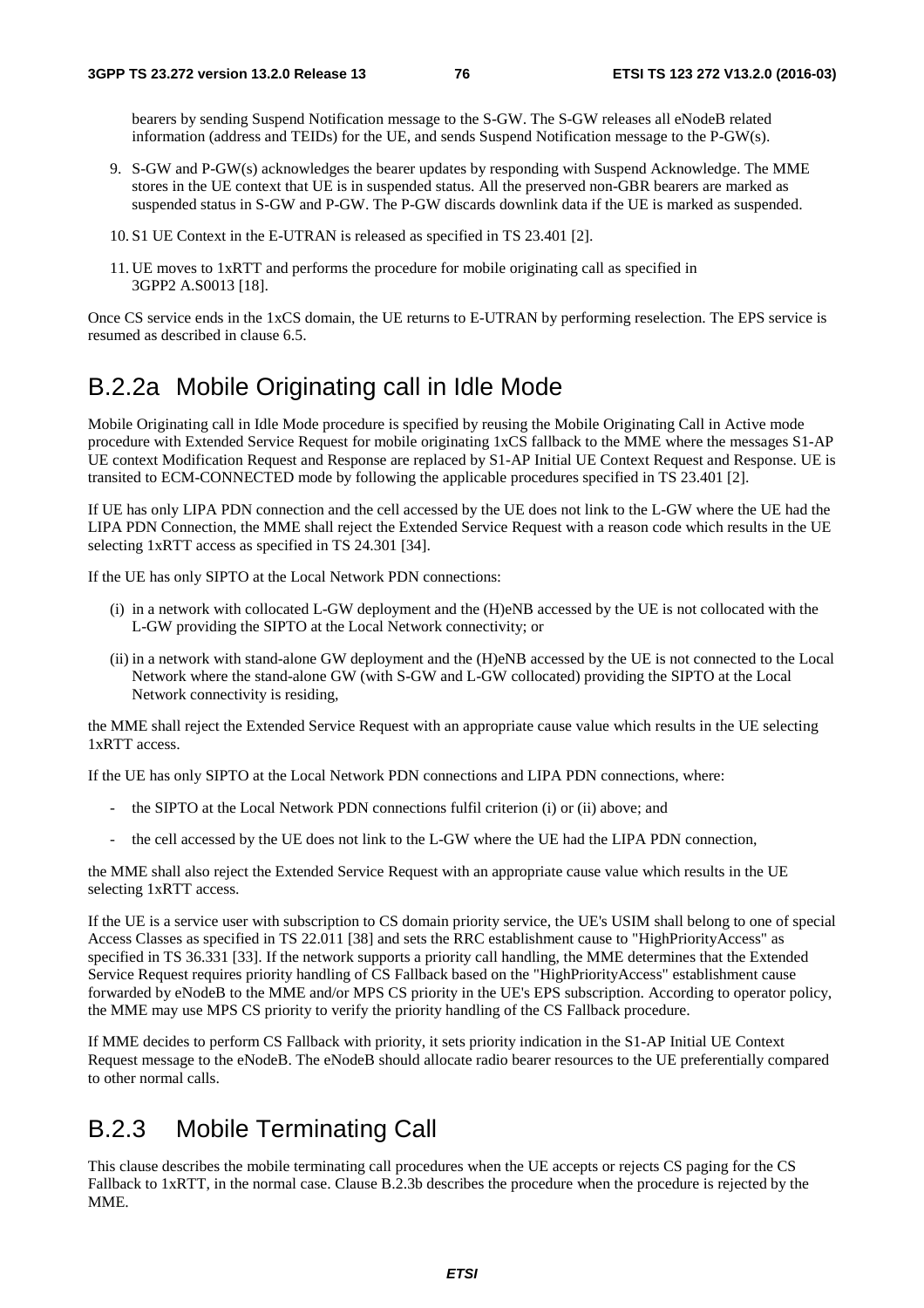When the 1x MSC receives a registration from a UE, it makes note of the RAN equipment from which it received the registration. Subsequent paging activities may thus be directed toward that RAN equipment. However, paging activities by the 1xMSC are not limited to the single RAN equipment from which the registration was received. The MSC may choose to page a wider area, including inter-system paging. If the 1xMSC has direct interfaces to 1xCS IWS, as well as to 1xRTT access, the MSC may choose to do direct paging activities to both E-UTRAN and 1x RAN equipments in its attempts to contact the UE.

The 1x paging request sent by the 1xMSC to the 1xCS IWS is delivered to the UE via the tunnel. The UE tunes to 1xRTT access, acknowledges the 1x page and performs the 1xCS procedures for mobile terminated call.

The detailed procedure using RRC connection release with redirection to 1xCS is described in figure B.2.3-1. For enhanced 1xRTT CS Fall Back procedure, see clause B.2.3a.



#### **Figure B.2.3-1: CS MT call using fallback to CDMA 1x RTT network**

- 1. UE is E-UTRAN attached and pre-registered with 1xRTT CS as defined in clause B.2.1.1.
- 2. 1xMSC sends a paging request to the 1xCS IWS node with Caller Line Identification if available.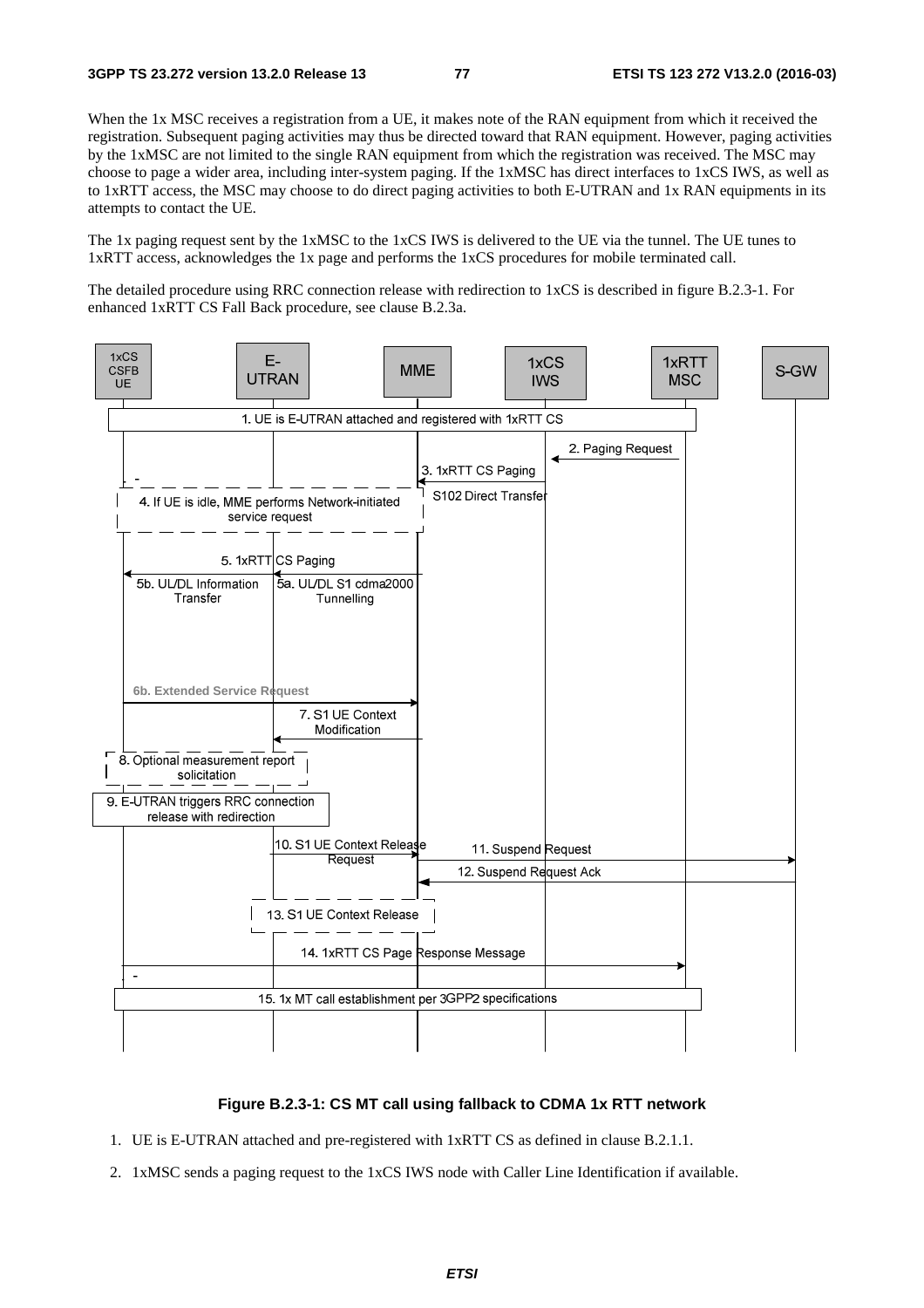If the call is originated by a priority user or an emergency callback from PSAP, the paging request message from the 1xRTT MSC to the IWS contains a priority value or an emergency indicator, respectively, as specified in 3GPP2 specification A.S0008-C v3.0 [39] / A.S0009-C v3.0 [40].

3. 1xCS IWS node forwards the 1x RTT CS paging request via the S102 tunnel to the MME.

 If a priority value or emergency indication was received in the previous step, the S102 message also reflects the same.

4. If the UE is in idle state, the MME performs the network initiated Service Request procedure in order to bring the UE to active state prior to tunnelling of the 1x RTT CS paging request toward the UE. The paging is performed using S-TMSI with CN domain indicator set to "PS".

 If the S102 message contains a priority value or emergency indication, the MME also sets priority indication in the S1AP paging request message to the E-UTRAN. The E-UTRAN handles the paging process with priority.

5. MME forwards the 1xRTT CS paging request to the UE.

6a. Void.

- 6b. If the UE accepts CS paging for the CS Fallback to 1xRTT, the UE sends an Extended Service Request for mobile terminating 1xCS fallback to the MME and proceeds with step 7 to step 15 below.
- 7. MME sends UE Context Modification Request (CS Fallback Indicator) to indicate the E-UTRAN to move the UE to 1xRTT.

 If priority value or emergency indication was received in Step 3, the MME also sets priority indication to the E-UTRAN in UE Context Modification Request. The E-UTRAN provides preferential treatment to this call in the subsequent steps. E-UTRAN responds with UE Context Modification Response.

- 8. E-UTRAN may optionally solicit a 1xRTT measurement report from the UE to determine the target 1xRTT cell to which the CS Fallback will be performed.
- 9. E-UTRAN triggers RRC connection release with redirection to 1xCS.
- 10. E-UTRAN sends an S1 UE Context Release Request (Cause) message to the MME. Cause indicates that the S1 UE Context Release was caused by CS fallback to 1xRTT.
- 11. The MME deactivates GBR bearers towards S-GW and P-GW(s) by initiating MME-initiated Dedicated Bearer Deactivation procedure as specified in TS 23.401 [2], and starts the preservation and suspension of non-GBR bearers by sending Suspend Notification message to the S-GW. The S-GW releases all eNodeB related information (address and TEIDs) for the UE, and sends Suspend Notification message to the P-GW(s).
- 12. S-GW and P-GW(s) acknowledges the bearer updates by responding with Suspend Acknowledge. The MME stores in the UE context that UE is in suspended status. All the preserved non-GBR bearers are marked as suspended status in S-GW and P-GW. The P-GW discards downlink data if the UE is marked as suspended.
- 13. S1 UE Context in the E-UTRAN is released as specified in TS 23.401 [2].
- 14. UE tunes to 1xRTT and acknowledges the page by transmitting a 1xRTT Paging Response message over the 1x Access Channel.
- 15. Subsequently UE performs the procedure for mobile terminated call establishment as specified in 3GPP2 A.S0013 [18].

Once CS service ends in the 1xCS domain the UE returns to E-UTRAN by performing reselection. The EPS service is resumed as described in clause 6.5.

## B.2.3a Enhanced CS fallback to 1xRTT Procedure

#### B.2.3a.1 General

Enhanced CS fallback to 1xRTT procedure may be used when the UE indicates its support of this capability to the network. If in addition, the UE also indicates its support of concurrent 1xRTT and HRPD PS session handling, this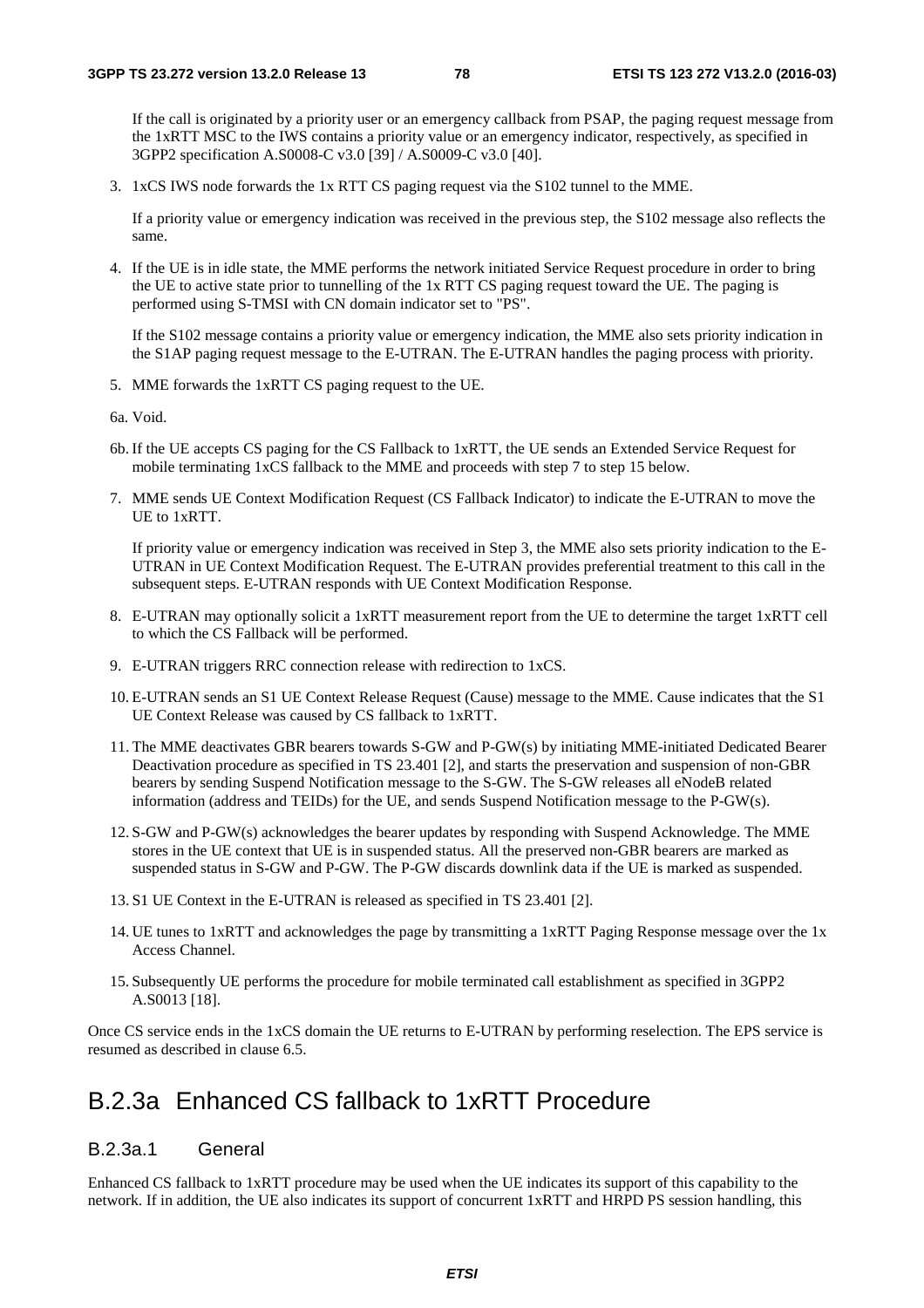indication also allows the network to invoke optimised or non-optimised PS handover procedure concurrently with the enhanced CS fallback to 1xRTT procedure.

A network that advertises support for enhanced CS fallback to 1xRTT may also advertise support for UEs with dual 1xRTT and E-UTRAN receiver/transmitter configuration. In such networks, UEs that support enhanced CS fallback to 1xRTT for dual receiver/transmitter configuration may switch off their 1xRTT receiver/transmitter while camped in E-UTRAN and register in the 1xRTT domain via the S102 tunnel. A network advertising these capabilities does not suspend the EPS bearers for mobile originated or mobile terminated 1x CS calls for such UEs. Concurrent enhanced CS fallback to 1xRTT and PS handover to HRPD is not performed for UEs that support enhanced CS fallback to 1xRTT for dual receiver/transmitter configuration.

If enhanced CS fallback to 1xRTT procedure is not used by the network (i.e., not supported or not configured), the network uses RRC connection release with redirection as specified in clauses B.2.2 and B.2.3.

- NOTE 1. Other 3GPP2 specific procedure (e.g. how UE performs concurrent operation in 3GPP2 network) is outside the scope of this specification.
- NOTE 2. E-UTRAN may invoke concurrent optimised active-mode PS handover procedure or non-optimised PS handover procedure when it receives S1-AP: UE Context Modification with CSFB indication, based on UE capability and operator configuration.

#### B.2.3a.2 Mobile Originating Call without concurrent PS handover, or with concurrent non-optimised PS handover or optimised idle-mode PS handover

The following figure describes the mobile originating call procedures for the enhanced CS Fallback to 1xRTT with concurrent non-optimised PS handover or optimised idle-mode PS handover, or without concurrent PS handover, in the normal case. Clause B.2.3b describes the procedure when the procedure is rejected by the MME.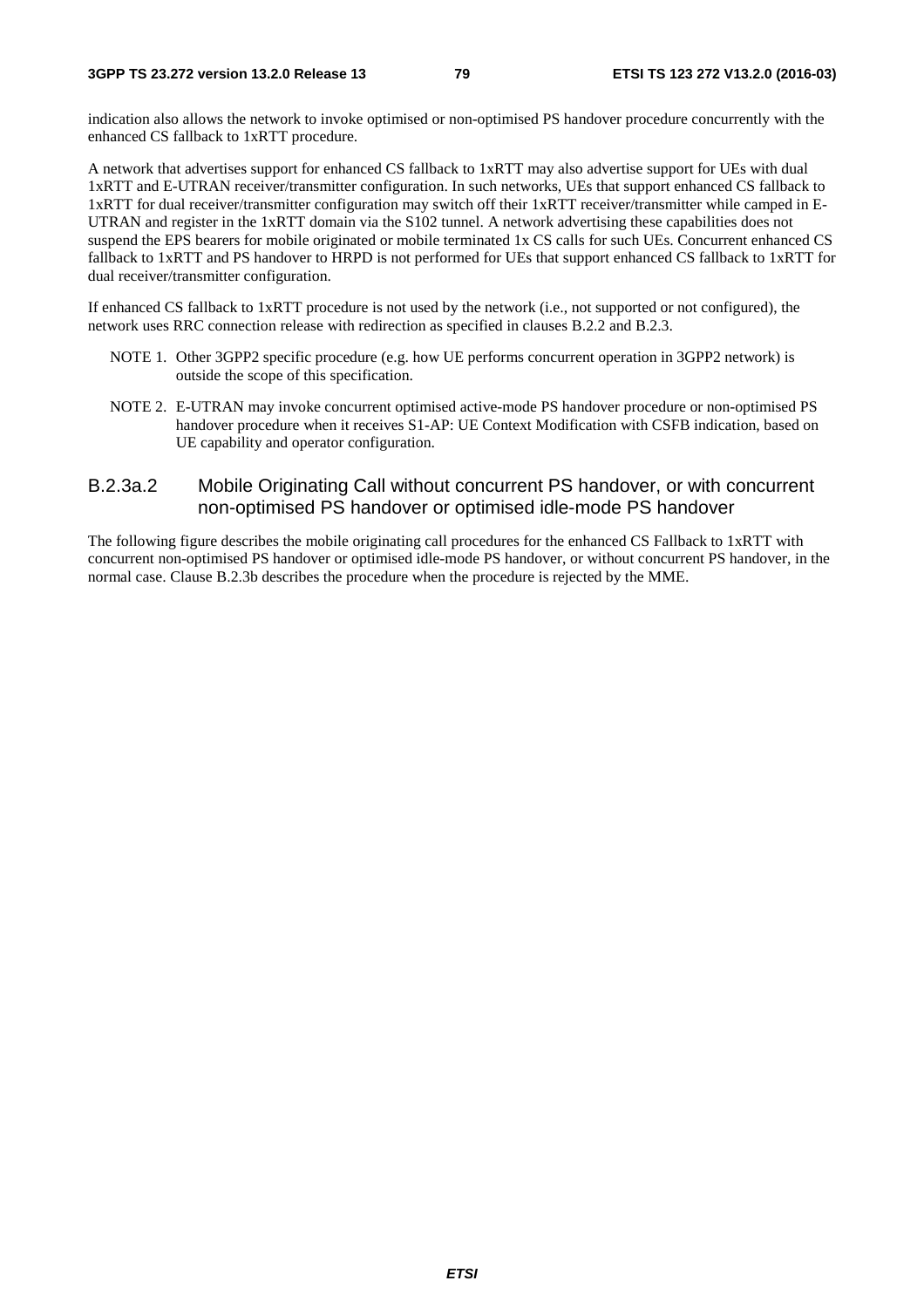

#### **Figure B.2.3a.2-1: Enhanced CS fallback to 1xRTT MO Call with no PS handover, or with concurrent non-optimised PS handover or optimised idle-mode PS handover**

- 1. UE is E UTRAN attached and registered with 1xRTT CS as defined in clause B.2.1.1 with enhanced CS fallback to 1xRTT capability indication to E-UTRAN. The UE may also indicate that it supports concurrent 1xRTT and HRPD capability. The UE may also be pre-registered with HRPD access using procedures defined in TS 23.402 [27], clause 9.3.1. The UE may also indicate support of enhanced CS Fallback to 1xRTT for dual receiver/transmitter configuration to E-UTRAN.
- 2. UE makes a decision to perform a mobile originated CS call.
- 3. UE sends an Extended Service Request for mobile originating 1xCS fallback to the MME.
- 4. For a UE in active mode, MME sends UE Context Modification Request (CS Fallback Indicator) to E-UTRAN. CS Fallback Indicator indicates to the E UTRAN to move the UE to 1xRTT. E-UTRAN responds with UE Context Modification Response.

 For a UE in idle mode, MME sends Initial UE Context Request (CS Fallback Indicator) to E-UTRAN. CS Fallback Indicator indicates to the E-UTRAN to move the UE to 1xRTT. E-UTRAN responds with Initial UE Context Response.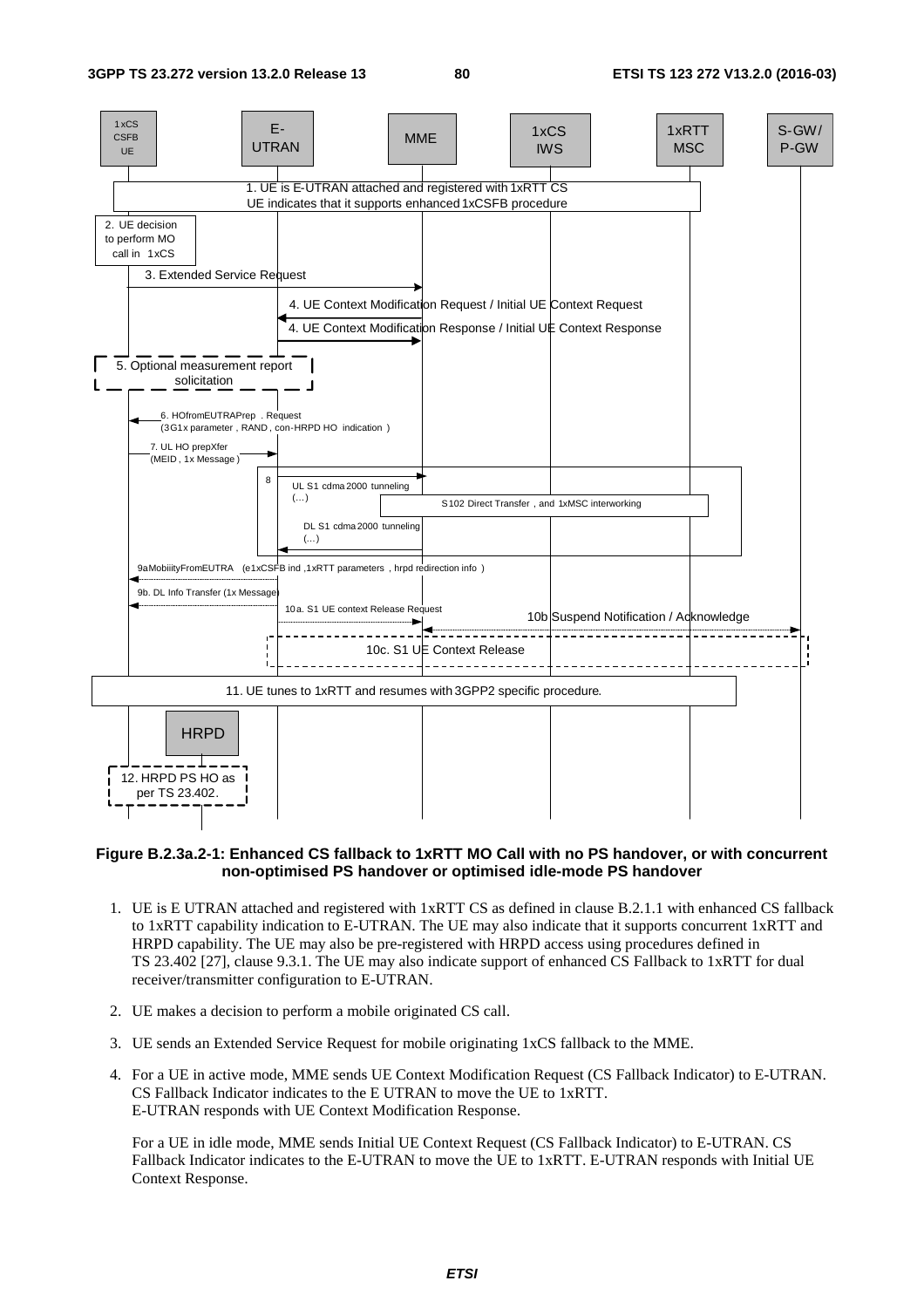If MME determines the CS Fallback procedure needs priority handling based on MPS CS priority in the UE's EPS subscription and/or the high priority access indication that the eNodeB includes in the S1AP message in step 3, it sets priority indication as well as CS Fallback indicator in the S1AP message to the eNodeB. According to operator policy the MME may use CS priority indicator to verify the priority handling of the CS Fallback procedure, in the case high priority access indication is received in the S1-AP message. The E-UTRAN, in congestion conditions, provides preferential treatment for this call in the subsequent steps. Also, the E-UTRAN shall not trigger enhanced 1xCSFB with concurrent optimized PS handover to HRPD access.

5. E-UTRAN may optionally solicit a 1xRTT measurement report from the UE to determine the target 1xRTT cell to which the CS Fallback will be performed.

 If the network supports PS handover procedure to HRPD then E-UTRAN may optionally solicit an HRPD measurement report from the UE to determine whether the target HRPD candidates exist or not.

6. E-UTRAN sends a HandoverFromE-UTRAPreparation Request message to the UE to start the enhanced 1xCS fallback procedure. It includes 3G1x Overhead Parameters and RAND value. This message also includes an indication that concurrent HRPD handover preparation is not required.

When both the network and the UE support enhanced CS Fallback to 1xRTT for dual receiver/transmitter configuration, the E-UTRAN may after Step 4 decide, e.g. due to RF conditions, to direct the UE to turn on its second radio to 1xRTT and retry the 1xCS call directly on the 1xRTT access network. For this case, the E-UTRAN in the HandoverFromE-UTRAPreparation Request message includes a redirection indicator along with optional redirection information. The procedure stops after this step and the UE tunes its 1x radio and retries its 1x call in 1xRTT while still receiving/transmitting data on E-UTRAN.

- 7. The UE initiates signalling for establishment of the CS access leg by sending UL HandoverPreparation Transfer message which contains the 1xRTT Origination message with called party number.
- 8. Messages between MME and 1xIWS are tunnelled using the S102 interface. The 1xRTT MSC initiates the call with the called party number carried in the 1xRTT Origination message.
- 9. The E-UTRAN performs either Step 9a or Step 9b. Step 9b is only performed when both the E-UTRAN and UE support enhanced 1x CS fallback to 1xRTT for dual receiver/transmitter configuration.
- 9a. The E UTRAN sends Mobility from EUTRA Command to the UE with indication that this is for enhanced 1x CS Fallback operation, 1xRTT related information, and optionally the HRPD redirection information. The 1xRTT information contains 1xRTT messages related to 1x channel assignment and cause the UE to tune to and acquire this 1x channel. This is perceived by the UE as a Handover Command message to 1xRTT.
	- If the network does not support PS handover procedure to HRPD or if no target HRPD candidates exist then E-UTRAN shall release the S1 UE context (see step 10a/b) after executing the enhanced CS fallback to 1xRTT procedure.
	- For either concurrent non-optimised PS handover procedure or optimised idle-mode PS handover procedure along with enhanced CS fallback to 1xRTT, E-UTRAN may also redirect the UE to HRPD as part of this procedure. This is indicated by the HRPD redirection information in the Mobility from EUTRA Command.

 If 1xRTT CS network cannot support this CSFB request (for example due to resource availability), the DL information transfer message is sent instead, with an embedded 1x message that indicates failure to the UE. In this case, steps 10, 11, 12 shall be skipped.

- 9b. The E-UTRAN sends DL information transfer message, with the embedded 1x message indicating 1xRTT preparation success to the UE. Steps 10 and 12 are not performed in this case.
- 10a/b/c. If PS handover procedure is not performed then E-UTRAN sends an S1 UE Context Release Request (Cause) message to the MME. Cause indicates that the S1 UE Context Release was caused by CS fallback to 1xRTT. The S1-U bearers are released and the MME starts the preservation and suspension of non-GBR bearers and the deactivation of GBR bearers towards S-GW and P-GW(s). The MME sets the UE context to suspended status.
- 11. UE tunes to the 1xRTT radio access network and performs 1xchannel acquisition with the 1xRTT CS access (e.g. 1xRTT BSS). A UE supporting enhanced 1xCSFB to 1xRTT for dual receiver/transmitter configuration continues to receive/transmit data on E-UTRAN.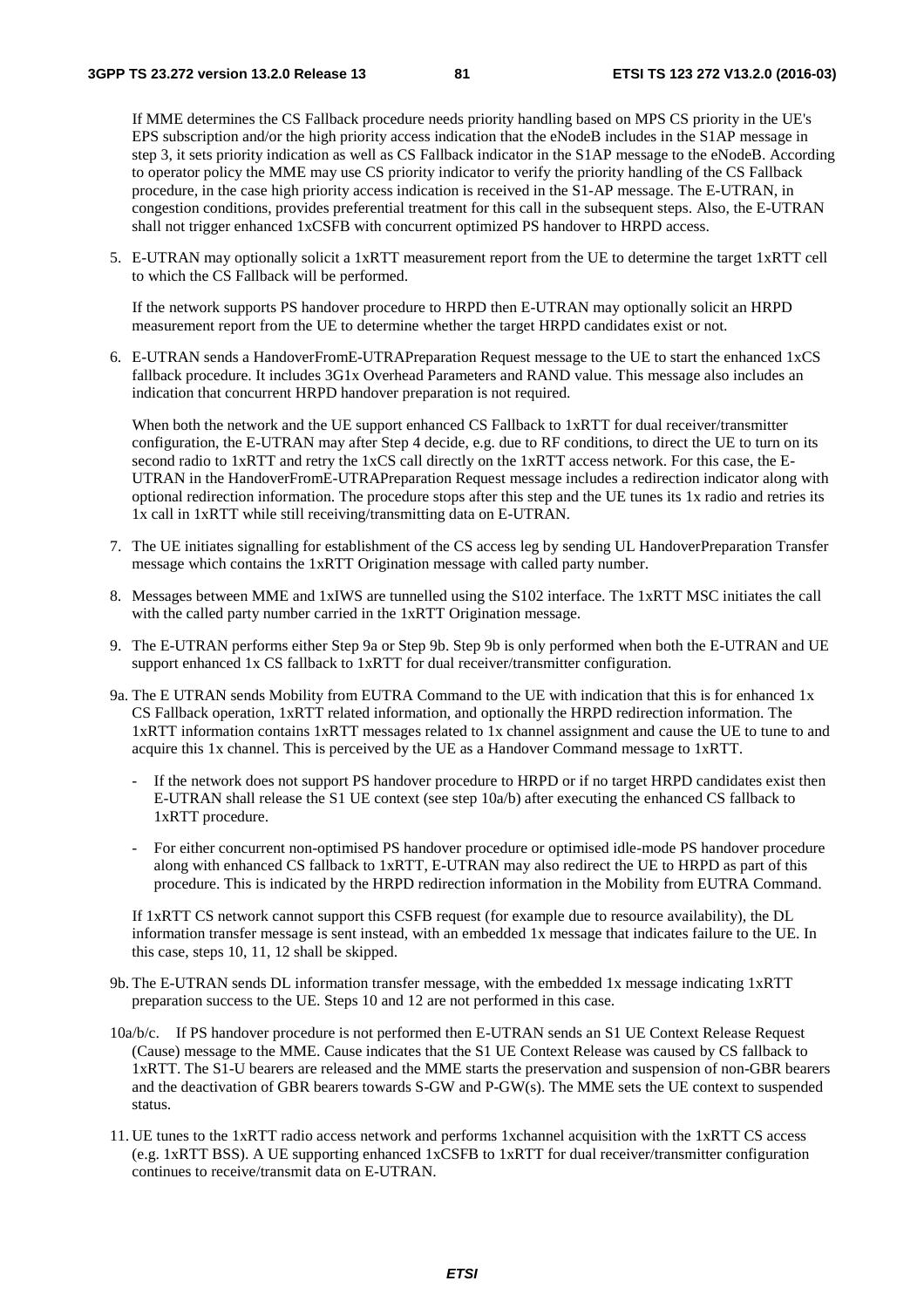12.UE and Network follow the appropriate procedure for handling non-optimised PS handover procedure or optimised idle-mode PS handover as defined in TS 23.402 [27] if performed. S1 UE Context release procedure is as specified in TS 23.402 [27] for non-optimised PS handover (clause 8.2.2) or optimised idle-mode PS handover (clause 9.4). This step occurs in parallel with step 11.

#### B.2.3a.3 Mobile Originating Call with concurrent optimised PS handover

The following figure describes the mobile originating call procedures for the enhanced CS Fallback procedure to 1xRTT with concurrent optimised PS handover, in the normal case. Clause B.2.3b describes the procedure when the procedure is rejected by the MME. This procedure is not executed for mobile originated priority 1x CS Fallback. This procedure is not performed when both the network and the UE support enhanced CS Fallback to 1xRTT for dual receiver/transmitter configuration.



#### **Figure B.2.3a.3-1: Enhanced CS fallback to 1xRTT MO Call with concurrent optimised PS handover**

- 1-5. Same as steps 1-5 in figure B.2.3a.2-1. The UE indicates that it supports enhanced CS fallback to 1xRTT procedure and concurrent 1xRTT and HRPD capability.
- 6. E-UTRAN sends an Handover From E-UTRA Preparation Request message to the UE to start the enhanced 1xCS fallback procedure. It includes 3G1x Overhead Parameters and RAND value. This message also includes an indication that concurrent HRPD handover preparation is required.
- 7. UE starts the enhanced 1xCS fallback and optimised PS handover messages (7a, 7b) in a sequential manner. Step 7a contains the 1xRTT Origination message with called party number.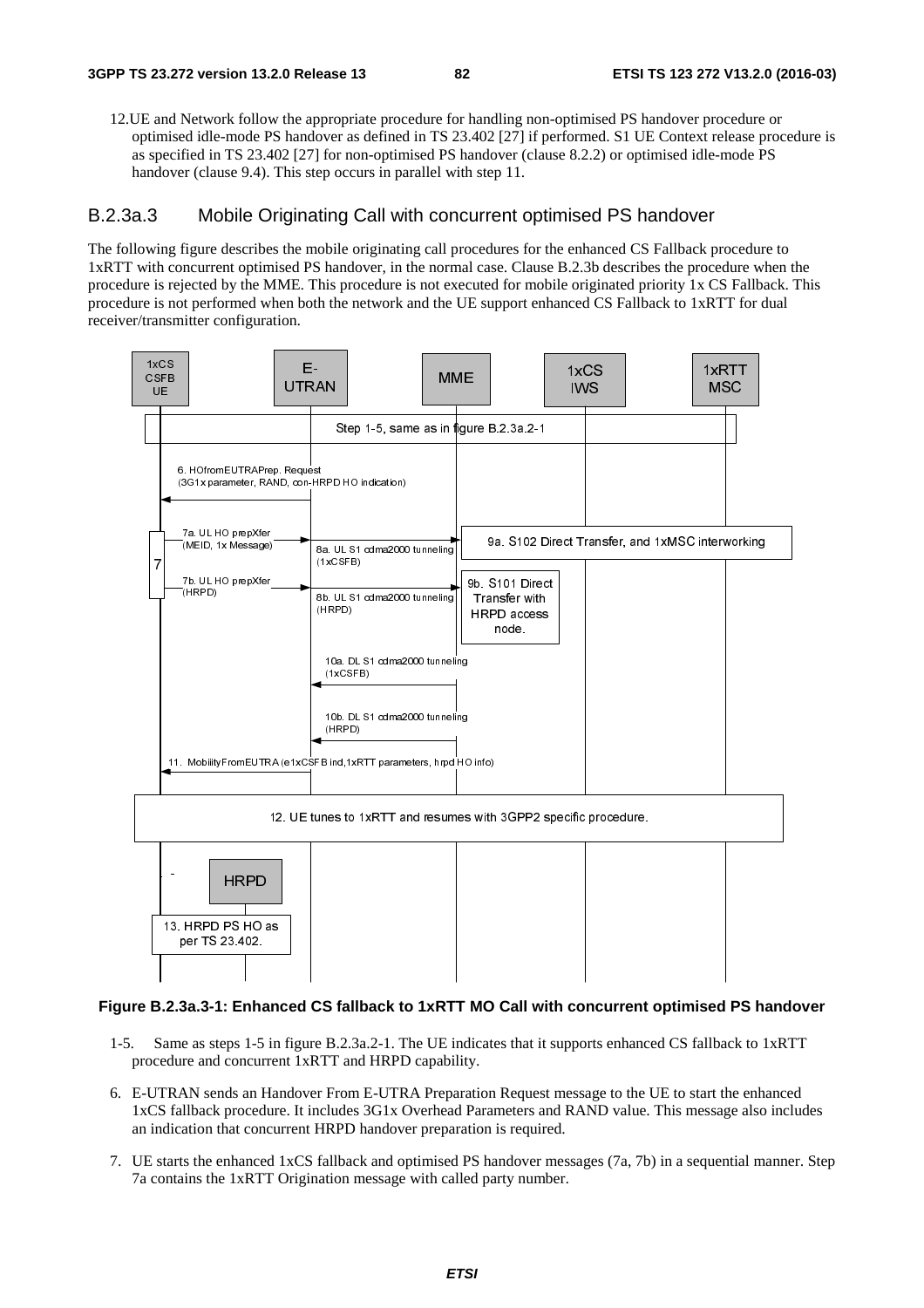8a, 9a, 10a, and 8b, 9b, 10b.

MME treats the enhanced 1xCS fallback and HRPD PS handover procedure independently (i.e. MME does not link the HRPD message and 1xCS fallback message together).

8a, 9a, 10a is same as shown in step 8 in figure B.2.3a.2-1

 8b, 9b, 10b are messages/procedure for optimised E-UTRAN to HRPD handover procedure as defined in TS 23.402 [27], clause 9.3.2.

11. The E-UTRAN sends Mobility from EUTRA Command to the UE with indication that this is for enhanced 1x CS Fallback operation including the 1xRTT message and the HRPD message received over the S102 and S101 tunnels.

 If handover preparation to HRPD is successful but preparation failure message in received from the 1xRTT CS network via the S102 tunnel, the message for 1xRTT preparation failure indication is sent to the UE as part of the Mobility from EUTRA Command. If handover to HRPD is successful and the eNodeB times out waiting for preparation completion message from 1xRTT, the E-UTRAN sends a Mobility from EUTRA command with only the HPRD message included. In the case that the preparation to HRPD failed but 1xRTT is successful, E-UTRAN may optionally include HRPD redirection info as part of the Mobility from EUTRA Command.

 In case preparation on 1xRTT and HRPD failed with explicit failure messages received on S102 and S01 tunnels, the E-UTRAN forwards the received failure messages as DL Information transfers. In this case, steps 12 and 13 are skipped.

- 12. UE retunes to the 1xRTT radio access network and performs 1x channel acquisition with the 1xRTT CS access (e.g. 1xRTT BSS), see TS 23.216 [20], clause 6.1.3.
- 13. UE and network follow the optimised E-UTRAN to HRPD handover procedure. UE context release procedure follows the optimised E-UTRAN to HRPD handover procedure as defined in TS 23.402 [27], clause 9.3.2. This step occurs in parallel with step 12.

#### B.2.3a.4 Mobile Terminating Call without PS handover, or with concurrent nonoptimised PS handover or optimised idle-mode PS handover

The following figure describes the mobile terminating call procedures for the enhanced CS Fallback to 1xRTT with concurrent non-optimised PS handover or optimised idle-mode PS handover, or without PS handover, in the normal case. Clause B.2.3b describes the procedure when the procedure is rejected by the MME.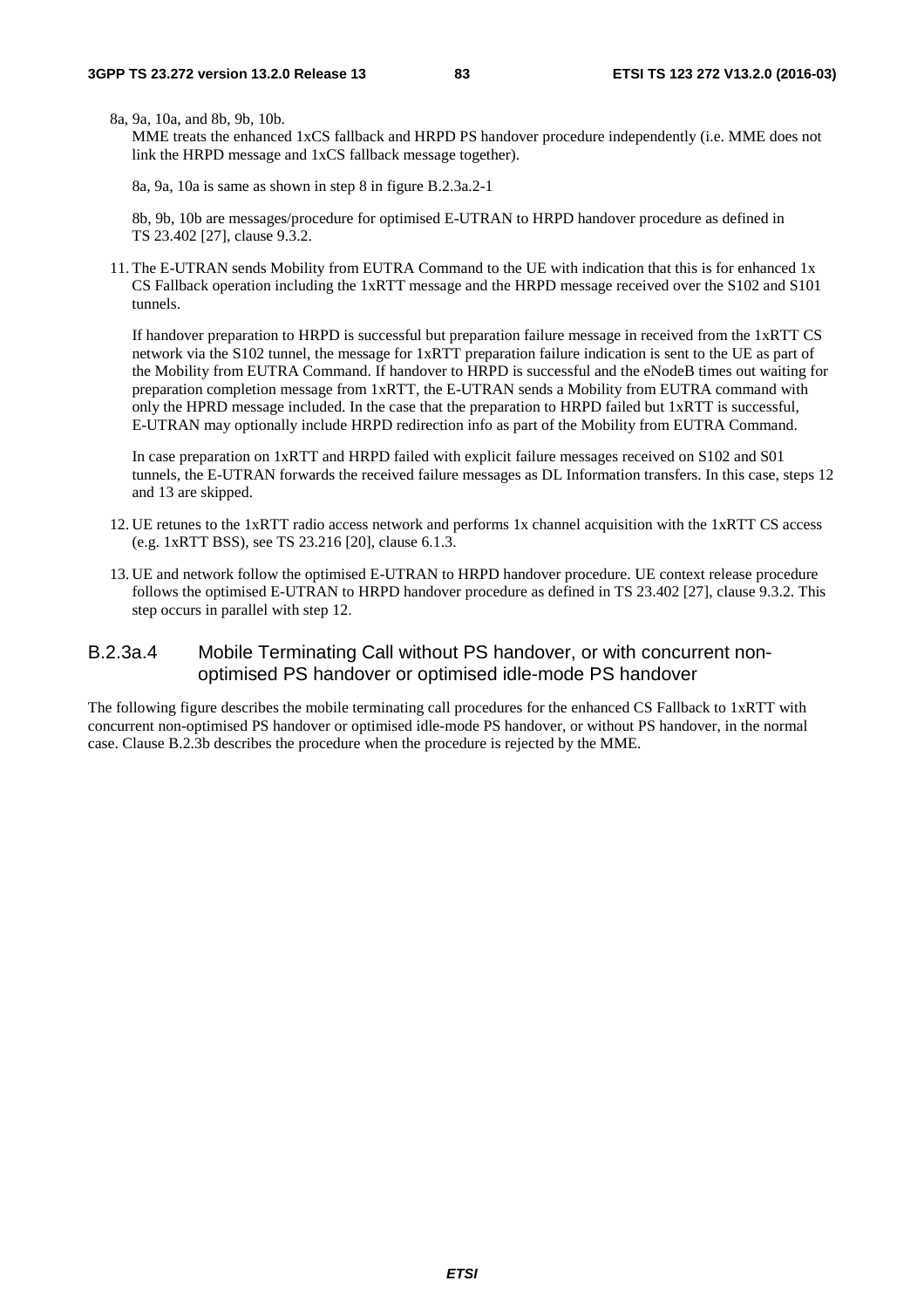

#### **Figure B.2.3a.4-1: Enhanced CS fallback to 1xRTT MT call without PS handover, or with concurrent non-optimised PS handover or optimised idle-mode PS handover**

- 1. UE is E-UTRAN attached and pre-registered with 1xRTT CS as defined in clause B.2.1.1 with enhanced CS fallback to 1xRTT capability indication to E-UTRAN. The UE may also indicate that it supports concurrent 1xRTT and HRPD capability The UE may also be pre-register with HRPD access using procedures defined in TS 23.402 [27], clause 9.3.1. The UE may also indicate support of enhanced CS fallback to 1xRTT for dual receiver/transmitter configuration to E-UTRAN.
- 2-7. Same as step 2-7 in figure B.2.3-1.

 If priority indication in included in the S1AP UE Context Setup or modification message from the MME to the E-UTRAN, the E-UTRAN shall not initiate enhanced 1xCSFB with concurrent optimized PS handover to HRPD access.

8-17. Same as steps 5 – 12 of Figure B.2.3a.2-1, with the modifications that the 1x message in step 7 of Figure B.2.3a.2-1 provided by the UE to the E-UTRAN is a 1xPage Response message and 1x messages in step 9a of Figure B.2.3.a.2-1 (step 14a of Figure B.2.3a.4-1) provided by the E-UTRAN to UE may also contain Alert With Information message to provide caller line Identification and alerting trigger with 1x channel assignment message.

#### B.2.3a.5 Mobile Terminating Call with concurrent optimised PS handover

The following figure describes the mobile terminating call procedures for the enhanced CS Fallback to 1xRTT with concurrent optimised PS handover, in the normal case. Clause B.2.3b describes the procedure when the procedure is rejected by the MME. This procedure is not executed for mobile terminated priority 1x CS Fallback. This procedure is not performed when both the network and the UE support enhanced CS Fallback to 1xRTT for dual receiver/transmitter configuration.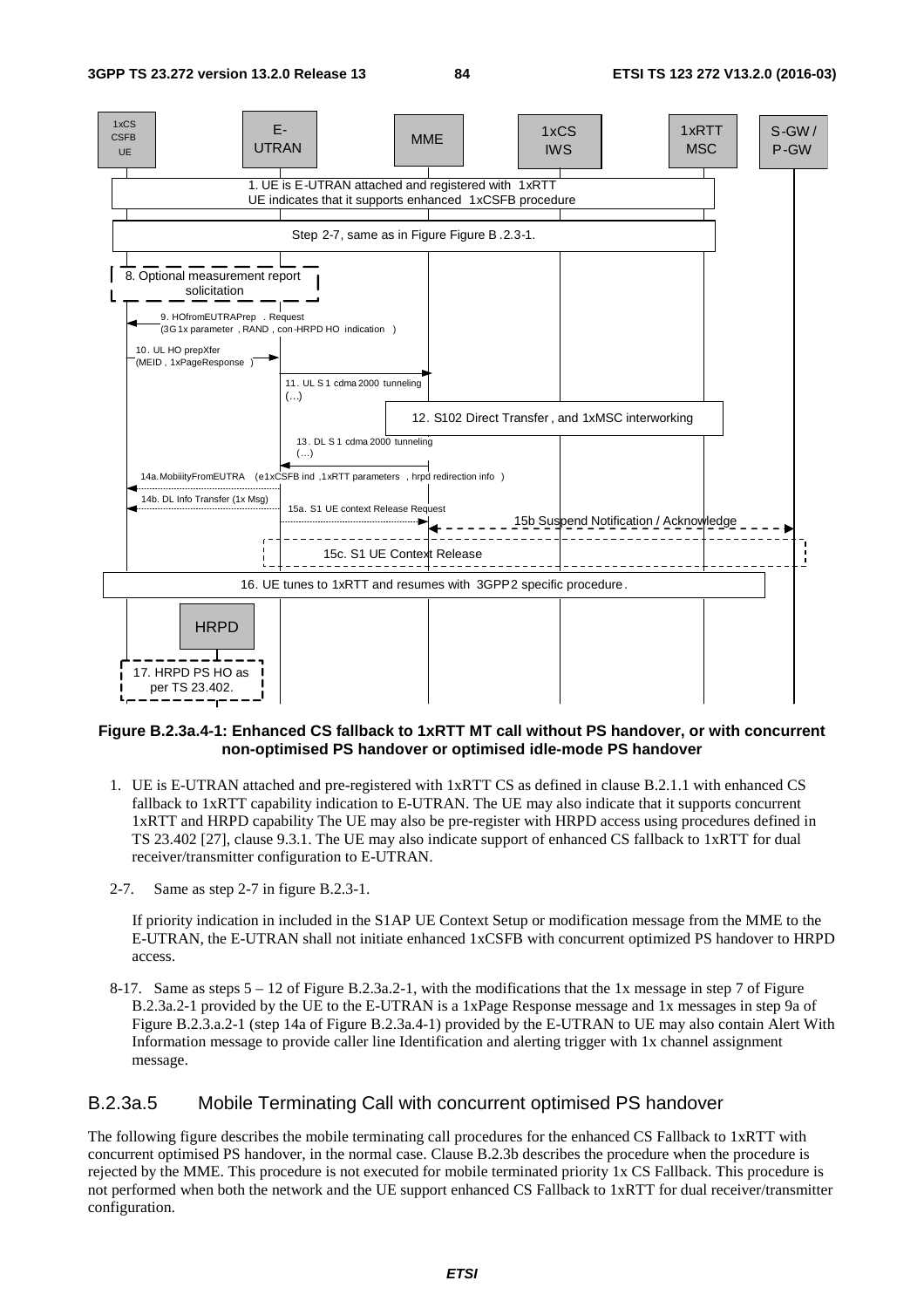

#### **Figure B.2.3a.5-1: Enhanced CS fallback to 1xRTT MT Call with concurrent optimised PS handover**

- 1-8. Same as steps 1-8 in figure B.2.3a.4-1. The UE indicates that it supports enhanced CS fallback to 1xRTT procedures and concurrent 1xRTT and HRPD capability. The UE may also be pre-register with HRPD access using procedures defined in TS 23.402 [27], clause 9.3.1.
- 9-16. Same as steps 6 13 of Figure B.2.3a.3-1, with the modifications that the 1x message in step 7 of Figure B.2.3a.2-1 provided by the UE to the E-UTRAN is a 1xPage Response message and 1x messages in step 9a of Figure B.2.3.a.2-1 (step 14 of Figure B.2.3a.5-1) provided by the E-UTRAN to UE may also contain Alert With Information message to provide caller line Identification and alerting trigger with 1x channel assignment message.

#### B.2.3a.6 Interaction between enhanced CS Fallback to 1xRTT and optimised PS handover

E-optimised PS handover to HRPD is in progress. In this case, UE shall ignore the 1xRTT CS paging locally. For regular optimized PS handover procedure, it is possible that the UE receives 1xRTT CS paging from EPS while

## B.2.3b Mobile Originated or Mobile terminated call rejected by the MME

The MME may reject an Extended Service Request either for mobile originated or mobile terminated CSFB. In this case, the following procedure is executed.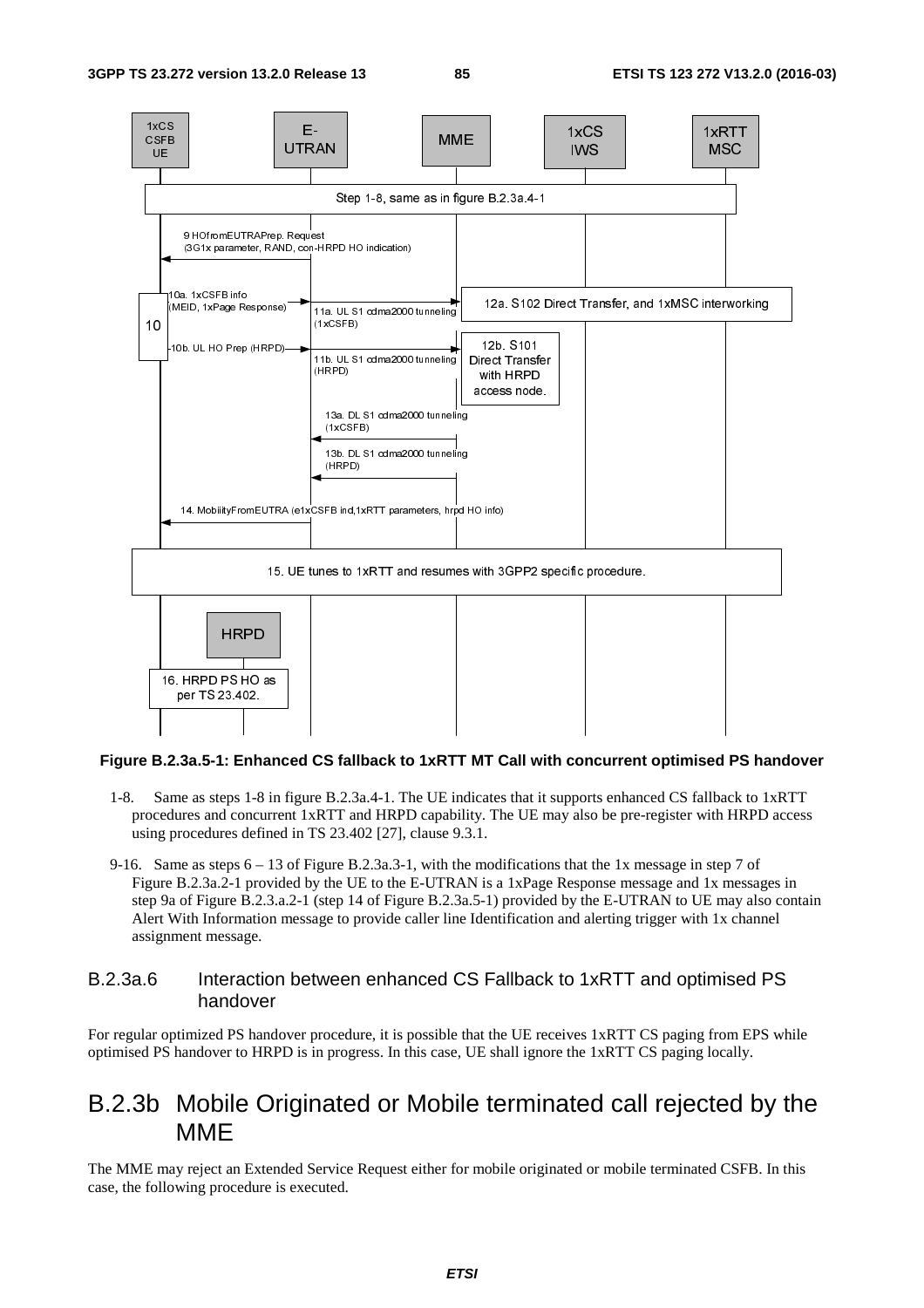

**Figure B.2.3b-1: 1xCSFB MO or MT call, rejected by MME** 

- 1. UE is E-UTRAN attached and pre-registered with 1xRTT CS as defined in clause B.2.1.1.
- 2. UE makes a decision to perform a mobile originated CS call or accepts CS paging for the CS Fallback to 1xRTT (Step 6a, Clause 5.2.3).
- 3. UE sends an Extended Service Request for mobile originating/mobile terminating 1xCS fallback to the MME.
- 4. If the MME decides to reject the Extended Service Request, the MME sends a Service Reject message to the UE.

Steps 5 – 10 are executed when Service Reject is sent with a reason code which results in the UE selecting 1xRTT access, as specified in TS 24.301 [34].

- 5. The UE selects 1xRTT access without waiting for RRC Release.
- 6. The MME releases S1 by sending the S1 UE Context Release Command (Cause) message to the eNodeB. Cause value indicates that the release is triggered by CS Fallback procedure.
- 7. If the RRC connection is not already released, the E-UTRAN sends a RRC Connection Release message to the UE.
- 8. The E-UTRAN confirms the S1 Release by returning an S1 UE Context Release Complete message to the MME.
- 9-10. Depending on the reason for rejection, MME may start Suspend Notification:
	- Suspend Notification: The S1-U bearers are released and the MME starts the preservation and suspension of non-GBR bearers and the deactivation of GBR bearers towards S-GW and P-GW(s).
	- S-GW and P-GW(s) acknowledges the bearer updates Suspend Notification and marks the UE as suspended. The P-GW discards downlink data if the UE is marked as suspended.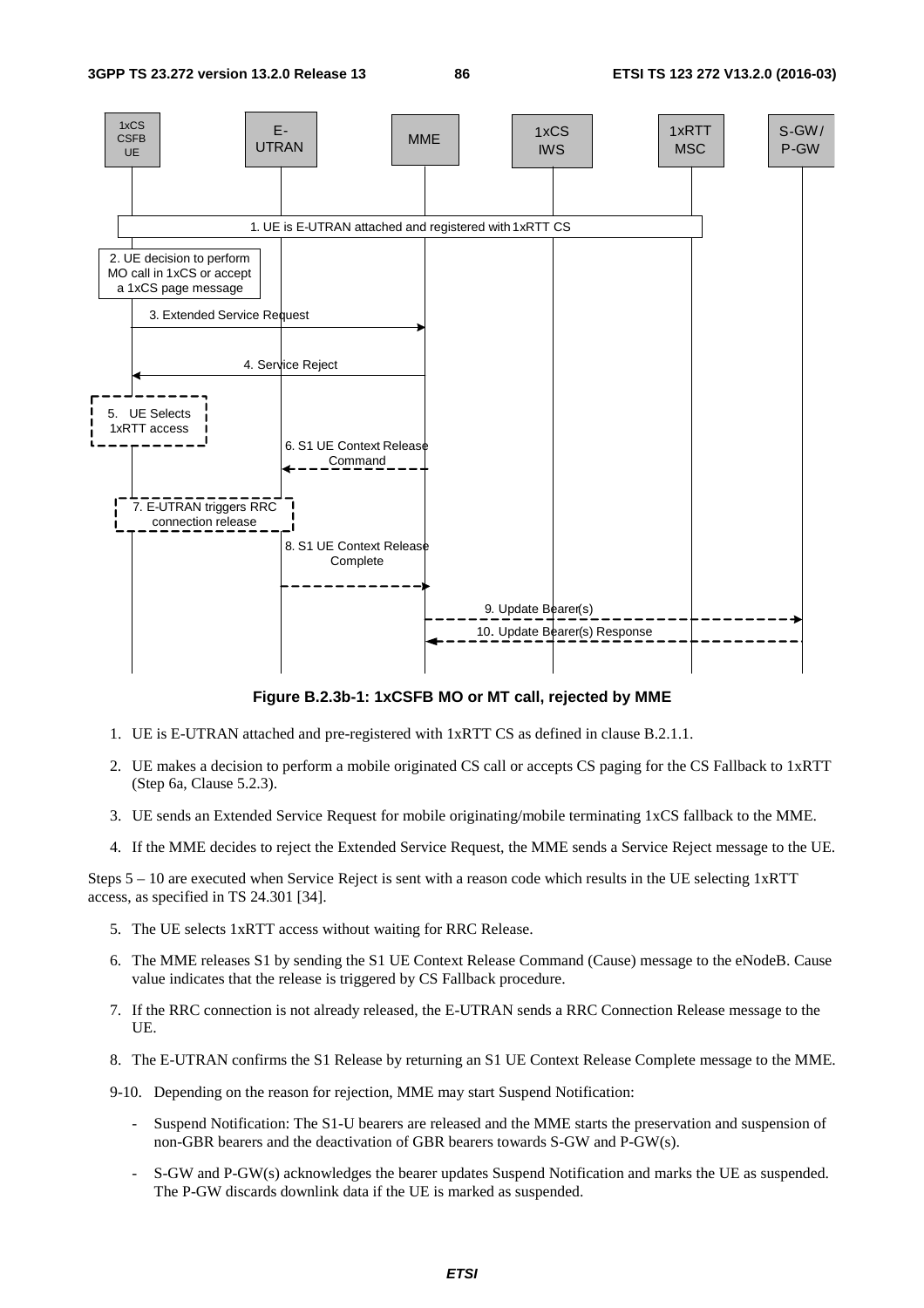# B.2.4 Short Message Service (SMS)

## B.2.4.1 General

The procedures for SMS in this annex apply only if the UE is 1xRTT CS Registered and the CS access domain is chosen by the UE and/or the home PLMN for delivering short messages.

This clause describes both the mobile originating and mobile terminating SMS over S102 which uses 1xCS procedures in EPS. SMS support is based on the S102 reference point between the MME and the 1xCS IWS, use of RRC Information Transfer message between the UE and the E-UTRAN, and use of S1 cdma2000 Tunnelling message between the E-UTRAN and the MME.

## B.2.4.2 Mobile originating SMS

The following sequence flow shows the delivery of mobile originating SMS sent via the 1xMSC while in E-UTRAN.



**Figure B.2.4.2-1: Mobile originating SMS sent via the 1xMSC while in E-UTRAN** 

- 1. The 1xRTT CS Registration procedure as described in clause B.2.1.1 has been performed earlier.
- 2. A mobile originating short message is triggered. If the UE is in idle state, the UE performs the UE triggered Service Request procedure, which is defined in TS 23.401 [2].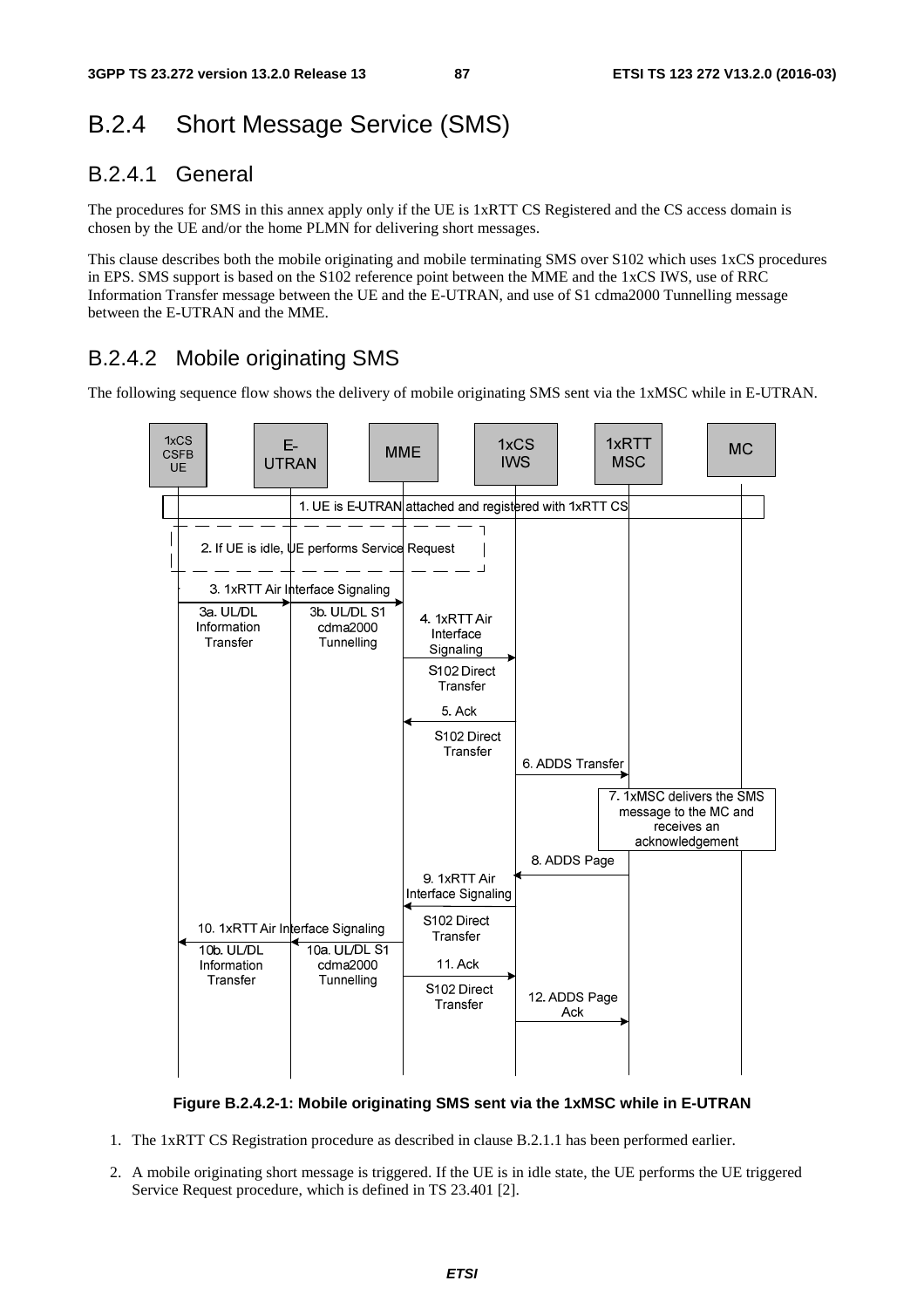- 3. The UE builds the SMS message to be sent as defined in 3GPP2 A.S0008 [16] and 3GPP2 A.S0009 [17].
- 3a. The 1xRTT SMS message is transferred from the UE to the E-UTRAN.

3b. The E-UTRAN forwards the SMS message to the MME.

- 4. The MME forwards the SMS message to the 1xCS IWS in an S102 Direct Transfer message.
- 5. The 1xCS IWS acknowledges the message.
- 6. The 1xCS IWS sends an ADDS Transfer message to the 1xMSC containing the SMS message as defined in 3GPP2 A.S0008 [16] and 3GPP2 A.S0009 [17].
- 7. The 1xMSC forwards the SMS message to the Message Centre (MC). If an acknowledgement was requested by the UE, the MC responds with an acknowledgement.
- 8. The 1xMSC forwards the SMS acknowledgement to the 1xCS IWS in an ADDS Page message.
- 9. The 1xCS IWS forwards the SMS acknowledgement to the MME in an S102 Direct Transfer message.
- 10. The MME forwards the SMS acknowledgement to the UE.
- 11. The MME sends an S102 Ack message to the 1xCS IWS. This occurs immediately after step 9 if the MSC has not requested an acknowledgement from the 1xCS IWS.
- 12. If the MSC requested an acknowledgement, the 1xCS IWS sends an ADDS Page Ack message to the 1xMSC.

#### B.2.4.3 Mobile terminating SMS

The following sequence flow shows the delivery of mobile terminating SMS sent via the 1xMSC while in E-UTRAN.



**Figure B.2.4.3-1: Mobile terminating SMS sent via the 1xMSC while in E-UTRAN**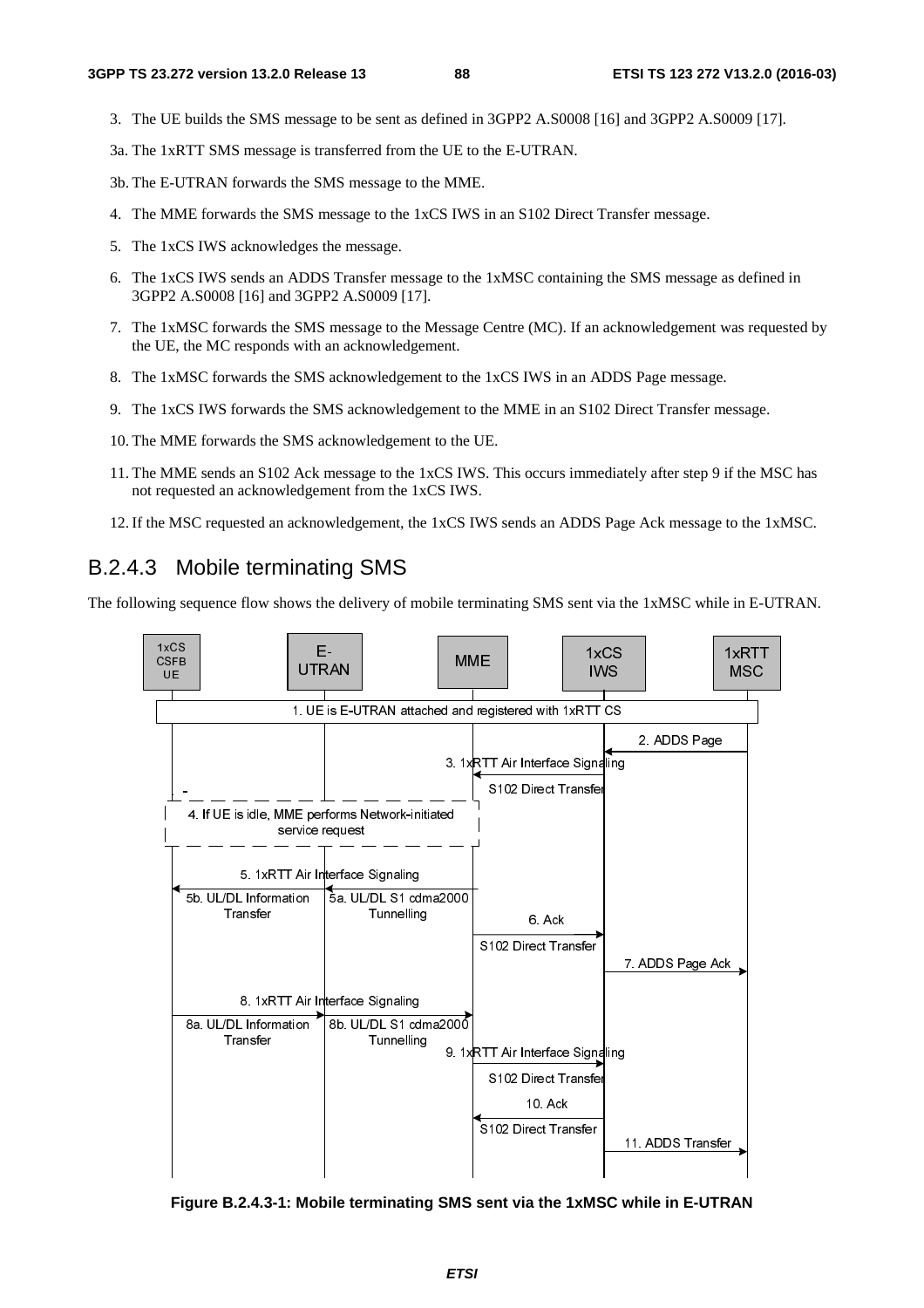- 1. The UE is E-UTRAN attached and registered with 1xRTT CS as defined in clause B.2.1.1.
- 2. The 1xMSC receives the SMS message from the MC and sends an ADDS Page message to the 1xCS as defined in 3GPP2 A.S0008 [16] and 3GPP2 A.S0009 [17]. The ADDS Page contains the SMS message.
- 3. The 1xCS IWS sends the SMS message in an S102 Direct Transfer message.
- 4. If the UE is in idle state, the MME performs the network initiated Service Request procedure to bring the UE to active state prior to tunnelling of the SMS message toward the UE.
- 5. The MME forwards the SMS message to the UE.
- 6. The MME sends an S102 Ack message to the 1xCS IWS. This occurs immediately after step 3 if the MSC has not requested an acknowledgement from the 1xCS IWS.
- 7. If the MSC requested an acknowledgement, the 1xCS IWS sends an ADDS Page Ack message to the 1xMSC.
- 8. After receiving the SMS message at step 5, the UE sends an SMS acknowledgement toward the MC.
- 9. The MME forwards the SMS acknowledgement in an S102 Direct Transfer message to the 1xCS IWS.
- 10. The 1xCS IWS sends an S102 Ack message to the MME.
- 11. The 1xCS IWS forwards the SMS acknowledgement to the 1xMSC. The 1xMSC then forwards the SMS acknowledgement to the MC.
- NOTE: In addition to above MT SMS procedure (Common Channel SMS), 3GPP2 also defines Traffic Channel SMS delivering method in 3GPP2 A.S0008[16] and A.S0009 [17] that can be used in E-UTRAN-1x interworking architecture. In this method, the messages between 1xRTT IWS and 1xMSC are different from those messages specified in this section. There is no additional functional requirement to EPS.

# B.2.5 Emergency Calls

When UE is performing CS fallback procedure to 1xRTT for the purpose of emergency call, it shall indicate to the MME that this CS fallback request is for emergency purpose. MME also indicates to the E-UTRAN via the appropriate S1-AP message that this CS fallback procedure is for emergency purpose.

Emergency call with enhanced 1xRTT CS fallback procedure shall be executed without the concurrent PS handover procedure.

# B.3 CS Fallback for UEs with dual Rx configuration

# B.3.1 General Considerations

The following principles are used for supporting CS Fallback for dual receiver UEs:

- The UE with dual Rx configuration attaches separately to each RAT (E-UTRAN, 1xRTT) and maintains separate registration and mobility procedure handling to each RAT. No coordination is required between the E-UTRAN and 1xRTT network.
- The UE with dual Rx configuration is able to camp in  $1xRTT$  at the same time as it is active or idle in E-UTRAN. Camping in 1xRTT includes performing 1xRTT cell re-selection, reading broadcast channels, monitoring paging, performing location updates, etc. according to 3GPP2 specifications.
- The UE with dual Rx configuration is allowed to leave E-UTRAN in order to handle a CS call and/or perform registration signalling, and/or sending or receiving SMS in 1xRTT. The procedures for leaving E-UTRAN is described in clause B.3.2 and are only allowed if the network indicates that it supports them (this is indicated by either the presence of CSFB registration parameters or indication of support for dual Rx CSFB on E-UTRAN broadcast channel, TS 36.331 [33]).
- The UE that reports dual Rx configuration to E-UTRAN does not require redirection information.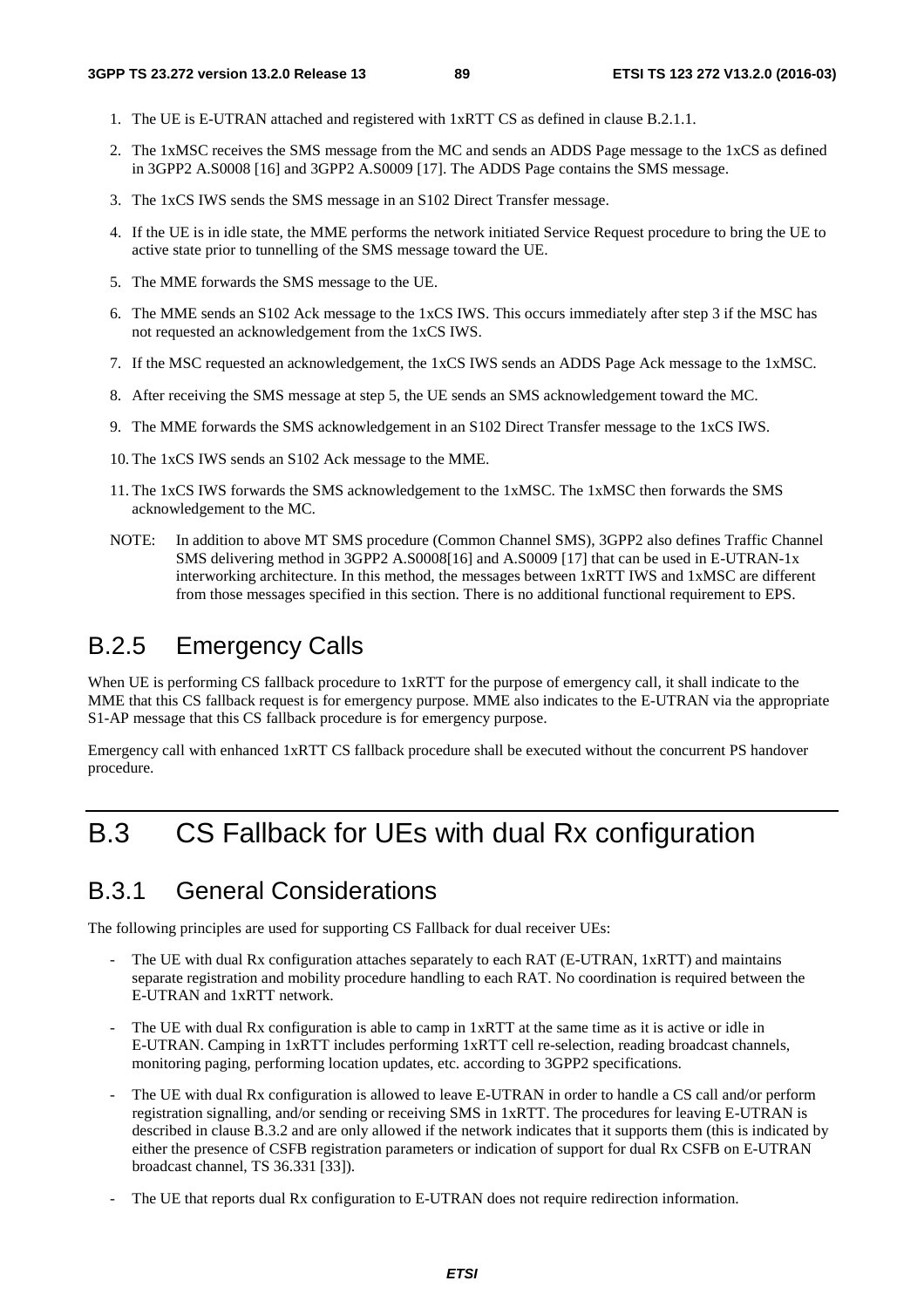NOTE: Further clarification to the UE behaviour may be needed if the procedure in clause B.3.2, i.e. time between transmission of Extended Service Request (3) and reception of RRC Connection Release (5) takes too long.

## B.3.2 Procedures for leaving E-UTRAN

The UE with dual Rx configuration is allowed to leave E-UTRAN in order to handle a CS call and/or perform registration signalling, and/or perform location management signalling, and/or sending or receiving SMS in 1xRTT. When the UE needs to leave E-UTRAN it indicates this to E-UTRAN by using the Extended Service Request procedure similar to how MT/MO calls are handed in clauses B.2.2, B.2.2a and B.2.3. The procedure is the same regardless what activity is performed in the 1xRTT system (e.g. if it is a page response, MO call, re-registration). The procedure is shown in Figure B.3.2-1.



**Figure B.3.2-1: Performing 1xRTT related activity for dual receiver UEs** 

- 1. UE is E-UTRAN attached the UE may also be registered in 1xRTT CS.
- 2. UE makes a decision that it needs to perform some 1xRTT activity (e.g. in order to respond to an incoming 1xRTT page, setup a MO call, perform location management signalling, or perform re-registration).
- 3. UE sends an Extended Service Request for mobile originating/mobile terminating 1xCS fallback to the MME. The figure shows the case the UE is in active state in E-UTRAN but the same principles applies if the UE is in idle state, TS 23.401 [2].
- 4. MME sends UE Context modification Request (CS Fallback Indicator) to E-UTRAN. CS Fallback Indicator indicates to the E-UTRAN to move the UE to 1xRTT. E-UTRAN responds with UE Context Modification Response.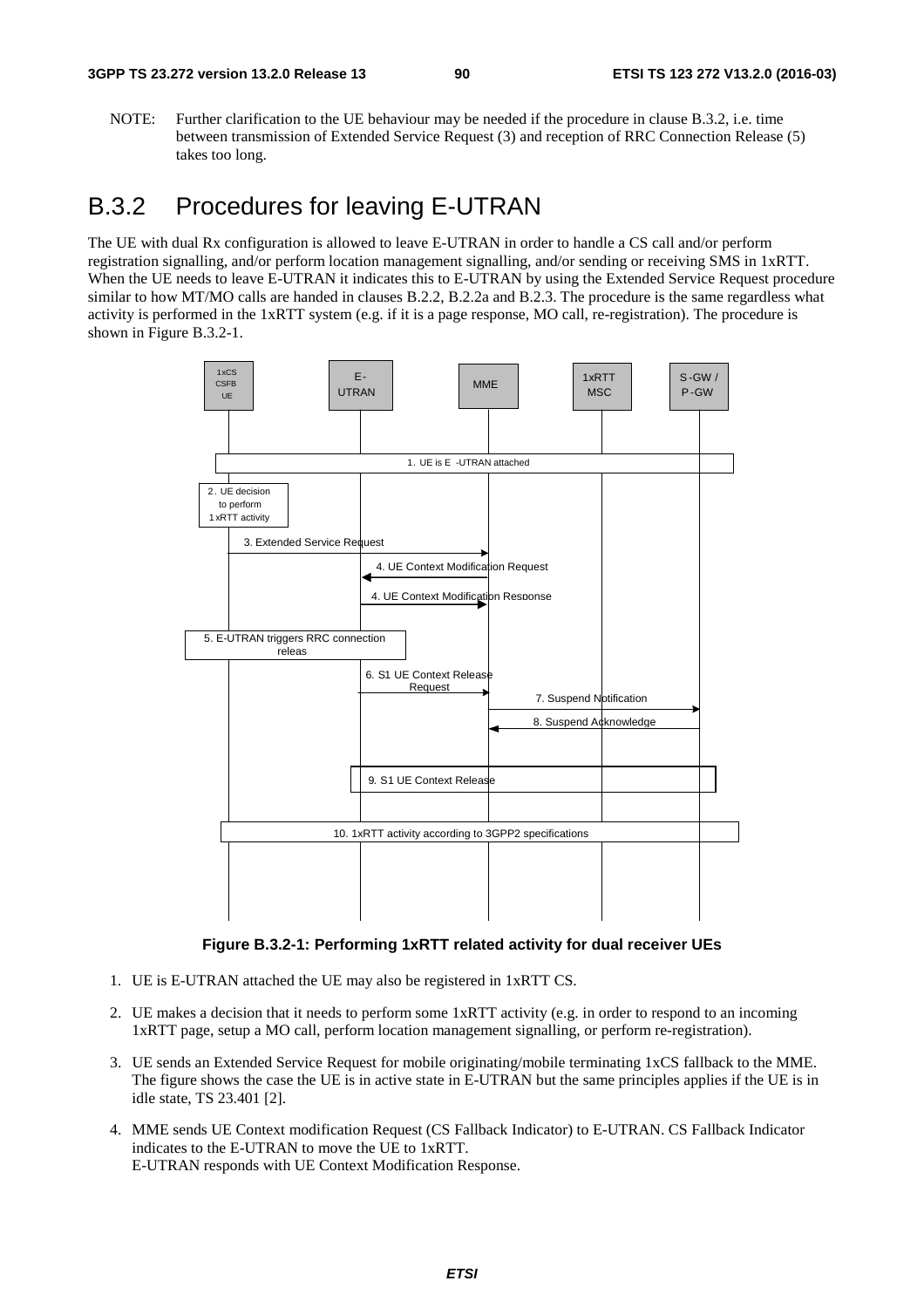- 5. The E-UTRAN triggers RRC connection release and continues with step 6. This step may include re-direction information if the E-UTRAN indicates support for S102. E-UTRAN that indicates support for dual Rx CSFB shall not include any redirection information towards the UE that indicates dual Rx configuration but no support for enhanced CS fallback to 1xRTT.
- 6. E-UTRAN sends an S1 UE Context Release Request (Cause) message to the MME. Cause indicates that the S1 UE Context Release was caused by CS fallback to 1xRTT.
- 7. The S1-U bearers are released and the MME starts the preservation and suspension of non-GBR bearers and the deactivation of GBR bearers towards S-GW and P-GW(s). by sending Suspend Notification to S-GW and P-GW The MME sets the UE context to suspended status.
- 8. The S-GW and P-GW(s) acknowledges the bearer updates by responding with Suspend Acknowledge and marks the UE as suspended in S-GW and P-GW. When a downlink data arrives at the P-GW, the P-GW should not send downlink data if the UE is marked as suspended.
- 9. S1 UE Context in the E-UTRAN is released as specified in TS 23.401 [2].

## B.3.3 Procedures for returning to E-UTRAN

The procedure for returning to E-UTRAN is the same as specified in clause 6.5.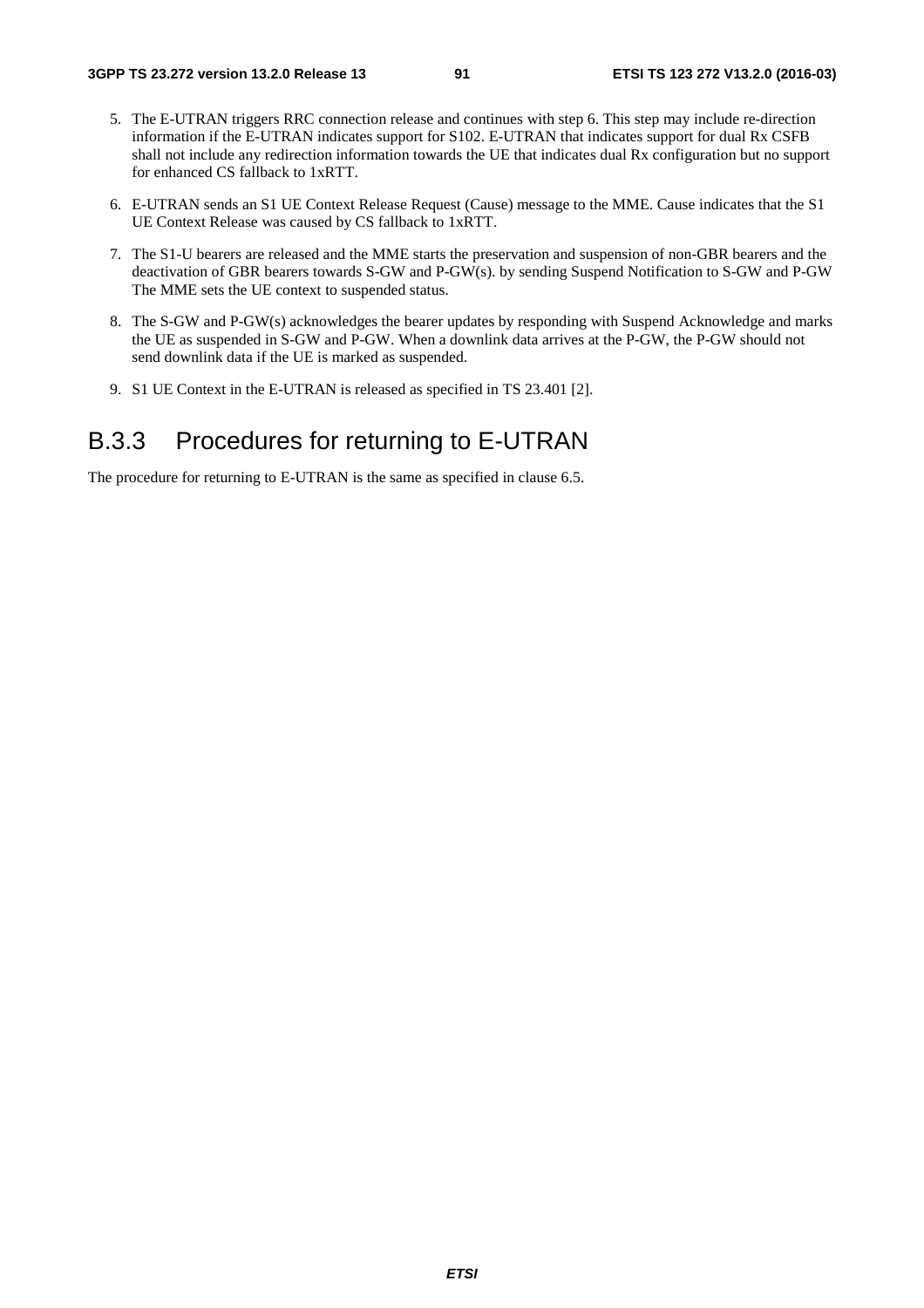# Annex C (normative): SMS in MME

# C.1 General

SMS in MME is an architecture option primarily intended for networks that do not deploy GERAN or UTRAN. SMS in MME delivers SMS services over EPS NAS signalling for UE's requiring SMS services. SMS in MME architecture option enables support of SMS in the EPS via E-UTRAN without requiring deployment of 3GPP MSCs.

For SMS in MME the SMS service control is performed by the MME. The MME receives SMS subscriber data and the MME verifies whether the subscriber is permitted to obtain SMS services.

The SMS subscriber data received and used by the MME may be PS subscriber data (the MME directly obtains from HSS) or CS subscriber data (the MME obtains via an interworking function as described in clause C.5).

NOTE: The use of SMS in MME by an operator that also deploys CS service on GERAN or UTRAN may lead to increased signalling traffic to the HSS.

# C.2 Architecture

As outlined in the architecture figure below SMS in MME requires support of SMS functionality in the MME and the MME also needs to receive SMS subscription information from the HSS. The SMS subscription information may be received through the S6a interface.







There is no impact on the UE and E-UTRAN. The SMS entities (including SMS router, etc.) functionality to support SMS in MME is the same as defined for reference point 2 and 3 in TS 23.040 [14] except the SGd and S6c interfaces use Diameter protocols as specified in TS 29.338 [43]. The interaction between SMS in MME and SMS over IP is described in TS 23.204 [15].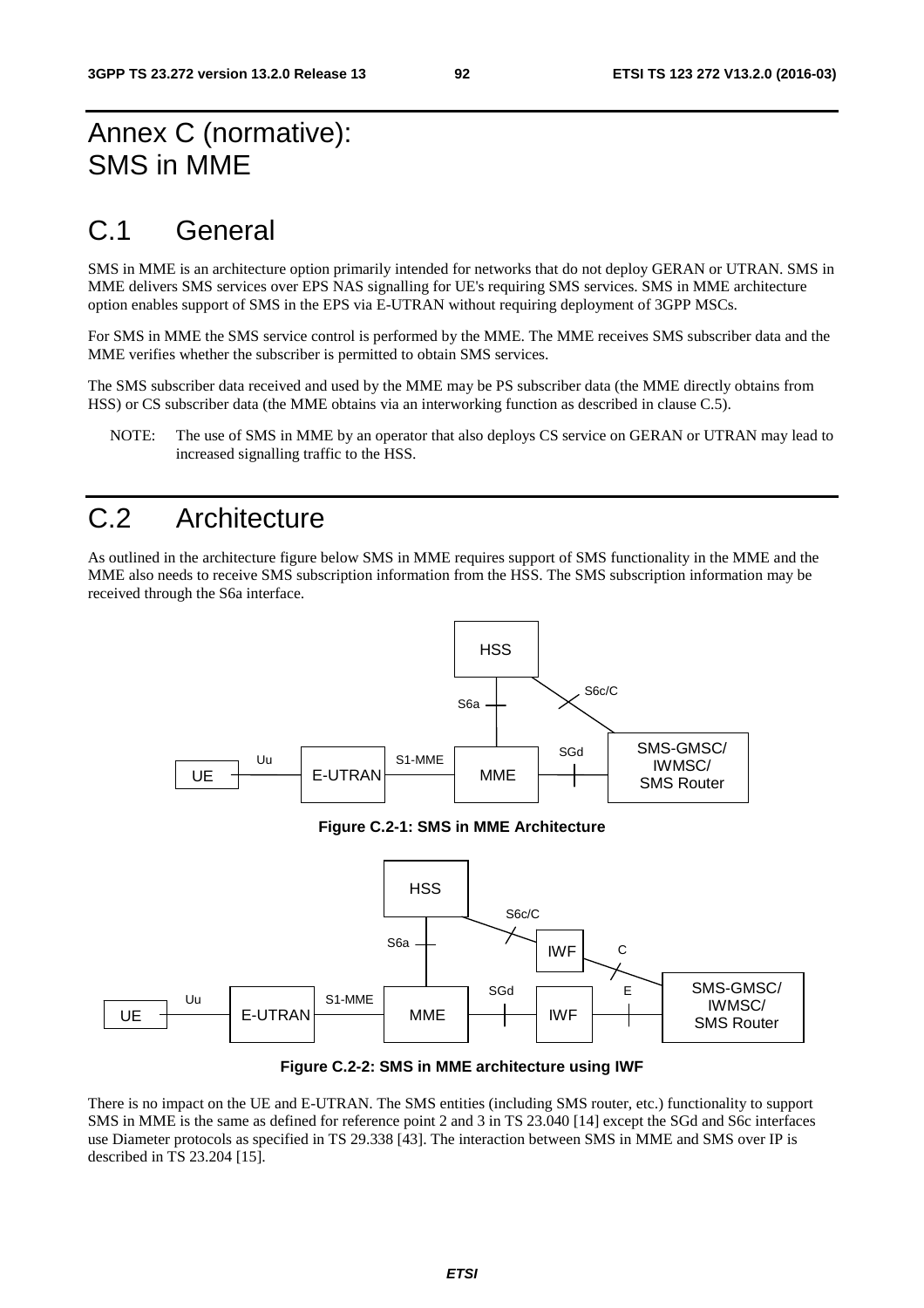- NOTE 1: The HSS may support both a Diameter S6c and a MAP C interface to SMS entities that have not evolved to S6c, or the SMS entities may support both interfaces to obtain routing information from HSS's that have not evolved to S6c.
- NOTE 2: According to TS 23.040 [14], the SMS-Router is optional and only required for MT SMS.

# C.3 Reference Points

## C.3.1 General

The following reference points specifically enable support of SMS in MME.

## C.3.2 S6a

In order to support "SMS in MME" the S6a shall allow the MME to request SMS subscription information and to register as a serving node for SMS. If the HSS supports this and has SMS subscription information available, it sends SMS subscription data to the MME. The SMS subscription data include for example the barring status of MO-SMS and MT-SMS and the MSISDN. If the HSS determines that the MME shall be deregistered for SMS, it shall indicate to the MME that it is not registered for SMS.

## C.3.3 S6c

In order to support "SMS in MME" the Diameter based S6c shall allow the SMS central functions to request routing information from the HSS.

## C.3.4 SGd

In order to support "SMS in MME" the Diameter based SGd shall provide the Short Message Relay Layer (SM-RL) between MME serving the UE and SMS central functions.

## C.4 Network Entities

## C.4.1 General

The following network entities specifically enable support of SMS in MME

## C.4.2 MME

The MME needs to support the following features:

- UE-MME NAS procedures for SMS over SGs.
- S6a functionality as described in clause C.3.2.
- SMS procedures between UE and MME including support for the Short Message Control (SMC) and Short Message Relay (SM-RL) functions defined in TS 24.011 [28].
- Reporting UE's availability for receiving MT SMS to the HSS.
- SMS functions including charging and Lawful Interception (LI).
- Support combined EPS/IMSI procedures for "SMS-only" and in these:
	- provide a non-broadcasted LAI (not associated with any VLR); and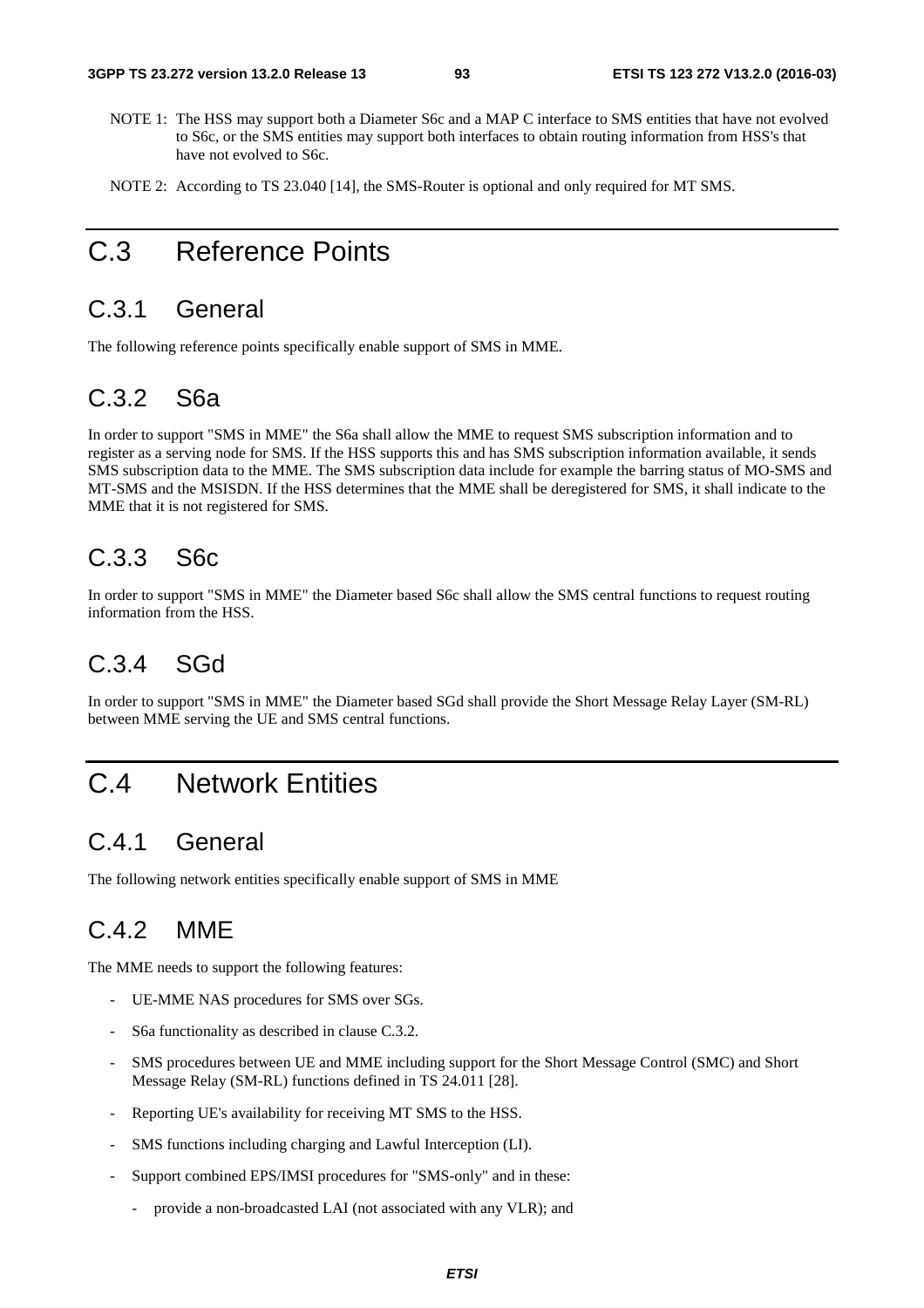- if needed provide a reserved TMSI that cannot cause any ambiguities with other TMSIs (e.g. when the UE changes to an area where it needs to derive SMS services from a GERAN/UTRAN MSC); and
- indicate in the Attach/TAU Accept message that the IMSI attach is for "SMS-only"; and
- notify the HSS it is capable of SMS transfer without the need of establishing an SGs association with an MSC; and
- obtain SMS-related subscription information.
- Support the registration procedures for SMS in MME described in clause C.8.

# C.4.3 HSS

When an MME registers via the S6a including a registration for SMS Request, the HSS registers the MME as an MSC for MT SMS (i.e. in response to Send Routing Information (SRI) for SM the MME identity is passed back to the SMS-GMSC/SMS router) when the HSS supports and decides to use SMS in MME. This registration as an MSC for MT SMS causes the HSS to cancel any old registered MSC. See clause C.8 for the detailed registration procedures. If the HSS receives a SRI for other CS Services than SMS it shall treat the UE as if it was detached from the CS domain. If the UE subsequently registers with an MSC for CS services, the HSS needs to replace the MME with the new MSC as the destination for SMS (but this is not a reason to cancel the MMEs registration for EPS Services).

- NOTE 1: That an HSS that supports SMS in MME registers the MME as an MSC for MT SMS does not affect how the information is stored in the HSS, however the HSS reuses the MNRF flag intended for the controlling SM delivery via the MSC, for controlling the SM delivery via MME. It only affects what serving node identities are returned in response to SRI for SM. In such cases the MME identity is passed back to the SMS-GMSC/SMS router where usually the MSC identity is sent.
- NOTE 2: For the PS and SMS only service to work also for outbound roamers, the 3GPP LTE-only operator may need to configure CS subscription data for SMS services in its HSS as a visited PLMN may deploy SMS over SGs. It may also use an IWF for MAP and Diameter translation. The 3GPP 2G/3G/LTE operator may need to upgrade its HSS to ensure that its outbound roamers get SMS services as a VPLMN may deploy only SMS in MME.

An HSS allows an operator to configure a subscription, which is limited to only PS domain services and to SMS service via the CS and the PS domain. This limitation is indicated in the PS subscription data as "PS and SMS only".

NOTE 3: The limitation of a subscription to only PS and SMS services can for example be based on an operator agreement with an MTC service provider, that only PS resources shall be used whenever possible.

When an HSS supports "SMS in MME", i.e. provides all HSS functionality described for "SMS in MME", and the operator configured the HSS to apply that functionality, the HSS indicates "SMS in MME Support" in the data provided to an MME.

NOTE 4: This separate handling of SMS subscriber data in the MME is also for aligning with the deployment option of an IWF for S6a that combines PS subscriber data with SMS subscriber data from CS subscriber data, where the data part that stems from CS subscriber data may be cancelled in MME independently from PS subscriber data. When the PS subscriber data are cancelled then any UE related subscriber data are cancelled in the MME.

If the HSS determines that an MME shall be deregistered for SMS (e.g. because of a removal of SMS subscription, CS location update, etc), the HSS shall indicate to the MME that it is not registered for SMS.

# C.5 Roaming considerations

The SMS in MME architecture is an optional architecture enhancement for operators that wish to avoid to the use of MSC and SGs and do not provide Fallback to 3GPP CS services over GERAN or UTRAN.

To support inbound roamers from networks that do not support the provision of SMS subscription information over S6a there are different options to provide interworking, e.g.:

- SMS over SGs.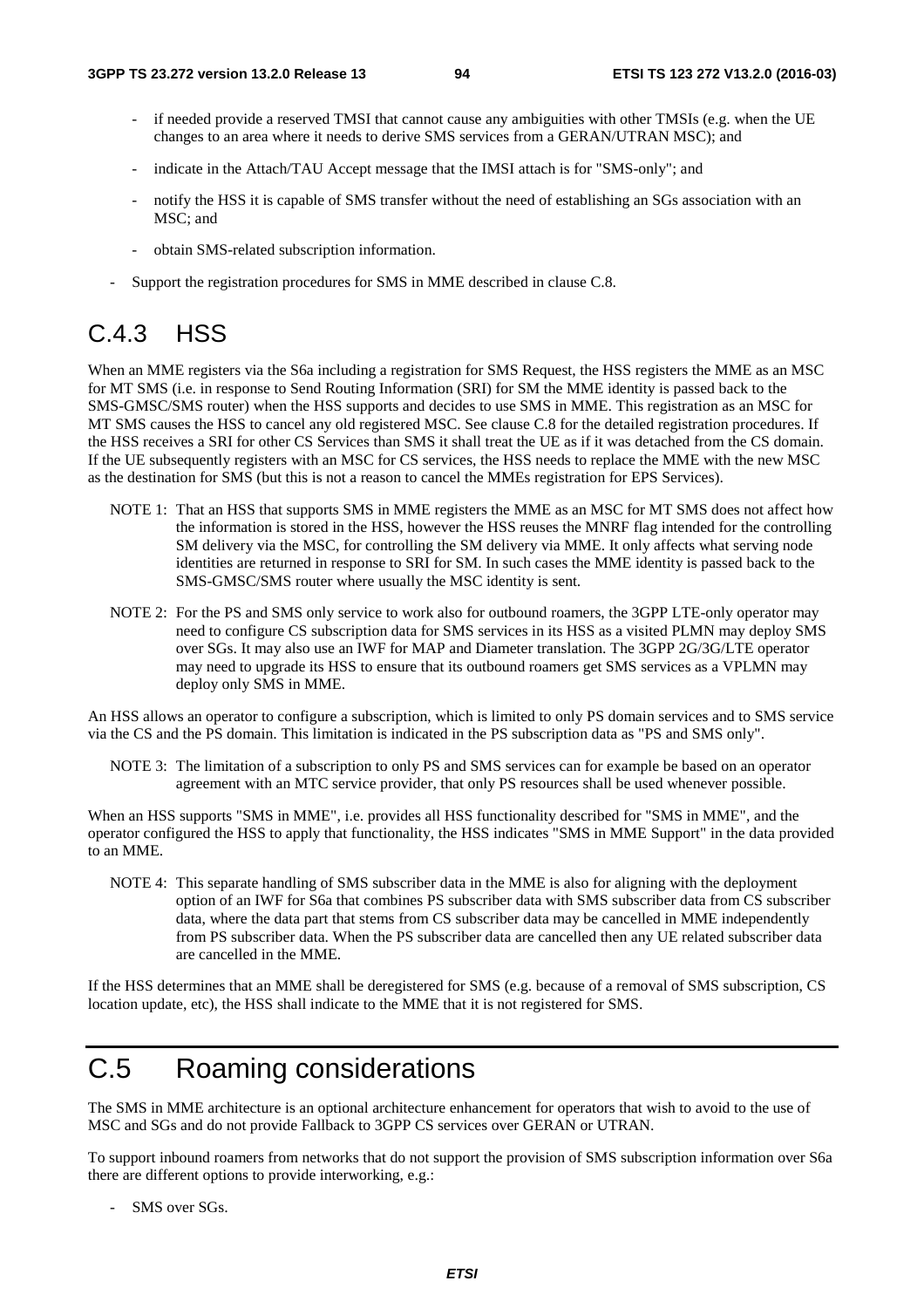Use of an interworking function to convert between the S6a with SMS subscription data and S6a without SMS subscription data and D for SMS subscription. When the MME sends Ready for SM message to HSS for UE reachability notification, the interworking function also needs to convert the Ready for SM message transferred via the S6a interface to Ready for SM message transferred via the D interface.

Operators that do not deploy the SMS in MME architecture option are not required to support the S6a enhancements in the HSS or the MME.

# C.6 Unsuccessful Mobile-Terminated SMS Transfer

The MME or the HSS may not be able to deliver the SM to the UE. This can for example happen when the UE is not attached to EPS, when the UE's SMS memory capacity is exceeded, or when the Mobile-terminated SMS is barred.

When the MME cannot deliver the SM to the UE, the MME shall return a failure report to the SMS GMSC/SMS router. The SMS-GMSC/SMS router/HSS procedures for handling the failure report are specified in TS 23.040 [14]. Additionally, if the SM failed due to the UE not being reachable, the MME shall set the Mobile-Not-Reachable-Flag-in-MME-for-SMS (MNRF-MME) indication in the MME.

If the UE is using extended idle mode DRX (as defined in TS 23.682 [48]) with a DRX cycle value that can cause mobile terminating SMS retransmissions, the MME may return a failure report to the SMS GMSC/SMS router while still paging the UE. The MME shall set the Mobile-Not-Reachable-Flag-in-MME-for-SMS (MNRF-MME) indication in the MME.

If the UE subsequently becomes reachable and MNRF-MME indication is set, the MME shall send a Ready for SM (IMSI, UE-Present) message to the HSS and the MME shall clear the corresponding MNRF-MME indication for that UE.

NOTE: In the case that MME receives an indication from S-GW that the UE has handover to non-3GPP coverage, it will not trigger this activity notification.

If the UE subsequently notifies the MME that SMS memory is available, the MME shall send a Ready for SM (IMSI, UE-Memory-Available) message to the HSS.

Reception of a Ready for SM message or an Update Location Request message by the HSS when MNRF is set, shall trigger the SMS alert procedure as defined in TS 23.040 [14].

# C.7 Information storage

## C.7.1 HSS

The following table specifies the HSS data defined per UE to support SMS in MME.

| Table C.7.1-1: HSS data |  |  |
|-------------------------|--|--|
|-------------------------|--|--|

| <b>Field</b>                       | <b>Description</b>                                                                                                            |
|------------------------------------|-------------------------------------------------------------------------------------------------------------------------------|
| <b>SMS Subscription Parameters</b> | SMS subscription parameters, e.g. SMS teleservice, SMS barring list.                                                          |
| Network Access Mode (NAM)          | Indicates whether the subscription includes subscriber data allowing for accessing<br>PS and or CS domain.<br>NOTE 2          |
| PS and SMS only                    | Indicates a subscription which is limited to PS domain services and to SMS service<br>via the CS and the PS domain.<br>NOTE 2 |
| <b>MME Registered for SMS</b>      | Indicates that MME has been registered for SMS in the HSS                                                                     |

NOTE 1: When the UE is not reachable in the MME, the HSS sets the MNRF in the Message Waiting Data (MWD) since the MME is registered as an MSC.

NOTE 2: If "PS and SMS only" is set for this subscriber, NAM is set to "CS+PS".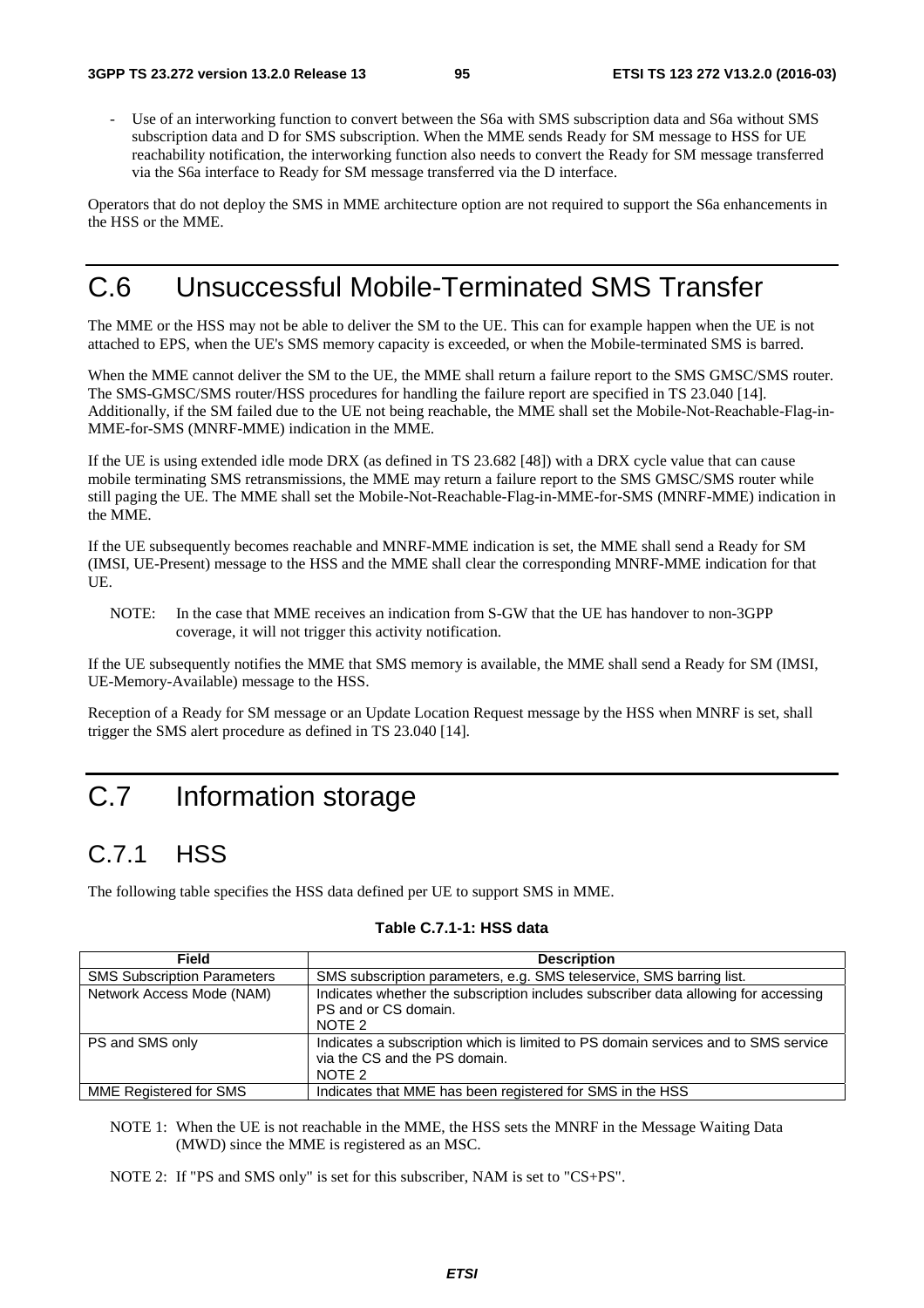When the HSS functionality for "SMS in the MME" is enabled, the HSS will include an "SMS in MME" feature indication along with the UE subscription information to the MME.

## C.7.2 MME

The following table specifies the MME data defined per UE to support SMS in MME.

| <b>Field</b>                 | <b>Description</b>                                                                                                                       |
|------------------------------|------------------------------------------------------------------------------------------------------------------------------------------|
| <b>SMS Subscription Data</b> | SMS subscription parameters, e.g. SMS teleservice, SMS barring list.                                                                     |
| MME Registered for SMS       | Indicates that MME has been registered for SMS in the HSS                                                                                |
| MNRF-MMF                     | Indicates whether activity from the UE shall be reported to the HSS.                                                                     |
| Network Access Mode (NAM)    | Indicates whether the subscription includes subscriber data allowing for access to<br>PS and or CS domain.<br>NOTE 1                     |
| PS and SMS only              | Indicates a subscription which is limited to PS domain services and to SMS service<br>via the CS and the PS domain.<br>NOTE <sub>1</sub> |
| SMS in MME Support           | Capability of the HSS to support the SMS in MME feature                                                                                  |

NOTE 1: If "PS and SMS only" is set for this subscriber, NAM is set to "CS+PS".

# C.8 Registration of MME for SMS

## C.8.1 Request for registration

An MME supporting SMS in MME that needs to perform a registration with HSS shall follow the following procedure to become registered by the HSS also for SMS.

The following sequence shows the request for registration with the HSS for SMS in MME.



**Figure C.8.1-1: MME registration for SMS** 

- 1. The UE initiates combined attach or combined TA/LA Update to an MME.
- 2. The MME sends a Location Update Request (SMS in MME feature flag, MME address for MT-SMS routing, RegistrationForSMSRequest, "SMS-only" Indication) message to HSS. SMS in MME feature flag indicates that the MME is capable of SMS transfer without the need of establishing an SGs association with an MSC. The "SMS-only" Indication is included if it has been included in the request from the UE. The MME includes one of the following RegistrationForSMSRequest values based on the criteria shown in Table C.8.1-1.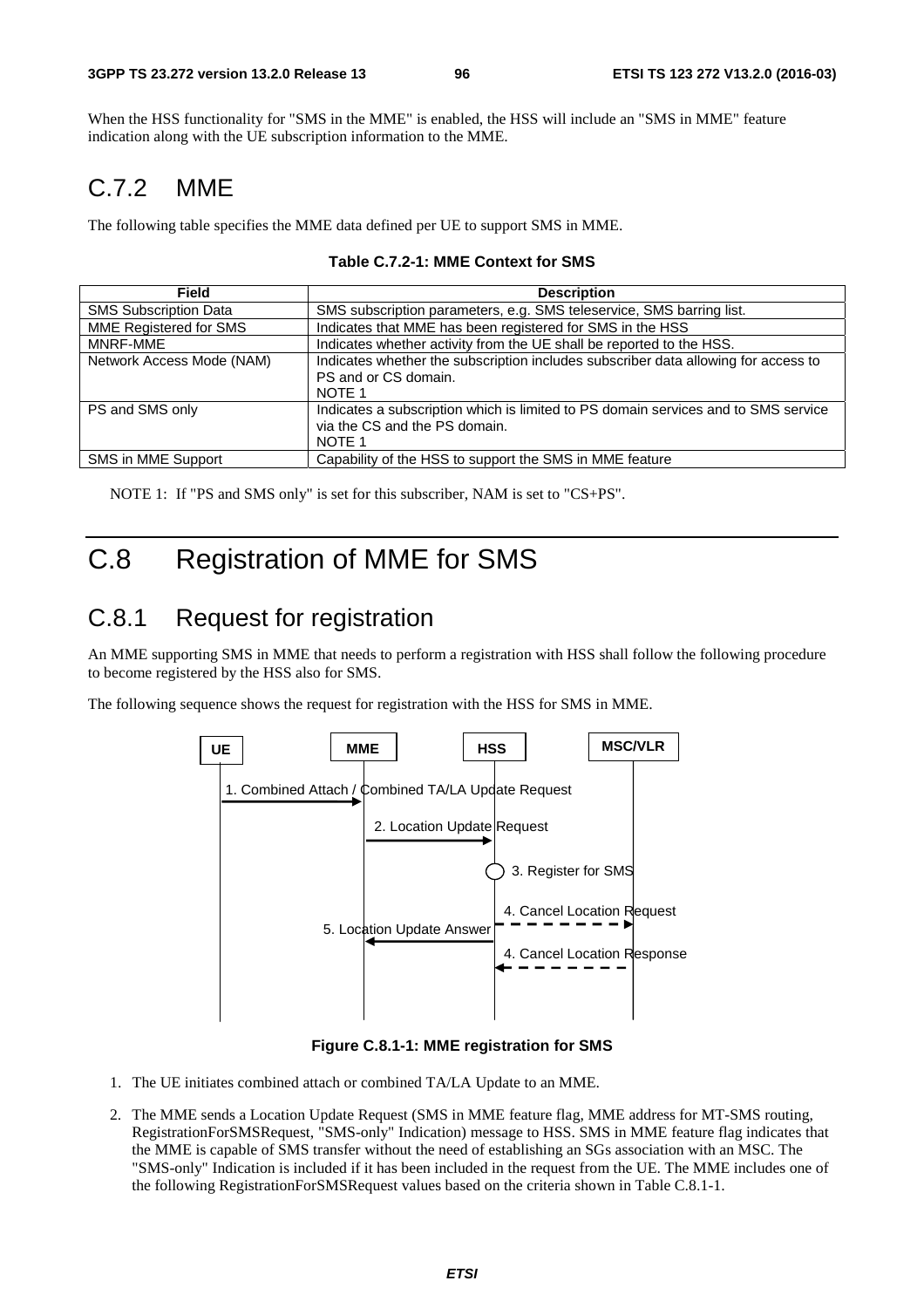| Value                        | <b>Description</b>                                                                                                                                                                                                                                                                                                                                                                                                          |
|------------------------------|-----------------------------------------------------------------------------------------------------------------------------------------------------------------------------------------------------------------------------------------------------------------------------------------------------------------------------------------------------------------------------------------------------------------------------|
| SMS in MME Required          | MME does not support SGs; or<br>The MME can be configured to use this value when the UE indicates "SMS<br>only" or when known that the subscription is "PS and SMS only".<br>NOTE 1                                                                                                                                                                                                                                         |
| SMS in MME Not Preferred     | The MME can be configured to use this value when the UE indicates "SMS<br>$\overline{\phantom{a}}$<br>only" or when known that the subscription is "PS and SMS only"<br>The MME can be configured to use this value when the UE does not indicate<br>"SMS only" (i.e. requests CSFB) and the MME has no subscriber data yet<br>(when MME is configured to use SGs for "SMS and PS only" subscription).<br>NOTE <sub>2</sub> |
| No Preference for SMS in MME | The MME has no preference configured to use SMS in MME or SGs, but both<br>options are available from MME perspective.<br>NOTE <sub>2</sub>                                                                                                                                                                                                                                                                                 |

**Table C.8.1-1: Registration For SMS Request values** 

NOTE 1: If this is set the HSS cannot determine whether the SGs is available.

NOTE 2: If this value is set it means that the MME supports SGs. UE might or might not indicate "SMS-only".

- 3. If the HSS supports SMS in MME and the subscription includes SMS:
	- a) if one or more of the following is true:
		- Network Access Mode is PS only; or
		- the MME indicates "SMS in MME Required";

then the HSS shall register the MME for SMS;

- b) if the MME indicates "No Preference for SMS in MME" and Network Access Mode is not equal to PS only but one or more of the following are true:
	- the UE indicated "SMS-only";
	- the subscription is limited to PS domain services and SMS service via the CS and the PS domain ("PS and SMS only");

then the HSS should register the MME for SMS;

- NOTE 3: The HSS can decide not to register the MME for SMS since it knows that the MME supports SGs but the normal behaviour would be to register for SMS and avoid an SGs association.
	- c) if the MME indicates "SMS in MME Not Preferred" and Network Access Mode is not equal to PS only then the HSS should not register the MME for SMS;
- NOTE 4: The HSS can decide to register the MME for SMS based on the "PS and SMS only" setting and also on other factors including the UE indication for "SMS-Only", it is however assumed the normal behaviour would be not to register for SMS.
	- d) otherwise the HSS shall not register the MME for SMS.

If HSS registered the MME for SMS, the HSS stores the MME address for MT SMS.

- 4. If the HSS accepts to register the MME identity as an MSC identity for terminating SMS services then the HSS cancels the MSC/VLR registration from the HSS.
- 5. The HSS sends a Location Update Answer (indication whether the MME has been registered for SMS, subscription data including the Network Access Mode and "PS and SMS only" indications, SMS subscription data, SMS in MME feature flag) message to MME.

 If the HSS does not register the MME for SMS, it shall indicate that the MME has not been registered for SMS and not include any SMS subscription data.

SMS in MME feature flag indicates that the HSS is capable of supporting the SMS in MME feature.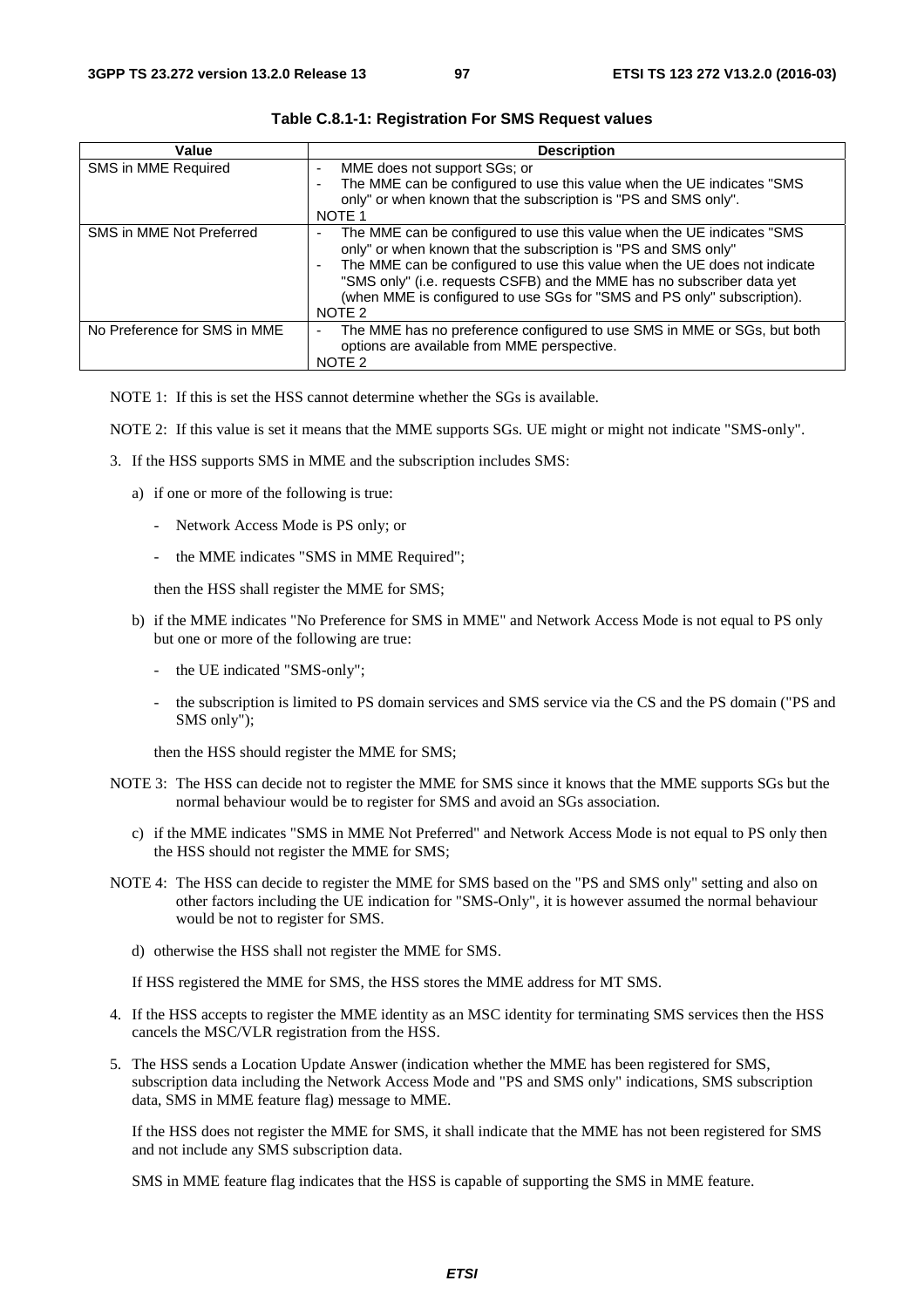The MME stores the returned data and checks the result of registering the MME for SMS.

If the registration for SMS was not accepted, the MME does following:

- a. For a PS-only subscription (i.e. the Network Access Mode in the subscription equals "PS-only"), the MME shall not establish any SGs association (no SMS services are provided to the UE).
- b. For a "PS and SMS only" subscription where SMS can be provided over CS (i.e. the Network Access Mode equals "PS+CS" and the subscription parameter "PS and SMS only" is set), the MME tries to establish SGs for SMS.
- c. For a PS and CS subscription where also other CS services are allowed (i.e. Network Access Mode equals "PS+CS" and the subscription parameter "PS and SMS only" is not set), the MME tries to establish SGs for SMS and other CS services.

#### C.8.2 Removal of registration of MME for SMS

#### C.8.2.0 General

The removal of the registration of MME for SMS is used by:

- The HSS to inform the MME that the registration of MME for SMS is cancelled; or by
- The MME to inform the HSS that it requests to remove its registration for SMS.

#### C.8.2.1 HSS-initiated removal of registration of MME for SMS

When the HSS needs to indicate to the MME that it is no longer registered for SMS, (e.g. because of a removal of SMS subscription, CS location update, etc), the following procedure is applied.



**Figure C.8.2-1: Cancellation of MME registration for SMS in MME** 

- 1. There is an event that shall trigger the cancellation of the MME being registered for SMS. This may for example be the removal of the SMS subscription for the UE, a CS location update, etc.
- 2. The HSS sends an Insert Subscriber Data Request (Remove SMS registration) message to the MME to inform the MME that it is no more registered for SMS in MME.
- 3. The MME sets its "MME Registered for SMS" parameter as not registered for SMS and the "SMS subscription data" is considered by the MME as invalid. It acknowledges with an Insert Subscriber Data Answer message to the HSS.
- NOTE: A normal Cancel Location of MME which results in the MME no longer being registered for PS services for that UE will also render the MME not registered for SMS.

#### C.8.2.2 MME-initiated removal of registration of MME for SMS

When the MME needs to indicate to the HSS that it is no longer registered for SMS in HSS, (e.g. because the UE initiated a EPS attach only, TAU), the following procedure is applied.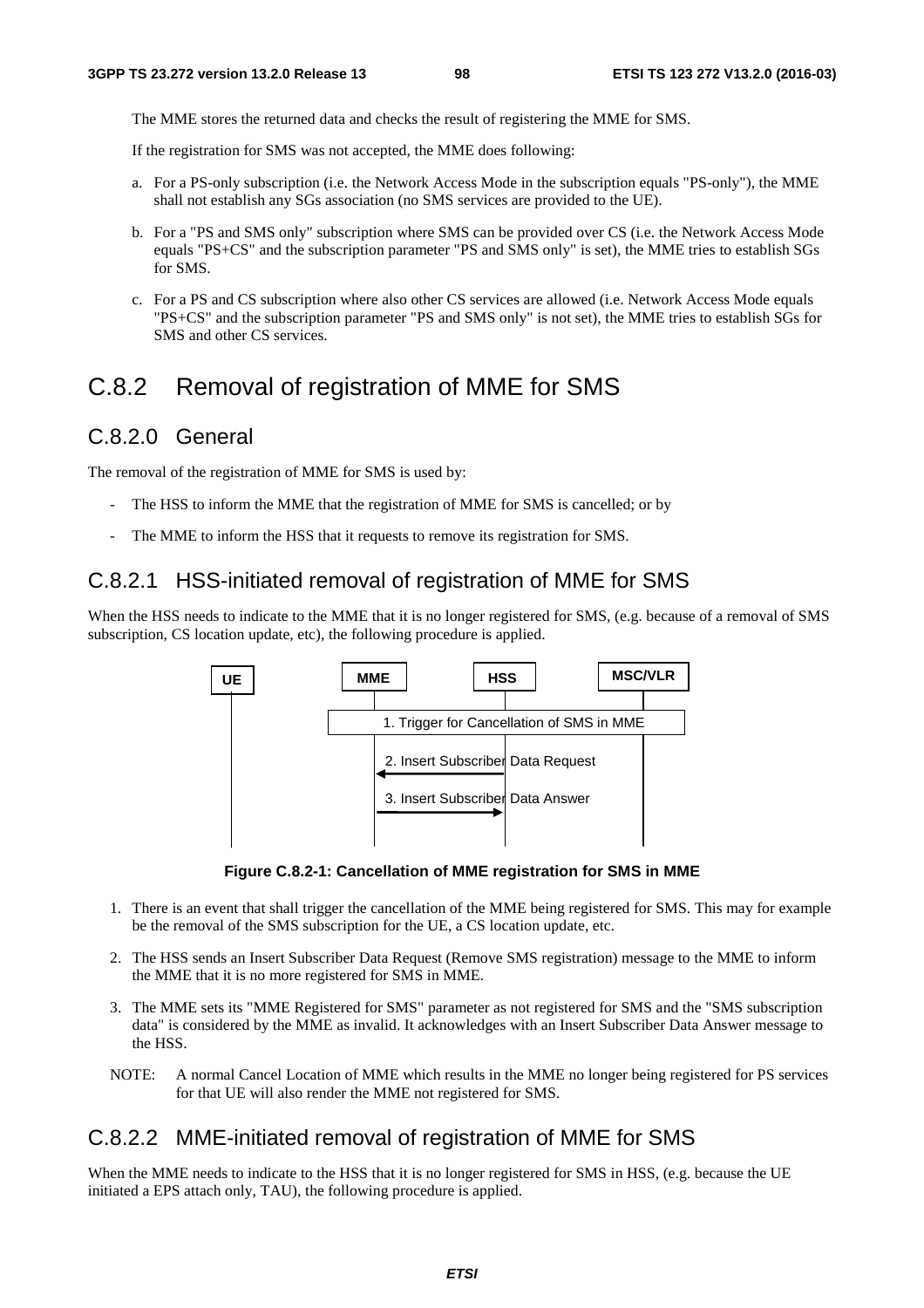

**Figure C.8.2-2: Removal of MME registration for SMS in HSS** 

- 1. There is an event that triggers the cancellation of the MME being registered for SMS. This may for example be an UE initiated EPS attach only or a TAU.
- 2. The MME sends a message to the HSS to inform the HSS to remove its registration for SMS in HSS.
- 3. The HSS cancels the SMS registration for the UE in the MME. It acknowledges and responds to the MME.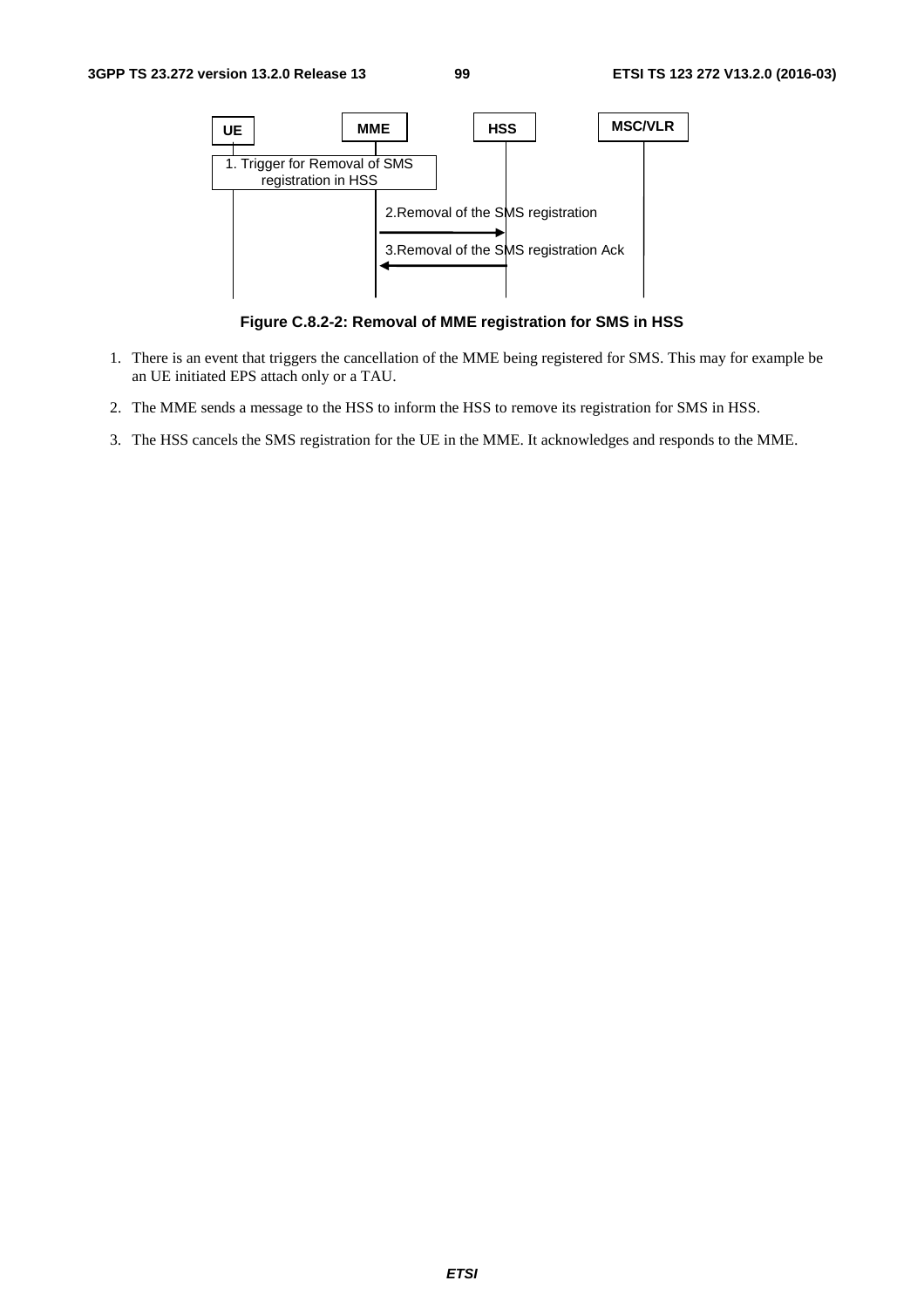# Annex D (informative): Change history

| <b>Change history</b> |              |           |           |                |     |                                                                     |        |            |
|-----------------------|--------------|-----------|-----------|----------------|-----|---------------------------------------------------------------------|--------|------------|
| Date                  | TSG #        | TSG Doc.  | <b>CR</b> | Rev            | Cat | Subject/Comment                                                     | Old    | <b>New</b> |
| 2010-06               | <b>SP-48</b> | SP-100444 | 0218      | 4              | B   | CSFB triggered by LCS while UE is in active VoIP session            | 9.4.0  | 10.0.0     |
| 2010-09               | SP-49        | SP-100531 | 0596      |                | A   | Removing UE rejection on CLI for 1x MT call                         | 10.0.0 | 10.1.0     |
| 2010-09               | $SP-49$      | SP-100531 | 0609      | ÷,             | Α   | Correction to the paging issue for CS fallback capable UEs 10.0.0   |        | 10.1.0     |
|                       |              |           |           |                |     | in NMO II or III                                                    |        |            |
| 2010-09               | $SP-49$      | SP-100541 | 0575      | 1              | Α   | Correction to Paging in MT CSFB                                     | 10.0.0 | 10.1.0     |
| $2010 - 09$           | SP-49        | SP-100541 | 0577      | 1              | Α   | CS domain access rights handling in CSFB                            | 10.0.0 | 10.1.0     |
| 2010-09               | SP-49        | SP-100541 | 0585      | 1              | A   | Suspend clarification for CSFB                                      | 10.0.0 | 10.1.0     |
| 2010-09               | SP-49        | SP-100544 | 0580      | 3              | B   | eMPS CR for CSFB (reference, definition and overall                 | 10.0.0 | 10.1.0     |
|                       |              |           |           |                |     | description)                                                        |        |            |
| 2010-09               | SP-49        | SP-100544 | 0581      | 2              | B   | eMPS CR for CSFB (attach procedure)                                 | 10.0.0 | 10.1.0     |
| 2010-09               | SP-49        | SP-100544 | 0582      | $\overline{c}$ | B   | eMPS CR for CSFB (Mobile Originating Call)                          | 10.0.0 | 10.1.0     |
| 2010-09               | SP-49        | SP-100544 | 0583      | $\mathbf 2$    | B   | eMPS CR for CSFB (Mobile Terminating Call)                          | 10.0.0 | 10.1.0     |
| 2010-09               | SP-49        | SP-100544 | 0597      | $\mathbf{1}$   | B   | MPS Support for 1xCSFB - Intro and impacts to Network               | 10.0.0 | 10.1.0     |
|                       |              |           |           |                |     | Elements                                                            |        |            |
| 2010-09               | SP-49        | SP-100544 | 0598      | 1              | B   | MPS 1xCSFB impacts on MO and MT calls                               | 10.0.0 | 10.1.0     |
| 2010-09               | $S P-49$     | SP-100558 | 0589      | $\overline{2}$ | F   | MSC reselection in case of roaming restriction                      | 10.0.0 | 10.1.0     |
| 2010-09               | SP-49        | SP-100558 | 0599      | $\overline{2}$ | С   | Adding e1xCSFB support for dual Rx/Tx UE                            | 10.0.0 | 10.1.0     |
| 2010-12               | SP-50        | SP-100681 | 0587      | 7              | A   | Multiple PLMNs selection in eNodeB                                  | 10.1.0 | 10.2.0     |
| 2010-12               | SP-50        | SP-100691 | 0591      | $\overline{2}$ | F   | Clarification of CSFB indication in Extended Service                | 10.1.0 | 10.2.0     |
|                       |              |           |           |                |     | Request                                                             |        |            |
| 2010-12               | SP-50        | SP-100691 | 0614      | $\overline{c}$ | F   | UE behaviour with ISR active after CSFB with suspended              | 10.1.0 | 10.2.0     |
|                       |              |           |           |                |     | PS bearers                                                          |        |            |
| 2010-12               | SP-50        | SP-100691 | 0618      | 6              | С   | Correction to CSFB MO flow                                          | 10.1.0 | 10.2.0     |
| 2010-12               | $SP-50$      | SP-100681 | 0620      | $\mathbf{1}$   | A   | Clarification on CSFB in idle mode                                  | 10.1.0 | 10.2.0     |
| 2010-12               | SP-50        | SP-100681 | 0622      | 2              | Α   | Clarification on PLMN selection for CSFB                            | 10.1.0 | 10.2.0     |
| $2010 - 12$           | SP-50        | SP-100709 | 0629      | 1              | F   | MTC related NNSF in MME for SMS over SGs                            | 10.1.0 | 10.2.0     |
| 2010-12               | SP-50        | SP-100681 | 0636      | $\overline{2}$ | Α   | Correction to Abnormal Service Reject Procedure                     | 10.1.0 | 10.2.0     |
| 2010-12               | SP-50        | SP-100681 | 0642      |                | A   | CSFB with Release with Redirection to UMTS and                      | 10.1.0 | 10.2.0     |
|                       |              |           |           |                |     | 'deferred SIB reading'                                              |        |            |
| 2011-01               |              |           |           |                |     | Update of LTE logo to LTE-Advanced logo                             | 10.2.0 | 10.2.1     |
| 2011-03               | SP-51        | SP-110059 | 0643      | ÷,             | Α   | Correction on CLI in page message for 1x MT call                    | 10.2.1 | 10.3.0     |
| 2011-03               | SP-51        | SP-110064 | 0646      | 1              | Α   | S102 Redirection Timing                                             | 10.2.1 | 10.3.0     |
| 2011-03               | SP-51        | SP-110076 | 0648      | $\overline{2}$ | F   | CS PLMN reselection requirement for CSFB and RAT/LA                 | 10.2.1 | 10.3.0     |
|                       |              |           |           |                |     | checking                                                            |        |            |
| 2011-03               | SP-51        | SP-110064 | 0651      | 3              | Α   | PS Suspending Clarification                                         | 10.2.1 | 10.3.0     |
| 2011-03               | SP-51        | SP-110064 | 0656      | $\mathbf{1}$   | A   | SMS-CSFB cell ID reporting correction                               | 10.2.1 | 10.3.0     |
| 2011-03               | SP-51        | SP-110076 | 0660      | 1              | F   | Correction about the paging area in case of no available            | 10.2.1 | 10.3.0     |
|                       |              |           |           |                |     | stored TAI list in MME                                              |        |            |
| 2011-03               | SP-51        | SP-110064 | 0663      | 1              | Α   | 3GPP2 alignment for 1xCSFB MT                                       | 10.2.1 | 10.3.0     |
| 2011-03               | SP-51        | SP-110076 | 0665      | 3              | F   | 3GPP2 alignment for 1xCSFB SMS MT                                   | 10.2.1 | 10.3.0     |
| 2011-03               | SP-51        | SP-110064 | 0671      | $\overline{c}$ | Α   | CSFB procedures for other types of CS services                      | 10.2.1 | 10.3.0     |
| 2011-03               | SP-51        | SP-110064 | 0673      | ÷.             | Α   | Correction to CSFB NACC/CCO                                         | 10.2.1 | 10.3.0     |
| 2011-03               | SP-51        | SP-110076 | 0674      | 3              | B   | Introduction of MT Roaming Forwarding for CSFB                      | 10.2.1 | 10.3.0     |
| 2011-04               |              |           |           |                |     | MCC Correction to History table version numbers                     | 10.3.0 | 10.3.1     |
|                       |              |           |           |                |     |                                                                     |        |            |
| 2011-06               | SP-52        | SP-110330 | 0658      | 5              | F   | Correction to CSFB procedure for UEs with LIPA PDN                  | 10.3.1 | 10.4.0     |
|                       |              |           |           |                |     | connections only                                                    |        |            |
| 2011-06               | SP-52        | SP-110335 | 0666      | 3              | F   | Updating dual rx/tx e1xCSFB to use explicit UE support<br>indicator | 10.3.1 | 10.4.0     |
|                       |              |           |           |                | F   |                                                                     |        |            |
| 2011-06               | SP-52        | SP-110335 | 0681      | 2              |     | RRC release with system information clarification                   | 10.3.1 | 10.4.0     |
| 2011-06               | SP-52        | SP-110327 | 0684      | 4              | F   | Priority for terminating CSFB sessions for eMPS                     | 10.3.1 | 10.4.0     |
| 2011-06               | SP-52        | SP-110330 | 0686      | 3              | F   | Interaction between LIPA and CSFB service                           | 10.3.1 | 10.4.0     |
| 2011-06               | SP-52        | SP-110335 | 0689      |                | F   | Correct detach procedure with ISR activated                         | 10.3.1 | 10.4.0     |
| 2011-06               | SP-52        | SP-110324 | 0691      |                | Α   | Correction of PS suspension procedure in CSFB to                    | 10.3.1 | 10.4.0     |
|                       |              |           |           |                |     | GERAN A/Gb mode                                                     |        |            |
| 2011-06               | SP-52        | SP-110324 | 0694      | 1              | A   | Correction of CSFB Paging to avoid the use of TMSI                  | 10.3.1 | 10.4.0     |
| 2011-09               | SP-53        | SP-110456 | 0702      | 2              | A   | Clarification about suspend and resume handling                     | 10.4.0 | 10.5.0     |
| 2011-12               | SP-54        | SP-110738 | 0706      | $\overline{4}$ | F   | Handling of SGs paging in VLR and MME failure cases                 | 10.5.0 | 10.6.0     |
| 2011-12               | SP-54        | SP-110738 | 0709      | 2              | F   | VLR SGs paging retry                                                | 10.5.0 | 10.6.0     |
| 2011-12               | SP-54        | SP-110738 | 0710      | 3              | F   | Fast Return after CSFB                                              | 10.5.0 | 10.6.0     |
| 2011-12               | SP-54        | SP-110733 | 0714      | 1              | Α   | Correction of CSFB Paging procedure in MME                          | 10.5.0 | 10.6.0     |
| 2011-12               | SP-54        | SP-110733 | 0717      | 2              | Α   | Separate LAU and RAU procedures in CS fallback                      | 10.5.0 | 10.6.0     |
|                       |              |           |           |                |     | procedure                                                           |        |            |
| 2012-03               | SP-55        | SP-120068 | 0725      | 2              | Α   | Clarification of LAU/RAU trigger for CSFB UE when ISR is            | 10.6.0 | 10.7.0     |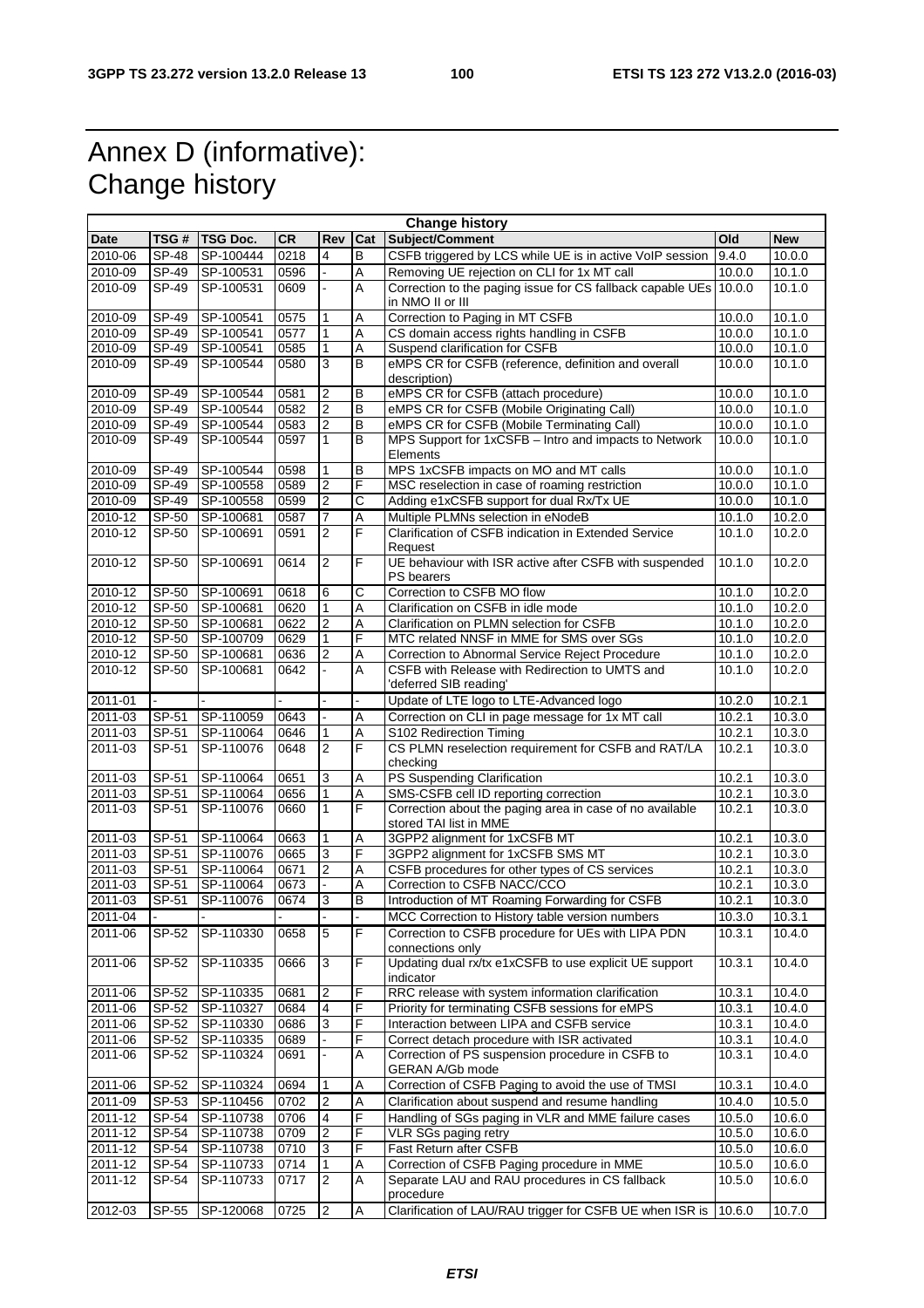$\overline{\phantom{0}}$ 

| <b>Change history</b> |                |                        |              |                                |                |                                                                                                                     |                     |                     |
|-----------------------|----------------|------------------------|--------------|--------------------------------|----------------|---------------------------------------------------------------------------------------------------------------------|---------------------|---------------------|
| <b>Date</b>           | TSG #          | TSG Doc.               | <b>CR</b>    | Rev                            | Cat            | <b>Subject/Comment</b>                                                                                              | Old                 | <b>New</b>          |
|                       |                |                        |              |                                |                | activated                                                                                                           |                     |                     |
| 2012-03               | SP-55          | SP-120066              | 0722         | 1                              | A              | Clarification of ISR activation condition for NMO II RAU                                                            | 10.6.0              | 10.7.0              |
|                       |                |                        |              |                                |                | and Periodic RAU                                                                                                    |                     |                     |
| 2012-03               | SP-55          | SP-120066              | 0750         | 1                              | Α              | Correction of system behaviour upon MME implicit detach<br>timer expiry when SGs is associated and ISR is activated | 10.6.0              | 10.7.0              |
| 2012-03               | SP-55          | SP-120075              | 0703         | 3                              | F              | CM Service Request during MO-LR procedure                                                                           | 10.6.0              | 10.7.0              |
| 2012-03               | SP-55          | SP-120075              | 0736         | 1                              | F              | Corrections to SGs paging for CSFB                                                                                  | 10.6.0              | 10.7.0              |
| 2012-03               | $SF-55$        | SP-120088              | 0705         | $\overline{2}$                 | F              | Clarification about ISR maintenance for CSFB                                                                        | $\overline{10.7.0}$ | 11.0.0              |
| 2012-03               | SP-55          | SP-120088              | 0727         | 1                              | F              | Clarification of detach procedure when ISR is activated                                                             | 10.7.0              | 11.0.0              |
| 2012-03               | SP-55          | SP-120088              | 0729         |                                | F              | Correction of reference                                                                                             | 10.7.0              | 11.0.0              |
| 2012-03               | SP-55          | SP-120088              | 0735         | 1                              | F              | Clarification about PLMN selection for CS domain                                                                    | 10.7.0              | 11.0.0              |
| 2012-03               | SP-55          | SP-120086              | 0743         | 1                              | В              | ISR deactivation exception for PS only SMS                                                                          | 10.7.0              | 11.0.0              |
| 2012-03               | SP-55          | SP-120086              | 0746         | 3                              | B              | SMS over SGs usage to support NAS procedures for PS                                                                 | 10.7.0              | 11.0.0              |
|                       |                |                        |              |                                |                | only SMS                                                                                                            |                     |                     |
| 2012-06               | SP-56          | SP-120239              | 0760         | 2                              | F              | Clarifying the feature definition for SMS in MME                                                                    | 11.0.0              | 11.1.0              |
| 2012-06               | SP-56          | SP-120239              | 0761         | $\overline{7}$                 | F              | Correction of SMS in MME related Cancellation Processes                                                             | 11.0.0              | 11.1.0              |
| 2012-06               | SP-56          | SP-120240              | 0764         | 6                              | F              | UE Availability for SMS                                                                                             | 11.0.0              | 11.1.0              |
| 2012-06               | SP-56          | SP-120237              | 0766         | 1                              | Α              | Handling of SMS over SGs in case of absent LAI                                                                      | 11.0.0              | 11.1.0              |
| 2012-06               | SP-56          | SP-120237              | 0772         | $\overline{2}$                 | Α              | Correction for downlink unreachable due to wrong                                                                    | 11.0.0              | 11.1.0              |
|                       |                |                        |              |                                |                | suspending                                                                                                          |                     |                     |
| 2012-06               | SP-56          | SP-120232              | 0793         | 2                              | A              | Correction of system behaviour upon PGW initiated last                                                              | 11.0.0              | $\overline{11.1.0}$ |
|                       |                |                        |              |                                |                | PDP Context Deactivation when SGs is associated and                                                                 |                     |                     |
| 2012-06               | SP-56          | SP-120237              | 0795         | 4                              | Α              | ISR is activated<br>Partial VLR failure or VLR restart with CSFB and ISR                                            | 11.0.0              | 11.1.0              |
| 2012-06               | SP-56          | SP-120246              | 0797         | 1                              | B              | Taking UE support/non-support of GERAN network                                                                      | 11.0.0              | 11.1.0              |
|                       |                |                        |              |                                |                | sharing into account in CSFB                                                                                        |                     |                     |
| 2012-06               | $SF-56$        | SP-120240              | 0801         | 1                              | F              | Update to SMS in MME Architecture reference points                                                                  | 11.0.0              | 11.1.0              |
| 2012-06               | SP-56          | SP-120251              | 0822         | $\mathbf{1}$                   | F              | Alignment with stage 3 for the condition to deactivate ISR                                                          | 11.0.0              | 11.1.0              |
|                       |                |                        |              |                                |                | by the SGSN                                                                                                         |                     |                     |
| 2012-09               | SP-57          | SP-120486              | 0726         | $\overline{4}$                 | F              | SGs Support for MSC in Pool to avoid dual VLR                                                                       | 11.1.0              | 11.2.0              |
|                       |                |                        |              |                                |                | registration.                                                                                                       |                     |                     |
| 2012-09               | <b>SP-57</b>   | SP-120482              | 0809         | 3                              | F              | Clarification on ISR and 'SMS in MME'                                                                               | 11.1.0              | 11.2.0              |
| 2012-09               | <b>SP-57</b>   | SP-120482              | 0830         | 4                              | F              | Correction of PS-only Feature Description                                                                           | 11.1.0              | 11.2.0              |
| 2012-09               | <b>SP-57</b>   | SP-120482              | 0834         | 1                              | F              | SMS in MME consolidated description and updated scope                                                               | 11.1.0              | 11.2.0              |
| 2012-09               | <b>SP-57</b>   | SP-120485              | 0836         |                                | C              | Removing NMO-III                                                                                                    | 11.1.0              | 11.2.0              |
| 2012-12               | SP-58          | SP-120722              | 0810         | $\,6$                          | F              | Network sharing impact on the CSFB                                                                                  | 11.2.0              | 11.3.0              |
| 2012-12               | <b>SP-58</b>   | SP-120717              | 0839         | 3                              | F              | Registration of MME for SMS                                                                                         | 11.2.0              | 11.3.0              |
| $2012 - 12$           | SP-58          | SP-120713              | 0846         | 1                              | Α              | Suitable cell selected after CSFB                                                                                   | 11.2.0              | 11.3.0              |
| 2013-03               | SP-59          | SP-130085              | 0848         | $\overline{a}$                 | F              | Correction of when the MME shall send the CS domain                                                                 | 11.3.0              | 11.4.0              |
|                       |                |                        |              |                                |                | operator to the VLR in case of network sharing                                                                      |                     |                     |
| 2013-03               | SP-59          | SP-130081              | 0850         |                                | Α              | Correction to enhanced CSFB to 1xRTT                                                                                | 11.3.0              | 11.4.0              |
| 2013-03               | SP-59          | SP-130080              | 0856         |                                | Α              | Priority setting for 1xCSFB correction                                                                              | 11.3.0              | 11.4.0              |
| 2013-06               | SP-60          | SP-130305              | 0847         | 3                              | F              | Clarification on "SMS in MME"                                                                                       | 11.4.0              | 11.5.0              |
| 2013-06               |                | SP-60 SP-130241        | 0863         | $\overline{2}$                 | $\overline{A}$ | LAU-less Emergency call with CSFB                                                                                   | 11.4.0              | 11.5.0              |
| 2013-06               | SP-60          | SP-130309              | 0868         | $\overline{2}$                 | F              | Enabling terminating CS services for EPS/IMSI attached                                                              | 11.4.0              | 11.5.0              |
|                       |                |                        |              |                                |                | UE selecting a non-3GPP access                                                                                      |                     |                     |
| 2013-06               | SP-60          | SP-130211              | 0871         | 4                              | Α              | CSFB interactions with IMS Emergency call                                                                           | 11.4.0              | 11.5.0              |
| 2013-06               | SP-60          | SP-130223              | 0872         | 3                              | F              | Release of SGs association in case of SRVCC                                                                         | 11.4.0              | 11.5.0              |
| 2013-06               | SP-60          | SP-130224              | 0873         | 2                              | F              | Handling of terminating CS services during IMS Call                                                                 | 11.4.0              | 11.5.0              |
| 2013-06               | SP-60          | SP-130320              | 0874         | $\mathbf{3}$                   | F<br>F         | How CSFB UE return back to the former LTE PLMN                                                                      | 11.4.0              | 11.5.0              |
| 2013-06               | SP-60          | SP-130320              | 0875         | $\overline{2}$                 |                | Clarification for MME selection during NW-initiated CS<br>Service procedure while UE is in IMS VoIP session         | 11.4.0              | 11.5.0              |
| 2013-06               | SP-60          | SP-130320              | 0877         | $\overline{2}$                 | F              | CN signalling for allowing UE return to former LTE PLMN                                                             | 11.4.0              | 11.5.0              |
|                       |                |                        |              |                                |                | after CSFB                                                                                                          |                     |                     |
| 2013-06               | SP-60          | SP-130212              | 0879         | 1                              | Α              | MSC/VLR selection for MTC devices                                                                                   | 11.4.0              | 11.5.0              |
| 2013-09               | SP-61          | SP-130370              | 0881         | 1                              | F              | SMS in MME and SMS over IP                                                                                          | 11.5.0              | 11.6.0              |
| 2013-09               | SP-61          | SP-130376              | 0882         | 1                              | F              | Improve how CSFB UE return back to the former LTE                                                                   | 11.5.0              | 11.6.0              |
|                       |                |                        |              |                                |                | PLMN                                                                                                                |                     |                     |
| 2013-09               | SP-61          | SP-130376              | 0883         | 2                              | D              | Correction on 1xCSFB IMS interaction                                                                                | 11.5.0              | 11.6.0              |
| 2013-09               | SP-61          | SP-130376              | 0889         | $\overline{\mathbf{c}}$        | F              | TMSI reallocation for CSFB/emergency handling with IMSI                                                             | 11.5.0              | 11.6.0              |
| 2013-09               | SP-61          | SP-130368              | 0892         | 1                              | Α              | ISR with CSFB/ emergency handling with IMSI                                                                         | 11.5.0              | 11.6.0              |
| 2013-09               | SP-61          | SP-130376              | 0893         | $\overline{2}$                 | F              | Corrections to UE return to last used LTE PLMN after                                                                | 11.5.0              | 11.6.0              |
|                       |                |                        |              |                                |                | <b>CSFB</b>                                                                                                         |                     |                     |
| 2013-09               | SP-61          | SP-130362              | 0880         | $\mathbf{3}$                   | F              | Fix CSFB MT call failure due to HO                                                                                  | 11.5.0              | 11.6.0              |
| 2013-09               | SP-61          | SP-130385              | 0885         | $\overline{2}$                 | C              | Adding a recommendation on hysteresis mechanism for                                                                 | 11.6.0              | 12.0.0              |
|                       |                |                        |              |                                |                | <b>WORM</b> feature                                                                                                 |                     |                     |
| 2013-12               | SP-62          | SP-130533              | 0861         | $\overline{7}$                 | C              | Call Independent supplementary services with CSFB                                                                   | 12.0.0              | 12.1.0              |
| 2013-12               | SP-62          | SP-130525              | 0896         | 2                              | Α              | Earlier provision of the former last used LTE PLMN ID                                                               | 12.0.0              | 12.1.0              |
| 2013-12<br>2013-12    | SP-62<br>SP-62 | SP-130525<br>SP-130522 | 0897<br>0899 | $\overline{2}$<br>$\mathbf{1}$ | Α<br>A         | SS service ID used in the Paging message<br>MME initiated removal of registration of MME for SMS                    | 12.0.0<br>12.0.0    | 12.1.0<br>12.1.0    |
|                       |                |                        |              |                                |                |                                                                                                                     |                     |                     |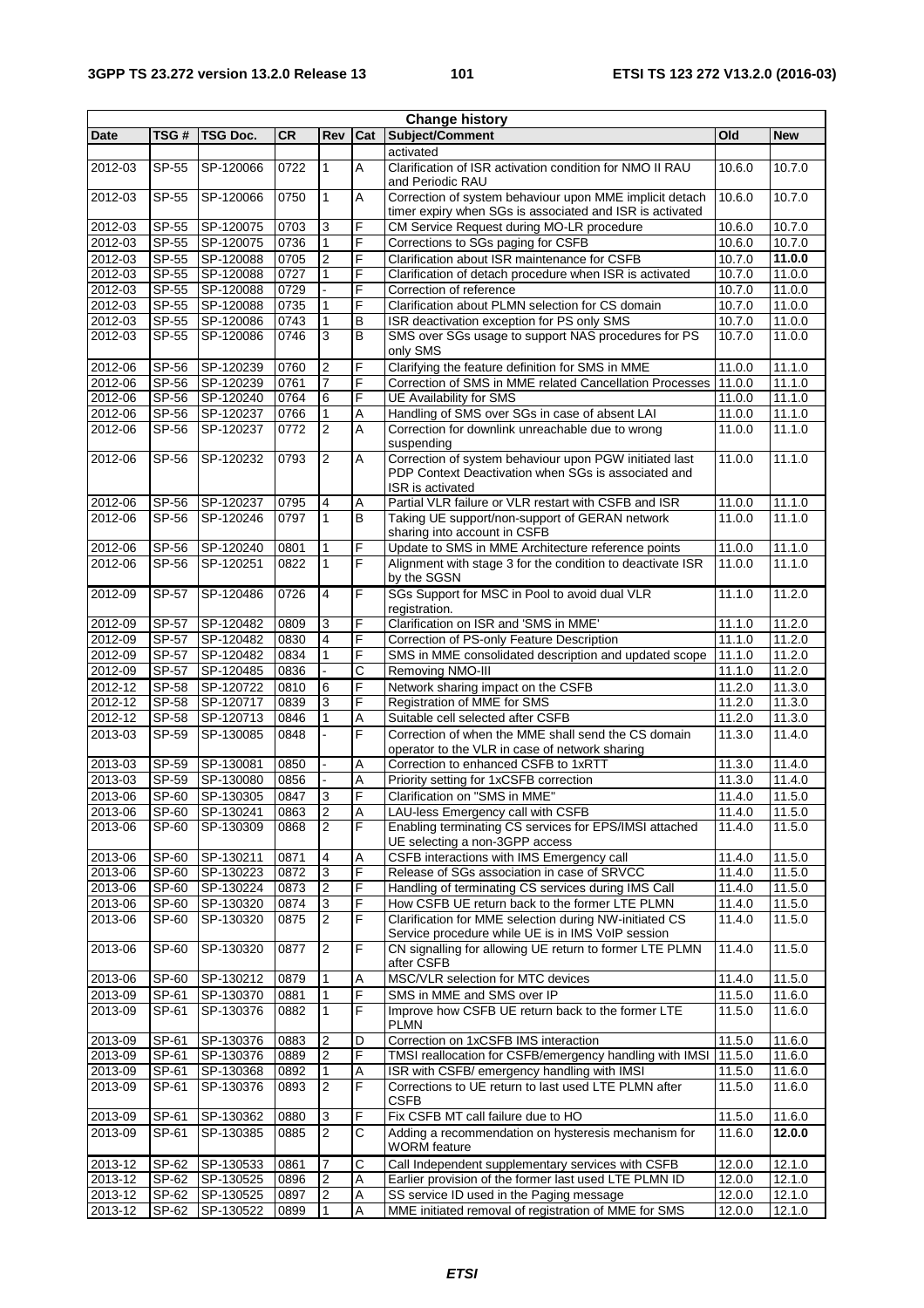| <b>Change history</b> |              |                 |           |                |     |                                                                                      |        |            |
|-----------------------|--------------|-----------------|-----------|----------------|-----|--------------------------------------------------------------------------------------|--------|------------|
| <b>Date</b>           | TSG#         | <b>TSG Doc.</b> | <b>CR</b> | Rev            | Cat | <b>Subject/Comment</b>                                                               | Old    | <b>New</b> |
| 2013-12               | SP-62        | SP-130526       | 0900      | $\overline{2}$ | E   | Correction of the extended service request procedure for<br>LIPA and SIPTO@LN        | 12.0.0 | 12.1.0     |
| 2013-12               | SP-62        | SP-130525       | 0901      |                | Α   | Correction of resume procedure after CSFB                                            | 12.0.0 | 12.1.0     |
| 2013-12               | SP-62        | SP-130525       | 0903      | 1              | Α   | CS MO indication to VLR via SGs                                                      | 12.0.0 | 12.1.0     |
| 2013-12               | SP-62        | SP-130540       | 0907      | $\overline{2}$ | F   | Resuming PS services that have been handed over to<br>non-3GPP                       | 12.0.0 | 12.1.0     |
| 2014-03               | SP-63        | SP-140098       | 0918      |                | Α   | Supporting priority services in 1xCSFB                                               | 12.1.0 | 12.2.0     |
| 2014-03               | SP-63        | SP-140111       | 0919      |                | F   | Correction of MT procedures in active mode                                           | 12.1.0 | 12.2.0     |
| 2014-06               | SP-64        | SP-140250       | 0925      | 3              | A   | Correction of CSFB priority and eMLPP handling                                       | 12.2.0 | 12.3.0     |
| 2014-06               | SP-64        | SP-140256       | 0927      | 1              | A   | How to transfer the last used LTE PLMN identity for CSFB<br>to UTRAN                 | 12.2.0 | 12.3.0     |
| 2014-06               | SP-64        | SP-140251       | 0930      | 1              | A   | Correction on priority paging                                                        | 12.2.0 | 12.3.0     |
| 2014-06               | SP-64        | SP-140377       | 0931      |                | F   | New CSFB high priority indication for eMPS and<br>emergency call                     | 12.2.0 | 12.3.0     |
| 2014-06               | SP-64        | SP-140377       | 0932      |                | F   | Correction of ISR requirements for SGSN                                              | 12.2.0 | 12.3.0     |
| 2014-06               | SP-64        | SP-140252       | 0935      |                | A   | Handling CSFB request when VoLTE call is on-going in<br>non SRVCC capable network/UE | 12.2.0 | 12.3.0     |
| 2014-09               | SP-65        | SP-140425       | 0938      |                | F   | Corrections to message names                                                         | 12.3.0 | 12.4.0     |
| 2015-03               | SP-67        | SP-150109       | 0941      | $\overline{2}$ | F   | Paging without LAI                                                                   | 12.4.0 | 12.5.0     |
| 2015-06               | SP-68        | SP-150224       | 0946      |                | A   | Correction of CSFB references for CS domain priority<br>schemes                      | 12.5.0 | 12.6.0     |
| 2015-06               | SP-68        | SP-150239       | 0939      | 6              | C   | Enable ISR for PS-only UE                                                            | 12.6.0 | 13.0.0     |
| 2015-09               | SP-69        | SP-150501       | 0947      | $\overline{2}$ | B   | Mobile Terminating SMS handling for extended I-DRX                                   | 13.0.0 | 13.1.0     |
| 2015-12               | SP-70        | SP-150614       | 0953      | $\overline{2}$ | F   | Correction of references to parts of Detach procedures                               | 13.1.0 | 13.2.0     |
| 2015-12               | <b>SP-70</b> | SP-150611       | 0954      |                | F   | MT-SMS triggered Paging handling for extended DRX UE                                 | 13.1.0 | 13.2.0     |
| 2015-12               | <b>SP-70</b> | SP-150614       | 0955      |                | F   | Correction on condition of CSFB MO                                                   | 13.1.0 | 13.2.0     |